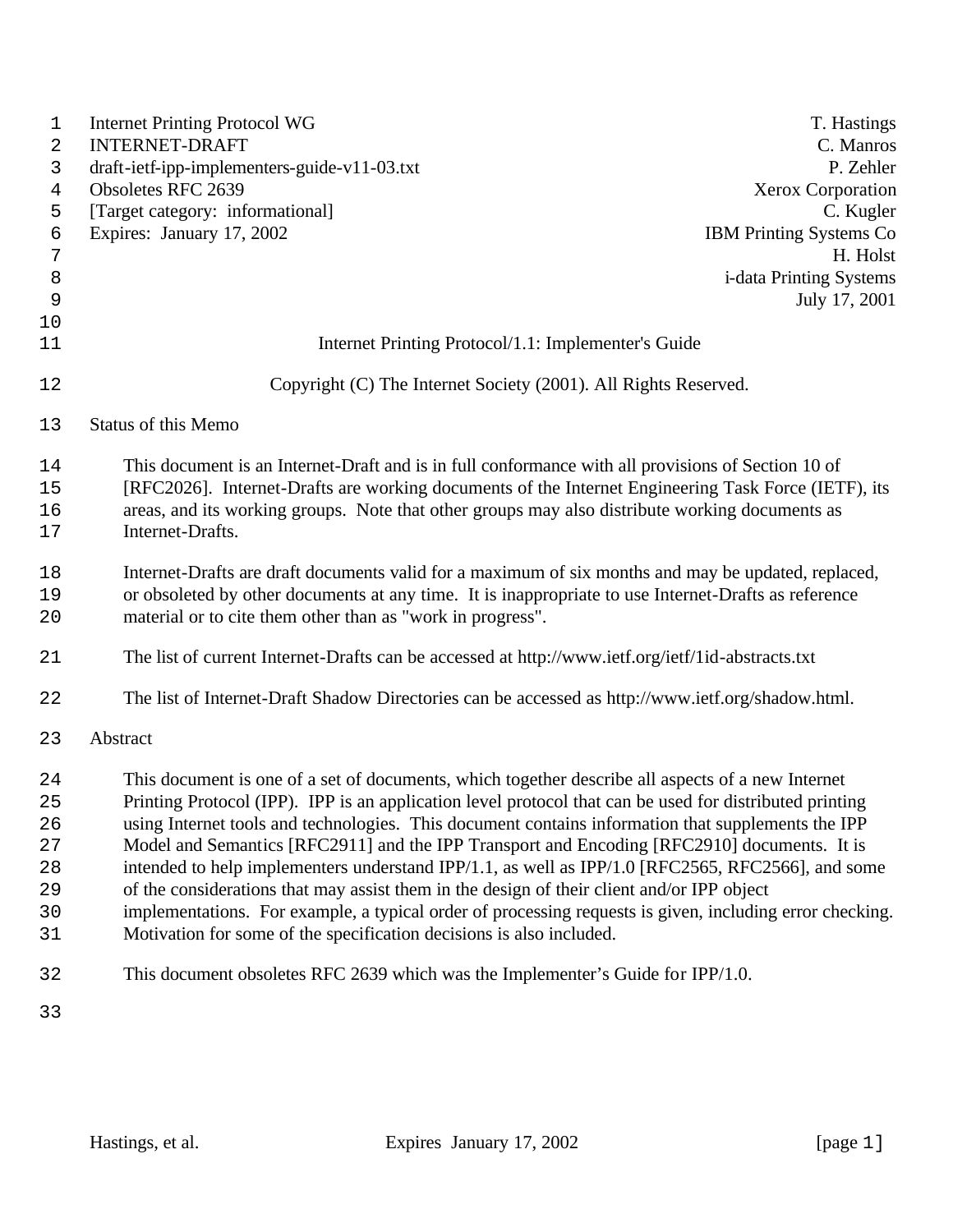# **TABLE OF CONTENTS**

| 34 | 1                                                                                                 |  |
|----|---------------------------------------------------------------------------------------------------|--|
| 35 | 1.1                                                                                               |  |
| 36 | 1.2                                                                                               |  |
| 37 | 1.3                                                                                               |  |
| 38 | $\overline{2}$                                                                                    |  |
| 39 | 3                                                                                                 |  |
| 40 | 3.1                                                                                               |  |
| 41 | 3.1.1                                                                                             |  |
| 42 | 3.1.2                                                                                             |  |
| 43 | 3.1.2.1                                                                                           |  |
| 44 | 3.1.2.1.1                                                                                         |  |
| 45 | 3.1.2.1.2                                                                                         |  |
| 46 | 3.1.2.1.3                                                                                         |  |
| 47 | 3.1.2.1.4                                                                                         |  |
| 48 | 3.1.2.1.4.1                                                                                       |  |
| 49 | 3.1.2.1.4.2                                                                                       |  |
| 50 | Validate the presence of a single occurrence of required Operation attributes  18<br>3.1.2.1.4.3  |  |
| 51 | 3.1.2.1.5                                                                                         |  |
| 52 | 3.1.2.1.6                                                                                         |  |
| 53 | Suggested Additional Processing Steps for Operations that Create/Validate Jobs and Add<br>3.1.2.2 |  |
| 54 | 31<br>Documents                                                                                   |  |
| 55 | 3.1.2.2.1                                                                                         |  |
| 56 | 3.1.2.2.2                                                                                         |  |
| 57 | 3.1.2.2.3                                                                                         |  |
| 58 | 3.1.2.3                                                                                           |  |
| 59 | 3.1.2.3.1                                                                                         |  |
| 60 | 3.1.2.3.2                                                                                         |  |
| 61 | 3.1.2.3.3                                                                                         |  |
| 62 | 3.1.2.3.4                                                                                         |  |
| 63 | 3.1.2.3.5                                                                                         |  |
| 64 | 3.1.2.3.6                                                                                         |  |
| 65 | 3.1.2.3.7                                                                                         |  |
| 66 | 3.1.2.3.8                                                                                         |  |
| 67 | 3.1.2.3.9                                                                                         |  |
| 68 | 3.1.2.3.10                                                                                        |  |
| 69 | 3.1.2.3.11                                                                                        |  |
| 70 | What charset to return when an unsupported charset is requested (Issue 1.19)? 43<br>3.1.2.3.12    |  |
| 71 | 3.1.2.3.13                                                                                        |  |
| 72 | 3.1.3                                                                                             |  |
| 73 | 3.1.3.1                                                                                           |  |
| 74 | 3.1.3.1.1                                                                                         |  |
| 75 | 3.1.3.1.2                                                                                         |  |
| 76 | 3.1.3.1.3                                                                                         |  |
| 77 | 3.1.3.1.4                                                                                         |  |
| 78 | 3.1.3.1.5                                                                                         |  |
| 79 | 3.1.3.1.6                                                                                         |  |
| 80 | 3.1.3.1.7                                                                                         |  |
| 81 | 3.1.3.1.8                                                                                         |  |
| 82 | What about Printers unable to change state due to an error condition?  49<br>3.1.3.1.8.1          |  |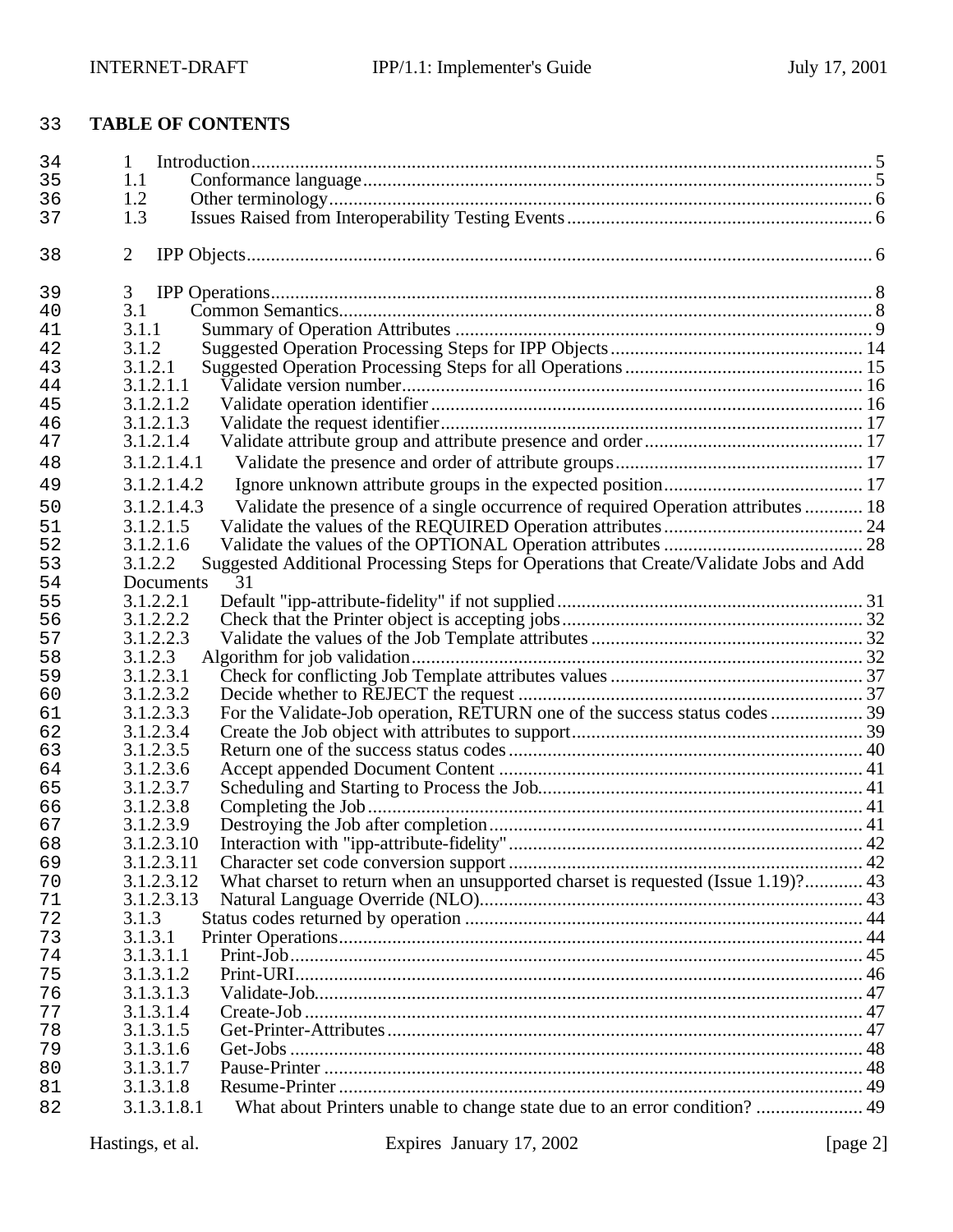| 83         | 3.1.3.1.8.2                                                                                              |  |
|------------|----------------------------------------------------------------------------------------------------------|--|
| 84         | 3.1.3.1.9                                                                                                |  |
| 85         | 3.1.3.2                                                                                                  |  |
| 86         | 3.1.3.2.1                                                                                                |  |
| 87         | 3.1.3.2.2                                                                                                |  |
| 88         | 3.1.3.2.3                                                                                                |  |
| 89         | 3.1.3.2.4                                                                                                |  |
| 90         | 3.1.3.2.5                                                                                                |  |
| 91         | 3.1.3.2.6                                                                                                |  |
| 92         | 3.1.3.2.7                                                                                                |  |
| 93         | 3.1.3.2.7.1                                                                                              |  |
| 94         | Returning unsupported attributes in Get-Xxxx responses (Issue 1.18)  54<br>3.1.4                         |  |
| 95         | 3.1.5                                                                                                    |  |
| 96         | 3.2                                                                                                      |  |
| 97         | 3.2.1<br>3.2.1.1                                                                                         |  |
| 98<br>99   | 3.2.1.2                                                                                                  |  |
| 100        | 3.2.2                                                                                                    |  |
| 101        | 3.2.3                                                                                                    |  |
| 102        | 3.2.3.1                                                                                                  |  |
| 103        | 3.2.3.2                                                                                                  |  |
| 104        | 3.2.4                                                                                                    |  |
| 105        | 3.3                                                                                                      |  |
| 106        | 3.3.1                                                                                                    |  |
| 107        | 3.3.2                                                                                                    |  |
|            |                                                                                                          |  |
| 108        | 4                                                                                                        |  |
| 109        | 4.1                                                                                                      |  |
| 110        | 4.1.1                                                                                                    |  |
| 111        | 4.1.2                                                                                                    |  |
| 112        | 4.1.3                                                                                                    |  |
| 113        | 4.1.4                                                                                                    |  |
| 114        | 4.2                                                                                                      |  |
| 115        | 4.2.1<br>4.2.1.1                                                                                         |  |
| 116<br>117 | 4.3                                                                                                      |  |
| 118        | 4.3.1                                                                                                    |  |
| 119        | 4.4                                                                                                      |  |
| 120        | 4.4.1                                                                                                    |  |
| 121        | 4.4.1.1                                                                                                  |  |
| 122        | 4.4.1.2                                                                                                  |  |
| 123        | 4.4.2                                                                                                    |  |
| 124        | 4.4.3                                                                                                    |  |
| 125        | 4.5                                                                                                      |  |
|            |                                                                                                          |  |
| 126        | 5                                                                                                        |  |
| 127        | 5.1                                                                                                      |  |
| 128        | 5.2                                                                                                      |  |
| 129        |                                                                                                          |  |
|            |                                                                                                          |  |
| 130        | 6<br>Querying jobs with IPP that were submitted using other job submission protocols (Issue 1.32)<br>6.1 |  |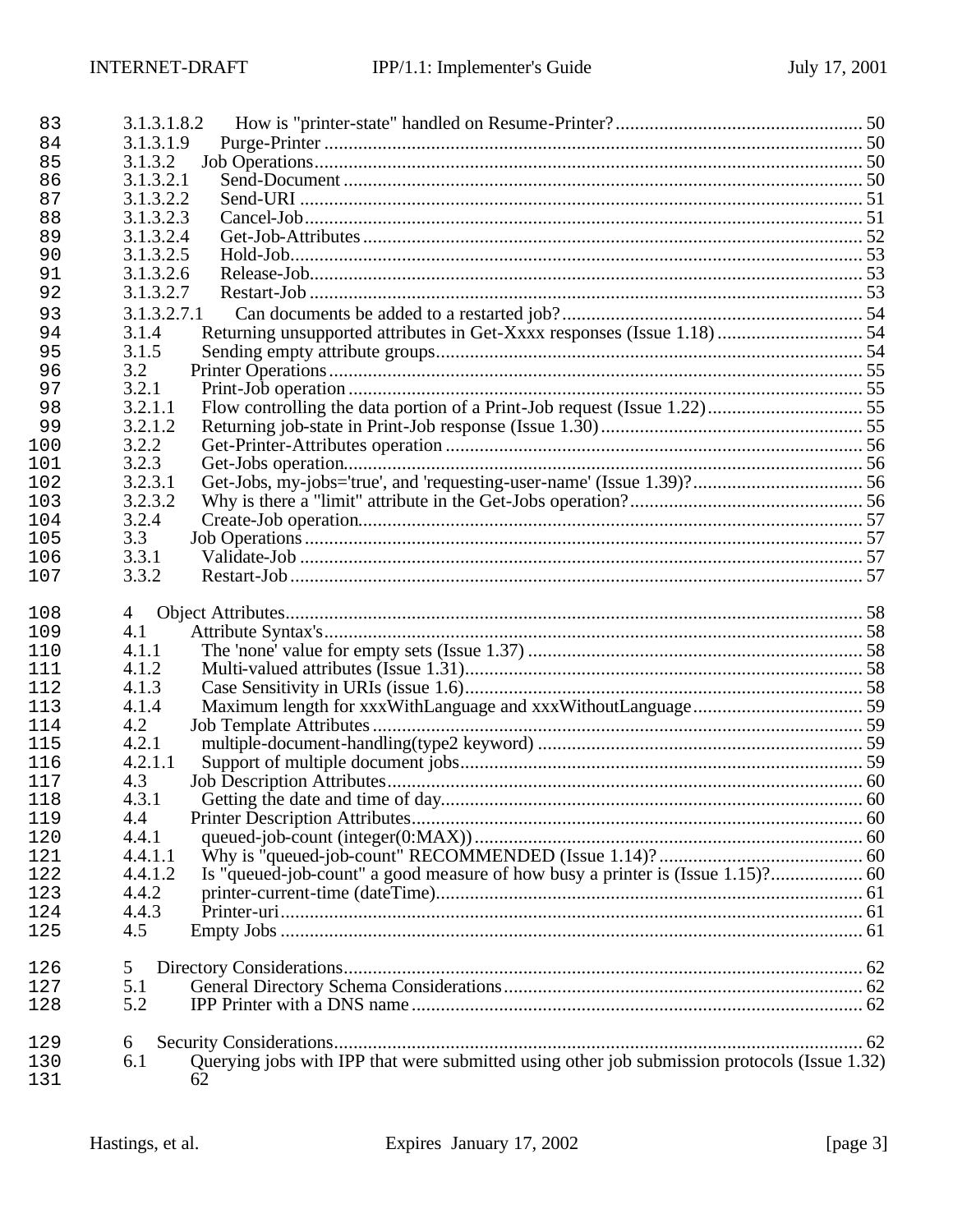| 132 | 7             |  |
|-----|---------------|--|
| 133 | 7.1           |  |
| 134 | 7.2           |  |
| 135 | 7.3           |  |
| 136 | 7.4           |  |
| 137 | 7.5           |  |
| 138 | 7.6           |  |
| 139 | 7.6.1         |  |
| 140 | 7.6.2         |  |
| 141 | 8             |  |
| 142 | 9             |  |
| 143 | 10            |  |
| 144 |               |  |
| 145 |               |  |
| 146 | <b>TABLES</b> |  |
| 147 |               |  |
| 148 |               |  |
| 149 |               |  |
| 150 |               |  |
| 151 |               |  |
| 152 |               |  |
| 153 |               |  |
| 154 |               |  |
| 155 |               |  |
| 156 |               |  |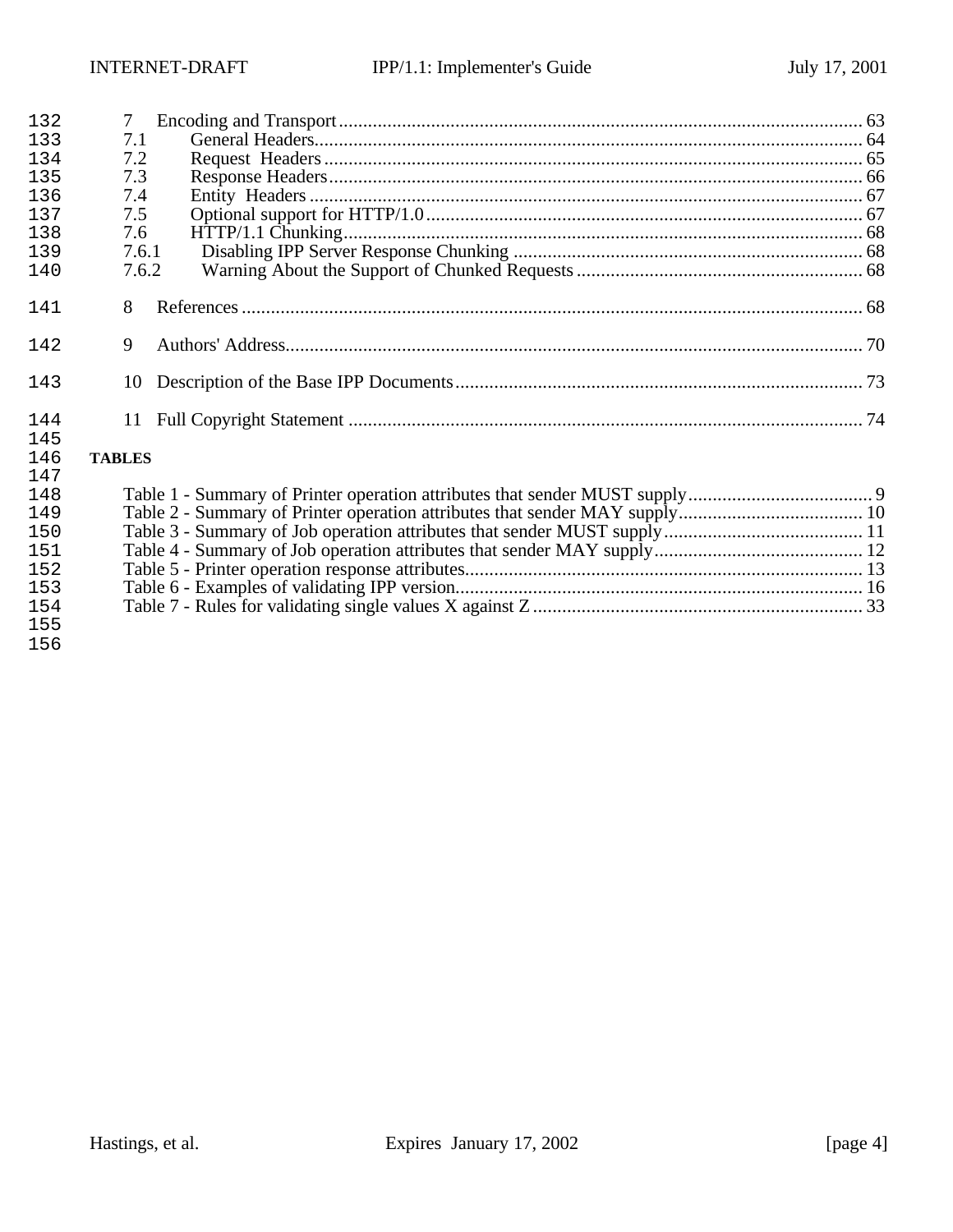- 
- 

# **1 Introduction**

 The IPP Implementer's Guide (IIG) (this document) contains information that supplements the IPP Model and Semantics [RFC2911] and the IPP Transport and Encoding [RFC2910] documents. This document is just one of a suite of documents that fully define IPP. The base set of IPP documents includes:

- Design Goals for an Internet Printing Protocol [RFC2567]
- Rationale for the Structure and Model and Protocol for the Internet Printing Protocol [RFC2568]
- Internet Printing Protocol/1.1: Model and Semantics [RFC2911]
- 167 Internet Printing Protocol/1.1: Encoding and Transport [RFC2910]
- Internet Printing Protocol/1.1: Implementer's Guide (this document)
- Mapping between LPD and IPP Protocols [RFC2569]
- See section 10 for a description of these base IPP documents. Anyone reading these documents for the first time is strongly encouraged to read the IPP documents in the above order.
- As such the information in this document is not part of the formal specification of IPP/1.1. Instead
- information is presented to help implementers understand IPP/1.1, as well as IPP/1.0 [RFC2565,
- RFC2566], including some of the motivation for decisions taken by the committee in developing the
- specification. Some of the implementation considerations are intended to help implementers design their
- client and/or IPP object implementations. If there are any contradictions between this document and
- [RFC2911] or [RFC2910], those documents take precedence over this document.
- Platform-specific implementation considerations will be included in this guide as they become known.
- Note: In order to help the reader of the IIG and the IPP Model and Semantics document, the sections
- in this document parallel the corresponding sections in the Model document and are numbered the same
- for ease of cross reference. The sections that correspond to the IPP Transport and Encoding are correspondingly offset.

# **1.1 Conformance language**

 Usually, this document does not contain the terminology MUST, MUST NOT, MAY, NEED NOT, SHOULD, SHOULD NOT, REQUIRED, and OPTIONAL. However, when those terms do appear in this document, their intent is to repeat what the [RFC2911] and [RFC2910] documents require and allow, rather than specifying additional conformance requirements. These terms are defined in section 12 on conformance terminology in [RFC2911], most of which is taken from RFC 2119 [RFC2119].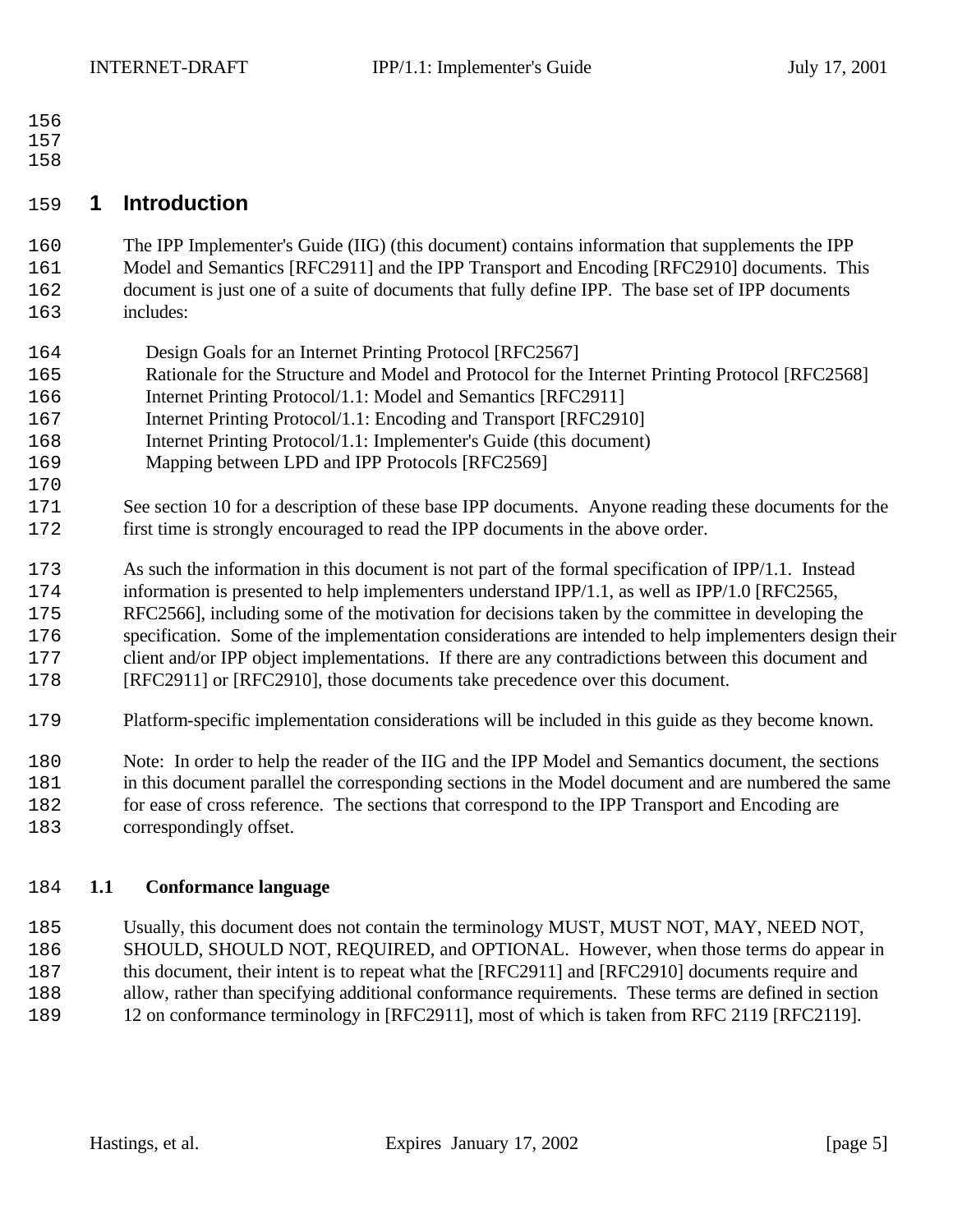190 Implementers should read section 12 (APPENDIX A) in [RFC2911] in order to understand these capitalized words. The words MUST, MUST NOT, and REQUIRED indicate what implementations are required to support in a client or IPP object in order to be conformant to [RFC2911] and [RFC2910]. MAY, NEED NOT, and OPTIONAL indicate was is merely allowed as an implementer

- option. The verbs SHOULD and SHOULD NOT indicate suggested behavior, but which is not
- required or disallowed, respectively, in order to conform to the specification.

### **1.2 Other terminology**

 This document uses other terms, such as "attributes", "operation", and "Printer" as defined in [RFC2911] section 12. In addition, the term "sender" refers to the client that sends a request or an IPP object that returns a response. The term "receiver" refers to the IPP object that receives a request and to a client that receives a response.

### **1.3 Issues Raised from Interoperability Testing Events**

 The IPP WG has conducted three open Interoperability Testing Events. The first one was held in September 1998, the second one was held in March 1999, and the third one was held in October 2000. See the summary reports in:

ftp://ftp.pwg.org/pub/pwg/ipp/new\_TES/

 The issues raised from the first Interoperability Testing Event are numbered 1.n in this document and have been incorporated into "IPP/1.0 Model and Semantics" [RFC2566] and the "IPP/1.0 Encoding and Transport" [RFC2565] documents. However, some of the discussion is left here in the Implementer's Guide to help understanding.

 The issues raised from the second Interoperability Testing Event are numbered 2.n in this document have been incorporated into "IPP/1.1 Model and Semantics" [RFC2911] and the "IPP/1.1 Encoding and Transport" [RFC2910] documents. However, some of the discussion is left here in the Implementer's Guide to help understanding.

- The issues raised from the third Interoperability Testing Event are numbered 3.n in this document and are described in:
- ftp://ftp.pwg.org/pub/pwg/ipp/Issues/Issues-raised-at-Bake-Off3.pdf
- ftp://ftp.pwg.org/pub/pwg/ipp/Issues/Issues-raised-at-Bake-Off3.doc
- ftp://ftp.pwg.org/pub/pwg/ipp/Issues/Issues-raised-at-Bake-Off3.txt

# **2 IPP Objects**

 The term "client" in IPP is intended to mean any client that issues IPP operation requests and accepts IPP operation responses, whether it be a desktop or a server. In other words, the term "client" does not

just mean end-user clients, such as those associated with desktops.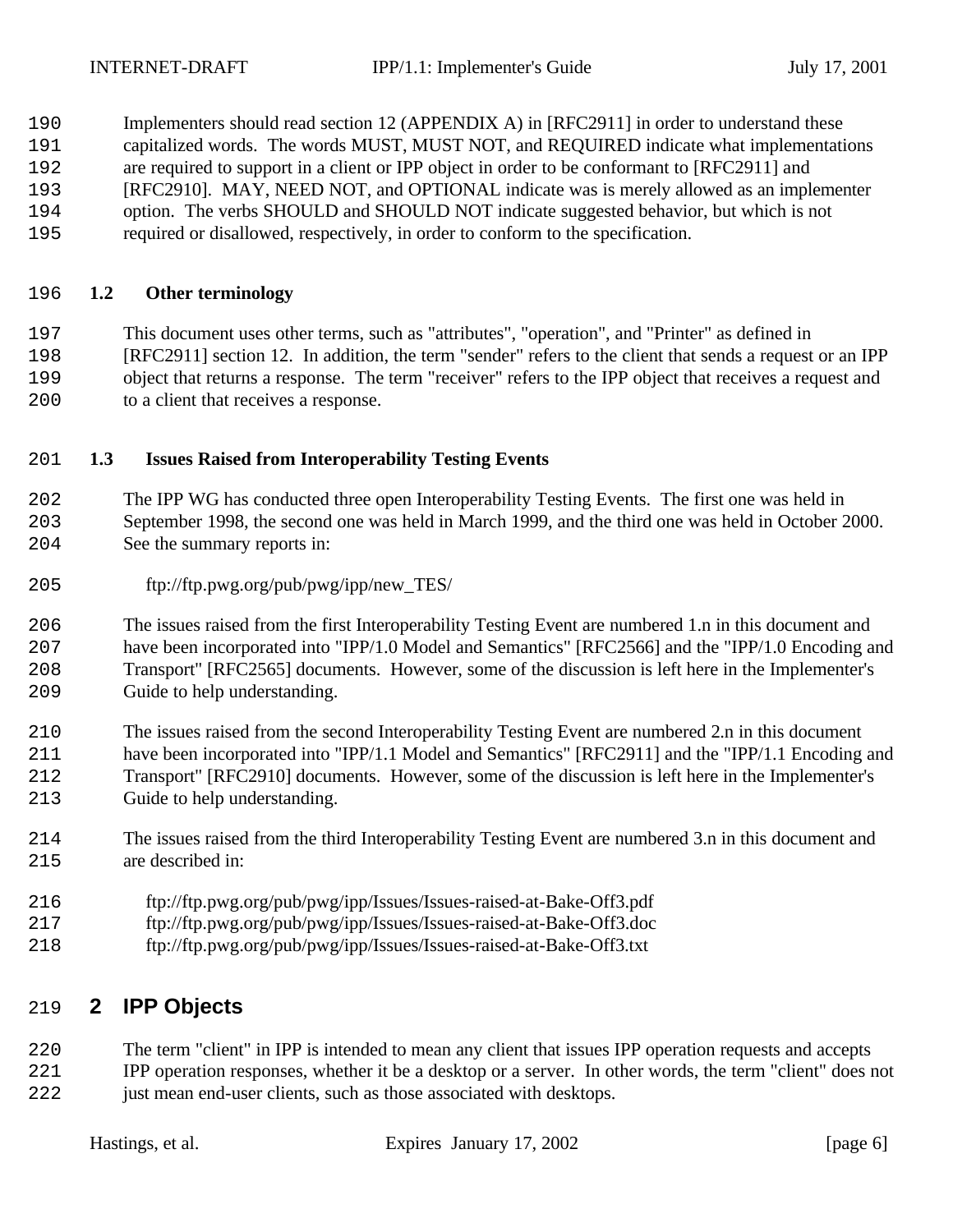- The term "IPP Printer" in IPP is intended to mean an object that accepts IPP operation requests and
- returns IPP operation responses, whether implemented in a server or a device. An IPP Printer object
- MAY, if implemented in a server, turn around and forward received jobs (and other requests) to other
- devices and print servers/services, either using IPP or some other protocol.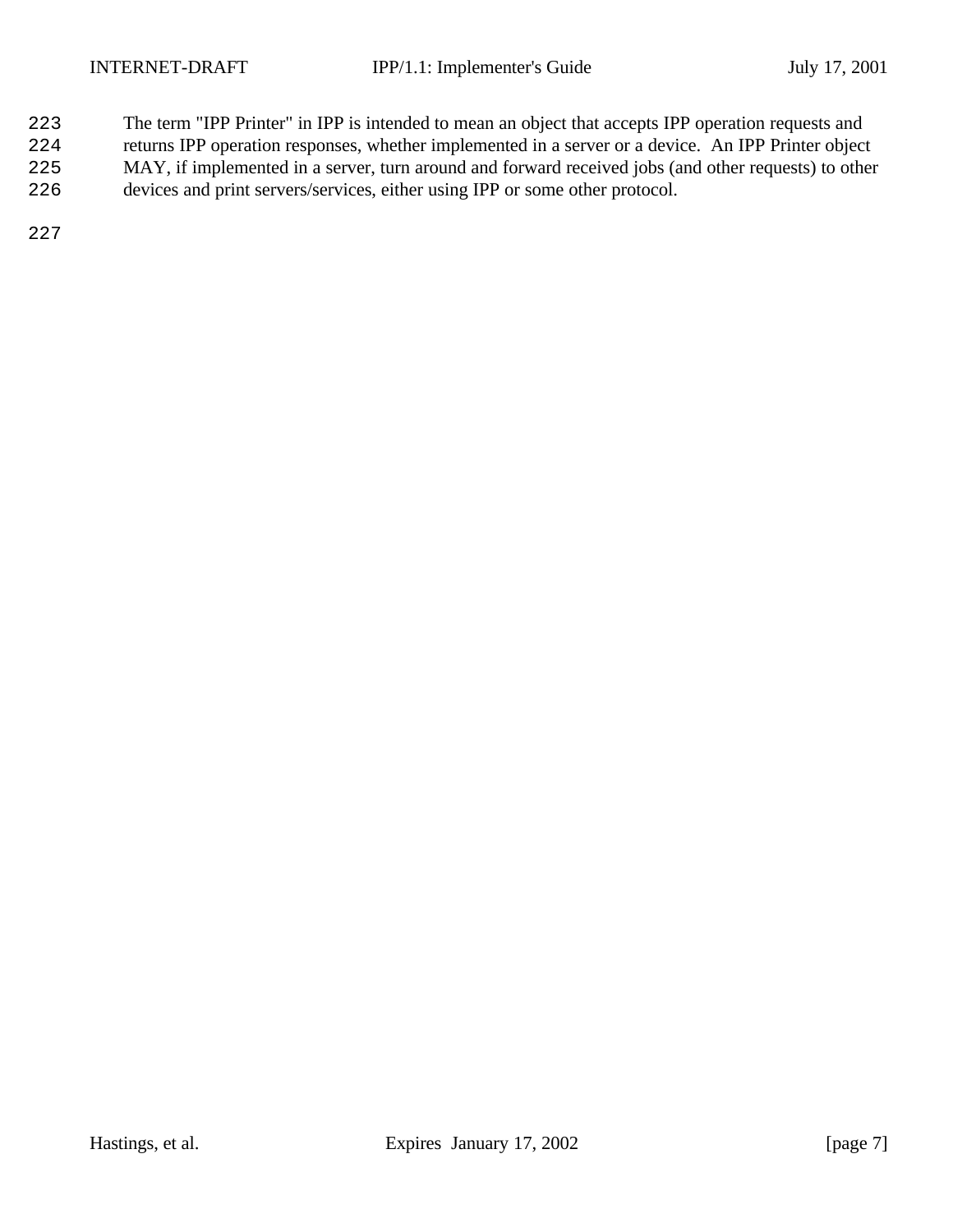# **3 IPP Operations**

 This section corresponds to Section 3 "IPP Operations" in the IPP/1.1 Model and Semantics document [RFC2911].

# **3.1 Common Semantics**

This section discusses semantics common to all operations.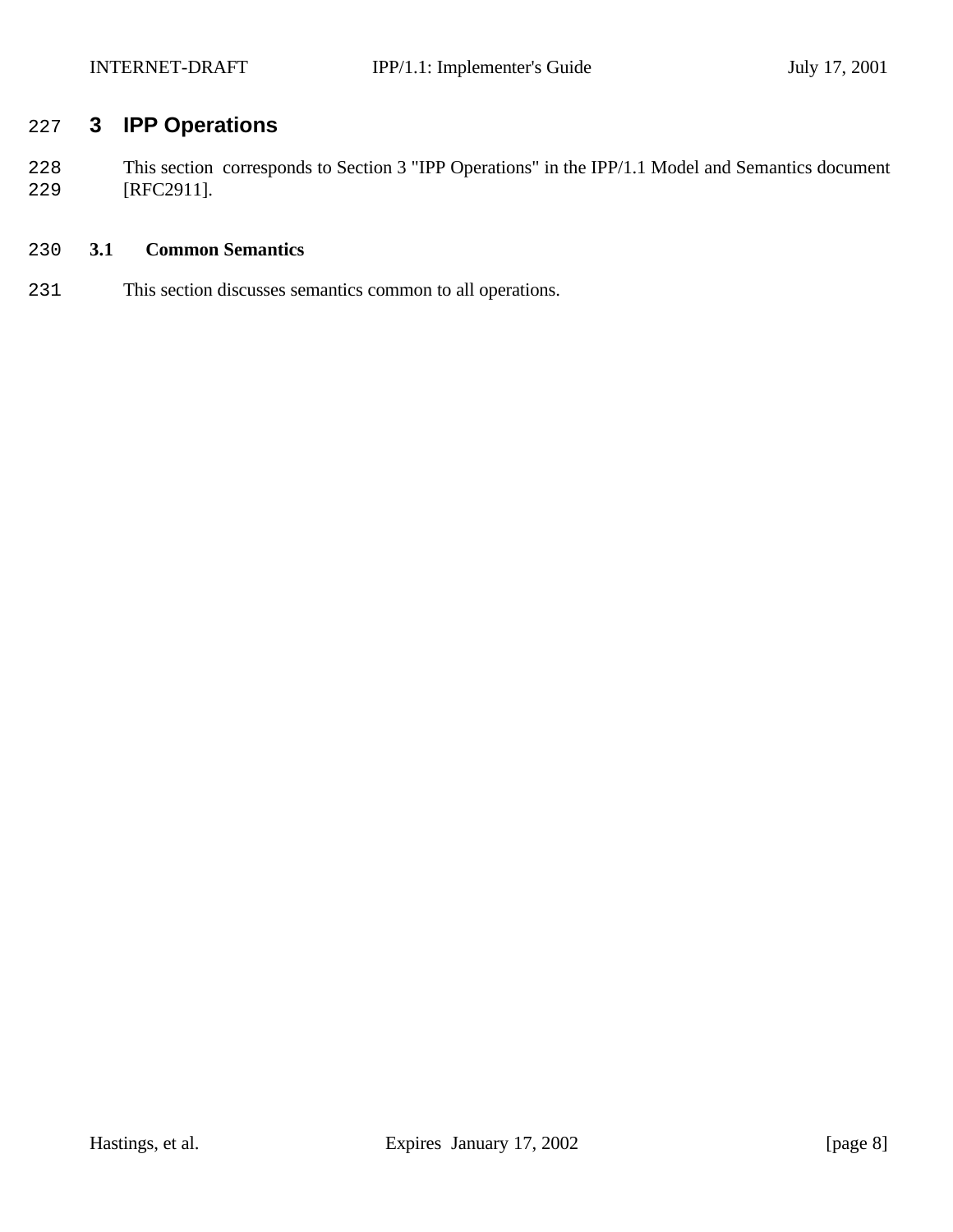#### 232 **3.1.1 Summary of Operation Attributes**

233 **Table 1 - Summary of Printer operation attributes that sender MUST supply**

|                                                                                                                    |                | <b>Printer Operations</b> |              |                   |                  |                         |                       |
|--------------------------------------------------------------------------------------------------------------------|----------------|---------------------------|--------------|-------------------|------------------|-------------------------|-----------------------|
|                                                                                                                    | Requests       |                           |              |                   |                  |                         | Response<br>S         |
| <b>Operation Attributes</b>                                                                                        | PJ, VJ<br>(R)  | PU<br>(0)                 | CJ<br>(0)    | <b>GPA</b><br>(R) | <b>GJ</b><br>(R) | PP,<br>RP, PP<br>$(O+)$ | All<br>Operatio<br>ns |
| Operation parameters--REQUIRED to be supplied by the sender:                                                       |                |                           |              |                   |                  |                         |                       |
| operation-id                                                                                                       | $\mathbf R$    | $\mathbf R$               | $\mathbf R$  | $\overline{R}$    | $\mathbf R$      | $\mathbf R$             |                       |
| status-code                                                                                                        |                |                           |              |                   |                  |                         | $\mathbf R$           |
| request-id                                                                                                         | $\mathbf R$    | $\mathbf R$               | $\mathbf R$  | R                 | $\mathbf R$      | $\mathbf R$             | $\mathbf R$           |
| version-number                                                                                                     | $\mathbf R$    | $\mathbf R$               | $\mathbf R$  | $\mathbf R$       | $\overline{R}$   | $\mathbf R$             | $\overline{R}$        |
| Operation attributes--REQUIRED to be supplied by the sender:                                                       |                |                           |              |                   |                  |                         |                       |
| attributes-charset                                                                                                 | $\mathbf R$    | $\mathbf R$               | $\mathbf R$  | $\mathbb{R}$      | $\mathbf R$      | $\mathbf R$             | $\overline{R}$        |
| attributes-natural-                                                                                                | $\overline{R}$ | $\mathbf R$               | $\mathbf R$  | $\overline{R}$    | $\mathbf R$      | $\overline{R}$          | $\overline{R}$        |
| language                                                                                                           |                |                           |              |                   |                  |                         |                       |
| document-uri                                                                                                       |                | $\mathbf R$               |              |                   |                  |                         |                       |
| job- $id^*$                                                                                                        |                |                           |              |                   |                  |                         |                       |
| job-uri $*$                                                                                                        |                |                           |              |                   |                  |                         |                       |
| last-document                                                                                                      |                |                           |              |                   |                  |                         |                       |
| $\overline{$ printer-uri<br>$\mathbf R$<br>$\mathbf R$<br>$\mathbf R$<br>$\mathbf R$<br>$\mathbf R$<br>$\mathbf R$ |                |                           |              |                   |                  |                         |                       |
| Operation attributes--RECOMMENDED to be supplied by the sender:                                                    |                |                           |              |                   |                  |                         |                       |
| job-name                                                                                                           | $\mathbf R$    | $\mathbf R$               | $\mathbf R$  |                   |                  |                         |                       |
| requesting-user-name                                                                                               | $\mathbb{R}$   | R                         | $\mathbb{R}$ | $\mathbf R$       | $\mathbf R$      | $\mathbf R$             |                       |

- 234
- 235 Legend:
- 236 PJ, VJ: Print-Job, Validate-Job
- 237 PU: Print-URI
- 238 CJ: Create-Job
- 239 GPA: Get-Printer-Attributes
- 240 GJ: Get-Jobs
- 241 PP, RP, PP: Pause-Printer, Resume-Printer, Purge-Printer
- 242 R indicates a REQUIRED operation that MUST be supported by the IPP object (Printer or Job). For 243 attributes, R indicates that the attribute MUST be supported by the IPP object that supports the 244 associated operation.
- 245 O indicates an OPTIONAL operation or attribute that MAY be supported by the IPP object (Printer 246 or Job).
- 247 + indicates that this is not an IPP/1.0 feature, but is only a part of IPP/1.1 and future versions of IPP.
- 248 249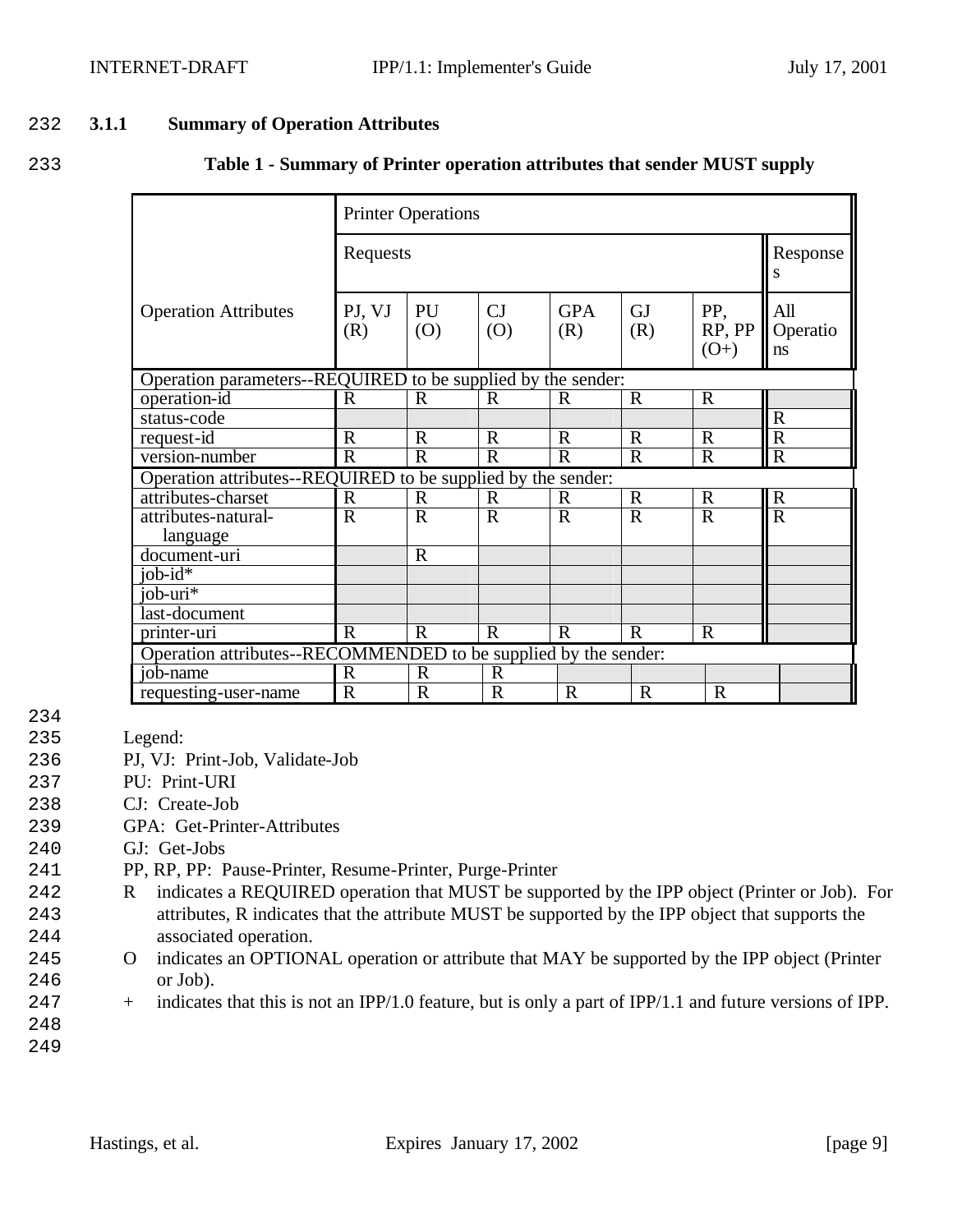# 250 **Table 2 - Summary of Printer operation attributes that sender MAY supply**

|                                                              |                         | <b>Printer Operations</b> |                |                       |                  |                         |                       |
|--------------------------------------------------------------|-------------------------|---------------------------|----------------|-----------------------|------------------|-------------------------|-----------------------|
|                                                              | Requests                |                           |                |                       |                  |                         | Respon<br>ses         |
| <b>Operation Attributes</b>                                  | VJ<br>PJ,<br>(R)        | PU<br>(0)                 | CJ<br>(O)      | <b>GPA</b><br>(R)     | <b>GJ</b><br>(R) | PP, RP,<br>PP<br>$(O+)$ | All<br>Operati<br>ons |
| Operation attributes--OPTIONAL to be supplied by the sender: |                         |                           |                |                       |                  |                         |                       |
| status-message                                               |                         |                           |                |                       |                  |                         | $\Omega$              |
| detailed-status-message                                      |                         |                           |                |                       |                  |                         | $\Omega$              |
| document-access-error                                        |                         |                           |                |                       |                  |                         | $\overline{O^{**}}$   |
| compression                                                  | $\mathbb{R}$            | $\mathbf R$               |                |                       |                  |                         |                       |
| document-format                                              | $\overline{\mathrm{R}}$ | $\overline{R}$            |                | $\overline{\text{R}}$ |                  |                         |                       |
| document-name                                                | $\overline{O}$          | $\Omega$                  |                |                       |                  |                         |                       |
| document-natural-language                                    | $\overline{O}$          | $\Omega$                  |                |                       |                  |                         |                       |
| ipp-attribute-fidelity                                       | $\overline{\mathrm{R}}$ | $\overline{R}$            | $\mathbf R$    |                       |                  |                         |                       |
| job-impressions                                              | $\overline{O}$          | $\Omega$                  | $\Omega$       |                       |                  |                         |                       |
| job-k-octets                                                 | $\overline{O}$          | $\overline{O}$            | $\overline{O}$ |                       |                  |                         |                       |
| job-media-sheets                                             | $\overline{O}$          | $\Omega$                  | $\Omega$       |                       |                  |                         |                       |
| limit                                                        |                         |                           |                |                       | $\mathbf R$      |                         |                       |
| message                                                      |                         |                           |                |                       |                  |                         |                       |
| my-jobs                                                      |                         |                           |                |                       | $\mathbf R$      |                         |                       |
| requested-attributes                                         |                         |                           |                | $\mathbf R$           | $\overline{R}$   |                         |                       |
| which-jobs                                                   |                         |                           |                |                       | $\overline{R}$   |                         |                       |

- 251 Legend:
- 252 PJ, VJ: Print-Job, Validate-Job
- 253 PU: Print-URI
- 254 CJ: Create-Job
- 255 GPA: Get-Printer-Attributes
- 256 GJ: Get-Jobs
- 257 PP, RP, PP: Pause-Printer, Resume-Printer, Purge-Printer
- 258 R indicates a REQUIRED operation that MUST be supported by the IPP object (Printer or Job). For 259 attributes, R indicates that the attribute MUST be supported by the IPP object that supports the 260 associated operation.
- 261 O indicates an OPTIONAL operation or attribute that MAY be supported by the IPP object (Printer 262 or Job).
- 263 + indicates that this is not an IPP/1.0 feature, but is only a part of IPP/1.1 and future versions of IPP.
- 264 \* "job-id" is REQUIRED only if used together with "printer-uri" to identify the target job; otherwise, 265 "job-uri" is REQUIRED.
- 266 \*\* "document-access-error" applies to the Print-URI response only.
- 267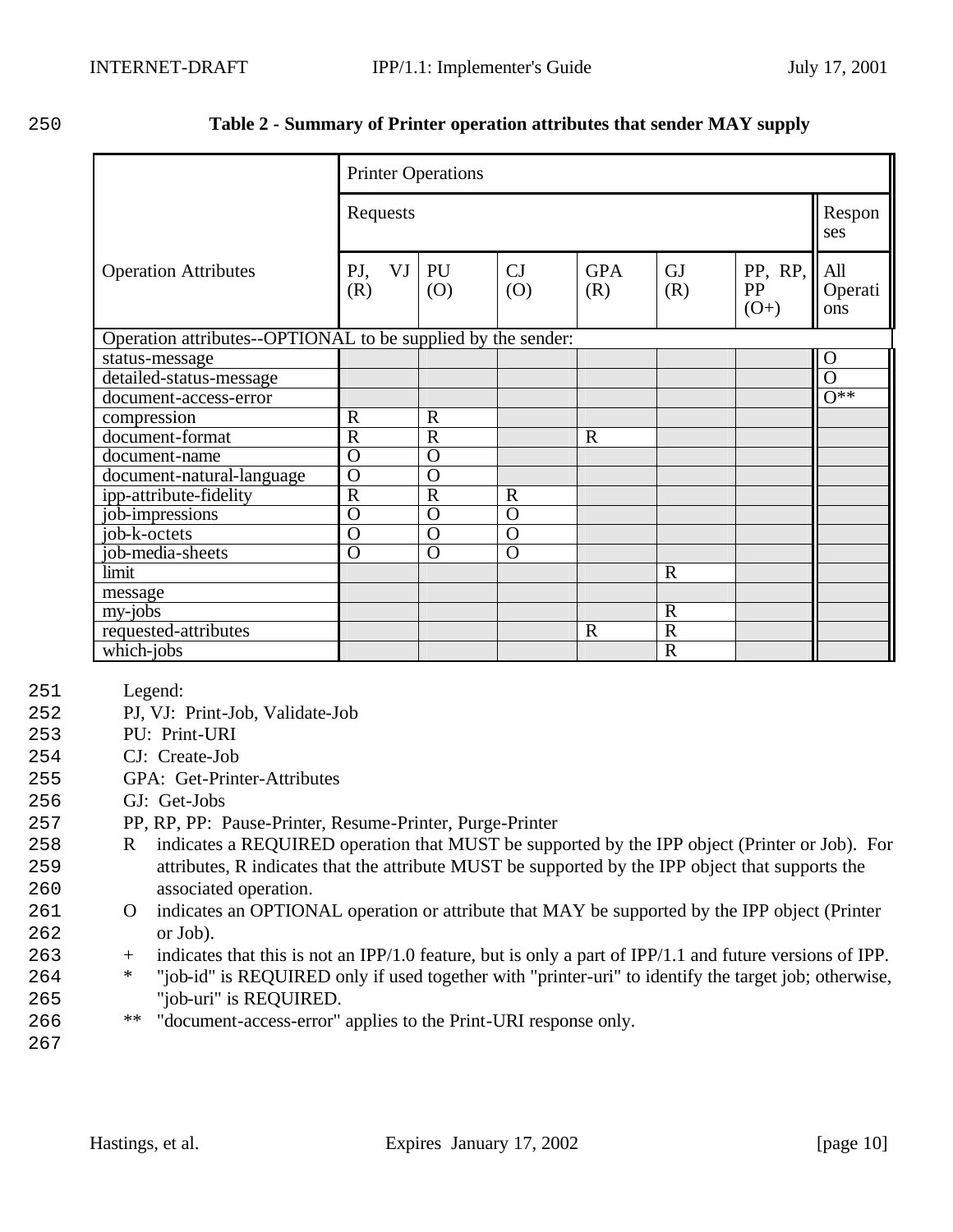268 **Table 3 - Summary of Job operation attributes that sender MUST supply**

|                                                                                           | <b>Job Operations</b> |              |             |                   |                                |                   |
|-------------------------------------------------------------------------------------------|-----------------------|--------------|-------------|-------------------|--------------------------------|-------------------|
|                                                                                           | Requests              |              |             |                   |                                |                   |
| <b>Operation Attributes</b>                                                               | <b>SD</b><br>(0)      | SU<br>(0)    | CJ<br>(R)   | <b>GJA</b><br>(R) | HJ, RJ,<br><b>RJ</b><br>$(O+)$ | All<br>Operations |
| Operation parameters--REQUIRED to be supplied by the sender:                              |                       |              |             |                   |                                |                   |
| operation-id                                                                              | R                     | $\mathbf R$  | R           | $\mathbf R$       | $\mathbf R$                    |                   |
| status-code                                                                               |                       |              |             |                   |                                | $\mathbf R$       |
| request-id                                                                                | $\mathbf R$           | $\mathbf R$  | $\mathbf R$ | $\mathbf R$       | $\mathbf R$                    | $\mathbf R$       |
| version-number                                                                            | $\mathbf R$           | $\mathbf R$  | R           | R                 | $\mathbf R$                    | $\mathbf R$       |
| Operation attributes--REQUIRED to be supplied by the sender:                              |                       |              |             |                   |                                |                   |
| attributes-charset                                                                        | $\mathbb{R}$          | $\mathbf R$  | R           | $\mathbf R$       | $\mathbf R$                    | $\mathbf R$       |
| attributes-natural-language                                                               | $\mathbf R$           | $\mathbf R$  | $\mathbf R$ | $\mathbf R$       | $\mathbf R$                    | $\mathbf R$       |
| document-uri                                                                              |                       | $\mathbf R$  |             |                   |                                |                   |
| $i$ ob- $id*$                                                                             | $\mathbf R$           | $\mathbf R$  | $\mathbf R$ | $\mathbf R$       | $\mathbf R$                    |                   |
| job- $u\overline{u^*}$                                                                    | $\mathbf R$           | $\mathbf R$  | $\mathbf R$ | $\mathbf R$       | $\mathbf R$                    |                   |
| last-document                                                                             | $\mathbf R$           | $\mathbf R$  |             |                   |                                |                   |
| $\overline{R}$<br>$\mathbf R$<br>$\mathbf R$<br>$\mathbf R$<br>$\mathbf R$<br>printer-uri |                       |              |             |                   |                                |                   |
| Operation attributes--RECOMMENDED to be supplied by the sender:                           |                       |              |             |                   |                                |                   |
| job-name                                                                                  |                       |              |             |                   |                                |                   |
| requesting-user-name                                                                      | $\mathbf R$           | $\mathbb{R}$ | R           | $\mathbf R$       | $\mathbf R$                    |                   |

269 Legend:

270 SD: Send-Document

271 SU: Send-URI

272 CJ: Cancel-Job

- 273 GJA: Get-Job-Attributes
- 274 HJ, RJ, RJ: Hold-Job, Release-Job, Restart-Job

275 R indicates a REQUIRED operation that MUST be supported by the IPP object (Printer or Job). For 276 attributes, R indicates that the attribute MUST be supported by the IPP object that supports the 277 associated operation.

- 278 O indicates an OPTIONAL operation or attribute that MAY be supported by the IPP object (Printer 279 or Job).
- 280 + indicates that this is not an IPP/1.0 feature, but is only a part of IPP/1.1 and future versions of IPP.
- 281 \* "job-id" is REQUIRED only if used together with "printer-uri" to identify the target job; otherwise, 282 "job-uri" is REQUIRED.
- 283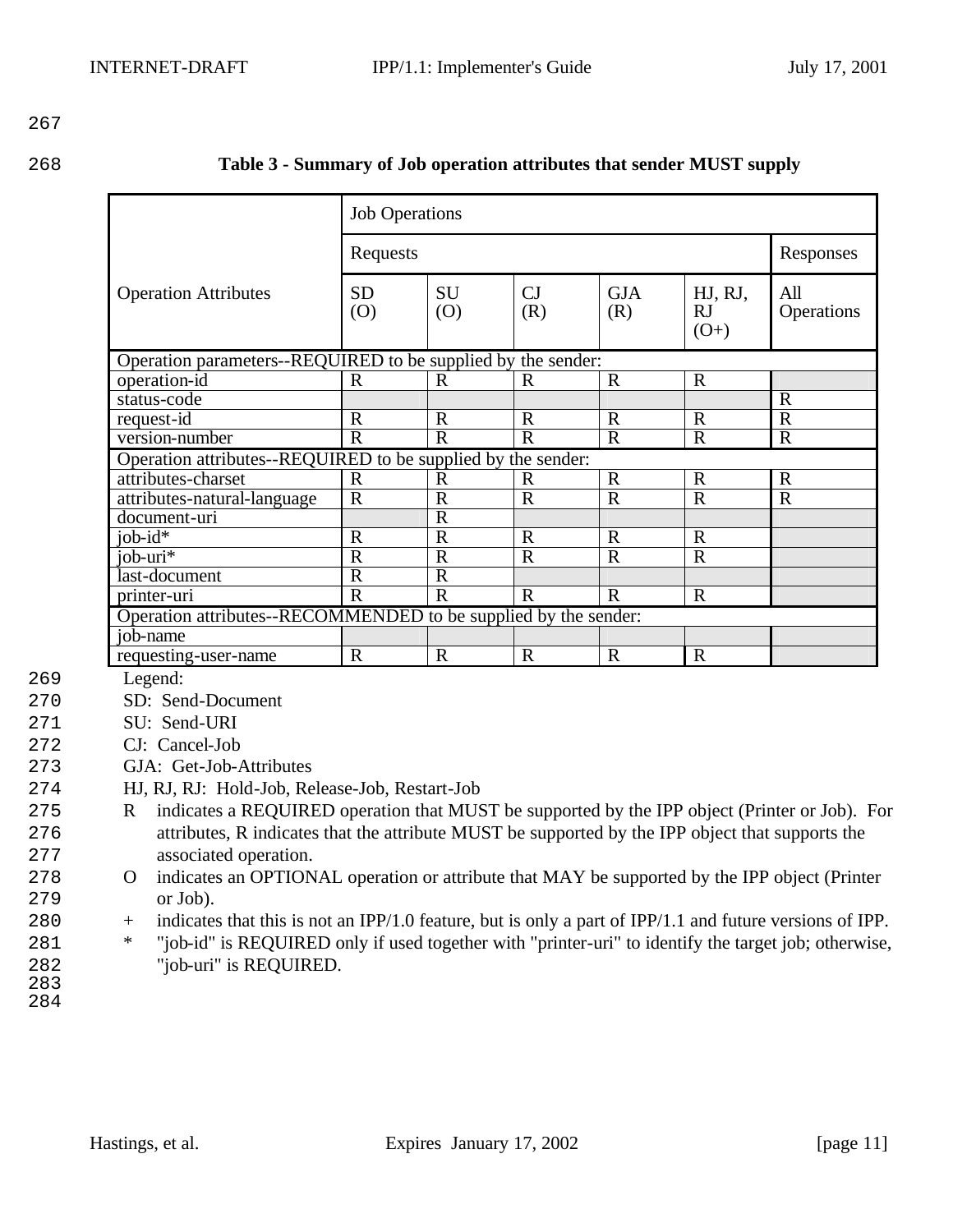#### 285 **Table 4 - Summary of Job operation attributes that sender MAY supply**

|                                                              |                         | <b>Job Operations</b> |           |                   |                         |                  |                       |
|--------------------------------------------------------------|-------------------------|-----------------------|-----------|-------------------|-------------------------|------------------|-----------------------|
|                                                              | Requests                |                       |           |                   |                         | Respons<br>es    |                       |
| <b>Operation Attributes</b>                                  | <b>SD</b><br>(0)        | SU<br>(O)             | CJ<br>(R) | <b>GJA</b><br>(R) | HJ, RJ,<br>RJ<br>$(O+)$ | <b>SD</b><br>(0) | All<br>Operati<br>ons |
| Operation attributes--OPTIONAL to be supplied by the sender: |                         |                       |           |                   |                         |                  |                       |
| status-message                                               |                         |                       |           |                   |                         |                  | $\overline{O}$        |
| detailed-status-message                                      |                         |                       |           |                   |                         |                  | $\overline{O}$        |
| document-access-error                                        |                         |                       |           |                   |                         |                  | $0**$                 |
| compression                                                  | $\mathbf R$             | $\mathbb{R}$          |           |                   |                         |                  |                       |
| document-format                                              | $\overline{\mathsf{R}}$ | $\overline{R}$        |           |                   |                         |                  |                       |
| document-name                                                | $\overline{0}$          | $\Omega$              |           |                   |                         |                  |                       |
| document-natural-<br>language                                | $\overline{O}$          | $\overline{O}$        |           |                   |                         |                  |                       |
| ipp-attribute-fidelity                                       |                         |                       |           |                   |                         |                  |                       |
| job-impressions                                              |                         |                       |           |                   |                         |                  |                       |
| job-k-octets                                                 |                         |                       |           |                   |                         |                  |                       |
| job-media-sheets                                             |                         |                       |           |                   |                         |                  |                       |
| limit                                                        |                         |                       |           |                   |                         |                  |                       |
| message                                                      |                         |                       | O         |                   | $\Omega$                | $\Omega$         |                       |
| job-hold-until                                               |                         |                       |           |                   | $\mathbf R$             |                  |                       |
| my-jobs                                                      |                         |                       |           |                   |                         |                  |                       |
| requested-attributes                                         |                         |                       |           | $\overline{R}$    |                         |                  |                       |
| which-jobs                                                   |                         |                       |           |                   |                         |                  |                       |
| Legend:                                                      |                         |                       |           |                   |                         |                  |                       |

286 SD: Send-Document

287 SU: Send-URI

- 288 CJ: Cancel-Job
- 289 GJA: Get-Job-Attributes
- 290 HJ, RJ, RJ: Hold-Job, Release-Job, Restart-Job
- 291 R indicates a REQUIRED operation that MUST be supported by the IPP object (Printer or Job). For 292 attributes, R indicates that the attribute MUST be supported by the IPP object that supports the 293 associated operation.
- 294 O indicates an OPTIONAL operation or attribute that MAY be supported by the IPP object (Printer 295 or Job).
- 296 + indicates that this is not an IPP/1.0 feature, but is only a part of IPP/1.1 and future versions of IPP.
- 297 \* "job-id" is REQUIRED only if used together with "printer-uri" to identify the target job; otherwise, 298 "job-uri" is REQUIRED.
- 299 \*\* "document-access-error" applies to the Send-URI operation only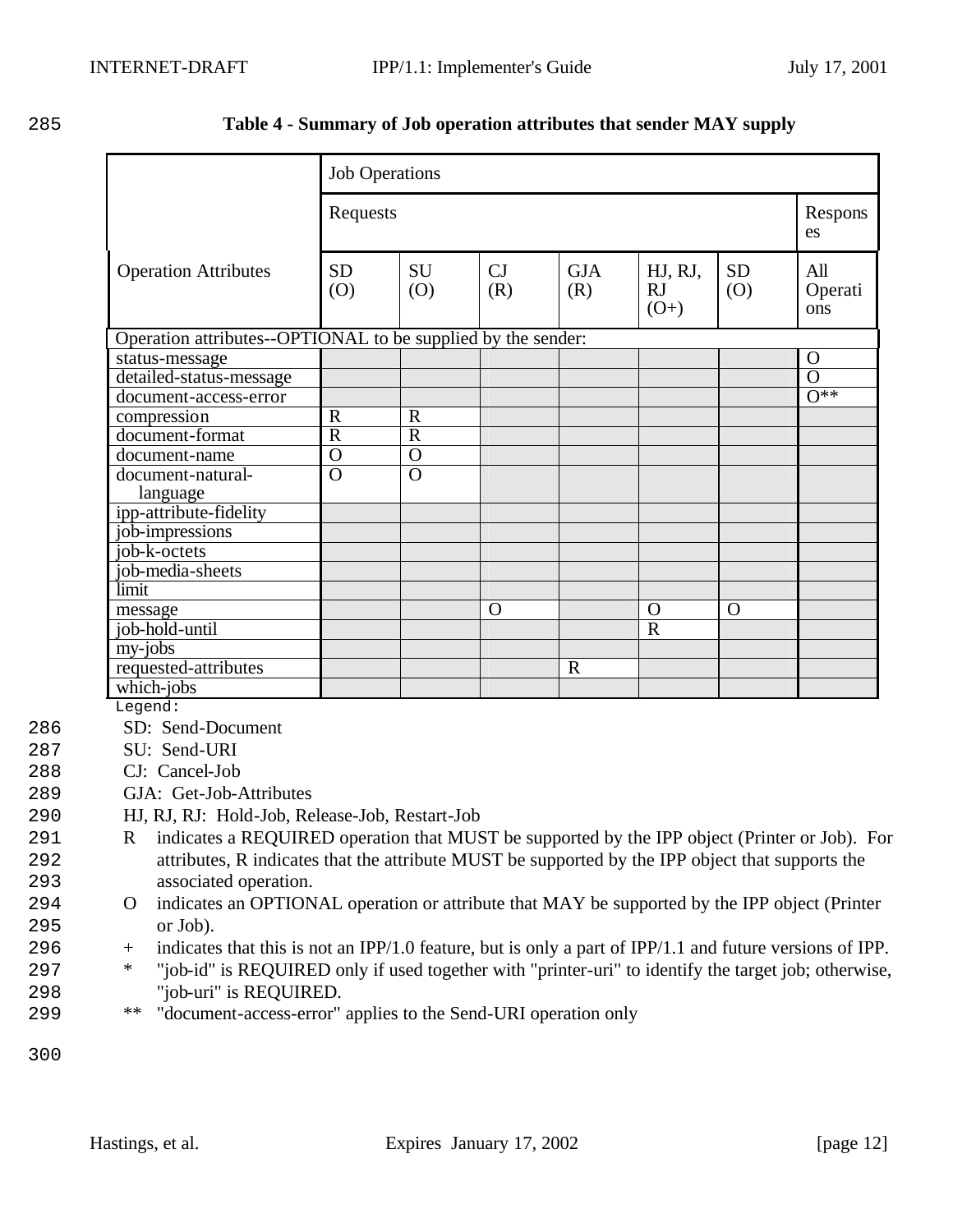| 301 | Table 5 - Printer operation response attributes |  |
|-----|-------------------------------------------------|--|
|     |                                                 |  |

|                                |                | <b>Printer Operations</b> |                |             |        |       |                                |
|--------------------------------|----------------|---------------------------|----------------|-------------|--------|-------|--------------------------------|
|                                | Response       |                           |                |             |        |       |                                |
| <b>Operation Attributes</b>    | PI(R)<br>SD(0) | VI(R)                     | PU(0)<br>SU(0) | CI(0)       | GPA(R) | GI(R) | PP, RP,<br><b>PP</b><br>$(O+)$ |
| job-uri                        | $\mathbf R$    |                           | $\mathbf R$    | $\mathbf R$ |        |       |                                |
| $job$ - $id$                   | $\mathbb{R}$   |                           | $\mathbf R$    | $\mathbf R$ |        |       |                                |
| job-state                      | $\mathbf R$    |                           | $\mathbf R$    | $\mathbf R$ |        |       |                                |
| job-state-reasons              | $R+$           |                           | $R+$           | $R+$        |        |       |                                |
| number-of-<br>intervening-jobs | $\Omega$       |                           | $\Omega$       | $\Omega$    |        |       |                                |
| document-access-<br>error+     |                |                           | $\mathbf O$    |             |        |       |                                |

- 302
- 303 Legend:
- 304 PJ, SJ: Print-Job, Send-Document
- 305 VJ: Validate-Job
- 306 PU, SU: Print-URI, Send-URI
- 307 CJ: Create-Job
- 308 GPA: Get-Printer-Attributes
- 309 GJ: Get-Jobs
- 310 PP, RP, PP: Pause-Printer, Resume-Printer, Purge-Printer
- 311 R indicates a REQUIRED operation that MUST be supported by the IPP object (Printer or Job). For 312 attributes, R indicates that the attribute MUST be supported by the IPP object that supports the 313 associated operation.
- 314 O indicates an OPTIONAL operation or attribute that MAY be supported by the IPP object (Printer 315 or Job).
- 317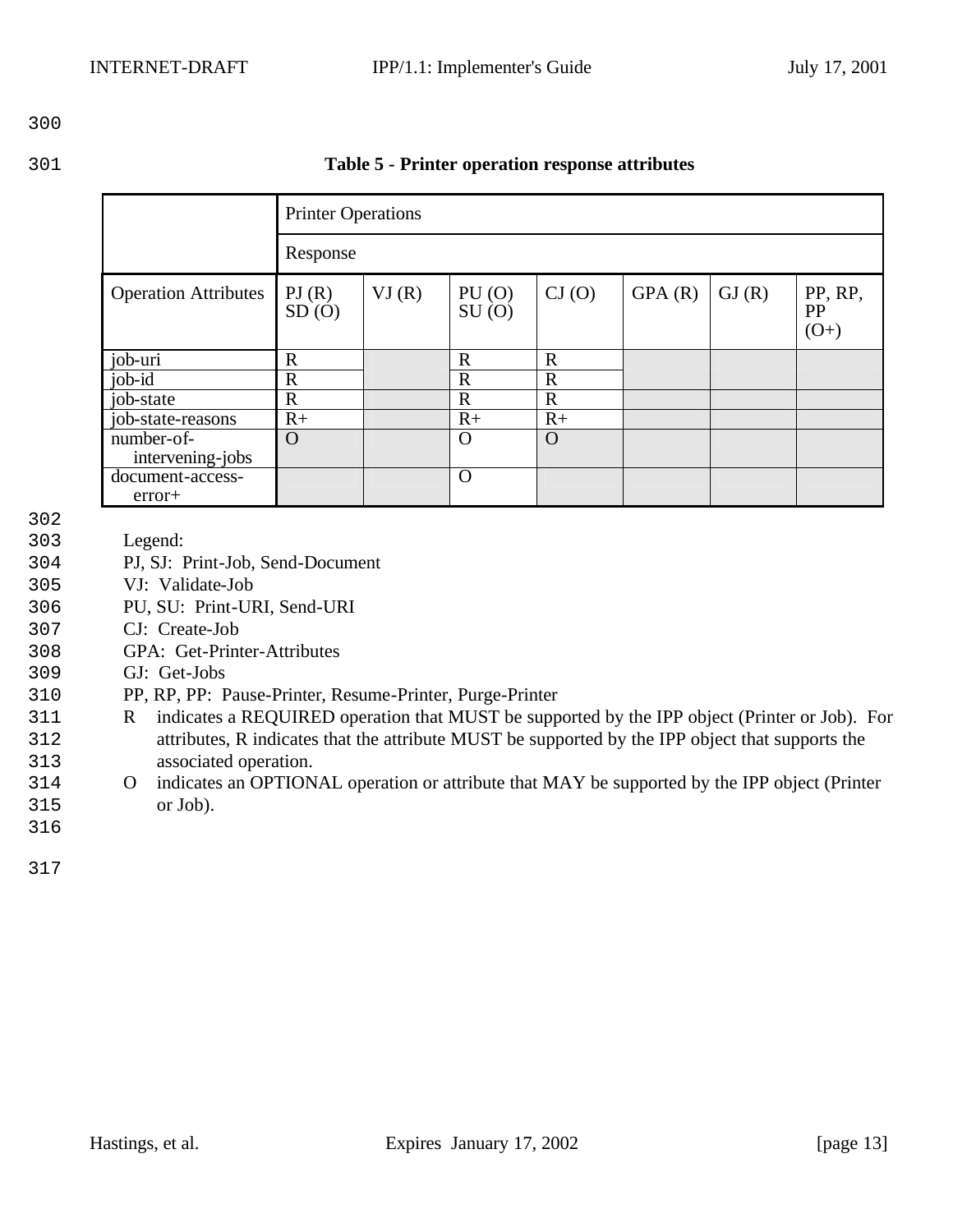#### **3.1.2 Suggested Operation Processing Steps for IPP Objects**

 This section suggests the steps and error checks that an IPP object MAY perform when processing requests and returning responses. An IPP object MAY perform some or all of the error checks. However, some implementations MAY choose to be more forgiving than the error checks shown here, in order to be able to accept requests from non-conforming clients. Not performing all of these error checks is a so-called "forgiving" implementation. On the other hand, clients that successfully submit requests to IPP objects that do perform all the error checks will be more likely to be able to interoperate with other IPP object implementations. Thus an implementer of an IPP object needs to decide whether to be a "forgiving" or a "strict" implementation. Therefore, the error status codes returned may differ between implementations. Consequentially, client SHOULD NOT expect exactly the error code processing described in this section.

 When an IPP object receives a request, the IPP object either accepts or rejects the request. In order to determine whether or not to accept or reject the request, the IPP object SHOULD execute the following steps. The order of the steps may be rearranged and/or combined, including making one or multiple passes over the request.

 A client MUST supply requests that would pass all of the error checks indicated here in order to be a conforming client. Therefore, a client SHOULD supply requests that are conforming, in order to avoid being rejected by some IPP object implementations and/or risking different semantics by different implementations of forgiving implementations. For example, a forgiving implementation that accepts multiple occurrences of the same attribute, rather than rejecting the request might use the first occurrences, while another might use the last occurrence. Thus such a non-conforming client would get different results from the two forgiving implementations.

 In the following, processing continues step by step until a "RETURNS the xxx status code ..." statement is encountered. Error returns are indicated by the verb: "REJECTS". Since clients have difficulty getting the status code before sending all of the document data in a Print-Job request, clients SHOULD use the Validate-Job operation before sending large documents to be printed, in order to validate whether the IPP Printer will accept the job or not.

It is assumed that security authentication and authorization has already taken place at a lower layer.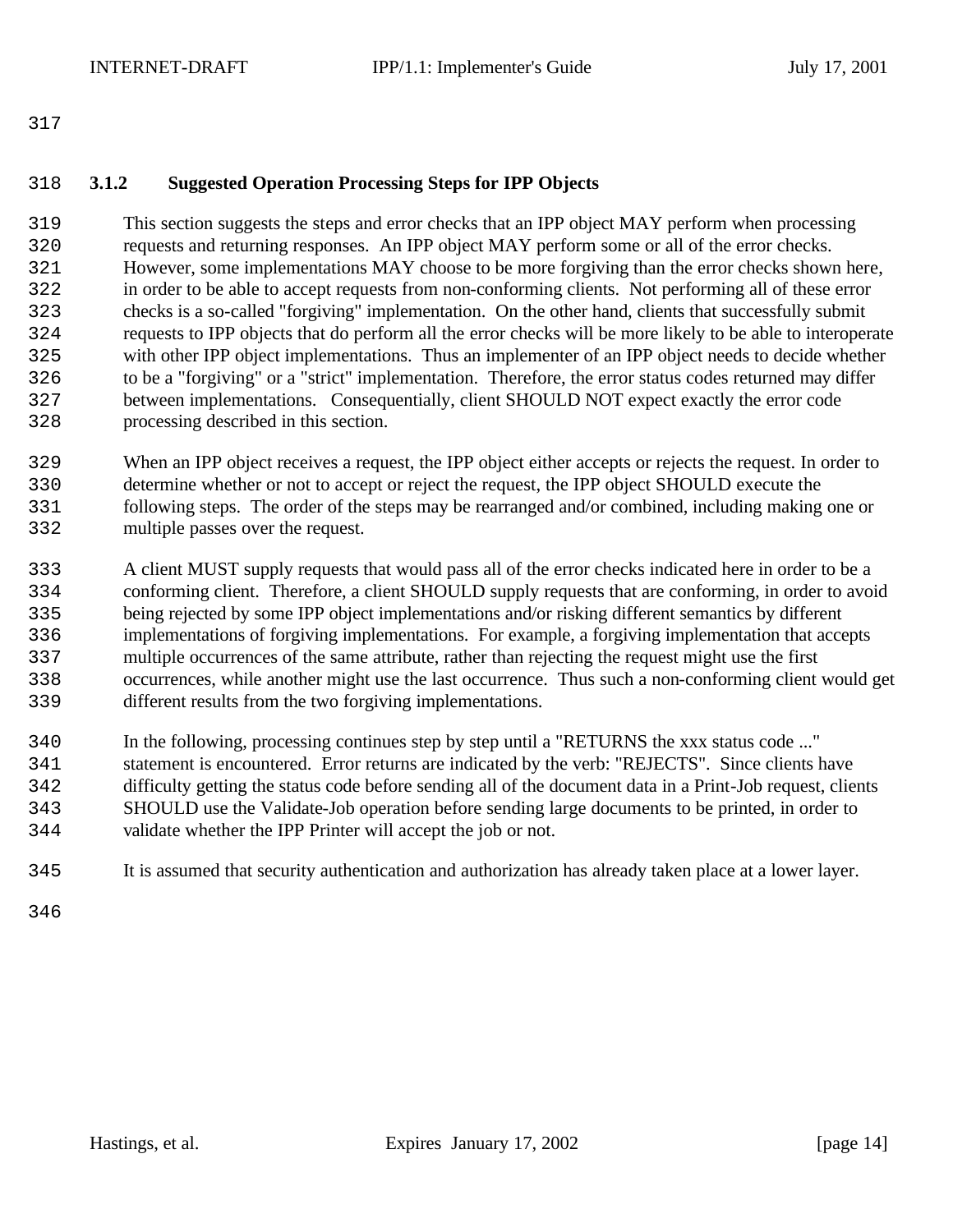#### 346 **3.1.2.1 Suggested Operation Processing Steps for all Operations**

347 This section is intended to apply to all operations. The next section contains the additional steps for the 348 Print-Job, Validate-Job, Print-URI, Create-Job, Send-Document, and Send-URI operations that create 349 jobs, adds documents, and validates jobs.

350 IIG Sect # Flow IPP error status codes 351 ---------- ---- ----------------------  $352$ 353 v err 354 3.1.2.1.1 <Validate version> --> server-error-version-not-355 supported  $356$  ok 357 v err 358 3.1.2.1.2 <Validate operation> --> server-error-operation-not-359 supported  $360$  ok 361 v err 362 3.1.2.1.4.1- <Validate presence> --> client-error-bad-request 363 3.1.2.1.4.2 <of attributes>  $364$  ok 365 v err 366 3.1.2.1.4.3 <Validate presence> --> client-error-bad-request 367 <of operation attr>  $368$  ok 369 v err 370 3.1.2.1.5 <Validate values of> --> client-error-bad-request 371 <operation attrs> client-error-request-value-372 too-long 373 <(length, tag, range,>  $$multi-value$ ) >$  $375$  ok 376 v err 377 3.1.2.1.5 <Validate values> --> client-error-bad-request 378 <with supported values> client-error-charset-notsupported 380 ok| client-error-attributes-or-381 values-382 by the contract of the contract of the contract of the contract of the contract of the contract of the contract of the contract of the contract of the contract of the contract of the contract of the contract of the con 383 v err 384 3.1.2.1.6 <Validate optionally> --> client-error-bad-request 385 <operation attr> client-error-natural-language-386 not-supported 387 | client-error-request-value-388 too-long | client-error-attributes-or-390 values-not-supported 391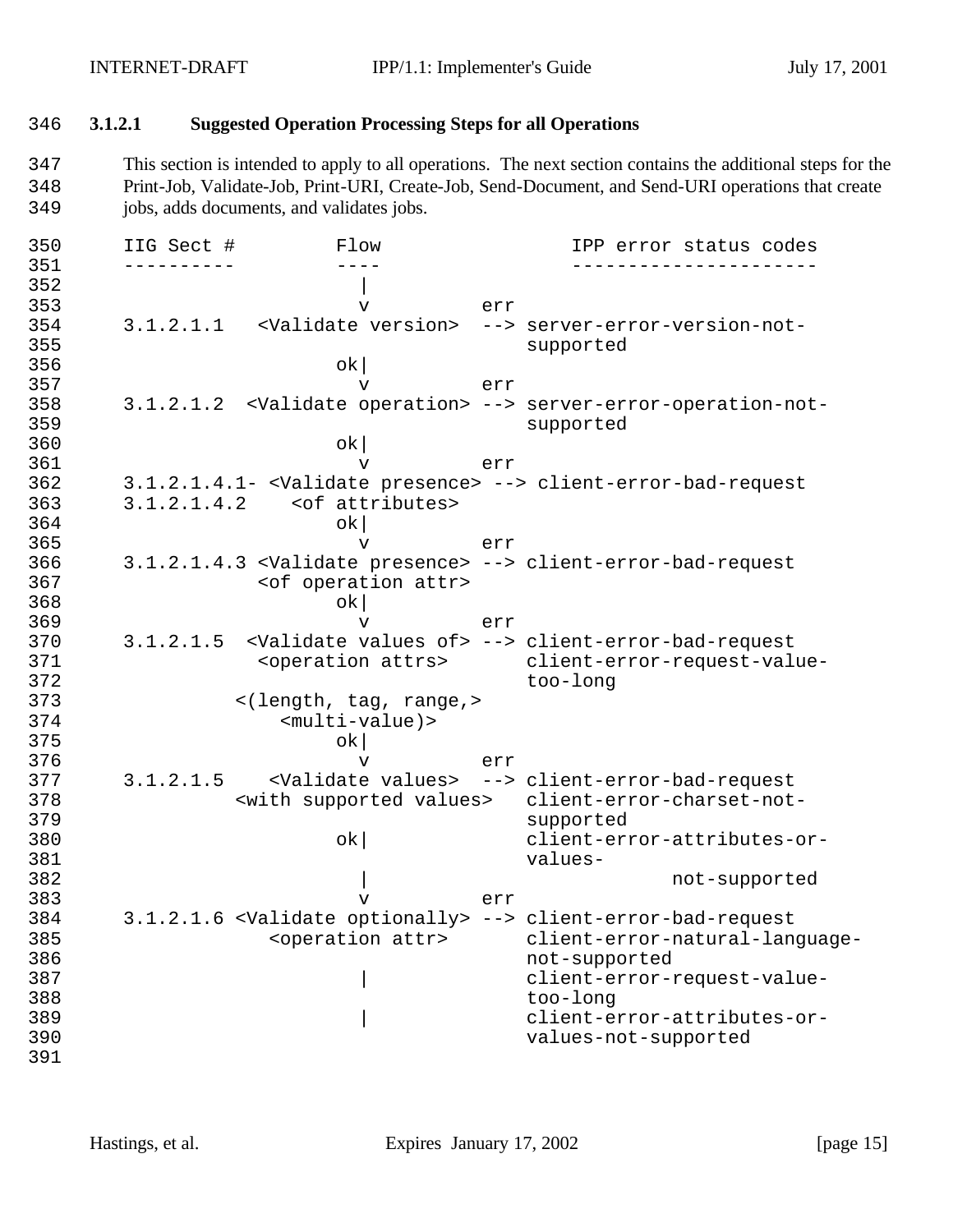#### **3.1.2.1.1 Validate version number**

 Every request and every response contains the "version-number" attribute. The value of this attribute is the major and minor version number of the syntax and semantics that the client and IPP object is using, respectively. The "version-number" attribute remains in a fixed position across all future versions so that all clients and IPP object that support future versions can determine which version is being used. The IPP object checks to see if the major version number supplied in the request is supported. If not, the Printer object REJECTS the request and RETURNS the 'server-error-version-not-supported' status code in the response. The IPP object returns in the "version-number" response attribute the major and minor version for the error response. Thus the client can learn at least one major and minor version that the IPP object supports. The IPP object is encouraged to return the closest version number to the one supplied by the client.

 The checking of the minor version number is implementation dependent, however if the client-supplied minor version is explicitly supported, the IPP object MUST respond using that identical minor version number. If the major version number matches, but the minor version number does not, the Printer SHOULD accept and attempt to process the request, or MAY reject the request and return the 'server- error-version-not-supported' status code. In all cases, the Printer MUST return the nearest version number that it supports. For example, suppose that an IPP/1.2 Printer supports versions '1.1' and '1.2'. The following responses are conforming:

### **Table 6 - Examples of validating IPP version**

| Client supplies | Printer Accept Request? | Printer returns |
|-----------------|-------------------------|-----------------|
| 1.0             | yes (SHOULD)            |                 |
| 1.0             | no (SHOULD NOT)         |                 |
| 1.1             | yes (MUST)              | 1.1             |
| 1.2             | yes (MUST)              | 1.2             |
| 1.3             | yes (SHOULD)            | 1.2             |
|                 | no (SHOULD NOT)         | 1.2             |

 It is advantageous for Printers to support both IPP/1.1 and IPP/1.0, so that they can interoperate with either client implementations. Some implementations may allow an Administrator to explicitly disable support for one or the other by setting the "ipp-versions-supported" Printer description attribute.

 Likewise, it is advantageous for clients to support both versions to allow interoperability with new and legacy Printers.

# **3.1.2.1.2 Validate operation identifier**

 The Printer object checks to see if the "operation-id" attribute supplied by the client is supported as indicated in the Printer object's "operations-supported" attribute. If not, the Printer REJECTS the request and returns the 'server-error-operation-not-supported' status code in the response.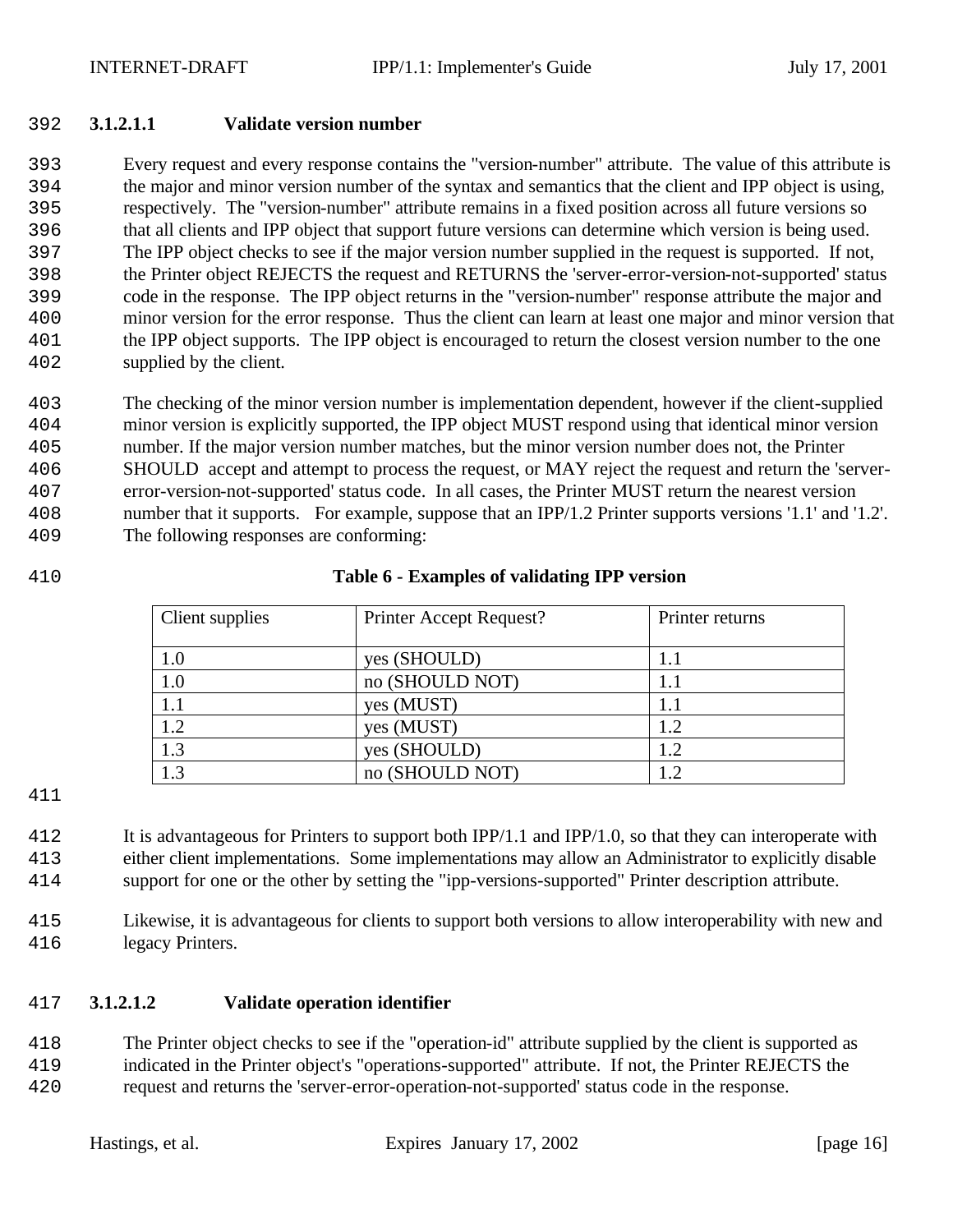### **3.1.2.1.3 Validate the request identifier**

 The Printer object SHOULD NOT check to see if the "request-id" attribute supplied by the client is in range: between 1 and 2\*\*31 - 1 (inclusive), but copies all 32 bits.

Note: The "version-number", "operation-id", and the "request-id" parameters are in fixed octet

- positions in the IPP/1.1 encoding. The "version-number" parameter will be the same fixed octet position in all versions of the protocol. These fields are validated before proceeding with the rest of the
- validation.

# **3.1.2.1.4 Validate attribute group and attribute presence and order**

The order of the following validation steps depends on implementation.

### **3.1.2.1.4.1 Validate the presence and order of attribute groups**

- Client requests and IPP object responses contain attribute groups that Section 3 requires to be present and in a specified order. An IPP object verifies that the attribute groups are present and in the correct order in requests supplied by clients (attribute groups without an \* in the following tables).
- If an IPP object receives a request with (1) required attribute groups missing, or (2) the attributes
- groups are out of order, or (3) the groups are repeated, the IPP object REJECTS the request and
- RETURNS the 'client-error-bad-request' status code. For example, it is an error for the Job Template
- Attributes group to occur before the Operation Attributes group, for the Operation Attributes group to
- be omitted, or for an attribute group to occur more than once, except in the Get-Jobs response.
- Since this kind of attribute group error is most likely to be an error detected by a client developer rather than by a customer, the IPP object NEED NOT return an indication of which attribute group was in error in either the Unsupported Attributes group or the Status Message. Also, the IPP object NEED
- NOT find all attribute group errors before returning this error.

# **3.1.2.1.4.2 Ignore unknown attribute groups in the expected position**

- Future attribute groups may be added to the specification at the end of requests just before the Document Content and at the end of response, except for the Get-Jobs response, where it maybe there or before the first job attributes returned. If an IPP object receives an unknown attribute group in these positions, it ignores the entire group, rather than returning an error, since that group may be a new group in a later minor version of the protocol that can be ignored. (If the new attribute group cannot be ignored without confusing the client, the major version number would have been increased in the protocol document and in the request). If the unknown group occurs in a different position, the IPP object REJECTS the request and RETURNS the 'client-error-bad-request' status code.
- Clients also ignore unknown attribute groups returned in a response.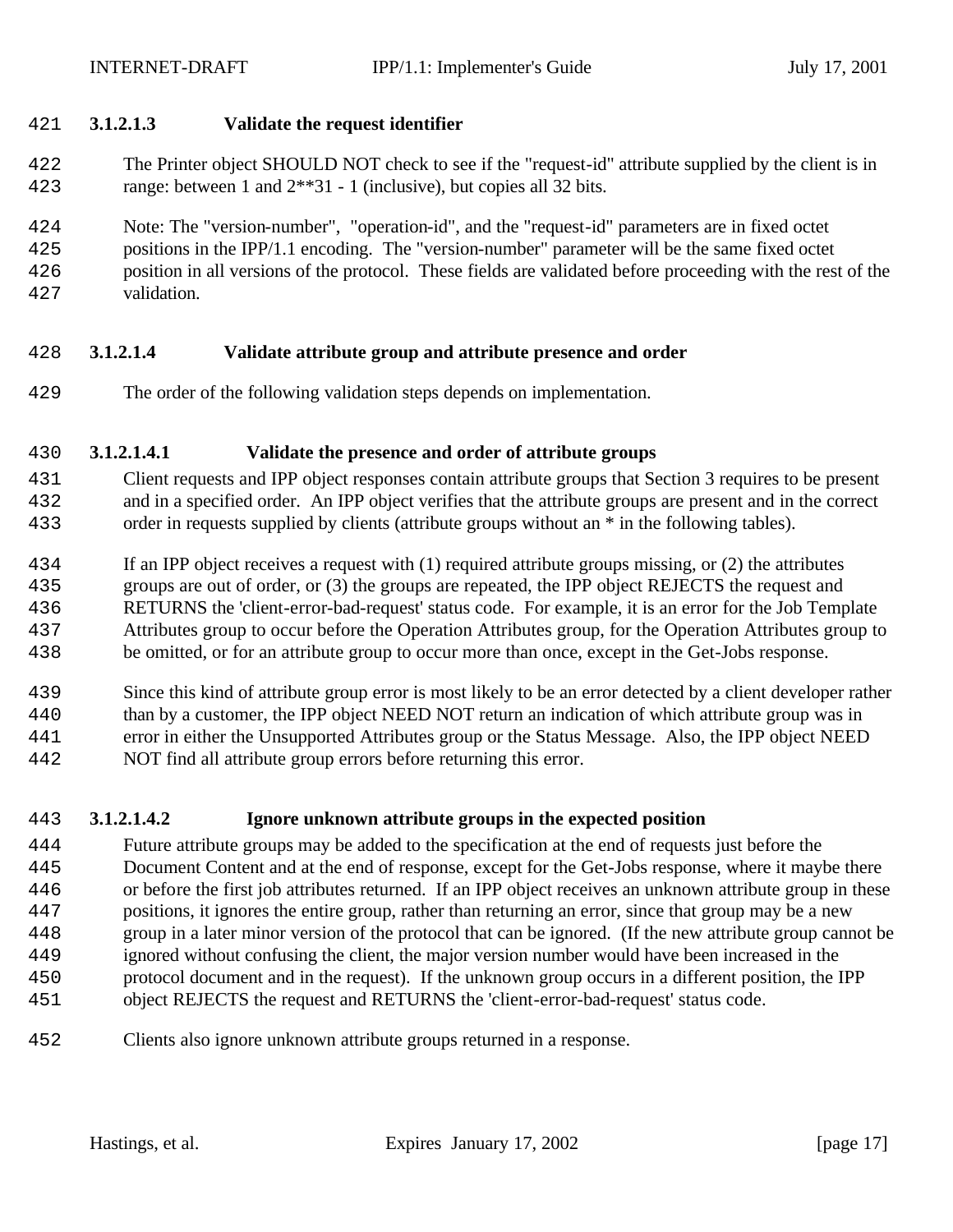Note: By validating that requests are in the proper form, IPP objects force clients to use the proper

 form which, in turn, increases the chances that customers will be able to use such clients from multiple vendors with IPP objects from other vendors.

## **3.1.2.1.4.3 Validate the presence of a single occurrence of required Operation attributes**

 Client requests and IPP object responses contain Operation attributes that [RFC2911] Section 3 requires to be present. Attributes within a group may be in any order, except for the ordering of target, charset, and natural languages attributes. These attributes MUST be first, and MUST be supplied in the following order: charset, natural language, and then target. An IPP object verifies that the attributes that 461 Section 4 requires to be supplied by the client have been supplied in the request (attributes without an \* in the following tables). An asterisk (\*) indicates groups and Operation attributes that the client may omit in a request or an IPP object may omit in a response.

- If an IPP object receives a request with required attributes missing or repeated from a group or in the wrong position, the behavior of the IPP object is IMPLEMENTATION DEPENDENT. Some of the possible implementations are:
- REJECTS the request and RETURNS the 'client-error-bad-request' status code
- accepts the request and uses the first occurrence of the attribute no matter where it is
- accepts the request and uses the last occurrence of the attribute no matter where it is
- accept the request and assume some default value for the missing attribute

 Therefore, client MUST send conforming requests, if they want to receive the same behavior from all IPP object implementations. For example, it is an error for the "attributes-charset" or "attributes- natural-language" attribute to be omitted in any operation request, or for an Operation attribute to be supplied in a Job Template group or a Job Template attribute to be supplied in an Operation Attribute group in a create request. It is also an error to supply the "attributes-charset" attribute twice.

- Since these kinds of attribute errors are most likely to be detected by a client developer rather than by a customer, the IPP object NEED NOT return an indication of which attribute was in error in either the Unsupported Attributes group or the Status Message. Also, the IPP object NEED NOT find all attribute errors before returning this error.
- The following tables list all the attributes for all the operations by attribute group in each request and each response. The order of the groups is the order that the client supplies the groups as specified in [RFC2911] Section 3. The order of the attributes within a group is arbitrary, except as noted for some of the special operation attributes (charset, natural language, and target). The tables below use the following notation:
- R indicates a REQUIRED attribute or operation that an IPP object MUST support O indicates an OPTIONAL attribute or operation that an IPP object NEED NOT support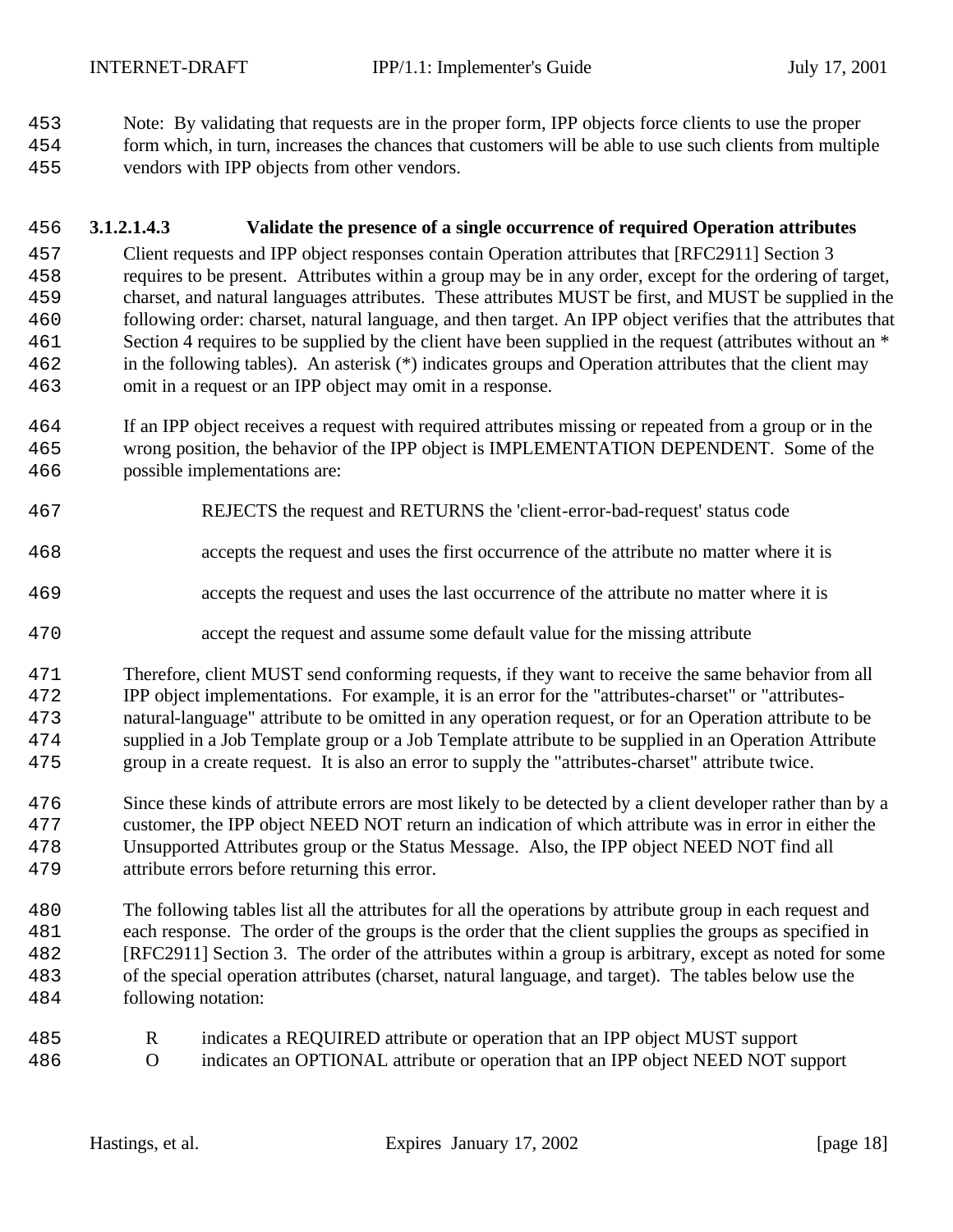| 487 | $\ast$                                     | indicates that a client MAY omit the attribute in a request and that an IPP object MAY omit       |
|-----|--------------------------------------------|---------------------------------------------------------------------------------------------------|
| 488 |                                            | the attribute in a response. The absence of an * means that a client MUST supply the              |
| 489 |                                            | attribute in a request and an IPP object MUST supply the attribute in a response.                 |
| 490 | $\boldsymbol{+}$                           | indicates that this is not a IPP/1.0 operation, but is only a part of IPP/1.1 and future versions |
| 491 | of IPP.                                    |                                                                                                   |
|     |                                            |                                                                                                   |
| 492 |                                            |                                                                                                   |
| 493 | <b>Operation Requests</b>                  |                                                                                                   |
| 494 |                                            | The tables below show the attributes in their proper attribute groups for operation requests:     |
| 495 |                                            | Note: All operation requests contain "version-number", "operation-                                |
| 496 | id", and "request-id" parameters.          |                                                                                                   |
| 497 |                                            |                                                                                                   |
| 498 | Print-Job Request (R):                     |                                                                                                   |
| 499 | Group 1: Operation Attributes (R)          |                                                                                                   |
| 500 | attributes-charset (R)                     |                                                                                                   |
| 501 | attributes-natural-language (R)            |                                                                                                   |
| 502 | printer-uri (R)                            |                                                                                                   |
| 503 | requesting-user-name $(R^*)$               |                                                                                                   |
| 504 | job-name $(R^*)$                           |                                                                                                   |
| 505 | ipp-attribute-fidelity (R*)                |                                                                                                   |
| 506 | document-name $(R*)$                       |                                                                                                   |
| 507 | document-format (R*)                       |                                                                                                   |
| 508 | document-natural-language (0*)             |                                                                                                   |
| 509 | compression $(R^*)$                        |                                                                                                   |
| 510 | job-k-octets (0*)                          |                                                                                                   |
| 511 | job-impressions (0*)                       |                                                                                                   |
| 512 | job-media-sheets (0*)                      |                                                                                                   |
| 513 | Group 2: Job Template Attributes (R*)      |                                                                                                   |
| 514 | <job attributes="" template=""> (0*)</job> |                                                                                                   |
| 515 | (see [RFC2911] Section 4.2)                |                                                                                                   |
| 516 | Group 3: Document Content (R)              |                                                                                                   |
| 517 | <document content=""></document>           |                                                                                                   |
| 518 |                                            |                                                                                                   |
| 519 | Validate-Job Request (R):                  |                                                                                                   |
| 520 | Group 1: Operation Attributes (R)          |                                                                                                   |
| 521 | attributes-charset (R)                     |                                                                                                   |
| 522 | attributes-natural-language (R)            |                                                                                                   |
| 523 | printer-uri (R)                            |                                                                                                   |
| 524 | requesting-user-name $(R^*)$               |                                                                                                   |
| 525 | job-name $(R^*)$                           |                                                                                                   |
| 526 | ipp-attribute-fidelity (R*)                |                                                                                                   |
| 527 | document-name $(R*)$                       |                                                                                                   |
| 528 | $document-format (R*)$                     |                                                                                                   |
| 529 | $document-natural-language (0*)$           |                                                                                                   |
| 530 | compression $(R^*)$                        |                                                                                                   |
| 531 | job-k-octets (0*)                          |                                                                                                   |
| 532 | job-impressions (0*)                       |                                                                                                   |
|     |                                            |                                                                                                   |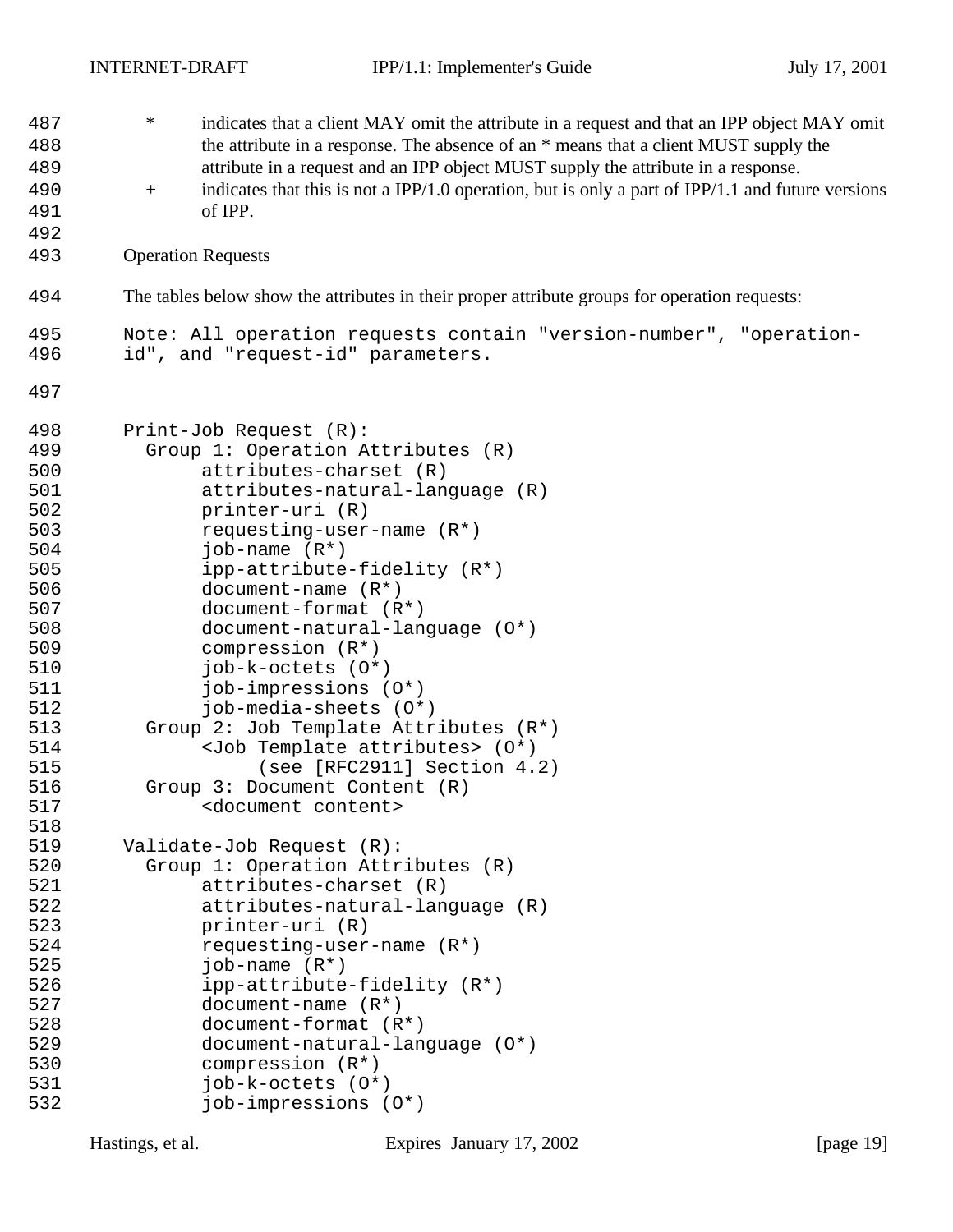```
533 job-media-sheets (O*)
534 Group 2: Job Template Attributes (R*)
535 <Job Template attributes> (0*)<br>536 (see [RFC2911] Section 4.
                 (see [RFC2911] Section 4.2)537
538 Print-URI Request (O):
539 Group 1: Operation Attributes (R)
540 attributes-charset (R)
541 attributes-natural-language (R)
542 printer-uri (R)
543 document-uri (R)
544 requesting-user-name (R*)<br>545        job-name (R*)
            job-name (R<sup>*</sup>)546 ipp-attribute-fidelity (R*)
547 document-name (R*)
548 document-format (R*)
549 document-natural-language (O*)
550 compression (R*)
551 job-k-octets (O*)
552 job-impressions (O*)
553 job-media-sheets (O*)
554 Group 2: Job Template Attributes (R*)
555 <Job Template attributes> (O*) (see 
556 (see [RFC2911] Section 4.2)
557
558 Create-Job Request (O):
559 Group 1: Operation Attributes (R)
560 attributes-charset (R)
561 attributes-natural-language (R)
562 printer-uri (R)
563 requesting-user-name (R*)
564 job-name (R*)
565 ipp-attribute-fidelity (R*)
566 job-k-octets (O*)
567 job-impressions (O*)
568 job-media-sheets (O*)
569 Group 2: Job Template Attributes (R*)
570 <Job Template attributes> (0*) (see<br>571 (see [RFC2911] Section 4.2)
                 (see [RFC2911] Section 4.2)572
573 Get-Printer-Attributes Request (R):
574 Group 1: Operation Attributes (R)
575 attributes-charset (R)
576 attributes-natural-language (R)
577 printer-uri (R)
578 requesting-user-name (R*)
579 requested-attributes (R*)
580 document-format (R*)
581
582 Get-Jobs Request (R):
```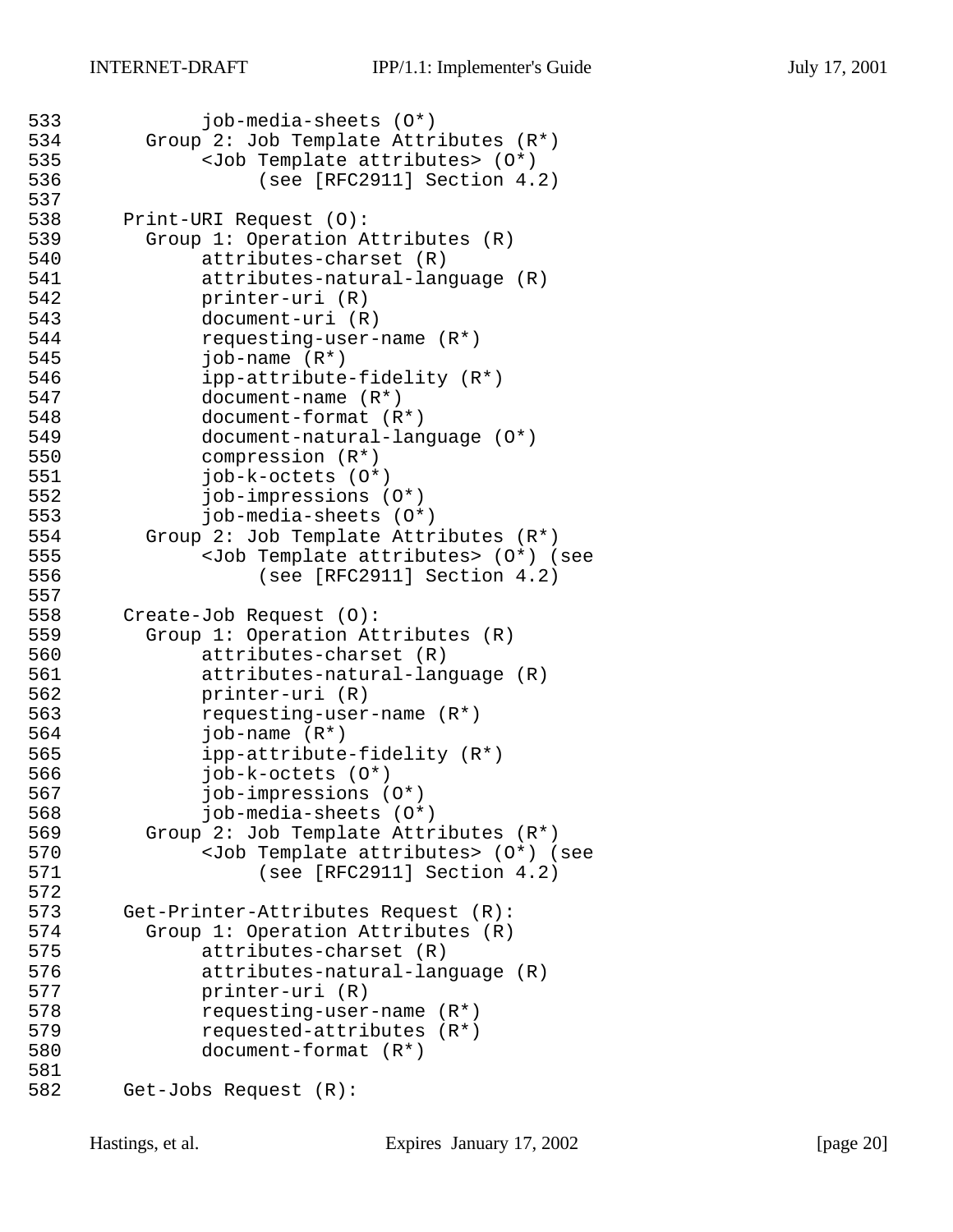```
583 Group 1: Operation Attributes (R)
584 attributes-charset (R)
585 attributes-natural-language (R)
586 printer-uri (R)
587 requesting-user-name (R*)
588 limit (R*)
589 requested-attributes (R*)
590 which-jobs (R*)
591 my-jobs (R*)
592<br>593
      Send-Document Request (O):
594 Group 1: Operation Attributes (R)
            attributes-charset (R)
596 attributes-natural-language (R)
597 (printer-uri & job-id) | job-uri (R)
598 last-document (R)
599 requesting-user-name (R*)
600 document-name (R*)
601 document-format (R*)
602 document-natural-language (O*)
603 compression (R*)
604 Group 2: Document Content (R*)
605 <document content>
606
607 Send-URI Request (O):
608 Group 1: Operation Attributes (R)
609 attributes-charset (R)
610 attributes-natural-language (R)
611 (printer-uri & job-id) | job-uri (R)
612 last-document (R)
613 document-uri (R)
614 requesting-user-name (R*)<br>615 document-name (R*)
            document-name (R<sup>*</sup>)616 document-format (R*)
617 document-natural-language (O*)
618 compression (R*)
619
620 Cancel-Job Request (R):
621 Release-Job Request (O+):
622 Group 1: Operation Attributes (R)
623 attributes-charset (R)
624 attributes-natural-language (R)
625 (printer-uri & job-id) | job-uri (R)
626 requesting-user-name (R*)
627 message (O*)
628
629 Get-Job-Attributes Request (R):
630 Group 1: Operation Attributes (R)
631 attributes-charset (R)
632 attributes-natural-language (R)
```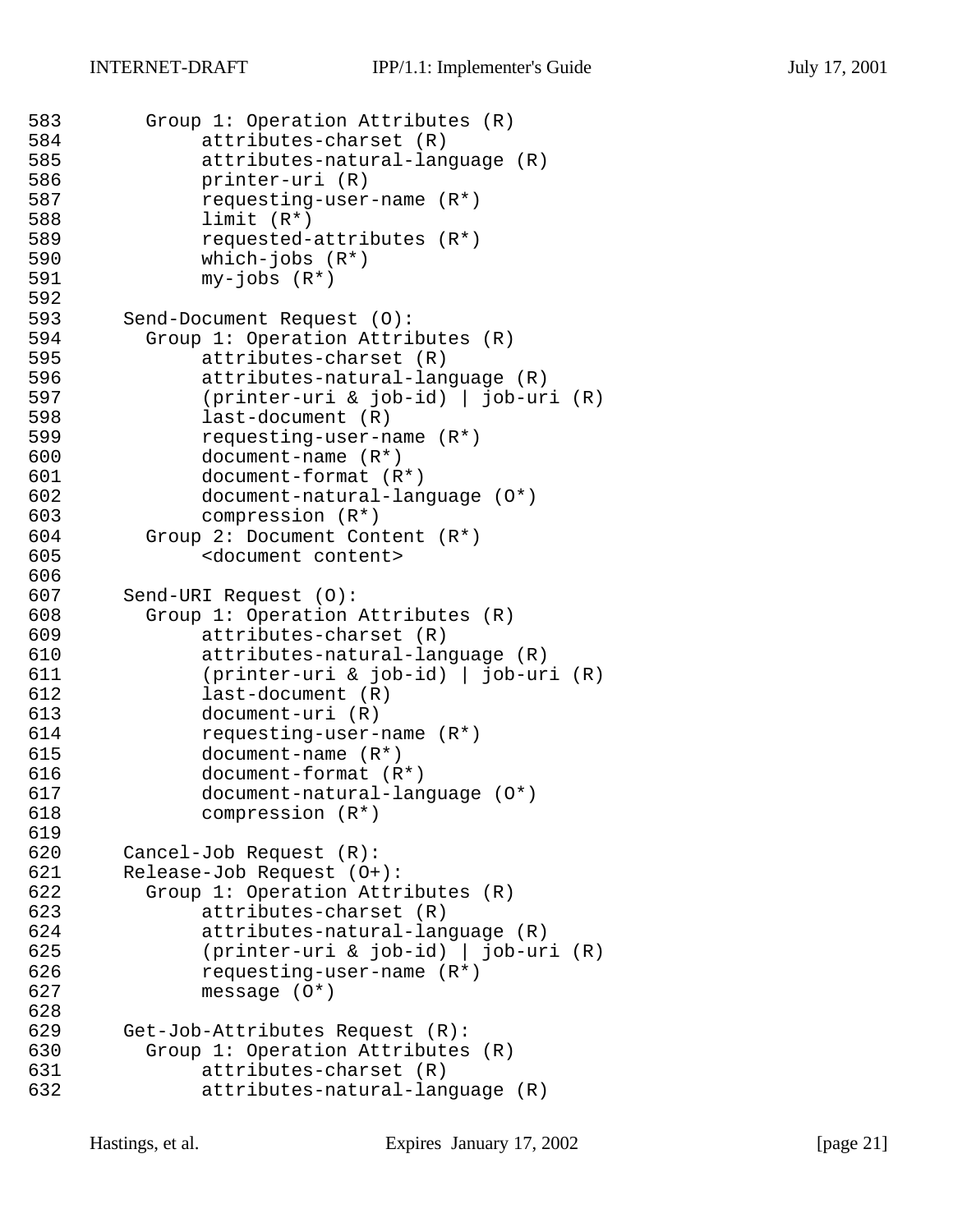```
633 (printer-uri & job-id) | job-uri (R)
634 requesting-user-name (R*)
635 requested-attributes (R*)
636
637 Pause-Printer Request (O+):
638 Resume-Printer Request (O+):
639 Purge-Printer Request (O+):
640 Group 1: Operation Attributes (R)
641 attributes-charset (R)
642 attributes-natural-language (R)
643 printer-uri (R)
644 requesting-user-name (R*)
645
646 Hold-Job Request (O+):
647 Restart-Job Request (O+):
648 Group 1: Operation Attributes (R)
649 attributes-charset (R)
650 attributes-natural-language (R)
651 (printer-uri & job-id) | job-uri (R)
652 requesting-user-name (R*)
653 job-hold-until (R*)
654 message (O*)
655
656 Operation Responses
657 The tables below show the response attributes in their proper attribute groups for responses.
658 Note: All operation responses contain "version-number", "status-
659 code", and "request-id" parameters.
660
661 Print-Job Response (R):
662 Create-Job Response (O):
663 Send-Document Response (O):
664 Group 1: Operation Attributes (R)
665 attributes-charset (R)
666 attributes-natural-language (R)
667 status-message (O*)
668 detailed-status-message (O*)
669 Group 2: Unsupported Attributes (R*) (see Note 3)
670 <unsupported attributes> (R*)
671 Group 3: Job Object Attributes(R*) (see Note 2)
672 job-uri (R)
673 job-id (R)
674 job-state (R)
675 job-state-reasons (O* | R+)
676 job-state-message (O*)
677 number-of-intervening-jobs (O*)
678
679 Validate-Job Response (R):
```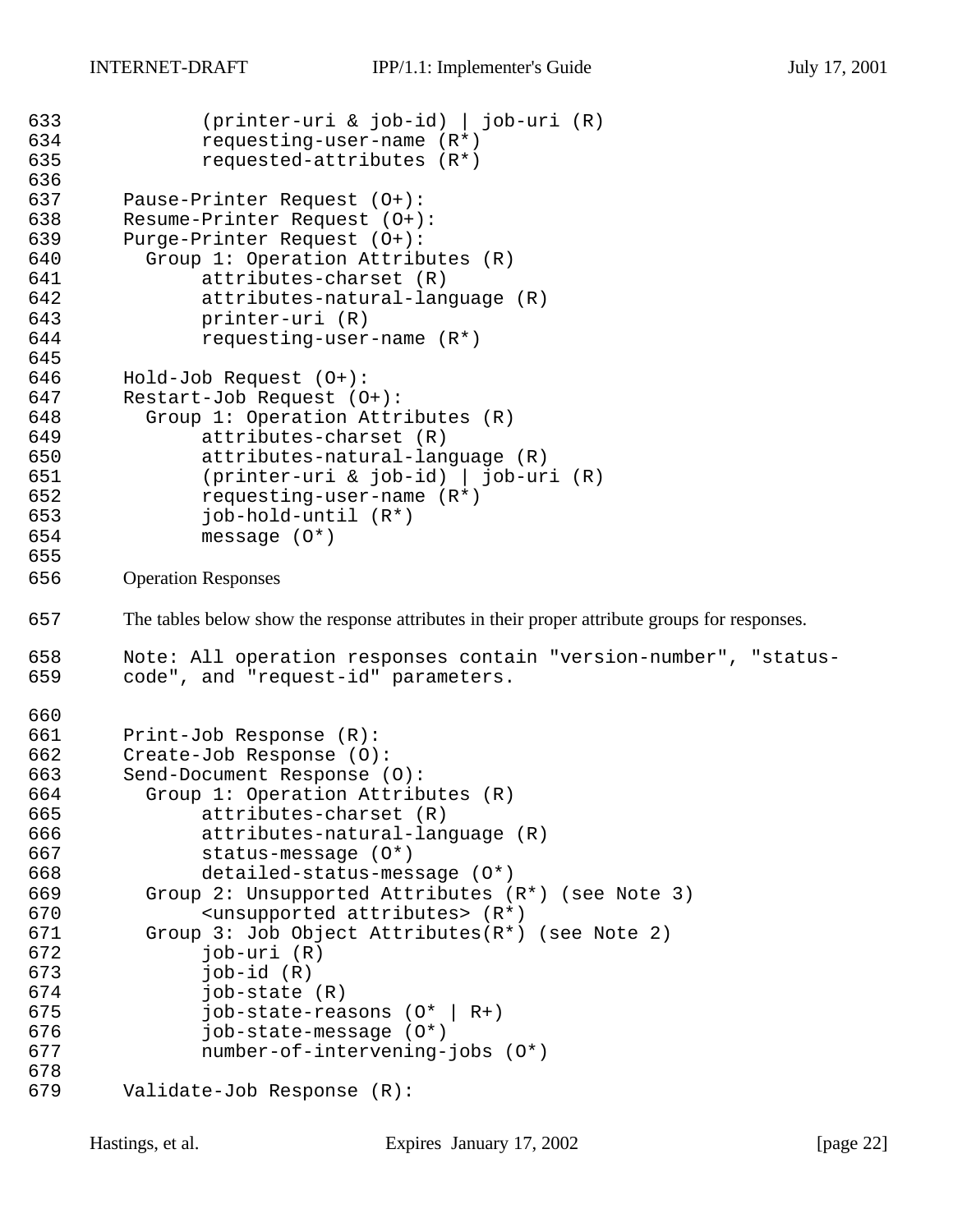```
680 Cancel-Job Response (R):
681 Hold-Job Response (O+):
682 Release-Job Response (O+):
683 Restart-Job Response (O+):
684 Group 1: Operation Attributes (R)
685 attributes-charset (R)
686 attributes-natural-language (R)
687 status-message (O*)
688 detailed-status-message (O*)
689 Group 2: Unsupported Attributes (R*) (see Note 3)
690 <unsupported attributes> (R*)
691<br>692
       Print-URI Response (O):
693 Send-URI Response (O):
694 Group 1: Operation Attributes (R)
695 attributes-charset (R)
696 attributes-natural-language (R)
697 status-message (O*)
698 detailed-status-message (O*)
699 document-access-error (O*)
700 Group 2: Unsupported Attributes (R*) (see Note 3)
701 <unsupported attributes> (R*)
702 Group 3: Job Object Attributes(R*) (see Note 2)
703 job-uri (R)
704 job-id (R)
705 job-state (R)
706 job-state-reasons (O* | R+)
707 job-state-message (O*)
708 number-of-intervening-jobs (O*)
709
710 Get-Printer-Attributes Response (R):
711 Group 1: Operation Attributes (R)
            attributes-charset (R)
713 attributes-natural-language (R)
714 status-message (O*)
715 detailed-status-message (O*)
716 Group 2: Unsupported Attributes (R*) (see Note 4)
717 <unsupported attributes> (R*)<br>718 Group 3: Printer Object Attributes
        Group 3: Printer Object Attributes(R*) (see Note 2)
719 <requested attributes> (R<sup>*</sup>)720
721 Get-Jobs Response (R):
722 Group 1: Operation Attributes (R)
723 attributes-charset (R)
724 attributes-natural-language (R)
725 status-message (O*)
726 detailed-status-message (O*)
727 Group 2: Unsupported Attributes (R*) (see Note 4)
728 <unsupported attributes> (R*)
729 Group 3: Job Object Attributes(R*) (see Note 2, 5)
```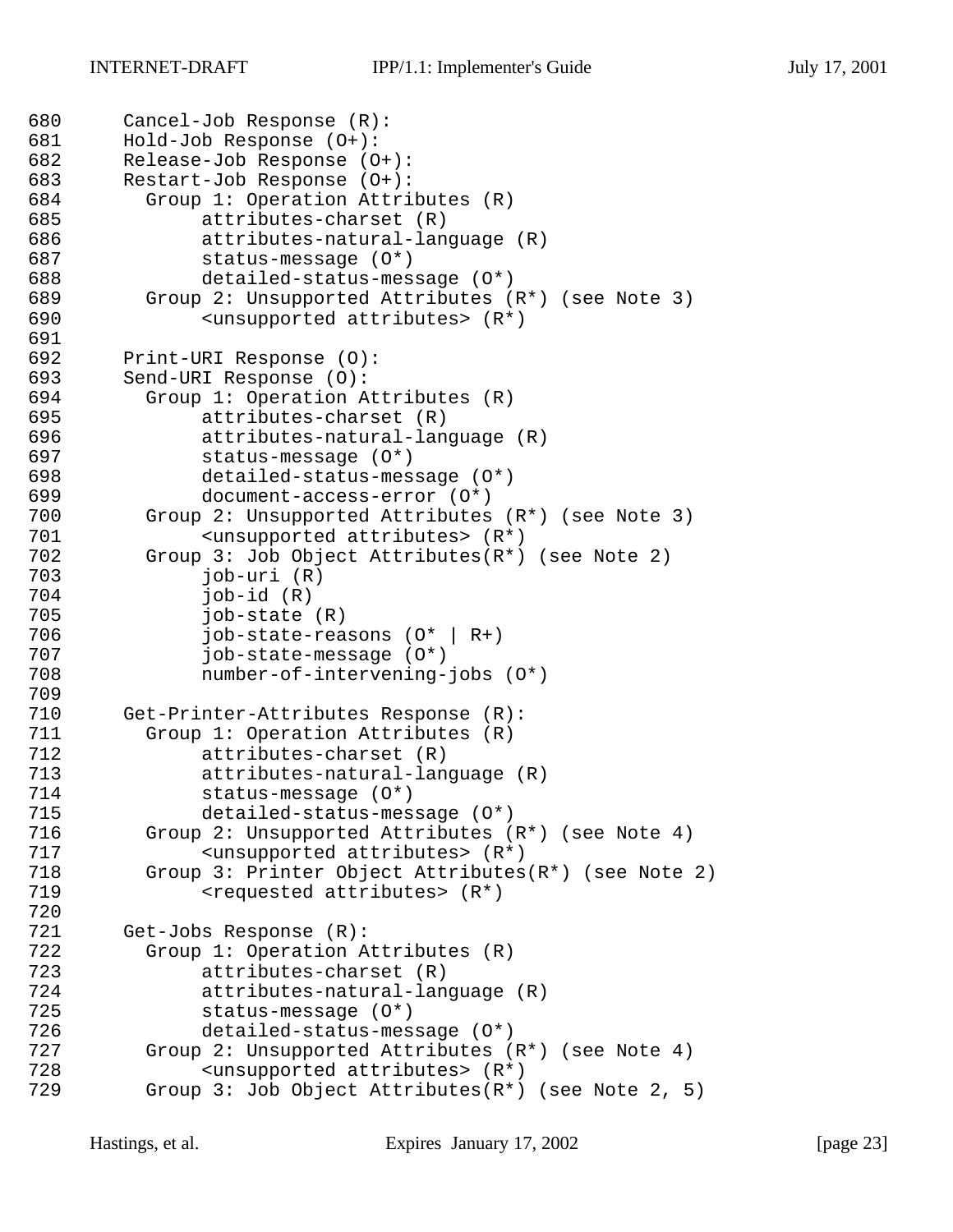| 730<br>731 | <requested attributes=""> (R*)</requested>                                                               |  |
|------------|----------------------------------------------------------------------------------------------------------|--|
| 732        | Get-Job-Attributes Response (R):                                                                         |  |
| 733        | Group 1: Operation Attributes (R)                                                                        |  |
| 734        | attributes-charset (R)                                                                                   |  |
| 735        | attributes-natural-language (R)                                                                          |  |
| 736        | status-message (0*)                                                                                      |  |
| 737        | detailed-status-message (0*)                                                                             |  |
| 738        | Group 2: Unsupported Attributes (R*) (see Note 4)                                                        |  |
| 739        |                                                                                                          |  |
| 740        | <unsupported attributes=""> (R*)<br/>Group 3: Job Object Attributes(R*) (see Note 2)</unsupported>       |  |
| 741        | <requested attributes=""> (R*)</requested>                                                               |  |
| 742        |                                                                                                          |  |
| 743        |                                                                                                          |  |
| 744        | Pause-Printer Response (0+):                                                                             |  |
| 745        | Resume-Printer Response (0+):<br>Purge-Printer Response (0+):                                            |  |
| 746        | Group 1: Operation Attributes (R)                                                                        |  |
| 747        | attributes-charset (R)                                                                                   |  |
| 748        |                                                                                                          |  |
| 749        | attributes-natural-language (R)<br>$status-message (0*)$                                                 |  |
| 750        | detailed-status-message (0*)                                                                             |  |
| 751        | Group 2: Unsupported Attributes (R*) (see Note 4)                                                        |  |
| 752        | <unsupported attributes=""> (R*)</unsupported>                                                           |  |
| 753        |                                                                                                          |  |
|            |                                                                                                          |  |
| 754        | Note 2 - the Job Object Attributes and Printer Object Attributes are returned only if the IPP object     |  |
| 755        | returns one of the success status codes.                                                                 |  |
| 756        | Note 3 - the Unsupported Attributes Group is present only if the client included some Operation and/or   |  |
| 757        | Job Template attributes or values that the Printer doesn't support whether a success or an error return. |  |
| 758        | Note 4 - the Unsupported Attributes Group is present only if the client included some Operation          |  |
| 759        | attributes that the Printer doesn't support whether a success or an error return.                        |  |
| 760        | Note 5: for the Get-Jobs operation the response contains a separate Job Object Attributes group 3 to N   |  |
| 761        | containing requested-attributes for each job object in the response.                                     |  |
|            |                                                                                                          |  |
| 762        | 3.1.2.1.5<br>Validate the values of the REQUIRED Operation attributes                                    |  |
| 763        | An IPP object validates the values supplied by the client of the REQUIRED Operation attribute that the   |  |
| 764        | IPP object MUST support. The next section specifies the validation of the values of the OPTIONAL         |  |
| 765        | Operation attributes that IPP objects MAY support.                                                       |  |
| 766        | The IPP object performs the following syntactic validation checks of each Operation attribute value:     |  |
|            |                                                                                                          |  |
| 767        | that the length of each Operation attribute value is correct for the attribute syntax tag<br>a)          |  |
| 768        | supplied by the client according to [RFC2911] Section 4.1,                                               |  |
|            |                                                                                                          |  |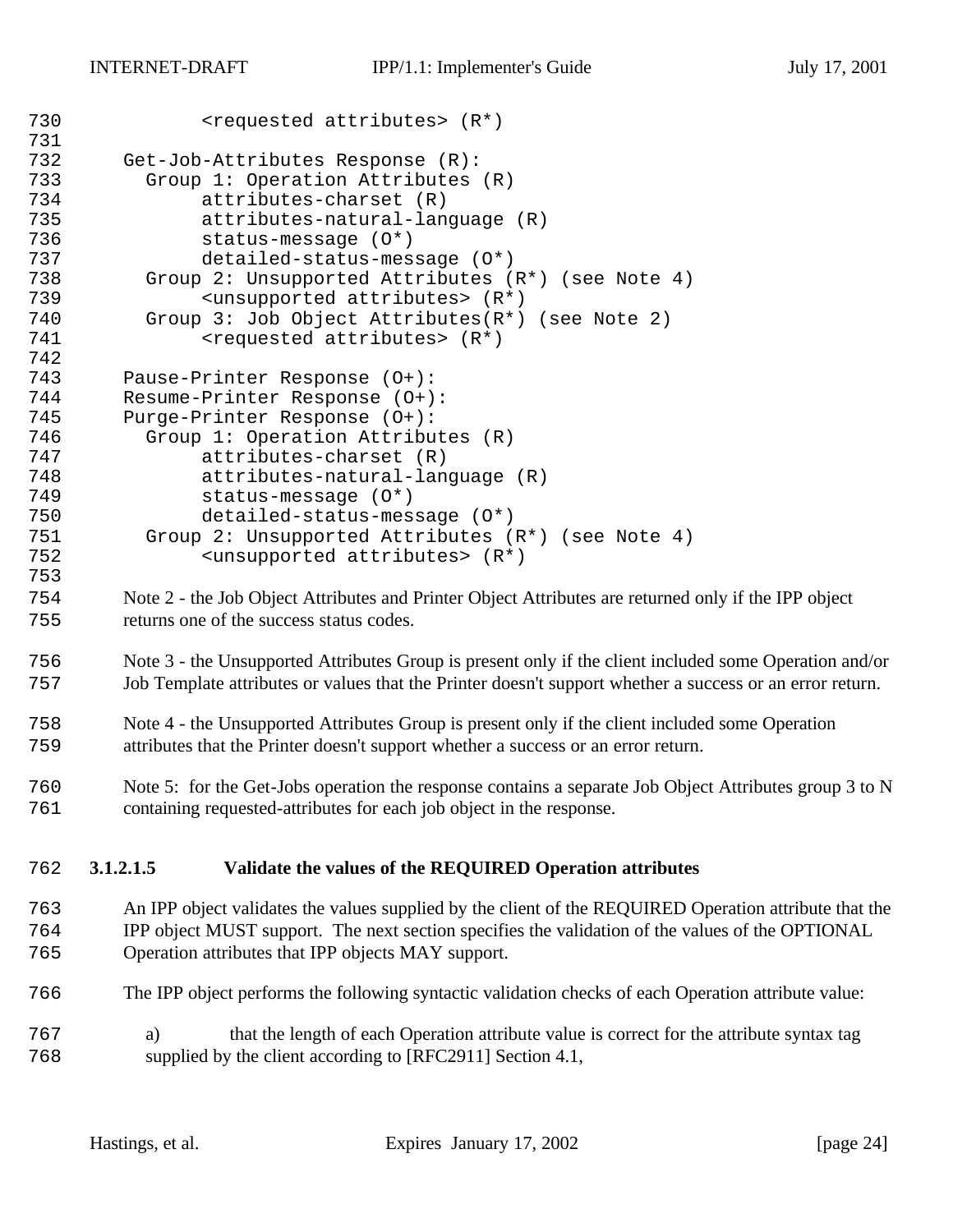- b) that the attribute syntax tag is correct for that Operation attribute according to 770 [RFC2911] Section 3,
- c) that the value is in the range specified for that Operation attribute according to [RFC2911] Section 3,
- d) that multiple values are supplied by the client only for operation attributes that are multi-valued, i.e., that are 1setOf X according to [RFC2911] Section 3.
- 

 If any of these checks fail, the IPP object REJECTS the request and RETURNS the 'client-error-bad- request' or the 'client-error-request-value-too-long' status code. Since such an error is most likely to be an error detected by a client developer, rather than by an end-user, the IPP object NEED NOT return an indication of which attribute had the error in either the Unsupported Attributes Group or the Status Message. The description for each of these syntactic checks is explicitly expressed in the first IF 781 statement in the following table.

 In addition, the IPP object checks each Operation attribute value against some Printer object attribute or some hard-coded value if there is no "xxx-supported" Printer object attribute defined. If its value is not among those supported or is not in the range supported, then the IPP object REJECTS the request and RETURNS the error status code indicated in the table by the second IF statement. If the value of the Printer object's "xxx-supported" attribute is 'no-value' (because the system administrator hasn't configured a value), the check always fails.

-----------------------------------------------

attributes-charset (charset)

- IF NOT a single non-empty 'charset' value, REJECT/RETURN 'client-error-bad-request'.
- IF the value length is greater than 63 octets, REJECT/RETURN 'client-error-request-value-too-long'.
- IF NOT in the Printer object's "charset-supported" attribute, REJECT/RETURN "client-error-charset-not-supported".
- attributes-natural-language(naturalLanguage)
- IF NOT a single non-empty 'naturalLanguage' value, REJECT/RETURN 'client-error-bad-request'.
- IF the value length is greater than 63 octets, REJECT/RETURN 'client-error-request-value-too-long'.
- ACCEPT the request even if not a member of the set in the Printer object's "generated-natural- language-supported" attribute. If the supplied value is not a member of the Printer object's "generated-natural-language-supported" attribute, use the Printer object's "natural-language-configured" value.

 requesting-user-name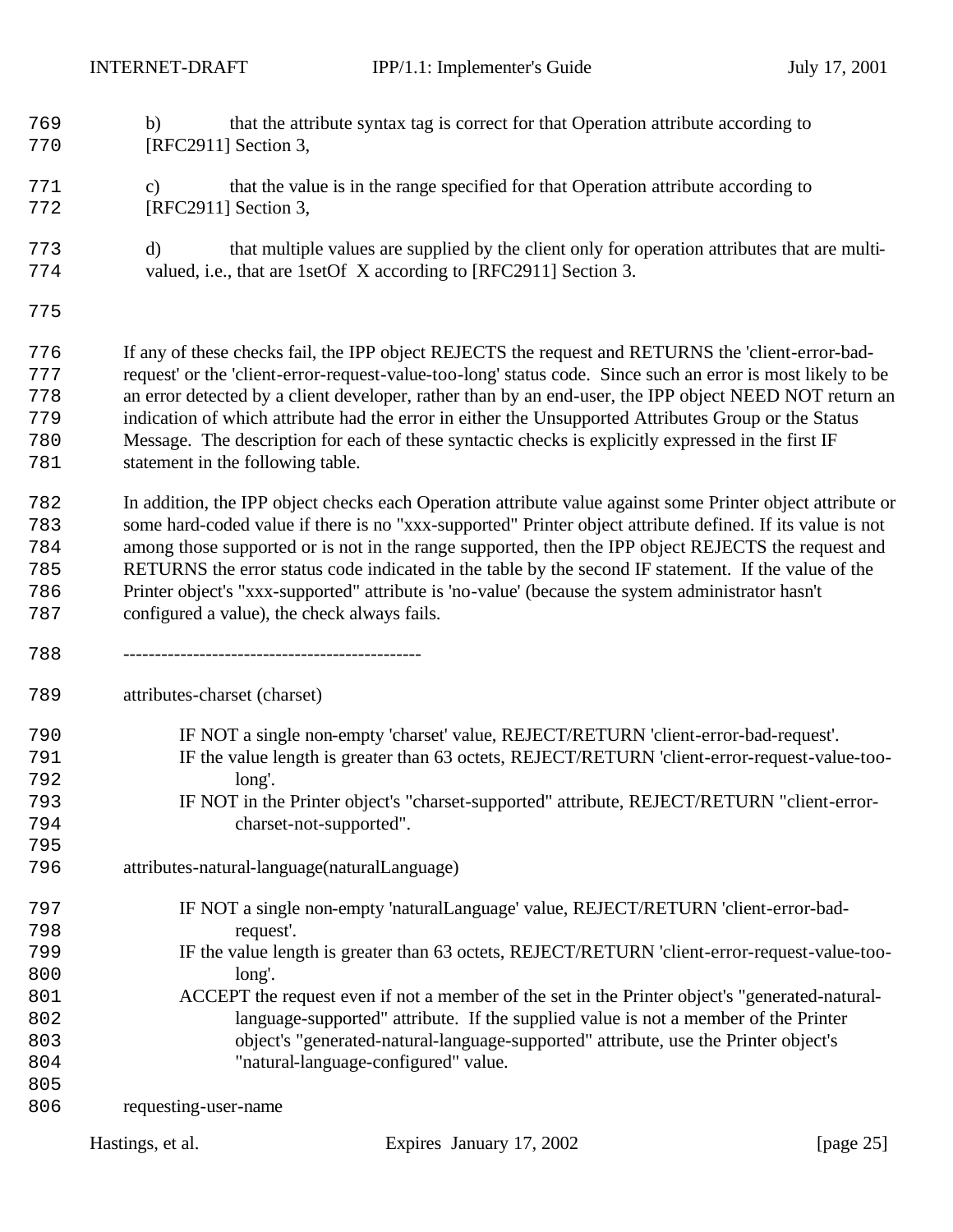| 807 | IF NOT a single 'name' value, REJECT/RETURN 'client-error-bad-request'.                     |
|-----|---------------------------------------------------------------------------------------------|
| 808 | IF the value length is greater than 255 octets, REJECT/RETURN 'client-error-request-value-  |
| 809 | too-long'.                                                                                  |
| 810 | IF the IPP object can obtain a better-authenticated name, use it instead.                   |
| 811 |                                                                                             |
| 812 | job-name(name)                                                                              |
| 813 | IF NOT a single 'name' value, REJECT/RETURN 'client-error-bad-request'.                     |
| 814 | IF the value length is greater than 255 octets, REJECT/RETURN 'client-error-request-value-  |
| 815 | too-long'.                                                                                  |
| 816 | IF NOT supplied by the client, the Printer object creates a name from the document-name or  |
| 817 | document-uri.                                                                               |
| 818 |                                                                                             |
| 819 | document-name (name)                                                                        |
| 820 | IF NOT a single 'name' value, REJECT/RETURN 'client-error-bad-request'.                     |
| 821 | IF the value length is greater than 255 octets, REJECT/RETURN 'client-error-request-value-  |
| 822 | too-long'.                                                                                  |
| 823 |                                                                                             |
| 824 | ipp-attribute-fidelity (boolean)                                                            |
| 825 | IF NEITHER a single 'true' NOR a single 'false' 'boolean' value, REJECT/RETURN 'client-     |
| 826 | error-bad-request'.                                                                         |
| 827 | IF the value length is NOT equal to 1 octet, REJECT/RETURN 'client-error-request-value-too- |
| 828 | long'                                                                                       |
| 829 | IF NOT supplied by the client, the IPP object assumes the value 'false'.                    |
| 830 |                                                                                             |
| 831 | document-format (mimeMediaType)                                                             |
| 832 | IF NOT a single non-empty 'mimeMediaType' value, REJECT/RETURN 'client-error-bad-           |
| 833 | request'.                                                                                   |
| 834 | IF the value length is greater than 255 octets, REJECT/RETURN 'client-error-request-value-  |
| 835 | too-long'.                                                                                  |
| 836 | IF NOT in the Printer object's "document-format-supported" attribute, REJECT/RETURN         |
| 837 | 'client-error-document-format-not-supported'                                                |
| 838 | IF NOT supplied by the client, the IPP object assumes the value of the Printer object's     |
| 839 | "document-format-default" attribute.                                                        |
| 840 |                                                                                             |
| 841 | document-uri (uri)                                                                          |
| 842 | IF NOT a single non-empty 'uri' value, REJECT/RETURN 'client-error-bad-request'.            |
| 843 | IF the value length is greater than 1023 octets, REJECT/RETURN 'client-error-request-value- |
| 844 | too-long'.                                                                                  |
| 845 | IF the URI syntax is not valid, REJECT/RETURN 'client-error-bad-request'.                   |
|     |                                                                                             |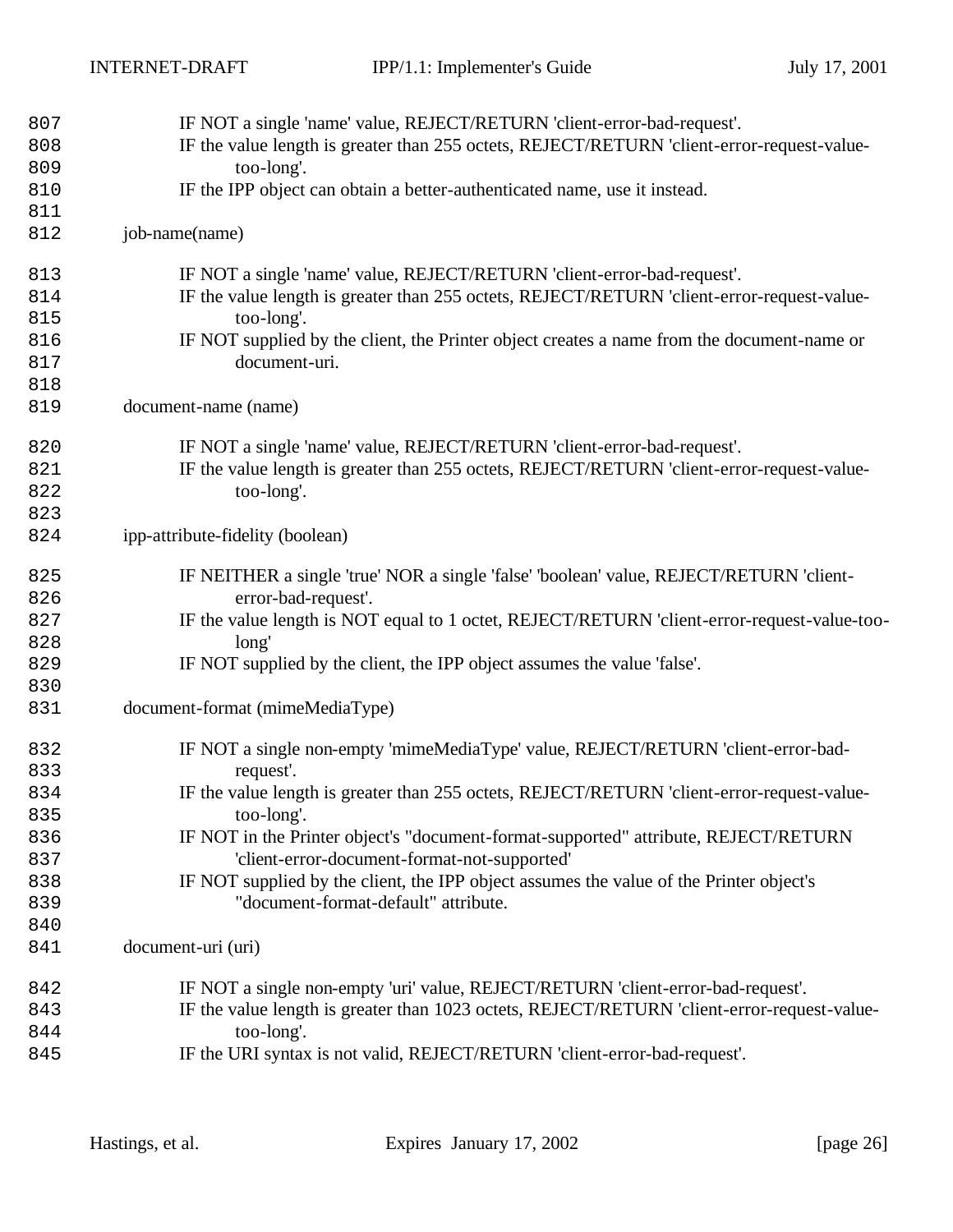| 846 | If the client-supplied URI scheme is not supported, i.e. the value is not in the Printer object's |
|-----|---------------------------------------------------------------------------------------------------|
| 847 | referenced-uri-scheme-supported" attribute, the Printer object MUST reject the request            |
| 848 | and return the 'client-error-uri-scheme-not-supported' status code. The Printer object            |
| 849 | MAY check to see if the document exists and is accessible. If the document is not found           |
| 850 | or is not accessible, REJECT/RETURN 'client-error-not found'.                                     |
| 851 | last-document (boolean)                                                                           |
| 852 | IF NEITHER a single 'true' NOR a single 'false' 'boolean' value, REJECT/RETURN 'client-           |
| 853 | error-bad-request'.                                                                               |
| 854 | IF the value length is NOT equal to 1 octet, REJECT/RETURN 'client-error-request-value-too-       |
| 855 | long'                                                                                             |
| 856 |                                                                                                   |
| 857 | job-id (integer(1:MAX))                                                                           |
| 858 | IF NOT an single 'integer' value equal to 4 octets AND in the range 1 to MAX,                     |
| 859 | REJECT/RETURN 'client-error-bad-request'.                                                         |
| 860 | IF NOT a job-id of an existing Job object, REJECT/RETURN 'client-error-not-found' or 'client-     |
| 861 | error-gone' status code, if keep track of recently deleted jobs.                                  |
| 862 |                                                                                                   |
| 863 | requested-attributes (1setOf keyword)                                                             |
| 864 | IF NOT one or more 'keyword' values, REJECT/RETURN 'client-error-bad-request'.                    |
| 865 | IF the value length is greater than 255 octets, REJECT/RETURN 'client-error-request-value-        |
| 866 | too-long'.                                                                                        |
| 867 | Ignore unsupported values, which are the keyword names of unsupported attributes. Don't           |
| 868 | bother to copy such requested (unsupported) attributes to the Unsupported Attribute               |
| 869 | response group since the response will not return them.                                           |
| 870 |                                                                                                   |
| 871 | which-jobs (type2 keyword)                                                                        |
| 872 | IF NOT a single 'keyword' value, REJECT/RETURN 'client-error-bad-request'.                        |
| 873 | IF the value length is greater than 255 octets, REJECT/RETURN 'client-error-request-value-        |
| 874 | too-long'.                                                                                        |
| 875 | IF NEITHER 'completed' NOR 'not-completed', copy the attribute and the unsupported value to       |
| 876 | the Unsupported Attributes response group and REJECT/RETURN 'client-error-                        |
| 877 | attributes-or-values-not-supported'.                                                              |
| 878 | Note: a Printer still supports the 'completed' value even if it keeps no                          |
| 879 | completed/canceled/aborted jobs: by returning no jobs when so queried.                            |
| 880 | IF NOT supplied by the client, the IPP object assumes the 'not-completed' value.                  |
| 881 |                                                                                                   |
| 882 | my-jobs (boolean)                                                                                 |
| 883 | IF NEITHER a single 'true' NOR a single 'false' 'boolean' value, REJECT/RETURN 'client-           |
| 884 | error-bad-request'.                                                                               |
| 885 | IF the value length is NOT equal to 1 octet, REJECT/RETURN 'client-error-request-value-too-       |
| 886 | long'                                                                                             |
| 887 | IF NOT supplied by the client, the IPP object assumes the 'false' value.                          |
|     |                                                                                                   |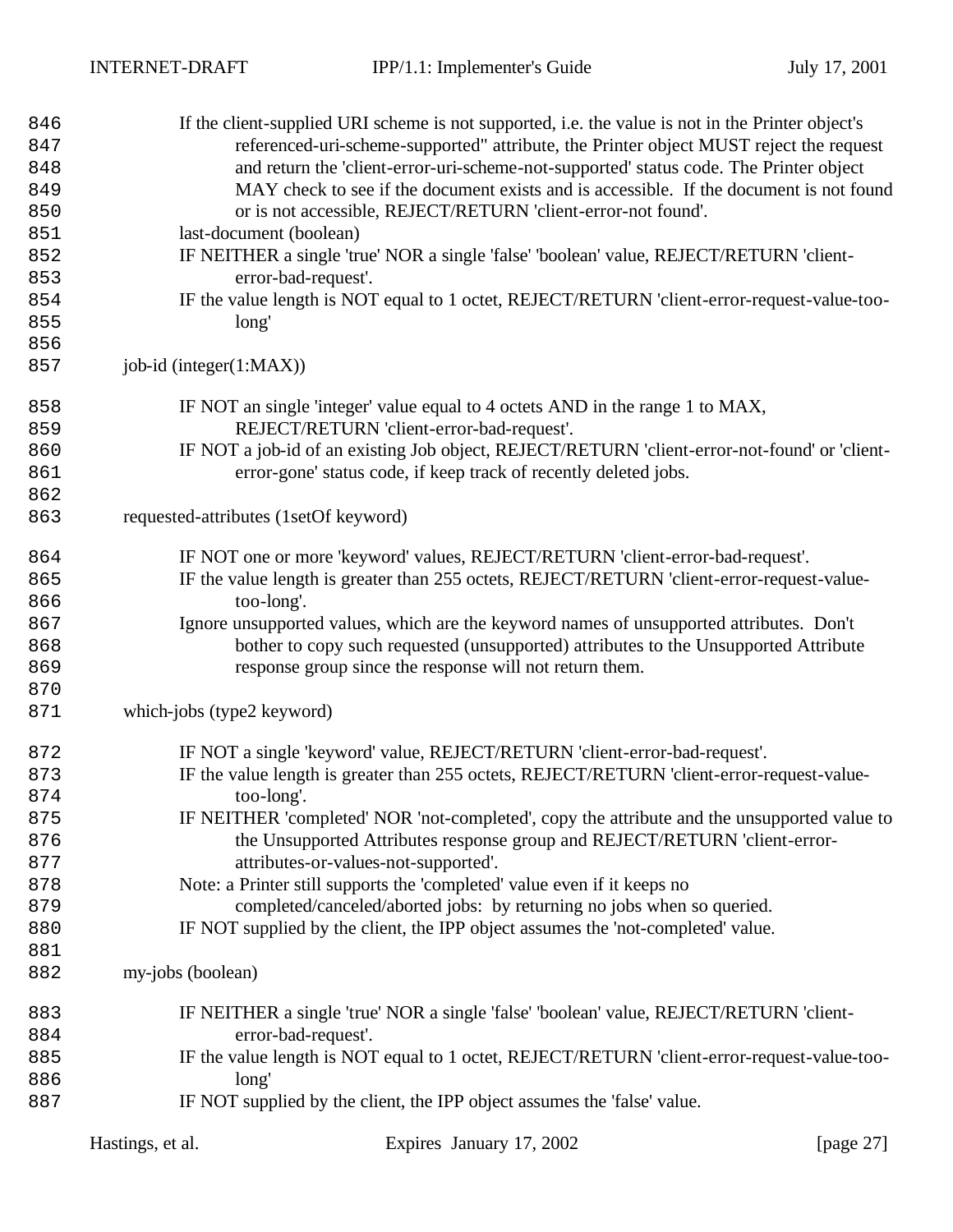| limit (integer(1:MAX))                                                                              |                                                                                                                                                                                                                                                                                                                                                                                                                                                                                                                                                                                                                                                                                                                                                                                                                                                                                                                                                                                                                                                                                  |  |  |
|-----------------------------------------------------------------------------------------------------|----------------------------------------------------------------------------------------------------------------------------------------------------------------------------------------------------------------------------------------------------------------------------------------------------------------------------------------------------------------------------------------------------------------------------------------------------------------------------------------------------------------------------------------------------------------------------------------------------------------------------------------------------------------------------------------------------------------------------------------------------------------------------------------------------------------------------------------------------------------------------------------------------------------------------------------------------------------------------------------------------------------------------------------------------------------------------------|--|--|
|                                                                                                     |                                                                                                                                                                                                                                                                                                                                                                                                                                                                                                                                                                                                                                                                                                                                                                                                                                                                                                                                                                                                                                                                                  |  |  |
|                                                                                                     |                                                                                                                                                                                                                                                                                                                                                                                                                                                                                                                                                                                                                                                                                                                                                                                                                                                                                                                                                                                                                                                                                  |  |  |
|                                                                                                     |                                                                                                                                                                                                                                                                                                                                                                                                                                                                                                                                                                                                                                                                                                                                                                                                                                                                                                                                                                                                                                                                                  |  |  |
|                                                                                                     |                                                                                                                                                                                                                                                                                                                                                                                                                                                                                                                                                                                                                                                                                                                                                                                                                                                                                                                                                                                                                                                                                  |  |  |
|                                                                                                     |                                                                                                                                                                                                                                                                                                                                                                                                                                                                                                                                                                                                                                                                                                                                                                                                                                                                                                                                                                                                                                                                                  |  |  |
|                                                                                                     |                                                                                                                                                                                                                                                                                                                                                                                                                                                                                                                                                                                                                                                                                                                                                                                                                                                                                                                                                                                                                                                                                  |  |  |
| Validate the values of the OPTIONAL Operation attributes<br>3.1.2.1.6                               |                                                                                                                                                                                                                                                                                                                                                                                                                                                                                                                                                                                                                                                                                                                                                                                                                                                                                                                                                                                                                                                                                  |  |  |
|                                                                                                     |                                                                                                                                                                                                                                                                                                                                                                                                                                                                                                                                                                                                                                                                                                                                                                                                                                                                                                                                                                                                                                                                                  |  |  |
| the values of the OPTIONAL attributes supplied by the client. The IPP object performs the same      |                                                                                                                                                                                                                                                                                                                                                                                                                                                                                                                                                                                                                                                                                                                                                                                                                                                                                                                                                                                                                                                                                  |  |  |
|                                                                                                     |                                                                                                                                                                                                                                                                                                                                                                                                                                                                                                                                                                                                                                                                                                                                                                                                                                                                                                                                                                                                                                                                                  |  |  |
|                                                                                                     |                                                                                                                                                                                                                                                                                                                                                                                                                                                                                                                                                                                                                                                                                                                                                                                                                                                                                                                                                                                                                                                                                  |  |  |
| or the 'client-error-request-value-too-long' status code.                                           |                                                                                                                                                                                                                                                                                                                                                                                                                                                                                                                                                                                                                                                                                                                                                                                                                                                                                                                                                                                                                                                                                  |  |  |
|                                                                                                     |                                                                                                                                                                                                                                                                                                                                                                                                                                                                                                                                                                                                                                                                                                                                                                                                                                                                                                                                                                                                                                                                                  |  |  |
|                                                                                                     |                                                                                                                                                                                                                                                                                                                                                                                                                                                                                                                                                                                                                                                                                                                                                                                                                                                                                                                                                                                                                                                                                  |  |  |
| supported or is not in the range supported, then the IPP object REJECTS the request and RETURNS     |                                                                                                                                                                                                                                                                                                                                                                                                                                                                                                                                                                                                                                                                                                                                                                                                                                                                                                                                                                                                                                                                                  |  |  |
|                                                                                                     |                                                                                                                                                                                                                                                                                                                                                                                                                                                                                                                                                                                                                                                                                                                                                                                                                                                                                                                                                                                                                                                                                  |  |  |
| is 'no-value' (because the system administrator hasn't configured a value), the check always fails. |                                                                                                                                                                                                                                                                                                                                                                                                                                                                                                                                                                                                                                                                                                                                                                                                                                                                                                                                                                                                                                                                                  |  |  |
| If the IPP object doesn't recognize/support an attribute, the IPP object treats the attribute as an |                                                                                                                                                                                                                                                                                                                                                                                                                                                                                                                                                                                                                                                                                                                                                                                                                                                                                                                                                                                                                                                                                  |  |  |
| unknown or unsupported attribute (see the last row in the table below).                             |                                                                                                                                                                                                                                                                                                                                                                                                                                                                                                                                                                                                                                                                                                                                                                                                                                                                                                                                                                                                                                                                                  |  |  |
|                                                                                                     |                                                                                                                                                                                                                                                                                                                                                                                                                                                                                                                                                                                                                                                                                                                                                                                                                                                                                                                                                                                                                                                                                  |  |  |
| document-natural-language (naturalLanguage)                                                         |                                                                                                                                                                                                                                                                                                                                                                                                                                                                                                                                                                                                                                                                                                                                                                                                                                                                                                                                                                                                                                                                                  |  |  |
|                                                                                                     |                                                                                                                                                                                                                                                                                                                                                                                                                                                                                                                                                                                                                                                                                                                                                                                                                                                                                                                                                                                                                                                                                  |  |  |
| IF the value length is greater than 63 octets, REJECT/RETURN 'client-error-request-value-too-       |                                                                                                                                                                                                                                                                                                                                                                                                                                                                                                                                                                                                                                                                                                                                                                                                                                                                                                                                                                                                                                                                                  |  |  |
| long'.                                                                                              |                                                                                                                                                                                                                                                                                                                                                                                                                                                                                                                                                                                                                                                                                                                                                                                                                                                                                                                                                                                                                                                                                  |  |  |
| IF NOT a value that the Printer object supports in document formats, (no corresponding "xxx-        |                                                                                                                                                                                                                                                                                                                                                                                                                                                                                                                                                                                                                                                                                                                                                                                                                                                                                                                                                                                                                                                                                  |  |  |
| supported" Printer attribute), REJECT/RETURN 'client-error-natural-language-not-                    |                                                                                                                                                                                                                                                                                                                                                                                                                                                                                                                                                                                                                                                                                                                                                                                                                                                                                                                                                                                                                                                                                  |  |  |
| supported'.                                                                                         |                                                                                                                                                                                                                                                                                                                                                                                                                                                                                                                                                                                                                                                                                                                                                                                                                                                                                                                                                                                                                                                                                  |  |  |
|                                                                                                     |                                                                                                                                                                                                                                                                                                                                                                                                                                                                                                                                                                                                                                                                                                                                                                                                                                                                                                                                                                                                                                                                                  |  |  |
| compression (type3 keyword)                                                                         |                                                                                                                                                                                                                                                                                                                                                                                                                                                                                                                                                                                                                                                                                                                                                                                                                                                                                                                                                                                                                                                                                  |  |  |
| IF NOT a single 'keyword' value, REJECT/RETURN 'client-error-bad-request'.                          |                                                                                                                                                                                                                                                                                                                                                                                                                                                                                                                                                                                                                                                                                                                                                                                                                                                                                                                                                                                                                                                                                  |  |  |
| IF the value length is greater than 255 octets, REJECT/RETURN 'client-error-request-value-too-      |                                                                                                                                                                                                                                                                                                                                                                                                                                                                                                                                                                                                                                                                                                                                                                                                                                                                                                                                                                                                                                                                                  |  |  |
| long'.                                                                                              |                                                                                                                                                                                                                                                                                                                                                                                                                                                                                                                                                                                                                                                                                                                                                                                                                                                                                                                                                                                                                                                                                  |  |  |
|                                                                                                     |                                                                                                                                                                                                                                                                                                                                                                                                                                                                                                                                                                                                                                                                                                                                                                                                                                                                                                                                                                                                                                                                                  |  |  |
| compression-not-supported'.                                                                         |                                                                                                                                                                                                                                                                                                                                                                                                                                                                                                                                                                                                                                                                                                                                                                                                                                                                                                                                                                                                                                                                                  |  |  |
|                                                                                                     | IF NOT a single 'integer' value equal to 4 octets AND in the range 1 to MAX,<br>REJECT/RETURN 'client-error-bad-request'.<br>IF NOT supplied by the client, the IPP object returns all jobs, no matter how many.<br>OPTIONAL Operation attributes are those that an IPP object MAY support. An IPP object validates<br>syntactic validation checks for each OPTIONAL attribute value as in Section 3.1.2.1.5. As in Section<br>3.1.2.1.5, if any fail, the IPP object REJECTS the request and RETURNS the 'client-error-bad-request'<br>In addition, the IPP object checks each Operation attribute value against some Printer attribute or some<br>hard-coded value if there is no "xxx-supported" Printer attribute defined. If its value is not among those<br>the error status code indicated in the table. If the value of the Printer object's "xxx-supported" attribute<br>IF NOT a single non-empty 'naturalLanguage' value, REJECT/RETURN 'client-error-bad-request'.<br>IF NOT in the Printer object's "compression-supported" attribute, REJECT/RETURN 'client-error- |  |  |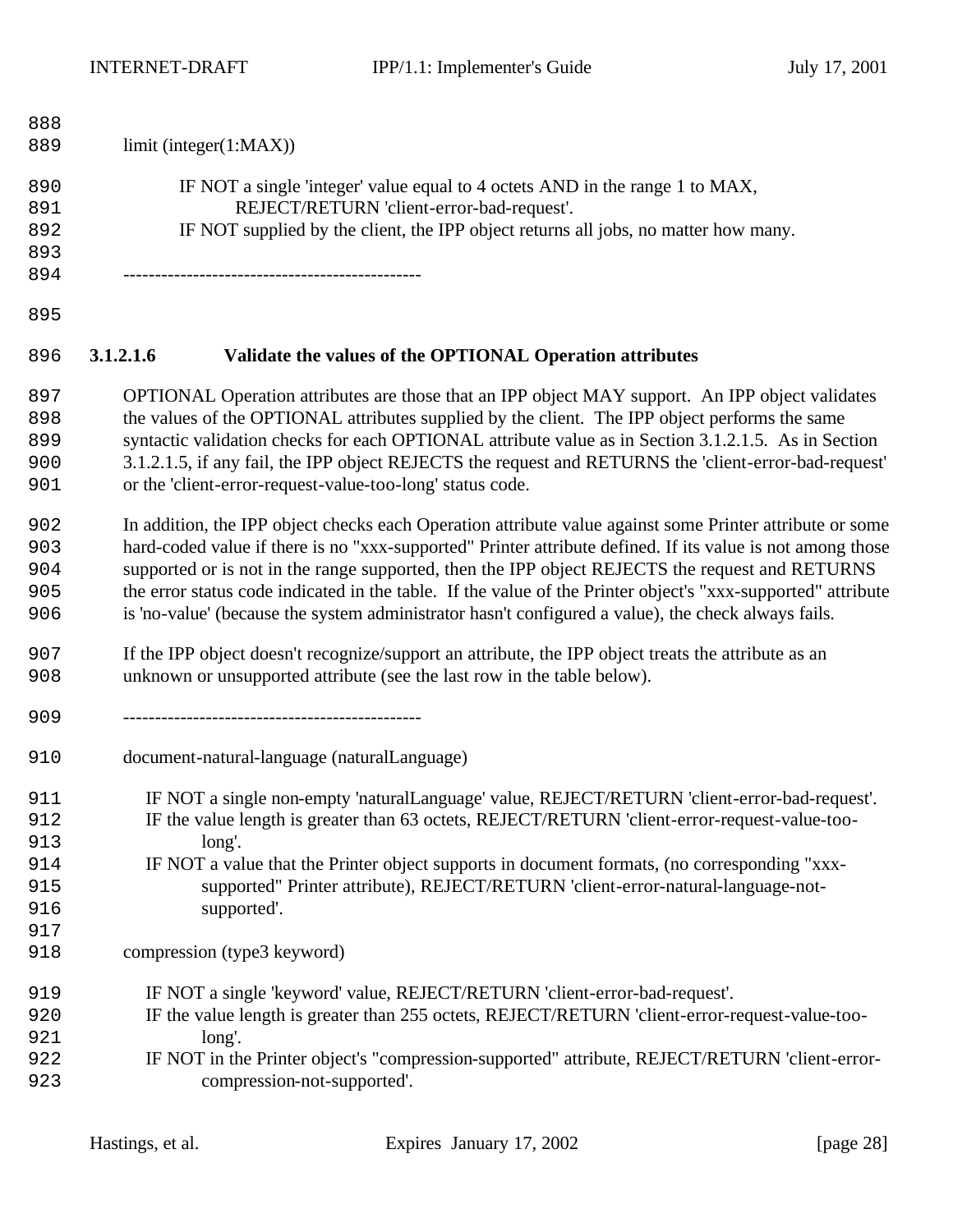| 924 | Note to IPP/1.0 implementers: Support for the "compression" attribute was optional in IPP/1.0 and          |
|-----|------------------------------------------------------------------------------------------------------------|
| 925 | was changed to REQUIRED in IPP/1.1. However, an IPP/1.0 object SHOULD at least                             |
| 926 | check for the "compression" attribute being present and reject the create request, if they don't           |
| 927 | support "compression". Not checking is a bug, since the data will be unintelligible.                       |
| 928 |                                                                                                            |
| 929 | job-k-octets (integer(0:MAX))                                                                              |
| 930 | IF NOT a single 'integer' value equal to 4 octets,                                                         |
| 931 | REJECT/RETURN 'client-error-bad-request'.                                                                  |
| 932 | IF NOT in the range of the Printer object's "job-k-octets-supported" attribute, copy the attribute and     |
| 933 | the unsupported value to the Unsupported Attributes response group and REJECT/RETURN                       |
| 934 | 'client-error-attributes-or-values-not-supported'.                                                         |
| 935 |                                                                                                            |
| 936 | job-impressions (integer(0:MAX))                                                                           |
| 937 | IF NOT a single 'integer' value equal to 4 octets,                                                         |
| 938 | REJECT/RETURN 'client-error-bad-request'.                                                                  |
| 939 | IF NOT in the range of the Printer object's "job-impressions-supported" attribute, copy the attribute      |
| 940 | and the unsupported value to the Unsupported Attributes response group and                                 |
| 941 | REJECT/RETURN 'client-error-attributes-or-values-not-supported'.                                           |
| 942 |                                                                                                            |
| 943 | job-media-sheets (integer(0:MAX))                                                                          |
| 944 | IF NOT a single 'integer' value equal to 4 octets,                                                         |
| 945 | REJECT/RETURN 'client-error-bad-request'.                                                                  |
| 946 | IF NOT in the range of the Printer object's "job-media-sheets-supported" attribute, copy the attribute     |
| 947 | and the unsupported value to the Unsupported Attributes response group and                                 |
| 948 | REJECT/RETURN 'client-error-attributes-or-values-not-supported'.                                           |
| 949 |                                                                                                            |
| 950 | message (text( $127$ ))                                                                                    |
| 951 | IF NOT a single 'text' value, REJECT/RETURN 'client-error-bad-request'.                                    |
| 952 | IF the value length is greater than 127 octets,                                                            |
| 953 | REJECT/RETURN 'client-error-request-value-too-long'.                                                       |
| 954 |                                                                                                            |
| 955 | unknown or unsupported attribute                                                                           |
| 956 | IF the attribute syntax supplied by the client is supported but the length is not legal for that attribute |
| 957 | syntax, REJECT/RETURN 'client-error-request-value-too-long'.                                               |
| 958 | ELSE copy the attribute and value to the Unsupported Attributes response group and change the              |
| 959 | attribute value to the "out-of-band" 'unsupported' value, but otherwise ignore the attribute.              |
| 960 |                                                                                                            |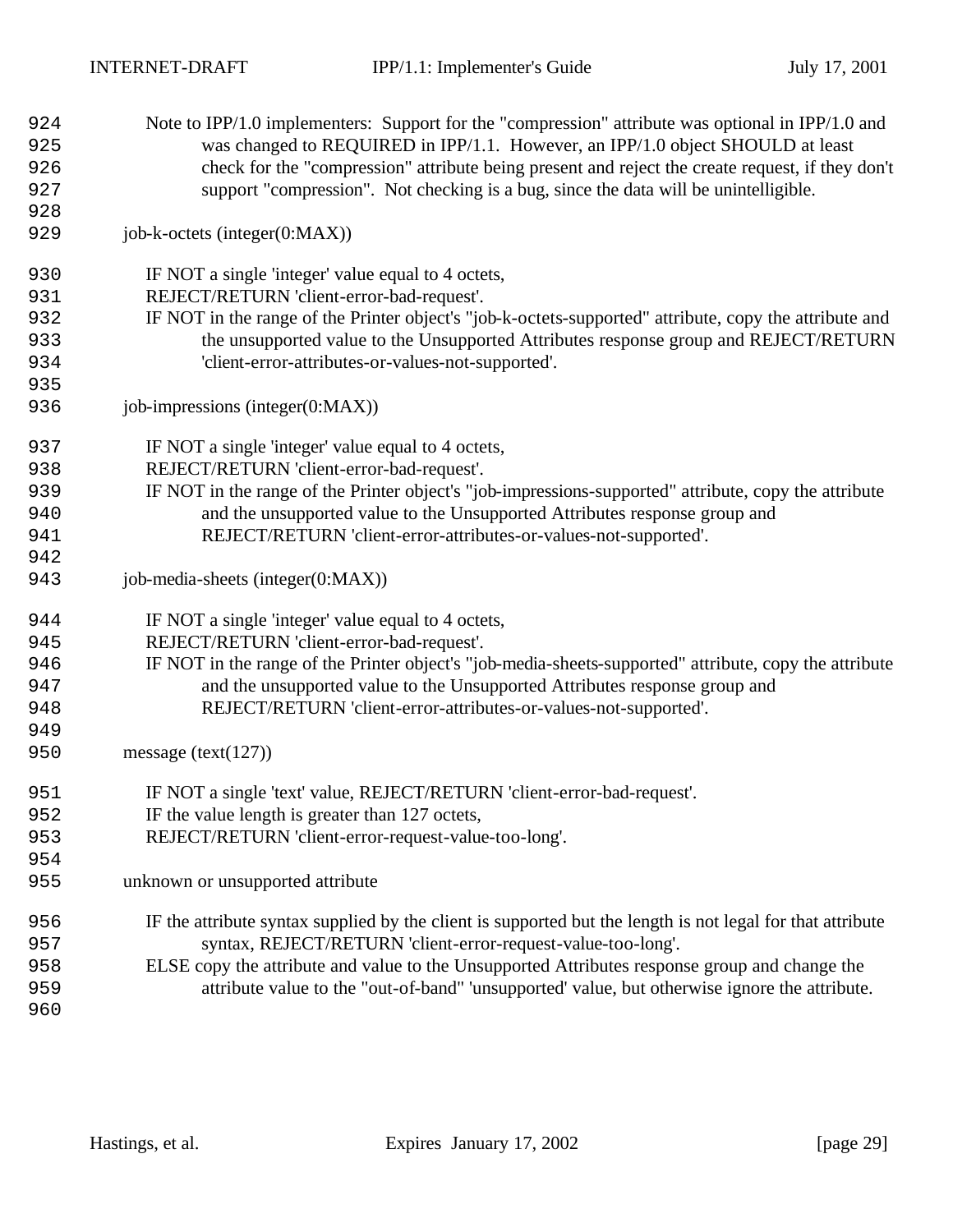Note: Future Operation attributes may be added to the protocol specification that may occur anywhere in the specified group. When the operation is otherwise successful, the IPP object returns the 'successful-ok-ignored-or-substituted-attributes' status code. Ignoring unsupported Operation attributes in all operations is analogous to the handling of unsupported Job Template attributes in the create and Validate-Job operations when the client supplies the "ipp-attribute-fidelity" Operation attribute with the 'false' value. This last rule is so that we can add OPTIONAL Operation attributes to future versions of IPP so that older clients can inter-work with new IPP objects and newer clients can inter-work with older IPP objects. (If the new attribute cannot be ignored without performing unexpectedly, the major version number would have been increased in the protocol document and in the request). This rule for Operation attributes is independent of the value of the "ipp-attribute-fidelity" attribute. For example, if an IPP object doesn't support the OPTIONAL "job-k-octets" attribute', the IPP object treats "job-k- octets" as an unknown attribute and only checks the length for the 'integer' attribute syntax supplied by the client. If it is not four octets, the IPP object REJECTS the request and RETURNS the 'client-error- bad-request' status code, else the IPP object copies the attribute to the Unsupported Attribute response group, setting the value to the "out-of-band" 'unsupported' value, but otherwise ignores the attribute.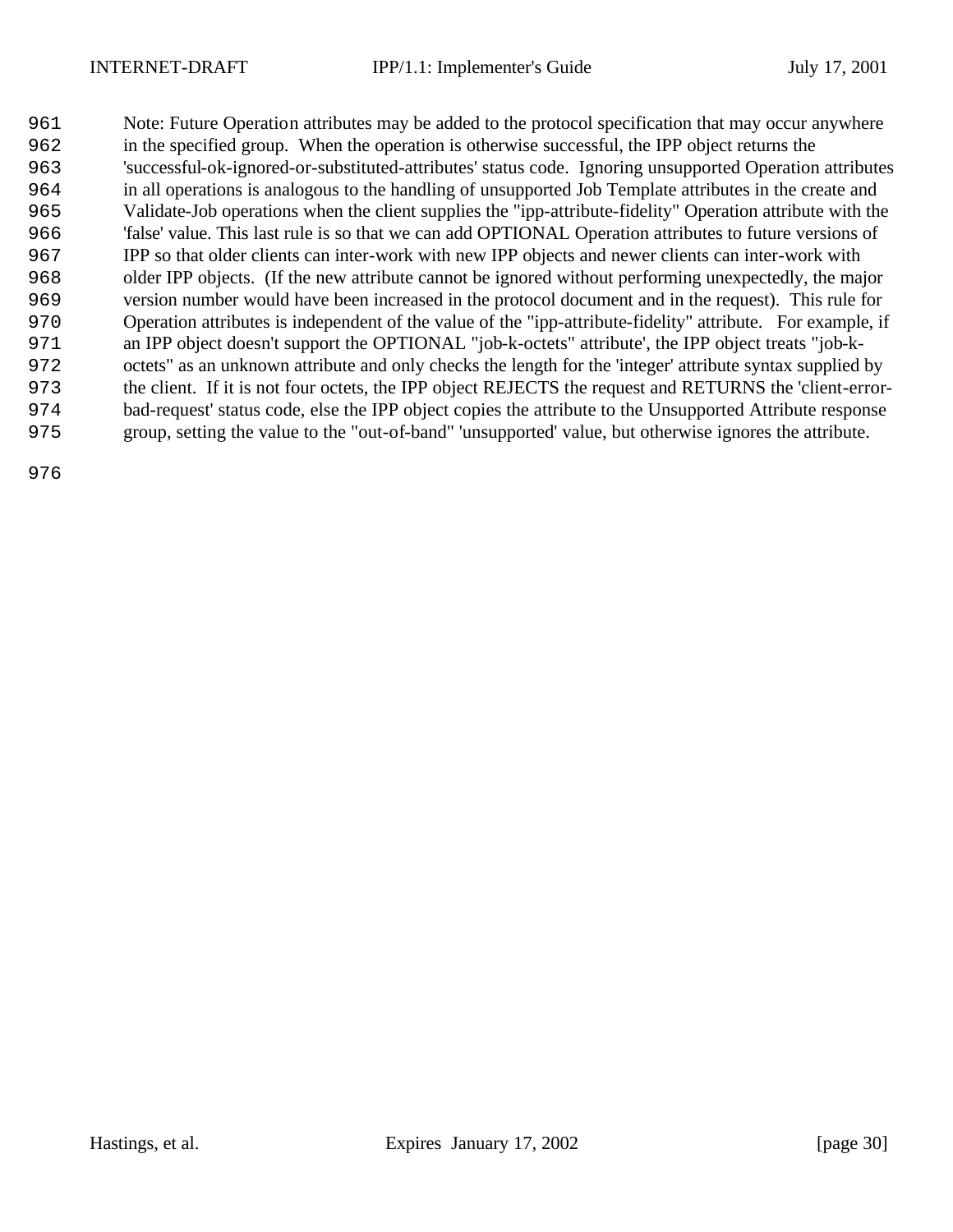# 976 **3.1.2.2 Suggested Additional Processing Steps for Operations that Create/Validate Jobs and**  977 **Add Documents**

 This section in combination with the previous section recommends the processing steps for the Print- Job, Validate-Job, Print-URI, Create-Job, Send-Document, and Send-URI operations that IPP objects SHOULD use. These are the operations that create jobs, validate a Print-Job request, and add 981 documents to a job.

| 982 |            |                                                             |     |                                                                                 |
|-----|------------|-------------------------------------------------------------|-----|---------------------------------------------------------------------------------|
| 983 | IIG Sect # | Flow                                                        |     | IPP error status codes                                                          |
| 984 |            |                                                             |     |                                                                                 |
| 985 |            |                                                             |     |                                                                                 |
| 986 |            | $\mathbf v$                                                 |     | No                                                                              |
| 987 |            | 3.1.2.2.1 <ipp-attribute-fidelity></ipp-attribute-fidelity> |     |                                                                                 |
| 988 |            | <supplied?></supplied?>                                     |     |                                                                                 |
| 989 |            | Yes                                                         |     |                                                                                 |
| 990 |            |                                                             |     |                                                                                 |
| 991 |            |                                                             |     |                                                                                 |
| 992 |            | v                                                           | N∩  |                                                                                 |
| 993 | 3.1.2.2.2  |                                                             |     | <printer is=""> --&gt; server-error-not-accepting-jobs</printer>                |
| 994 |            | <accepting jobs?=""></accepting>                            |     |                                                                                 |
| 995 |            | Yes                                                         |     |                                                                                 |
| 996 |            | $\mathbf v$                                                 | err |                                                                                 |
| 997 | 3.1.2.3    |                                                             |     | <validate of="" values=""> --&gt; client-error-bad-request</validate>           |
| 998 |            |                                                             |     | <job attributes="" template=""> client-error-request-value-too-</job>           |
| 999 |            |                                                             |     | long                                                                            |
| 000 |            | <(length, tag, range,>                                      |     |                                                                                 |
| 001 |            | $<$ multi-value) >                                          |     |                                                                                 |
| 002 |            | ok                                                          |     |                                                                                 |
| 003 |            | $\mathbf v$                                                 | err |                                                                                 |
| 004 |            |                                                             |     | 3.1.2.3 <validate values="" with=""> --&gt; client-error-bad-request</validate> |
| 005 |            | <supported values=""></supported>                           |     | client-error-attributes-or-                                                     |
| 006 |            |                                                             |     | values-not-supported                                                            |
| 007 |            | v                                                           | err |                                                                                 |
| 008 |            |                                                             |     | 3.1.2.3.1 <any conflicting=""> --&gt; client-error-conflicting-</any>           |
| 009 |            |                                                             |     | attributes                                                                      |
| 010 |            | <job attr="" template="" values=""></job>                   |     | client-error-attributes-or-                                                     |
| 011 |            |                                                             |     | values-not-supported                                                            |
| 012 |            | $\mathbf v$                                                 |     |                                                                                 |

# 1013 **3.1.2.2.1 Default "ipp-attribute-fidelity" if not supplied**

1014 The Printer object checks to see if the client supplied an "ipp-attribute-fidelity" Operation attribute. If 1015 the attribute is not supplied by the client, the IPP object assumes that the value is 'false'.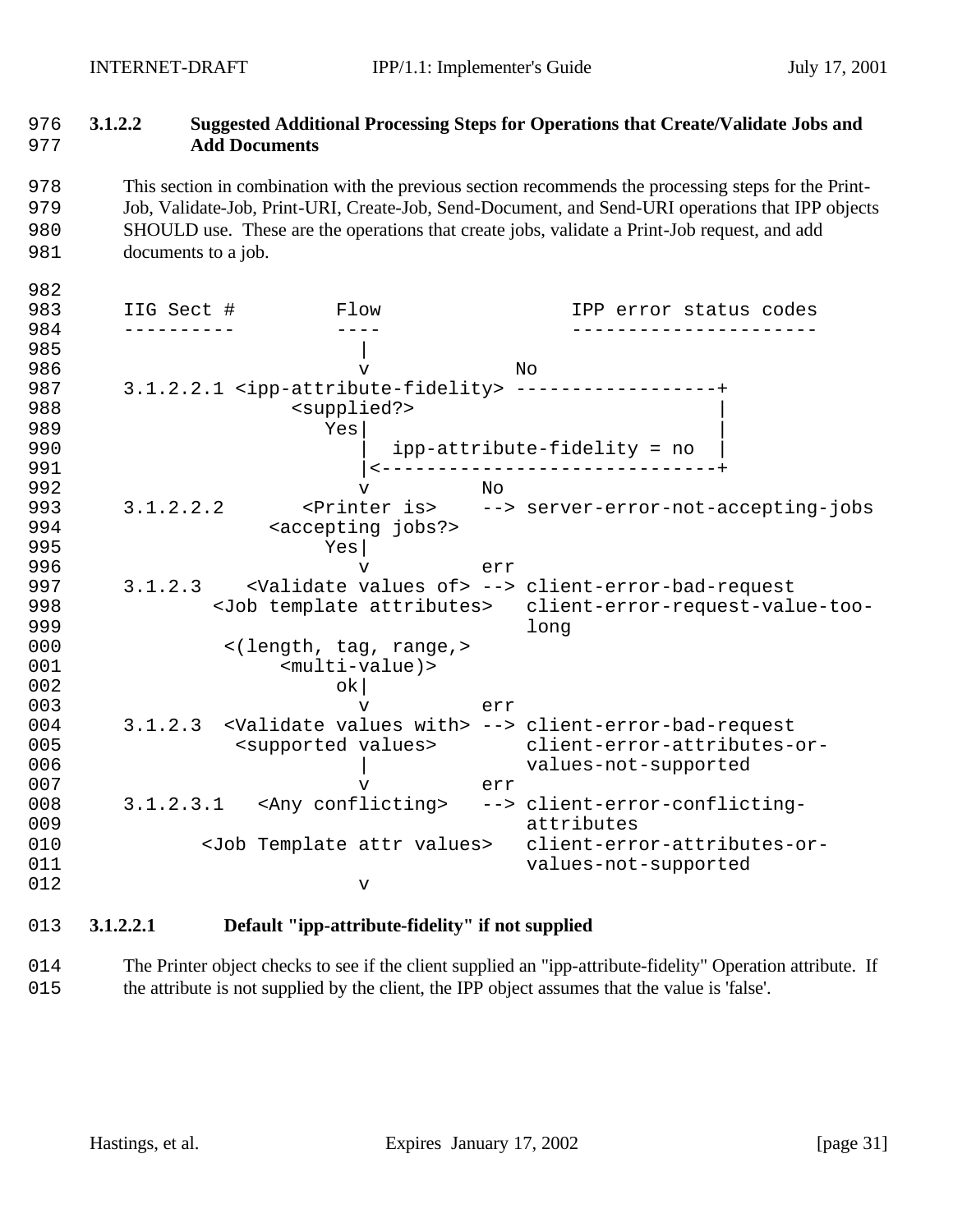## 1016 **3.1.2.2.2 Check that the Printer object is accepting jobs**

017 If the value of the Printer objects "printer-is-accepting-jobs" is 'false', the Printer object REJECTS the 1018 request and RETURNS the 'server-error-not-accepting-jobs' status code.

#### 1019 **3.1.2.2.3 Validate the values of the Job Template attributes**

- 1020 An IPP object validates the values of all Job Template attribute supplied by the client. The IPP object 1021 performs the analogous syntactic validation checks of each Job Template attribute value that it performs 022 for Operation attributes (see Section 3.1.2.1.5.):
- 1023 a) that the length of each value is correct for the attribute syntax tag supplied by the client 024 according to [RFC2911] Section 4.1.
- 1025 b) that the attribute syntax tag is correct for that attribute according to [RFC2911] 026 Sections 4.2 to 4.4.
- 1027 c) that multiple values are supplied only for multi-valued attributes, i.e., that are 1setOf X 028 according to [RFC2911] Sections 4.2 to 4.4.

 As in Section 3.1.2.1.5, if any of these syntactic checks fail, the IPP object REJECTS the request and RETURNS the 'client-error-bad-request' or 'client-error-request-value-too-long' status code as appropriate, independent of the value of the "ipp-attribute-fidelity". Since such an error is most likely to be an error detected by a client developer, rather than by an end-user, the IPP object NEED NOT return an indication of which attribute had the error in either the Unsupported Attributes Group or the Status Message. The description for each of these syntactic checks is explicitly expressed in the first IF 035 statement in the following table.

- 1036 Each Job Template attribute MUST occur no more than once. If an IPP Printer receives a create 037 request with multiple occurrences of a Job Template attribute, it MAY:
- 038 1. reject the operation and return the 'client-error-bad-request' error status code
- 039 2. accept the operation and use the first occurrence of the attribute
- 040 3. accept the operation and use the last occurrence of the attribute
- 1041 depending on implementation. Therefore, clients MUST NOT supply multiple occurrences of the 042 same Job Template attribute in the Job Attributes group in the request.

#### 1043 **3.1.2.3 Algorithm for job validation**

1044 The process of validating a Job-Template attribute "xxx" against a Printer attribute "xxx-supported" 045 can use the following validation algorithm (see section 3.2.1.2 in [RFC2911]).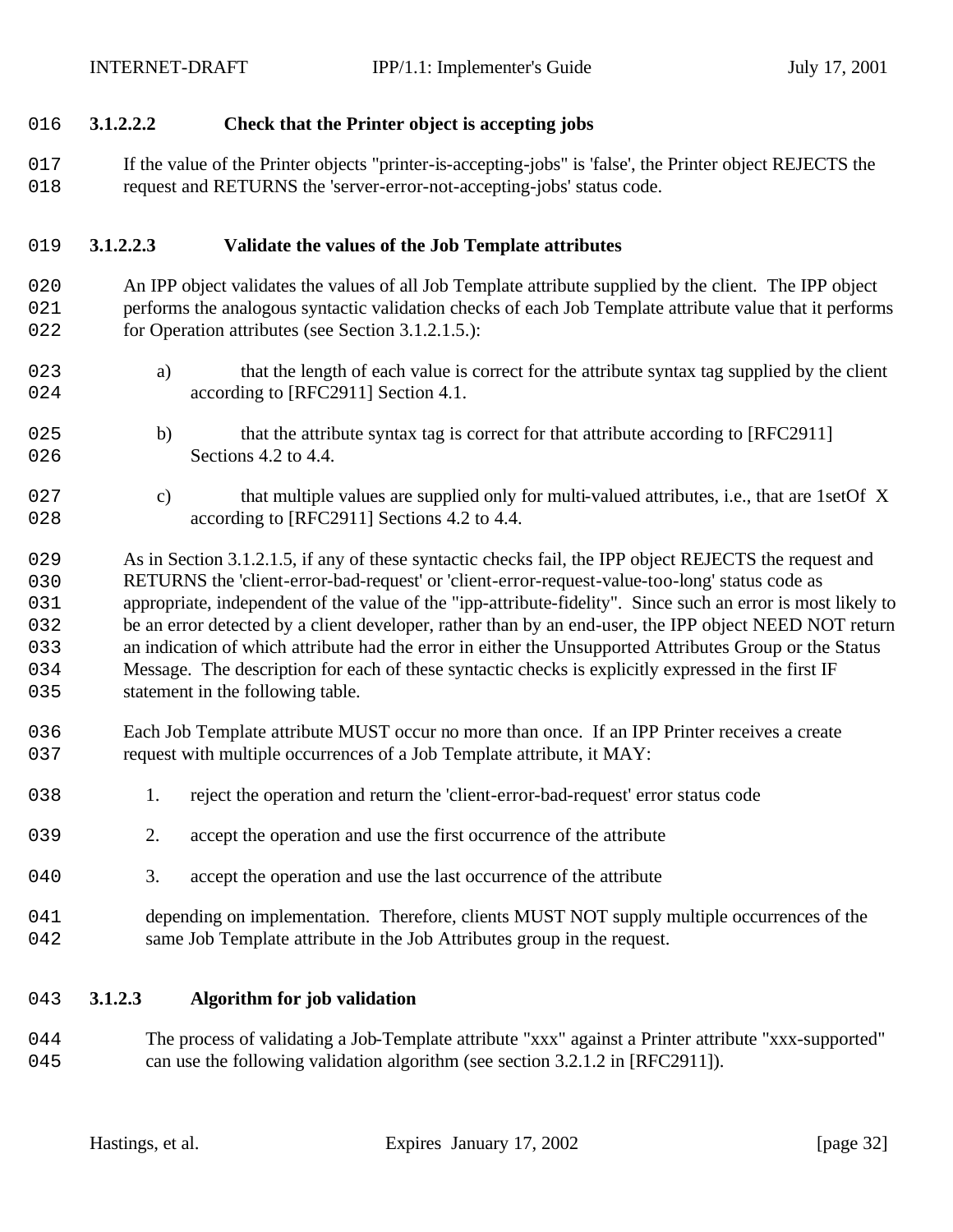To validate the value U of Job-Template attribute "xxx" against the value V of Printer "xxx-047 supported", perform the following algorithm:

- 048 1. If U is multi-valued, validate each value X of U by performing the algorithm in Table 7 with each 049 value X. Each validation is separate from the standpoint of returning unsupported values. Example: If U is "finishings" that the client supplies with 'staple', 'bind' values, then X takes on the successive values: 'staple', then 'bind'
- 052 2. If V is multi-valued, validate X against each Z of V by performing the algorithm in Table 7 with each value Z. If a value Z validates, the validation for the attribute value X succeeds. If it fails, the algorithm is applied to the next value Z of V. If there are no more values Z of V, validation fails. Example" If V is "sides-supported" with values: 'one-sided', 'two-sided-long', and 'two- sided-short', then Z takes on the successive values: 'one-sided', 'two-sided-long', and 'two-sided- short'. If the client supplies "sides" with 'two-sided-long', the first comparison fails ('one-sided' is not equal to 'two-sided-long'), the second comparison succeeds ('two-sided-long' is equal to 'two- sided-long"), and the third comparison ('two-sided-short' with 'two-sided-long') is not even 060 performed.
- 061 3. If both U and V are single-valued, let X be U and Z be V and use the validation rules in Table 7.

| Attribute syntax of X | attribute syntax of Z | validated if:                               |
|-----------------------|-----------------------|---------------------------------------------|
| integer               | rangeOfInteger        | $X$ is within the range of $Z$              |
| uri                   | uriScheme             | the uri scheme in X is equal to $Z$         |
| any                   | boolean               | the value of Z is TRUE                      |
| any                   | any                   | X and Z are of the same type and are equal. |

#### **Table 7 - Rules for validating single values X against Z**

 If the value of the Printer object's "xxx-supported" attribute is 'no-value' (because the system administrator hasn't configured a value), the check always fails. If the check fails, the IPP object copies the attribute to the Unsupported Attributes response group with its unsupported value. If the attribute contains more than one value, each value is checked and each unsupported value is separately copied, while supported values are not copied. If an IPP object doesn't recognize/support a Job Template attribute, i.e., there is no corresponding Printer object "xxx-supported" attribute, the IPP object treats the attribute as an unknown or unsupported attribute (see the last row in the table below).

071 If some Job Template attributes are supported for some document formats and not for others or the values are different for different document formats, the IPP object SHOULD take that into account in this validation using the value of the "document-format" supplied by the client (or defaulted to the value of the Printer's "document-format-default" attribute, if not supplied by the client). For example, if "number-up" is supported for the 'text/plain' document format, but not for the 'application/postscript' document format, the check SHOULD (though it NEED NOT) depend on the value of the "document-077 format" operation attribute. See "document-format" in [RFC2911] section 3.2.1.1 and 3.2.5.1.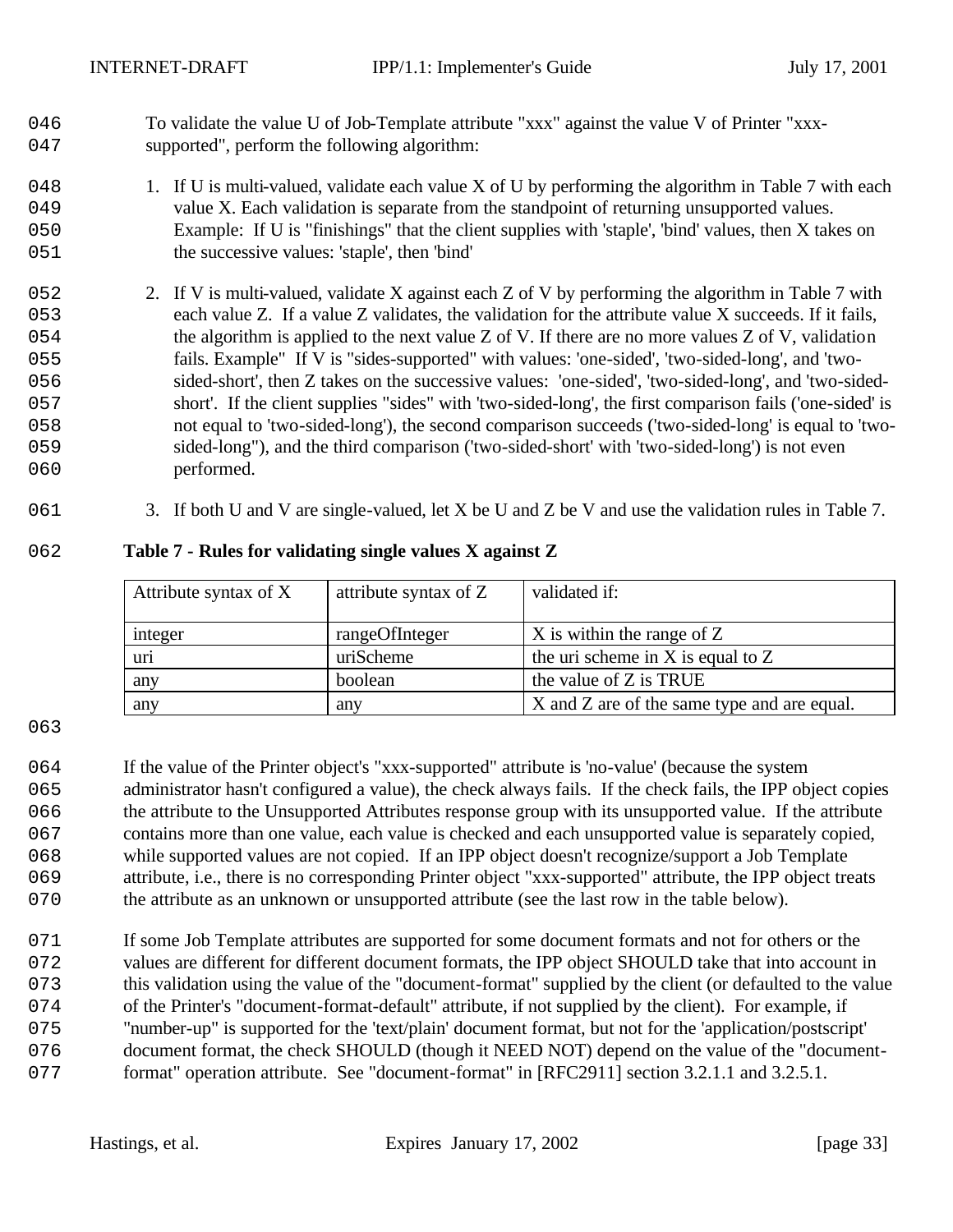| 078<br>079               | Note: whether the request is accepted or rejected is determined by the value of the "ipp-attribute-<br>fidelity" attribute in a subsequent step, so that all Job Template attribute supplied are examined and all                                                                             |
|--------------------------|-----------------------------------------------------------------------------------------------------------------------------------------------------------------------------------------------------------------------------------------------------------------------------------------------|
| 080                      | unsupported attributes and/or values are copied to the Unsupported Attributes response group.                                                                                                                                                                                                 |
| 081                      |                                                                                                                                                                                                                                                                                               |
| 082                      | job-priority (integer $(1:100)$ )                                                                                                                                                                                                                                                             |
| 083<br>084               | IF NOT a single 'integer' value with a length equal to 4 octets, REJECT/RETURN 'client-error-bad-<br>request'.                                                                                                                                                                                |
| 085<br>086               | IF NOT supplied by the client, use the value of the Printer object's "job-priority-default" attribute at<br>job submission time.                                                                                                                                                              |
| 087<br>088               | IF NOT in the range 1 to 100, inclusive, copy the attribute and the unsupported value to the<br>Unsupported Attributes response group.                                                                                                                                                        |
| 089<br>090<br>091<br>092 | Map the value to the nearest supported value in the range 1:100 as specified by the number of<br>discrete values indicated by the value of the Printer's "job-priority-supported" attribute. See<br>the formula in [RFC2911] Section 4.2.1.                                                   |
| 093                      | job-hold-until (type3 keyword   name)                                                                                                                                                                                                                                                         |
| 094<br>095<br>096        | IF NOT a single 'keyword' or 'name' value, REJECT/RETURN 'client-error-bad-request'.<br>IF the value length is greater than 255 octets, REJECT/RETURN 'client-error-request-value-too-<br>long'.                                                                                              |
| 097<br>098               | IF NOT supplied by the client, use the value of the Printer object's "job-hold-until" attribute at job<br>submission time.                                                                                                                                                                    |
| 099<br>100<br>101        | IF NOT in the Printer object's "job-hold-until-supported" attribute, copy the attribute and the<br>unsupported value to the Unsupported Attributes response group.                                                                                                                            |
| 102                      | job-sheets (type3 keyword   name)                                                                                                                                                                                                                                                             |
| 103<br>104<br>105        | IF NOT a single 'keyword' or 'name' value, REJECT/RETURN 'client-error-bad-request'.<br>IF the value length is greater than 255 octets, REJECT/RETURN 'client-error-request-value-too-<br>long'.                                                                                              |
| 106<br>107<br>108        | IF NOT in the Printer object's "job-sheets-supported" attribute, copy the attribute and the<br>unsupported value to the Unsupported Attributes response group.                                                                                                                                |
| 109                      | multiple-document-handling (type2 keyword)                                                                                                                                                                                                                                                    |
| 110<br>111<br>112<br>113 | IF NOT a single 'keyword' value, REJECT/RETURN 'client-error-bad-request'.<br>IF the value length is greater than 255 octets, REJECT/RETURN 'client-error-request-value-too-<br>long'.<br>IF NOT in the Printer object's "multiple-document-handling-supported" attribute, copy the attribute |
| 114<br>115               | and the unsupported value to the Unsupported Attributes response group.                                                                                                                                                                                                                       |
| 116                      | copies (integer $(1:MAX)$ )                                                                                                                                                                                                                                                                   |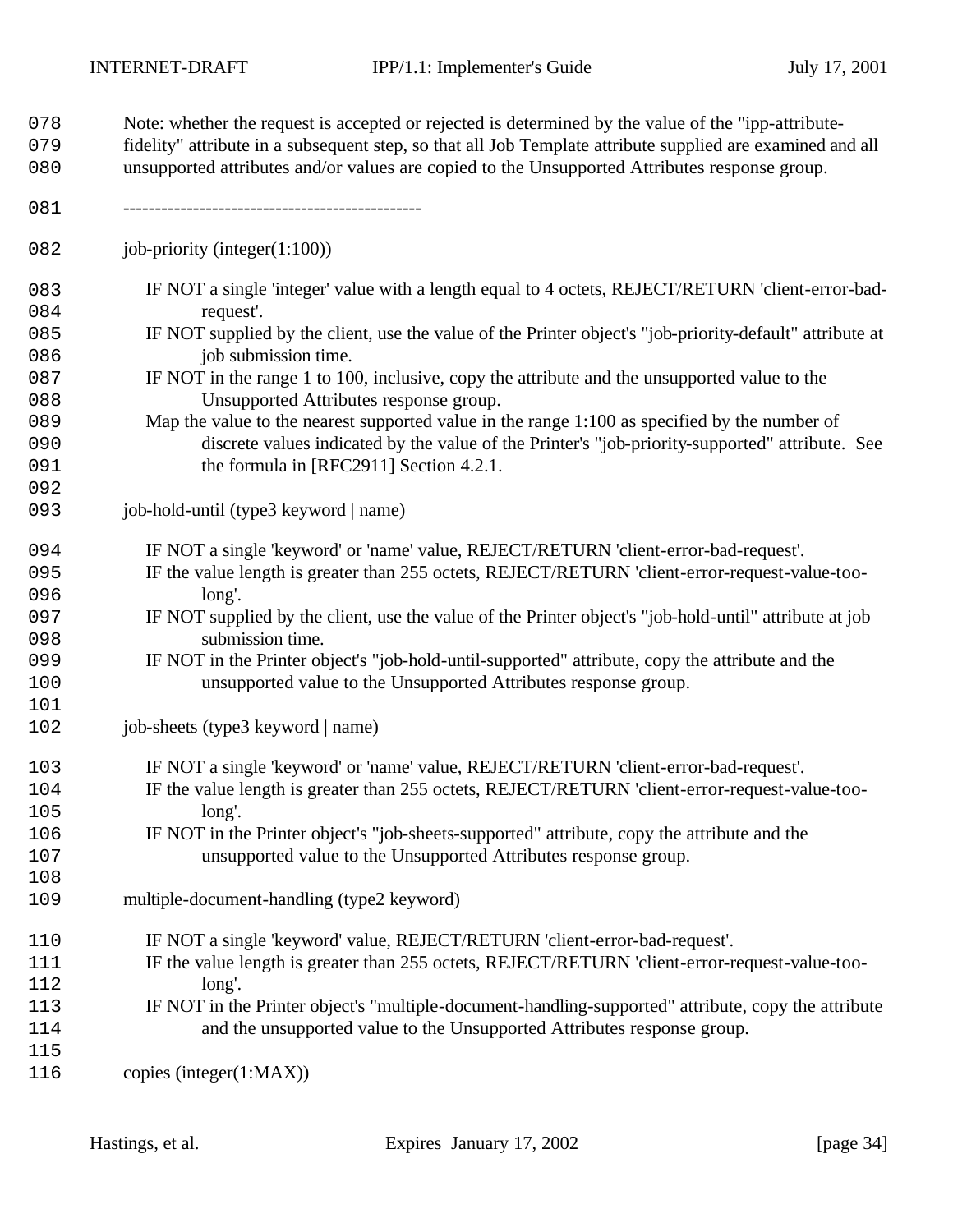| 117 | IF NOT a single 'integer' value with a length equal to 4 octets,                                         |
|-----|----------------------------------------------------------------------------------------------------------|
| 118 | REJECT/RETURN 'client-error-bad-request'.                                                                |
| 119 | IF NOT in range of the Printer object's "copies-supported" attribute                                     |
| 120 | copy the attribute and the unsupported value to the Unsupported Attributes response group.               |
| 121 |                                                                                                          |
| 122 | finishings (1setOf type2 enum)                                                                           |
|     |                                                                                                          |
| 123 | IF NOT an 'enum' value(s) each with a length equal to 4 octets, REJECT/RETURN 'client-error-bad-         |
| 124 | request'.                                                                                                |
| 125 | IF NOT in the Printer object's "finishings-supported" attribute, copy the attribute and the              |
| 126 | unsupported value(s), but not any supported values, to the Unsupported Attributes response               |
| 127 | group.                                                                                                   |
| 128 |                                                                                                          |
| 129 | page-ranges (1setOf rangeOfInteger(1:MAX))                                                               |
| 130 | IF NOT a 'rangeOfInteger' value(s) each with a length equal to 8 octets, REJECT/RETURN 'client-          |
| 131 | error-bad-request'.                                                                                      |
| 132 | IF first value is greater than second value in any range, the ranges are not in ascending order, or      |
| 133 | ranges overlap, REJECT/RETURN 'client-error-bad-request'.                                                |
| 134 | IF the value of the Printer object's "page-ranges-supported" attribute is 'false', copy the attribute to |
| 135 | the Unsupported Attributes response group and set the value to the "out-of-band"                         |
| 136 | 'unsupported' value.                                                                                     |
| 137 |                                                                                                          |
| 138 | sides (type2 keyword)                                                                                    |
| 139 | IF NOT a single 'keyword' value, REJECT/RETURN 'client-error-bad-request'.                               |
| 140 | IF the value length is greater than 255 octets, REJECT/RETURN 'client-error-request-value-too-           |
| 141 | long'.                                                                                                   |
| 142 | IF NOT in the Printer object's "sides-supported" attribute, copy the attribute and the unsupported       |
| 143 | value to the Unsupported Attributes response group.                                                      |
| 144 |                                                                                                          |
| 145 | $number-up (integer(1:MAX))$                                                                             |
|     |                                                                                                          |
| 146 | IF NOT a single 'integer' value with a length equal to 4 octets,                                         |
| 147 | REJECT/RETURN 'client-error-bad-request'.                                                                |
| 148 | IF NOT a value or in the range of one of the values of the Printer object's "number-up-supported"        |
| 149 | attribute, copy the attribute and value to the Unsupported Attribute response group.                     |
| 150 |                                                                                                          |
| 151 | orientation-requested (type2 enum)                                                                       |
| 152 | IF NOT a single 'enum' value with a length equal to 4 octets,                                            |
| 153 | REJECT/RETURN 'client-error-bad-request'.                                                                |
| 154 | IF NOT in the Printer object's "orientation-requested-supported" attribute, copy the attribute and the   |
| 155 | unsupported value to the Unsupported Attributes response group.                                          |
| 156 |                                                                                                          |
| 157 | media (type3 keyword   name)                                                                             |
|     |                                                                                                          |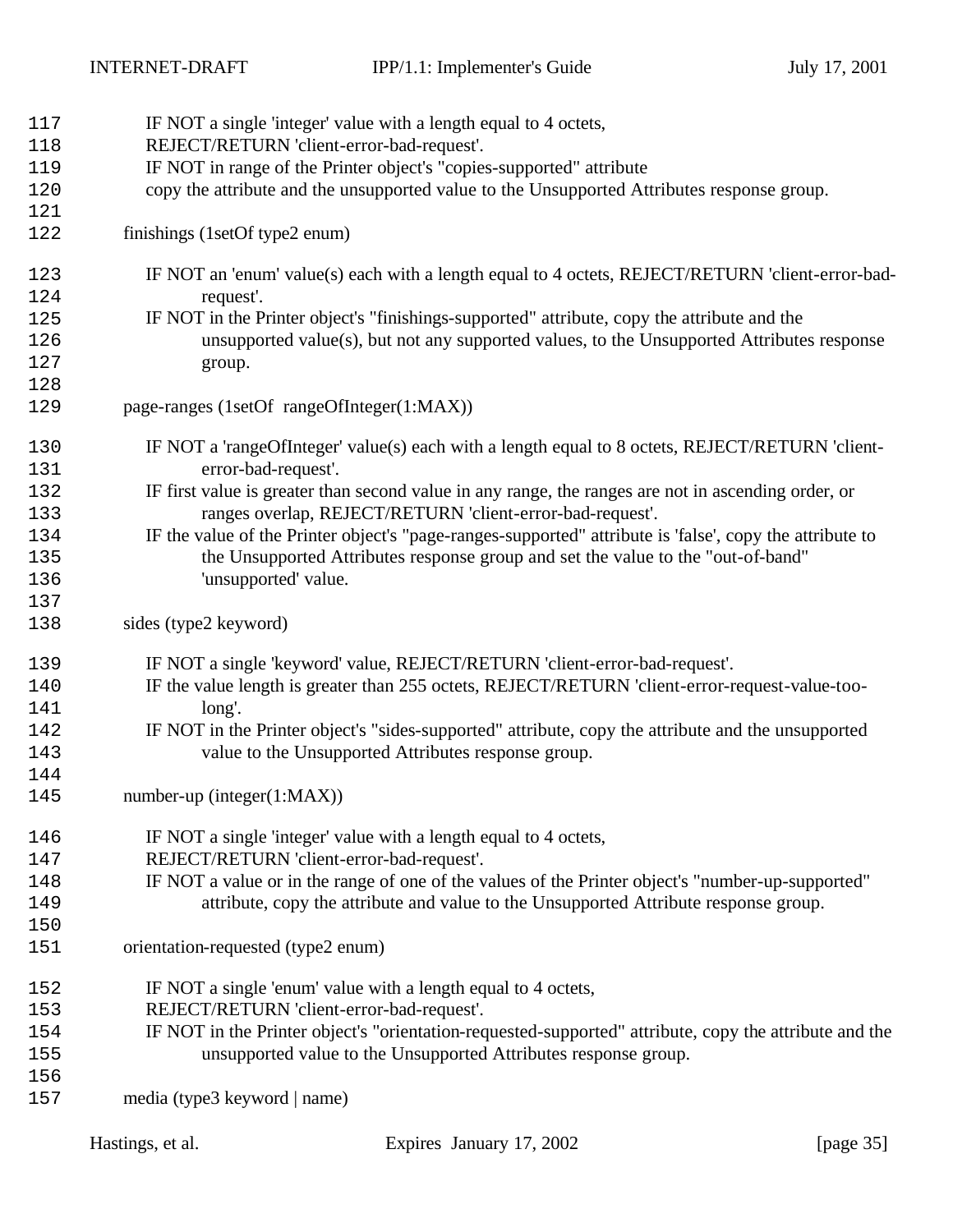| 158 | IF NOT a single 'keyword' or 'name' value, REJECT/RETURN 'client-error-bad-request'.                        |
|-----|-------------------------------------------------------------------------------------------------------------|
| 159 | IF the value length is greater than 255 octets, REJECT/RETURN 'client-error-request-value-too-              |
| 160 | long'.                                                                                                      |
| 161 | IF NOT in the Printer object's "media-supported" attribute, copy the attribute and the unsupported          |
| 162 | value to the Unsupported Attributes response group.                                                         |
| 163 |                                                                                                             |
| 164 | printer-resolution (resolution)                                                                             |
| 165 | IF NOT a single 'resolution' value with a length equal to 9 octets,                                         |
| 166 | REJECT/RETURN 'client-error-bad-request'.                                                                   |
| 167 | IF NOT in the Printer object's "printer-resolution-supported" attribute, copy the attribute and the         |
| 168 | unsupported value to the Unsupported Attributes response group.                                             |
| 169 |                                                                                                             |
| 170 | print-quality (type2 enum)                                                                                  |
| 171 | IF NOT a single 'enum' value with a length equal to 4 octets,                                               |
| 172 | REJECT/RETURN 'client-error-bad-request'.                                                                   |
| 173 | IF NOT in the Printer object's "print-quality-supported" attribute, copy the attribute and the              |
| 174 | unsupported value to the Unsupported Attributes response group.                                             |
| 175 |                                                                                                             |
| 176 | unknown or unsupported attribute (i.e., there is no corresponding Printer object "xxx-supported"            |
| 177 | attribute)                                                                                                  |
| 178 | IF the attribute syntax supplied by the client is supported but the length is not legal for that attribute  |
| 179 | syntax,                                                                                                     |
| 180 | REJECT/RETURN 'client-error-bad-request' if the length of the attribute syntax is fixed or 'client-         |
| 181 | error-request-value-too-long' if the length of the attribute syntax is variable.                            |
| 182 | ELSE copy the attribute and value to the Unsupported Attributes response group and change the               |
| 183 | attribute value to the "out-of-band" 'unsupported' value. Any remaining Job Template                        |
| 184 | Attributes are either unknown or unsupported Job Template attributes and are validated                      |
| 185 | algorithmically according to their attribute syntax for proper length (see below).                          |
| 186 |                                                                                                             |
| 187 | If the attribute syntax is supported AND the length check fails, the IPP object REJECTS the request         |
| 188 | and RETURNS the 'client-error-bad-request' if the length of the attribute syntax is fixed or the 'client-   |
| 189 | error-request-value-too-long' status code if the length of the attribute syntax is variable. Otherwise, the |

190 IPP object copies the unsupported Job Template attribute to the Unsupported Attributes response 1191 group and changes the attribute value to the "out-of-band" 'unsupported' value. The following table 1192 shows the length checks for all attribute syntaxes. In the following table: "<=" means less than or 193 equal, "=" means equal to:

 Name Octet length check for read-write attributes ----------- -------------------------------------------- 'textWithLanguage <= 1023 AND 'naturalLanguage' <= 63 197 TextWithoutLanguage' <= 1023<br>198 ThameWithLanguage' <= 255 P 'nameWithLanguage' <= 255 AND 'naturalLanguage' <= 63 'nameWithoutLanguage' <= 255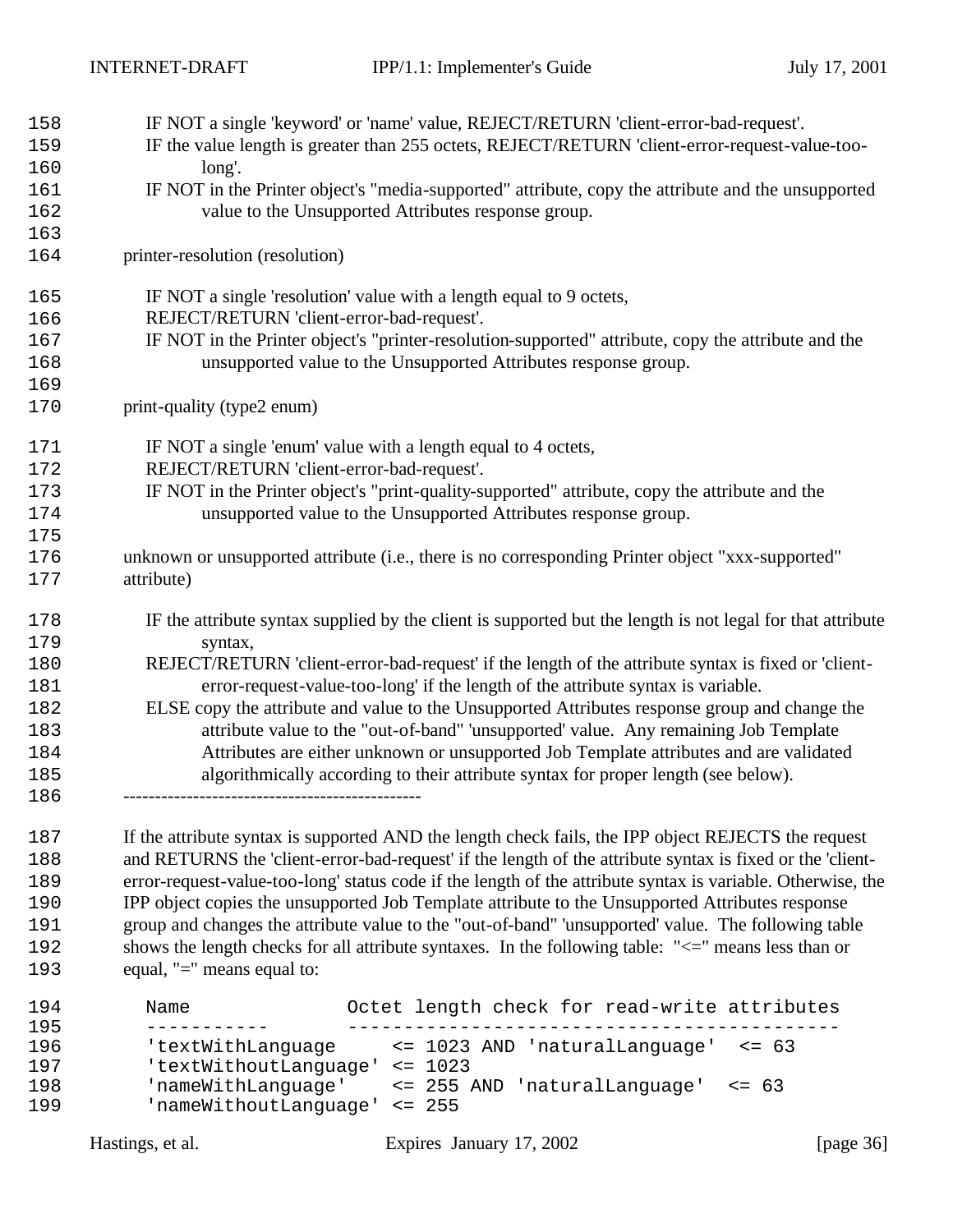| 200 | 'keyword'         | $\leq$ 255  |
|-----|-------------------|-------------|
| 201 | 'enum'            | $= 4$       |
| 202 | 'uri'             | $\leq 1023$ |
| 203 | 'uriScheme'       | $\leq$ 63   |
| 204 | 'charset'         | $= 63$      |
| 205 | 'naturalLanguage' | $\leq$ 63   |
| 206 | 'mimeMediaType'   | $\leq$ 255  |
| 207 | 'octetString'     | $\leq$ 1023 |
| 208 | 'boolean'         | $= 1$       |
| 209 | 'integer'         | $= 4$       |
| 210 | 'rangeOfInteger'  | $= 8$       |
| 211 | 'dateTime'        | $= 11$      |
| 212 | 'resolution'      | $= 9$       |
| 213 | 'lsetOf X'        |             |
| 214 |                   |             |

 Note: It's possible for a Printer to receive a zero length keyword in a request. Since this is a keyword, its value needs to be compared with the supported values. Assuming that the printer doesn't have any values in its corresponding "xxx-supported" attribute that are keywords of zero length, the comparison will fail. Then the request will be accepted or rejected depending on the value of "ipp-attributes-fidelity" being 'false' or 'true', respectively. No special handling is required for

#### **3.1.2.3.1 Check for conflicting Job Template attributes values**

 Once all the Operation and Job Template attributes have been checked individually, the Printer object SHOULD check for any conflicting values among all the supported values supplied by the client. For example, a Printer object might be able to staple and to print on transparencies, however due to physical stapling constraints, the Printer object might not be able to staple transparencies. The IPP object copies the supported attributes and their conflicting attribute values to the Unsupported Attributes response group. The Printer object only copies over those attributes that the Printer object either ignores or substitutes in order to resolve the conflict, and it returns the original values which were supplied by the client. For example suppose the client supplies "finishings" equals 'staple' and "media" equals 'transparency', but the Printer object does not support stapling transparencies. If the Printer chooses to ignore the stapling request in order to resolve the conflict, the Printer objects returns "finishings" equal to 'staple' in the Unsupported Attributes response group. If any attributes are multi-valued, only the conflicting values of the attributes are copied.

Note: The decisions made to resolve the conflict (if there is a choice) is implementation dependent.

### **3.1.2.3.2 Decide whether to REJECT the request**

 If there were any unsupported Job Template attributes or unsupported/conflicting Job Template attribute values and the client supplied the "ipp-attribute-fidelity" attribute with the 'true' value, the Printer object REJECTS the request and return the status code:

 1. 'client-error-conflicting-attributes' status code, if there were any conflicts between attributes 239 supplied by the client.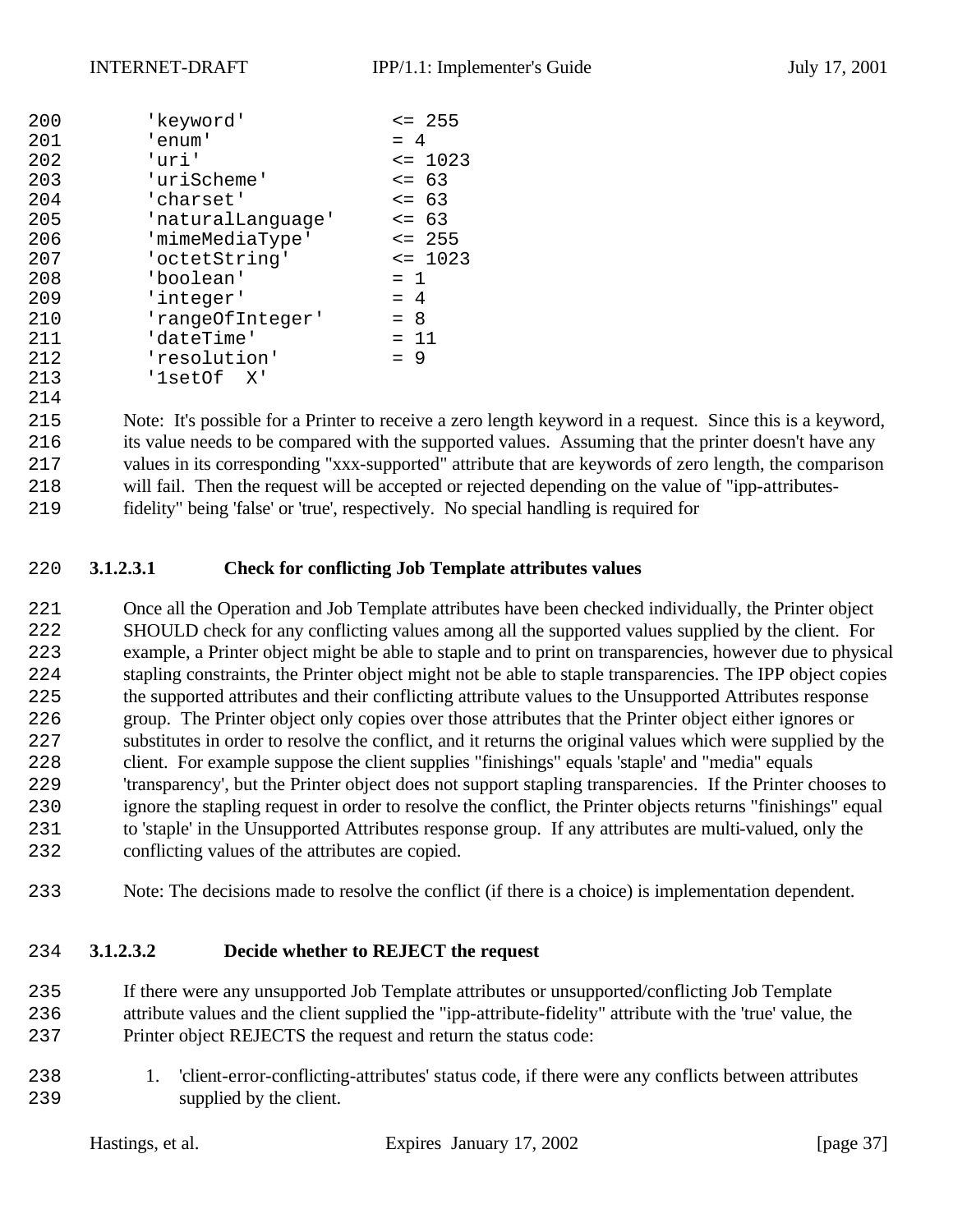| 240        | 'client-error-attributes-or-values-not-supported' status code, otherwise.<br>2.                                                                                                             |
|------------|---------------------------------------------------------------------------------------------------------------------------------------------------------------------------------------------|
| 241<br>242 | Note: Unsupported Operation attributes or values that are returned do not affect the status returned in                                                                                     |
| 243        | this step. If the unsupported Operation attribute was a serious error, the above already rejected the                                                                                       |
| 244<br>245 | request in a previous step. If control gets to this step with unsupported Operation attributes being<br>returned, they are not serious errors.                                              |
| 246        | In general, the final results of Job processing are unknown at Job submission time. The client has to                                                                                       |
| 247        | rely on notifications or polling to find out what happens at Job processing time. However, there are                                                                                        |
| 248<br>249 | cases in which some Printers can determine at Job submission time that Job processing is going to fail.<br>As an optimization, we'd like to have the Printer reject the Job in these cases. |
| 250        | There are three types of "processing" errors that might be detectable at Job submission time:                                                                                               |
| 251<br>252 | 1. 'client-error-document-format-not-supported': For the Print-Job, Send-Document, Print-URI, and<br>Send-URI operations, if all these conditions are true:                                 |
| 253        | - the Printer supports auto-sensing,                                                                                                                                                        |
| 254        | - the request "document-format" operation attribute is 'application/octet-stream',                                                                                                          |
| 255        | - the Printer receives document data before responding,                                                                                                                                     |
| 256        | the Printer auto-senses the document format before responding,<br>$\equiv$                                                                                                                  |
| 257        | - the sensed document format is not supported by the Printer                                                                                                                                |
| 258        | then the Printer should respond with 'client-error-document-format-not-supported' status.                                                                                                   |
| 259        | 2. 'client-error-compression-error': For the Print-Job, Send-Document, Print-URI, and Send-URI                                                                                              |
| 260        | operations, if all these conditions are true:                                                                                                                                               |
| 261<br>262 | - the client supplies a supported value for the "compression" operation attribute in the request<br>the Printer receives document data before responding,                                   |
| 263        | $\overline{\phantom{a}}$<br>the Printer attempts to decompress the document data before responding,<br>$\equiv$                                                                             |
| 264        | - the document data cannot be decompressed using the algorithm specified by the "compression"                                                                                               |
| 265        | operation attribute                                                                                                                                                                         |
| 266        | then the Printer should respond with 'client-error-compression-error' status.                                                                                                               |
| 267        | 3. 'client-error-document-access-error': For the Print-URI, and Send-URI operations, if the Printer                                                                                         |
| 268        | attempts and fails to pull the referenced document data before responding, it should respond with                                                                                           |
| 269        | 'client-error-document-access-error' status.                                                                                                                                                |
| 270        | Some Printers are not able to detect these errors until Job processing time. In that case, the errors are                                                                                   |
| 271        | recorded in the corresponding job-state and job-state reason attributes. (There is no standard way for a                                                                                    |
| 272        | client to determine whether a Printer can detect these errors at Job submission time.) For example, if                                                                                      |
| 273        | auto-sensing happens AFTER the job is accepted (as opposed to auto-sensing at submit time before                                                                                            |
| 274        | returning the response), the implementation aborts the job, puts the job in the 'aborted' state and sets the                                                                                |
| 275        | 'unsupported-document-format' value in the job's "job-state-reasons".                                                                                                                       |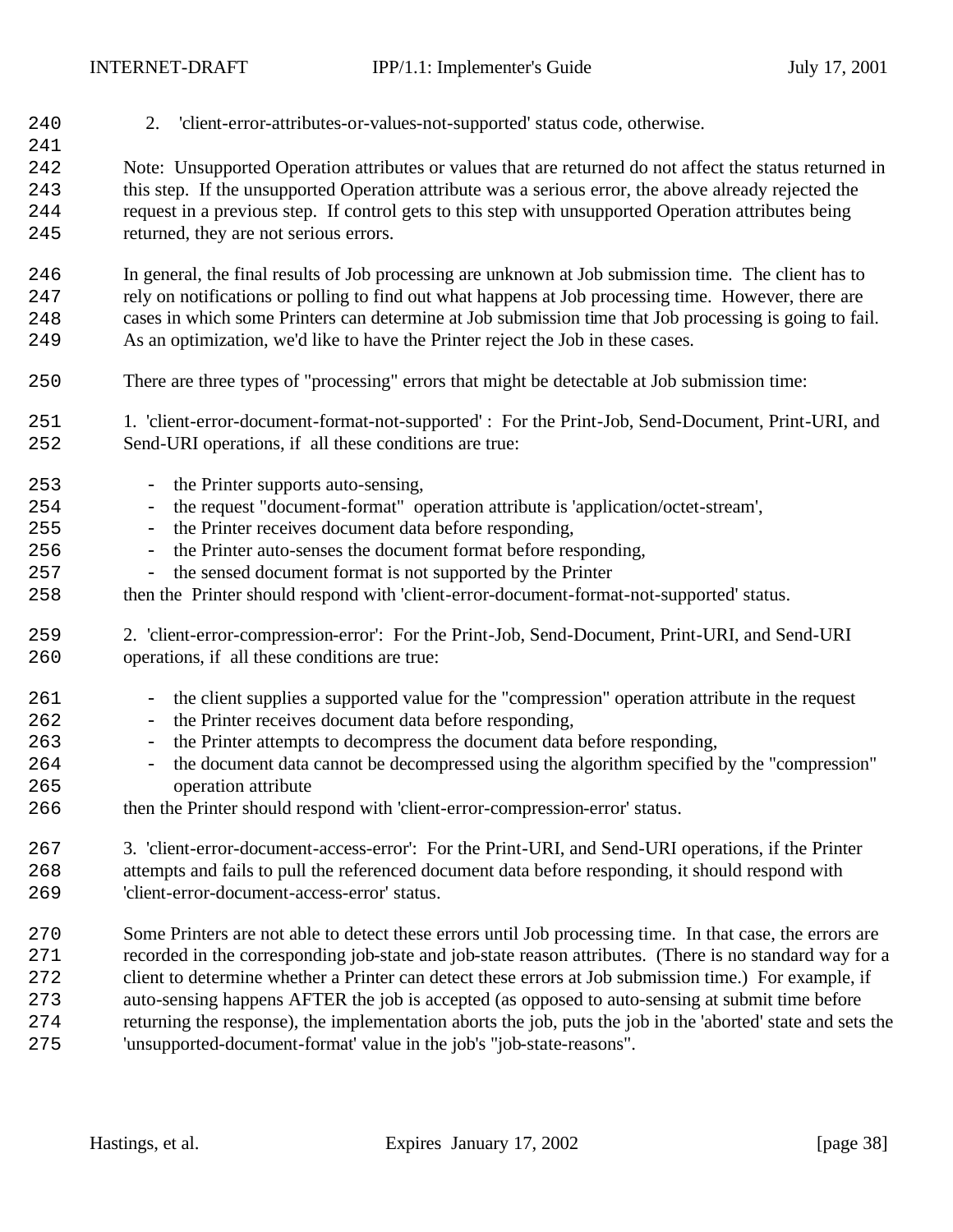- A client should always provide a valid "document-format" operation attribute whenever practical. In
- the absence of other information, a client itself may sniff the document data to determine document format.
- Auto sensing at Job submission time may be more difficult for the Printer when combined with
- compression. For auto-sensed Jobs, a client may be better off deferring compression to the transfer protocol layer, e.g.; by using the HTTP Content-Encoding header.
- **3.1.2.3.3 For the Validate-Job operation, RETURN one of the success status codes**
- If the requested operation is the Validate-Job operation, the Printer object returns:
- 1. the "successful-ok" status code, if there are no unsupported or conflicting Job Template attributes or values.
- 2. the "successful-ok-conflicting-attributes, if there are any conflicting Job Template attribute or values.
- 3. the "successful-ok-ignored-or-substituted-attributes, if there are only unsupported Job Template attributes or values.
- 

 Note: Unsupported Operation attributes or values that are returned do not affect the status returned in this step. If the unsupported Operation attribute was a serious error, the above already rejected the request in a previous step. If control gets to this step with unsupported Operation attributes being returned, they are not serious errors.

### **3.1.2.3.4 Create the Job object with attributes to support**

- 
- If "ipp-attribute-fidelity" is set to 'false' (or it was not supplied by the client), the Printer object:
	- 1. creates a Job object, assigns a unique value to the job's "job-uri" and "job-id" attributes, and initializes all of the job's other supported Job Description attributes.
	- 2. removes all unsupported attributes from the Job object.
	- 3. for each unsupported value, removes either the unsupported value or substitutes the unsupported attribute value with some supported value. If an attribute has no values after removing unsupported values from it, the attribute is removed from the Job object (so that the normal default behavior at job processing time will take place for that attribute).
	- 4. for each conflicting value, removes either the conflicting value or substitutes the conflicting attribute value with some other supported value. If an attribute has no values after removing conflicting values from it, the attribute is removed from the Job object (so that the normal default behavior at job processing time will take place for that attribute).
	-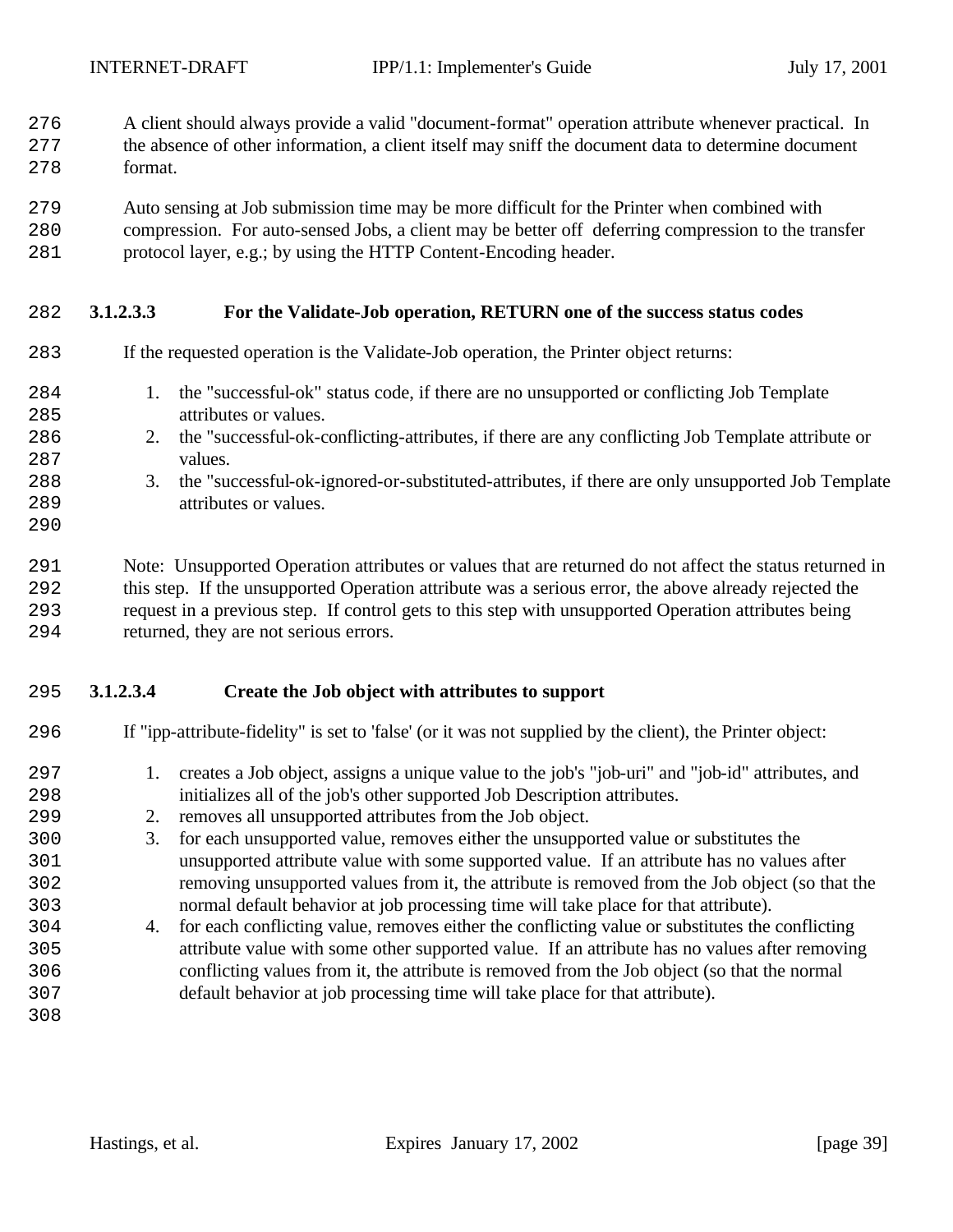If there were no attributes or values flagged as unsupported, or the value of 'ipp-attribute-fidelity" was 'false', the Printer object is able to accept the create request and create a new Job object. If the "ipp- attribute-fidelity" attribute is set to 'true', the Job Template attributes that populate the new Job object are necessarily all the Job Template attributes supplied in the create request. If the "ipp-attribute- fidelity" attribute is set to 'false', the Job Template attributes that populate the new Job object are all the client supplied Job Template attributes that are supported or that have value substitution. Thus, some of the requested Job Template attributes will not appear in the Job object because the Printer object did not support those attributes. The attributes that populate the Job object are persistently stored with the Job object for that Job. A Get-Job-Attributes operation on that Job object will return only those attributes that are persistently stored with the Job object.

- Note: All Job Template attributes that are persistently stored with the Job object are intended to be "override values"; that is, they that take precedence over whatever other embedded instructions might be in the document data itself. However, it is not possible for all Printer objects to realize the semantics of "override". End users may query the Printer's "pdl-override-supported" attribute to determine if the Printer either attempts or does not attempt to override document data instructions with IPP attributes.
- There are some cases, where a Printer supports a Job Template attribute and has an associated default value set for that attribute. In the case where a client does not supply the corresponding attribute, the Printer does not use its default values to populate Job attributes when creating the new Job object; only Job Template attributes actually in the create request are used to populate the Job object. The Printer's default values are only used later at Job processing time if no other IPP attribute or instruction embedded in the document data is present.
- Note: If the default values associated with Job Template attributes that the client did not supply were to be used to populate the Job object, then these values would become "override values" rather than defaults. If the Printer supports the 'attempted' value of the "pdl-override-supported" attribute, then these override values could replace values specified within the document data. This is not the intent of the default value mechanism. A default value for an attribute is used only if the create request did not specify that attribute (or it was ignored when allowed by "ipp-attribute-fidelity" being 'false') and no value was provided within the content of the document data.
- If the client does not supply a value for some Job Template attribute, and the Printer does not support that attribute, as far as IPP is concerned, the result of processing that Job (with respect to the missing attribute) is undefined.

### **3.1.2.3.5 Return one of the success status codes**

- Once the Job object has been created, the Printer object accepts the request and returns to the client:
- 1. the 'successful-ok' status code, if there are no unsupported or conflicting Job Template attributes or values.
- 2. the 'successful-ok-conflicting-attributes' status code, if there are any conflicting Job Template attribute or values.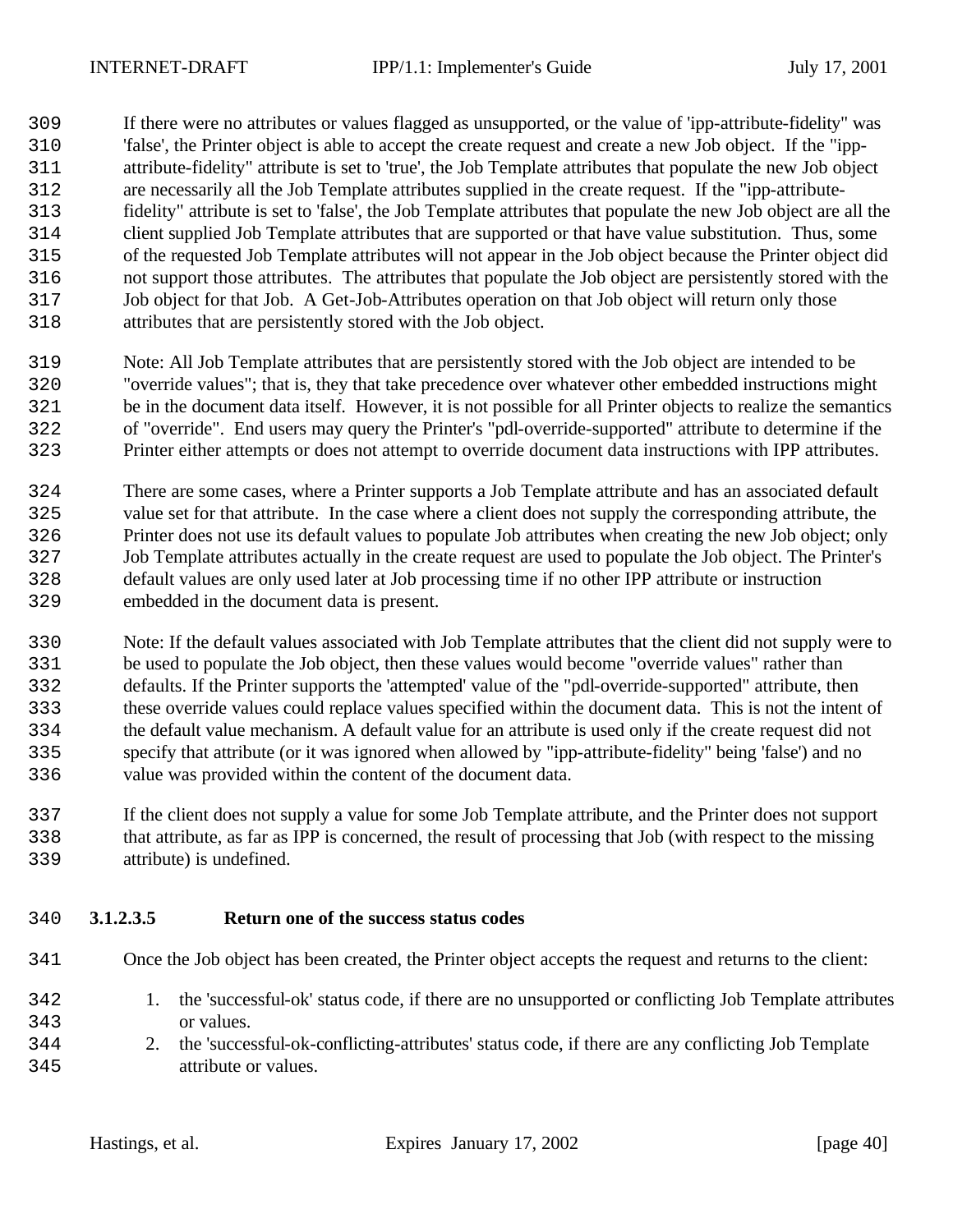- 3. the 'successful-ok-ignored-or-substituted-attributes' status code, if there are only unsupported Job Template attributes or values.
- Note: Unsupported Operation attributes or values that are returned do not affect the status returned in this step. If the unsupported Operation attribute was a serious error, the above already rejected the request in a previous step. If control gets to this step with unsupported Operation attributes being returned, they are not serious errors.
- The Printer object also returns Job status attributes that indicate the initial state of the Job ('pending', 'pending-held', 'processing', etc.), etc. See Print-Job Response, [RFC2911] section 3.2.1.2.

#### **3.1.2.3.6 Accept appended Document Content**

 The Printer object accepts the appended Document Content data and either starts it printing, or spools it for later processing.

#### **3.1.2.3.7 Scheduling and Starting to Process the Job**

 The Printer object uses its own configuration and implementation specific algorithms for scheduling the Job in the correct processing order. Once the Printer object begins processing the Job, the Printer changes the Job's state to 'processing'. If the Printer object supports PDL override (the "pdl-override- supported" attribute set to 'attempted'), the implementation does its best to see that IPP attributes take precedence over embedded instructions in the document data.

#### **3.1.2.3.8 Completing the Job**

 The Printer object continues to process the Job until it can move the Job into the 'completed' state. If an Cancel-Job operation is received, the implementation eventually moves the Job into the 'canceled' state. If the system encounters errors during processing that do not allow it to progress the Job into a completed state, the implementation halts all processing, cleans up any resources, and moves the Job into the 'aborted' state.

#### **3.1.2.3.9 Destroying the Job after completion**

 Once the Job moves to the 'completed', 'aborted', or 'canceled' state, it is an implementation decision as to when to destroy the Job object and release all associated resources. Once the Job has been destroyed, the Printer would return either the "client-error-not-found" or "client-error-gone" status codes for operations directed at that Job.

 Note: the Printer object SHOULD NOT re-use a "job-uri" or "job-id" value for a sufficiently long time after a job has been destroyed, so that stale references kept by clients are less likely to access the wrong (newer) job.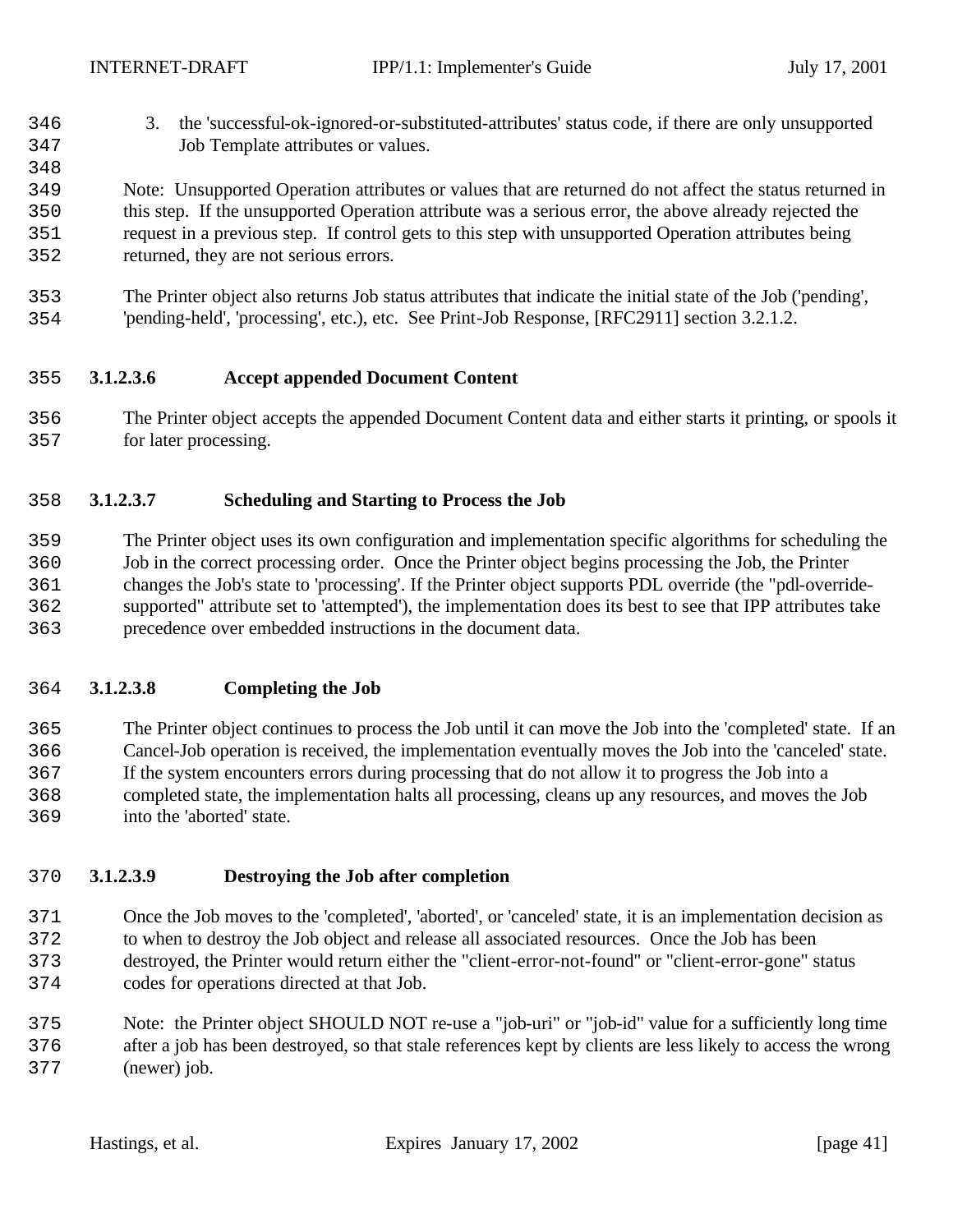#### **3.1.2.3.10 Interaction with "ipp-attribute-fidelity"**

 Some Printer object implementations may support "ipp-attribute-fidelity" set to 'true' and "pdl-override- supported" set to 'attempted' and yet still not be able to realize exactly what the client specifies in the create request. This is due to legacy decisions and assumptions that have been made about the role of job instructions embedded within the document data and external job instructions that accompany the document data and how to handle conflicts between such instructions. The inability to be 100% precise about how a given implementation will behave is also compounded by the fact that the two special attributes, "ipp-attribute-fidelity" and "pdl-"override-supported", apply to the whole job rather than specific values for each attribute. For example, some implementations may be able to override almost all Job Template attributes except for "number-up". Character Sets, natural languages, and internationalization

This section discusses character set support, natural language support and internationalization.

#### **3.1.2.3.11 Character set code conversion support**

 IPP clients and IPP objects are REQUIRED to support UTF-8. They MAY support additional charsets. It is RECOMMENDED that an IPP object also support US-ASCII, since many clients support US- ASCII, and indicate that UTF-8 and US-ASCII are supported by populating the Printer's "charset- supported" with 'utf-8' and 'us-ascii' values. An IPP object is required to code covert with as little loss as possible between the charsets that it supports, as indicated in the Printer's "charsets-supported" attribute.

- How should the server handle the situation where the "attributes-charset" of the response itself is "us-ascii", but one or more attributes in that response is in the "utf-8" format?
- Example: Consider a case where a client sends a Print-Job request with "utf-8" as the value of "attributes-charset" and with the "job-name" attribute supplied. Later another client submits a Get-Job- Attribute or Get-Jobs request. This second request contains the "attributes-charset" with value "us-ascii" and "requested-attributes" attribute with exactly one value "job-name".
- According to the RFC2911 document (section 3.1.4.2), the value of the "attributes-charset" for the response of the second request must be "us-ascii" since that is the charset specified in the request. The "job-name" value, however, is in "utf-8" format. Should the request be rejected even though both "utf- 8" and "us-ascii" charsets are supported by the server? or should the "job-name" value be converted to "us-ascii" and return "successful-ok-conflicting-attributes" (0x0002) as the status code?
- Answer: An IPP object that supports both utf-8 (REQUIRED) and us-ascii, the second paragraph of section 3.1.4.2 applies so that the IPP object MUST accept the request, perform code set conversion between these two charsets with "the highest fidelity possible" and return 'successful-ok', rather than a warning 'successful-ok-conflicting-attributes, or an error. The printer will do the best it can to convert between each of the character sets that it supports--even if that means providing a string of question marks because none of the characters are representable in US ASCII. If it can't perform such conversion, it MUST NOT advertise us-ascii as a value of its "attributes-charset-supported" and MUST reject any request that requests 'us-ascii'.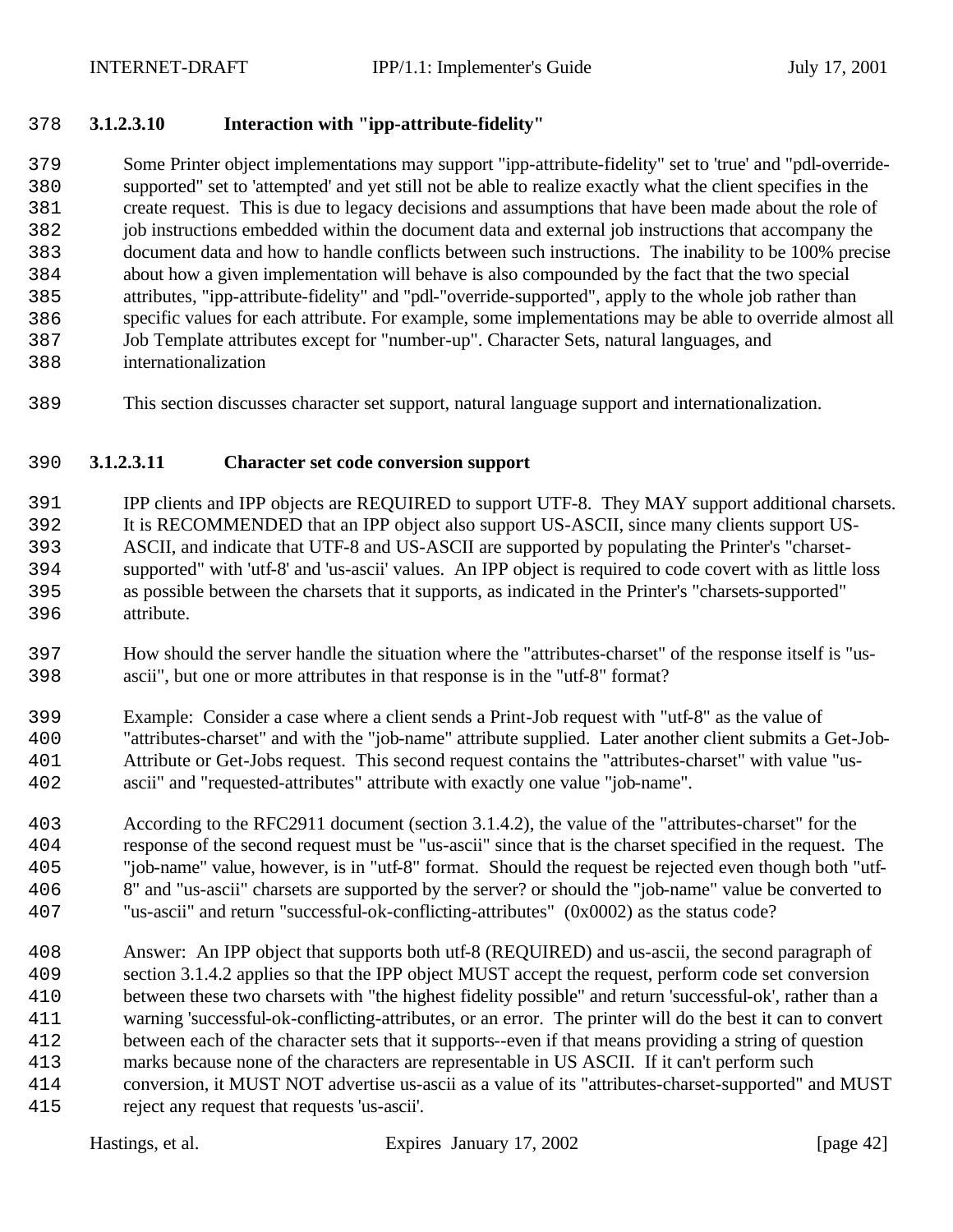One IPP object implementation strategy is to convert all request text and name values to a Unicode

- internal representation. This is 16-bit and virtually universal. Then convert to the specified operation attributes-charset on output.
- Also it would be smarter for a client to ask for 'utf-8', rather than 'us-ascii' and throw away characters that it doesn't understand, rather than depending on the code conversion of the IPP object.

### **3.1.2.3.12 What charset to return when an unsupported charset is requested (Issue 1.19)?**

- Section 3.1.4.1 Request Operation attributes was clarified in November 1998 as follows:
- All clients and IPP objects MUST support the 'utf-8' charset [RFC2044] and MAY support additional charsets provided that they are registered with IANA [IANA-CS]. If the Printer object does not support the client supplied charset value, the Printer object MUST reject the request, set the "attributes- charset" to 'utf-8' in the response, and return the 'client-error-charset-not-supported' status code and any 'text' or 'name' attributes using the 'utf-8' charset.
- Since the client and IPP object MUST support UTF-8, returning any text or name attributes in UTF-8 when the client requests a charset that is not supported should allow the client to display the text or name.
- Since such an error is a client error, rather than a user error, the client should check the status code first so that it can avoid displaying any other returned 'text' and 'name' attributes that are not in the charset requested.
- Furthermore, [RFC2911] section 14.1.4.14 client-error-charset-not-supported (0x040D) was clarified in November 1998 as follows:
- For any operation, if the IPP Printer does not support the charset supplied by the client in the
- "attributes-charset" operation attribute, the Printer MUST reject the operation and return this status and any 'text' or 'name' attributes using the 'utf-8' charset (see Section 3.1.4.1).

### **3.1.2.3.13 Natural Language Override (NLO)**

 The 'text' and 'name' attributes each have two forms. One has an implicit natural language, and the other has an explicit natural language. The 'textWithoutLanguage' and 'textWithLanguage' are the two 'text' forms. The 'nameWithoutLanguage" and 'nameWithLanguage are the two 'name' forms. If a receiver (IPP object or IPP client) supports an attribute with attribute syntax 'text', it MUST support both forms in a request and a response. A sender (IPP client or IPP object) MAY send either form for any such attribute. When a sender sends a WithoutLanguage form, the implicit natural language is specified in the "attributes-natural-language" operation attribute, which all senders MUST include in every request and response.

 When a sender sends a WithLanguage form, it MAY be different from the implicit natural language supplied by the sender or it MAY be the same. The receiver MUST treat either form equivalently.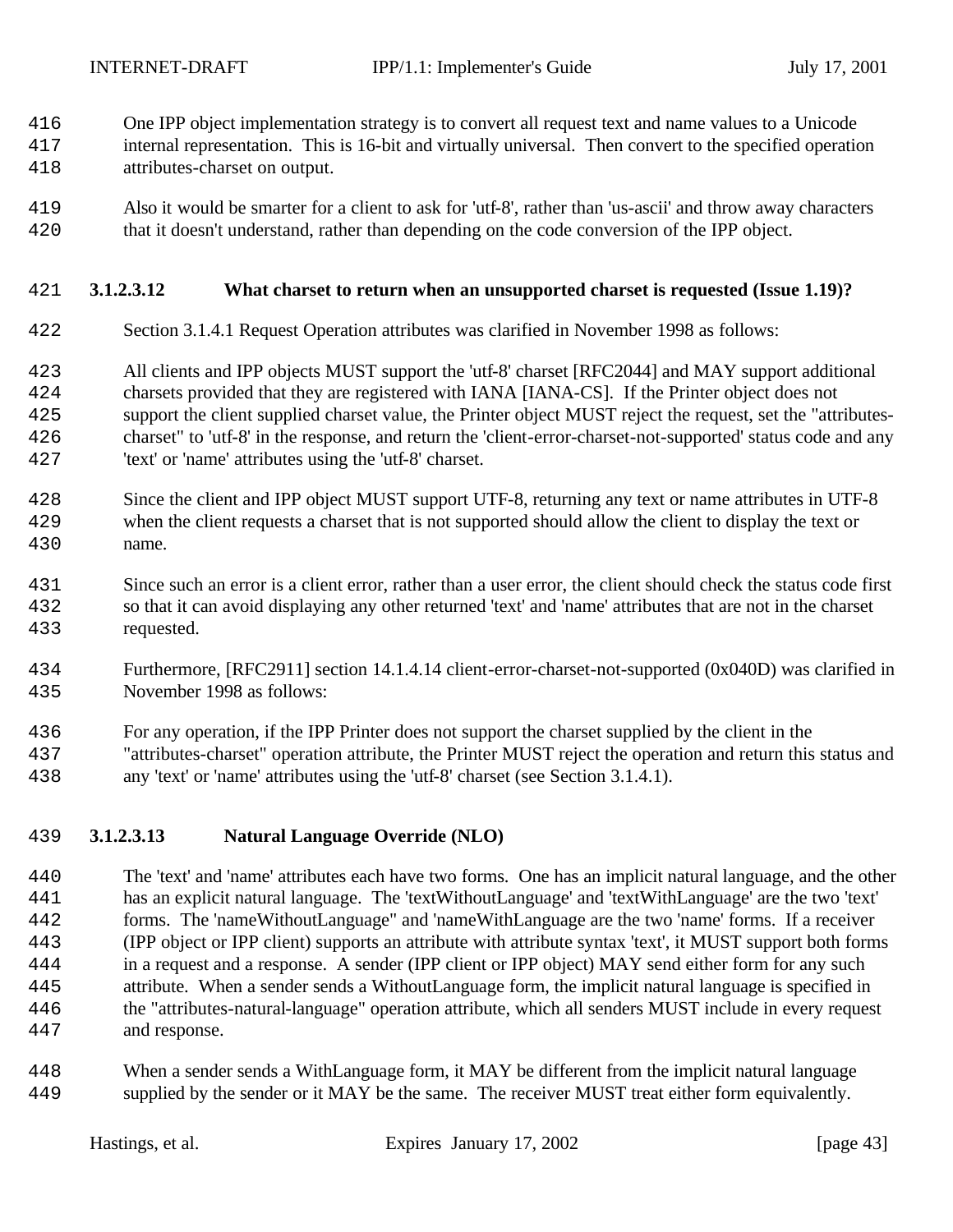There is an implementation decision for senders, whether to always send the WithLanguage forms or use the WithoutLanguage form when the attribute's natural language is the same as the request or response. The former approach makes the sender implementation simpler. The latter approach is more efficient on the wire and allows inter-working with non-conforming receivers that fail to support the WithLanguage forms. As each approach have advantages, the choice is completely up to the implementer of the sender.

 Furthermore, when a client receives a 'text' or 'name' job attribute that it had previously supplied, that client MUST NOT expect to see the attribute in the same form, i.e., in the same WithoutLanguage or WithLanguage form as the client supplied when it created the job. The IPP object is free to transform the attribute from the WithLanguage form to the WithoutLanguage form and vice versa, as long as the natural language is preserved. However, in order to meet this latter requirement, it is usually simpler for the IPP object implementation to store the natural language explicitly with the attribute value, i.e., to store using an internal representation that resembles the WithLanguage form.

 The IPP Printer MUST copy the natural language of a job, i.e., the value of the "attributes-natural- language" operation attribute supplied by the client in the create operation, to the Job object as a Job Description attribute, so that a client is able to query it. In returning a Get-Job-Attributes response, the IPP object MAY return one of three natural language values in the response's "attributes-natural- language" operation attribute: (1) that requested by the requester, (2) the natural language of the job, or (3) the configured natural language of the IPP Printer, if the requested language is not supported by the IPP Printer.

 This "attributes-natural-language" Job Description attribute is useful for an IPP object implementation that prints start sheets in the language of the user who submitted the job. This same Job Description attribute is useful to a multi-lingual operator who has to communicate with different job submitters in different natural languages. This same Job Description attribute is expected to be used in the future to generate notification messages in the natural language of the job submitter.

 Early drafts of [RFC2911] contained a job-level natural language override (NLO) for the Get-Jobs response. A job-level (NLO) is an (unrequested) Job Attribute which then specified the implicit natural language for any other WithoutLanguage job attributes returned in the response for that job. Interoperability testing of early implementations showed that no one was implementing the job-level NLO in Get-Job responses. So the job-level NLO was eliminated from the Get-Jobs response. This simplification makes all requests and responses consistent in that the implicit natural language for any WithoutLanguage 'text' or 'name' form is always supplied in the request's or response's "attributes-

natural-language" operation attribute.

### **3.1.3 Status codes returned by operation**

 This section corresponds to [RFC2911] section 3.1.6 "Operation Response Status Codes and Status Messages". This section lists all status codes once in the first operation (Print-Job). Then it lists the status codes that are different or specialized for subsequent operations under each operation.

### **3.1.3.1 Printer Operations**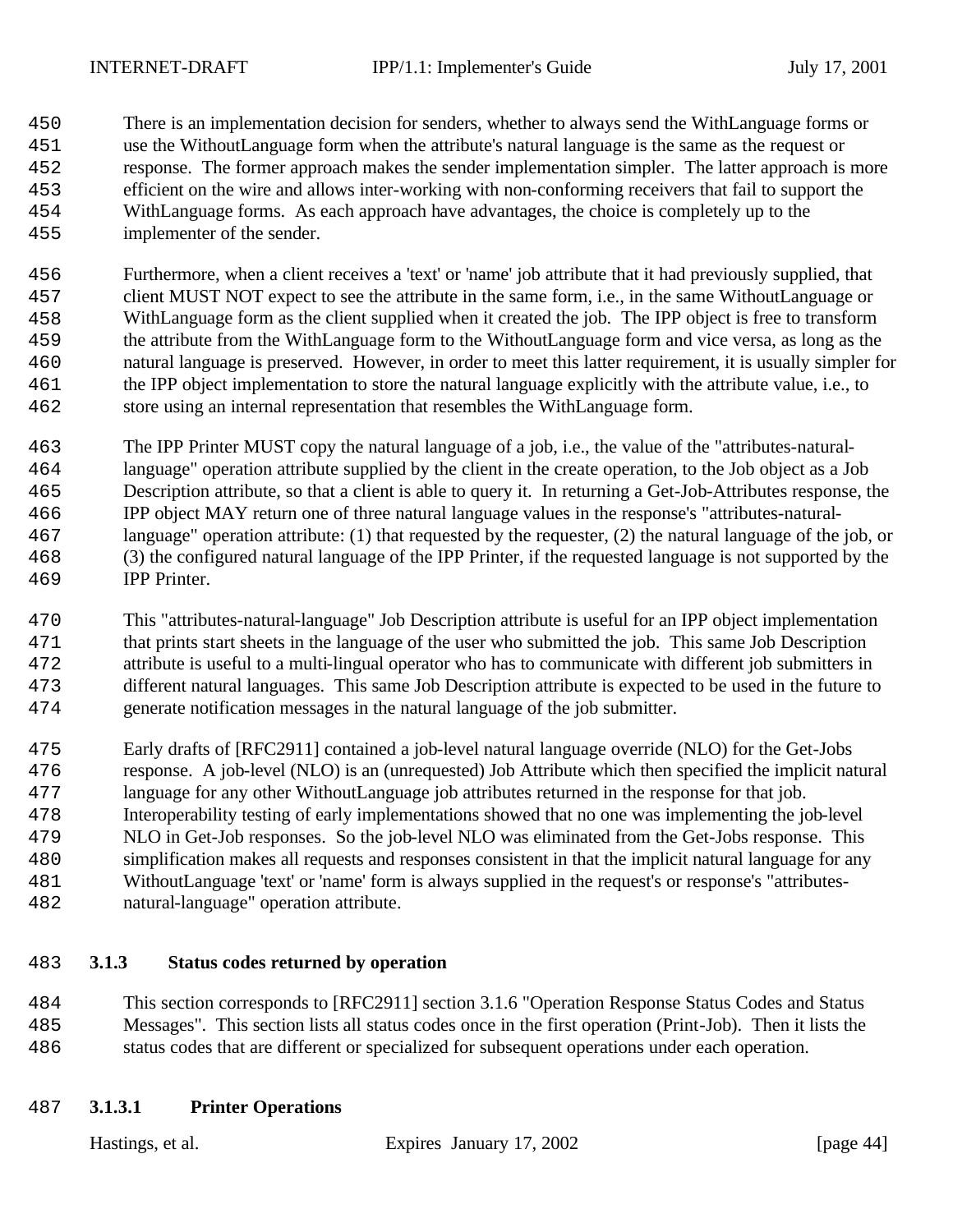#### **3.1.3.1.1 Print-Job**

 The Printer object MUST return one of the following "status-code" values for the indicated reason. Whether all of the document data has been accepted or not before returning the success or error response depends on implementation. See Section 13 in [RFC2911] for a more complete description of each status code.

 For the following success status codes, the Job object has been created and the "job-id", and "job-uri" assigned and returned in the response:

successful-ok: no request attributes were substituted or ignored.

- successful-ok-ignored-or-substituted-attributes: some supplied (1) attributes were ignored or (2) unsupported attribute syntaxes or values were substituted with supported values or were ignored. Unsupported attributes, attribute syntax's, or values MUST be returned in the Unsupported Attributes group of the response.
- successful-ok-conflicting-attributes: some supplied attribute values conflicted with the values of other supplied attributes and were either substituted or ignored. Attributes or values which conflict with other attributes and have been substituted or ignored MUST be returned in the Unsupported Attributes group of the response as supplied by the client.
- [RFC2911] section 3.1.6 Operation Status Codes and Messages states:

 If the Printer object supports the "status-message" operation attribute, it SHOULD use the REQUIRED 'utf-8' charset to return a status message for the following error status codes (see section 13 in [RFC2911]): 'client-error-bad-request', 'client-error-charset-not-supported', 'server- error-internal-error', 'server-error-operation-not-supported', and 'server-error-version-not-supported'. In this case, it MUST set the value of the "attributes-charset" operation attribute to 'utf-8' in the error response.

- For the following error status codes, no job is created and no "job-id" or "job-uri" is returned:
- client-error-bad-request: The request syntax does not conform to the specification. client-error-forbidden: The request is being refused for authorization or authentication reasons. The implementation security policy is to not reveal whether the failure is one of authentication or authorization.
- client-error-not-authenticated: Either the request requires authentication information to be supplied or the authentication information is not sufficient for authorization.
- client-error-not-authorized: The requester is not authorized to perform the request on the target object.
- client-error-not-possible: The request cannot be carried out because of the state of the system. See also 'server-error-not-accepting-jobs' status code, which MUST take precedence if the Printer object's "printer-accepting-jobs" attribute is 'false'.
- client-error-timeout: not applicable.
- client-error-not-found: the target object does not exist.
- client-error-gone: the target object no longer exists and no forwarding address is known.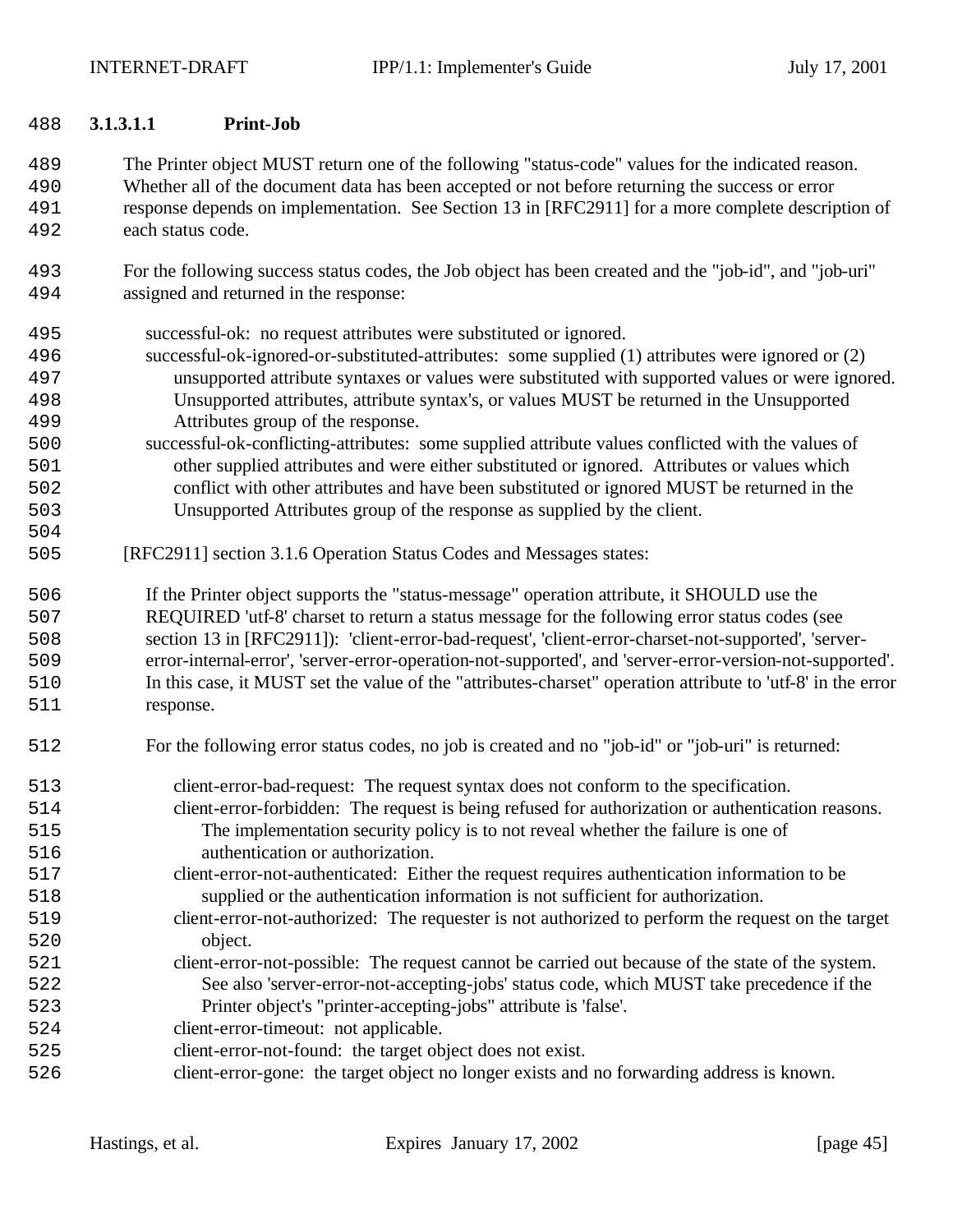| 527 |           | client-error-request-entity-too-large: the size of the request and/or print data exceeds the       |
|-----|-----------|----------------------------------------------------------------------------------------------------|
| 528 |           | capacity of the IPP Printer to process it.                                                         |
| 529 |           | client-error-request-value-too-long: the size of request variable length attribute values, such as |
| 530 |           | 'text' and 'name' attribute syntax's, exceed the maximum length specified in [RFC2911] for the     |
| 531 |           | attribute and MUST be returned in the Unsupported Attributes Group.                                |
| 532 |           | client-error-document-format-not-supported: the document format supplied is not supported.         |
| 533 |           | The "document-format" attribute with the unsupported value MUST be returned in the                 |
| 534 |           | Unsupported Attributes Group. This error SHOULD take precedence over any other 'xxx-               |
| 535 |           | not-supported' error, except 'client-error-charset-not-supported'.                                 |
| 536 |           | client-error-attributes-or-values-not-supported: one or more supplied attributes, attribute        |
| 537 |           | syntax's, or values are not supported and the client supplied the "ipp-attributes-fidelity"        |
| 538 |           | operation attribute with a 'true' value. They MUST be returned in the Unsupported                  |
| 539 |           | Attributes Group as explained below.                                                               |
| 540 |           | client-error-uri-scheme-not-supported: not applicable.                                             |
| 541 |           | client-error-charset-not-supported: the charset supplied in the "attributes-charset" operation     |
| 542 |           | attribute is not supported. The Printer's "configured-charset" MUST be returned in the             |
| 543 |           | response as the value of the "attributes-charset" operation attribute and used for any 'text' and  |
| 544 |           | 'name' attributes returned in the error response. This error SHOULD take precedence over           |
| 545 |           | any other error, unless the request syntax is so bad that the client's supplied "attributes-       |
| 546 |           | charset" cannot be determined.                                                                     |
| 547 |           | client-error-conflicting-attributes: one or more supplied attribute values conflicted with each    |
| 548 |           | other and the client supplied the "ipp-attributes-fidelity" operation attribute with a 'true'      |
| 549 |           | value. They MUST be returned in the Unsupported Attributes Group as explained below.               |
| 550 |           | server-error-internal-error: an unexpected condition prevents the request from being fulfilled.    |
| 551 |           | server-error-operation-not-supported: not applicable (since Print-Job is REQUIRED).                |
| 552 |           | server-error-service-unavailable: the service is temporarily overloaded.                           |
| 553 |           | server-error-version-not-supported: the version in the request is not supported. The "closest"     |
| 554 |           | version number supported MUST be returned in the response.                                         |
| 555 |           | server-error-device-error: a device error occurred while receiving or spooling the request or      |
| 556 |           | document data or the IPP Printer object can only accept one job at a time.                         |
| 557 |           | server-error-temporary-error: a temporary error such as a buffer full write error, a memory        |
| 558 |           | overflow, or a disk full condition occurred while receiving the request and/or the document        |
| 559 |           | data.                                                                                              |
| 560 |           | server-error-not-accepting-jobs: the Printer object's "printer-is-not-accepting-jobs" attribute is |
| 561 |           | 'false'.                                                                                           |
| 562 |           | server-error-busy: the Printer is too busy processing jobs to accept another job at this time.     |
| 563 |           | server-error-job-canceled: the job has been canceled by an operator or the system while the        |
| 564 |           | client was transmitting the document data.                                                         |
|     | 3.1.3.1.2 | <b>Print-URI</b>                                                                                   |
| 565 |           |                                                                                                    |

 All of the Print-Job status codes described in Section 3.1.3.1.1 Print-Job Response are applicable to Print-URI with the following specializations and differences. See Section 14 for a more complete description of each status code.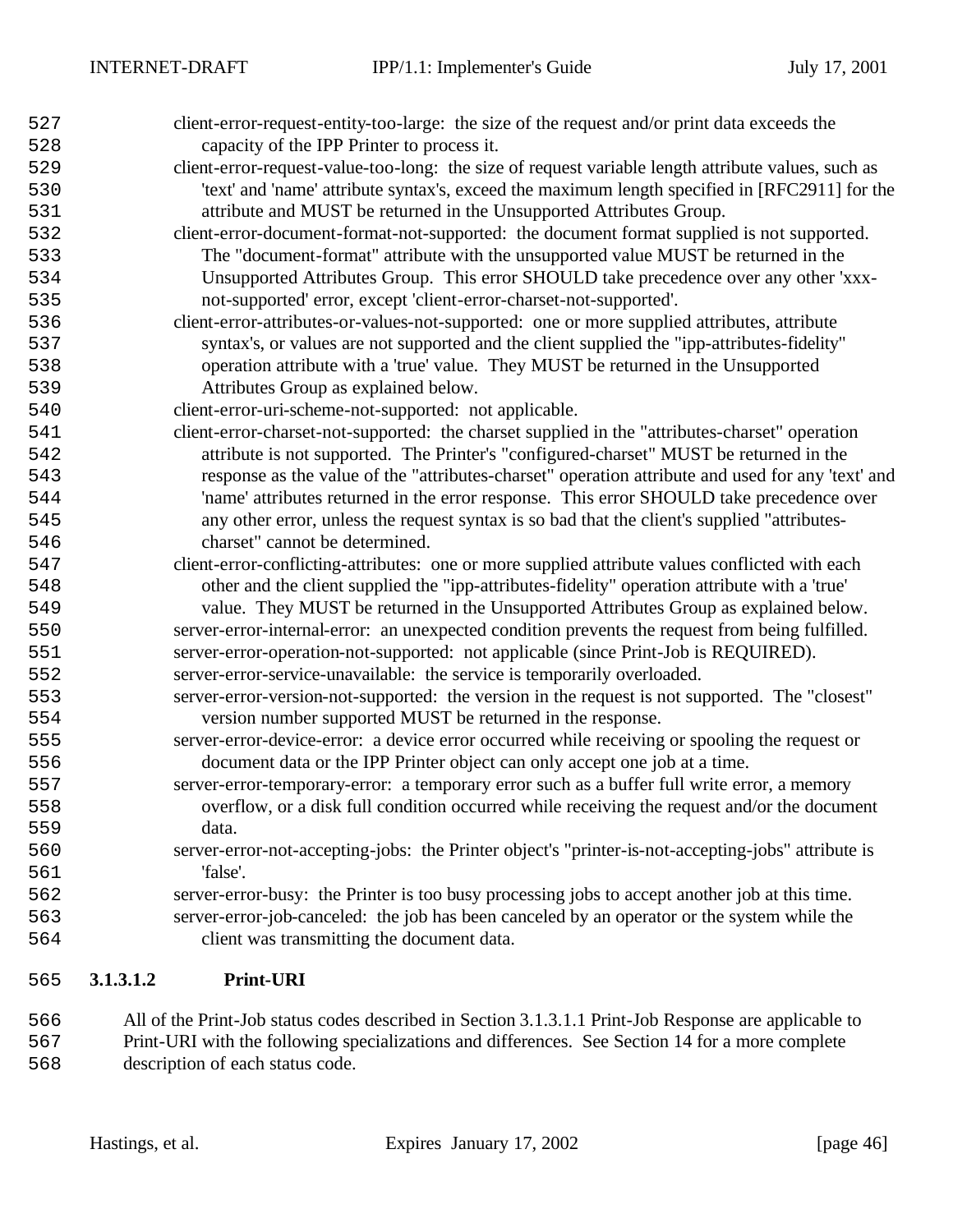client-error-uri-scheme-not-supported: the URI scheme supplied in the "document-uri" operation attribute is not supported and is returned in the Unsupported Attributes group.

 server-error-operation-not-supported: the Print-URI operation is not supported. 

# **3.1.3.1.3 Validate-Job**

 All of the Print-Job status codes described in Section 3.1.3.1.1 Print-Job Response are applicable to Validate-Job. See Section 13 in [RFC2911] for a more complete description of each status code.

# **3.1.3.1.4 Create-Job**

 All of the Print-Job status codes described in Section 3.1.3.1.1 Print-Job Response are applicable to 578 Create-Job with the following specializations and differences. See Section 13 in [RFC2911] for a more complete description of each status code.

- server-error-operation-not-supported: the Create-Job operation is not supported.
- client-error-multiple-document-jobs-not-supported: while the Create-Job and Send-Document operations are supported, this implementation doesn't support more than one document with data.

# **3.1.3.1.5 Get-Printer-Attributes**

 All of the Print-Job status codes described in Section 3.1.3.1.1 Print-Job Response are applicable to the Get-Printer-Attributes operation with the following specialization's and differences. See Section 13 in [RFC2911] for a more complete description of each status code.

- For the following success status codes, the requested attributes are returned in Group 3 in the response:
- successful-ok: no operation attributes or values were substituted or ignored (same as Print-Job) and no requested attributes were unsupported.
- successful-ok-ignored-or-substituted-attributes: The "requested-attributes" operation attribute MAY, but NEED NOT, be returned with the unsupported values.
- successful-ok-conflicting-attributes: same as Print-Job.
- For the error status codes, Group 3 is returned containing no attributes or is not returned at all:
- client-error-not-possible: Same as Print-Job, in addition the Printer object is not accepting any requests.
- client-error-request-entity-too-large: same as Print-job, except that no print data is involved. client-error-attributes-or-values-not-supported: not applicable, since unsupported operation attributes and/or values MUST be ignored and an appropriate success code returned (see above).
- client-error-conflicting-attributes: same as Print-Job, except that "ipp-attribute-fidelity" is not involved.
- server-error-operation-not-supported: not applicable (since Get-Printer-Attributes is REQUIRED). server-error-device-error: same as Print-Job, except that no document data is involved.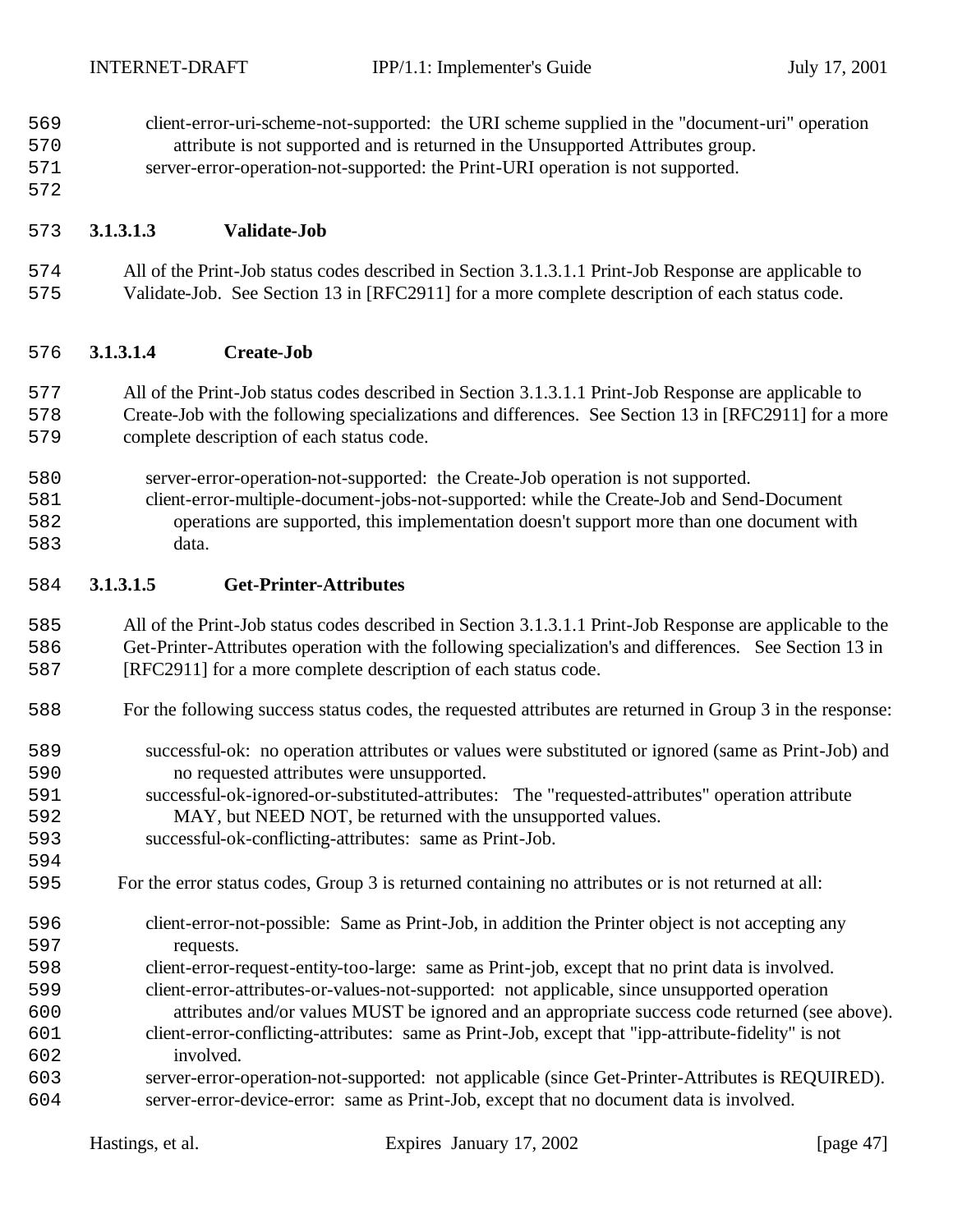- server-error-temporary-error: same as Print-Job, except that no document data is involved.
- server-error-not-accepting-jobs: not applicable.
- server-error-busy: same as Print-Job, except the IPP object is too busy to accept even query requests.
- server-error-job-canceled: not applicable.

#### **3.1.3.1.6 Get-Jobs**

All of the Print-Job status codes described in Section 3.1.3.1.1 Print-Job Response are applicable to the

 Get-Jobs operation with the following specialization's and differences. See Section 13 in [RFC2911] for a more complete description of each status code.

- For the following success status codes, the requested attributes are returned in Group 3 in the response:
- successful-ok: same as Get-Printer-Attributes (see section 3.1.3.1.5).
- successful-ok-ignored-or-substituted-attributes: same as Get-Printer-Attributes (see section 617 3.1.3.1.5).
- successful-ok-conflicting-attributes: same as Get-Printer-Attributes (see section 3.1.3.1.5).

 For any error status codes, Group 3 is returned containing no attributes or is not returned at all. The following brief error status code descriptions contain unique information for use with Get-Jobs

- operation. See section 14 for the other error status codes that apply uniformly to all operations:
- client-error-not-possible: Same as Print-Job, in addition the Printer object is not accepting any requests.
- client-error-request-entity-too-large: same as Print-job, except that no print data is involved. client-error-document-format-not-supported: not applicable.
- client-error-attributes-or-values-not-supported: not applicable, since unsupported operation attributes and/or values MUST be ignored and an appropriate success code returned (see above).
- client-error-conflicting-attributes: same as Print-Job, except that "ipp-attribute-fidelity" is not involved.
- server-error-operation-not-supported: not applicable (since Get-Jobs is REQUIRED).
- server-error-device-error: same as Print-Job, except that no document data is involved.
- server-error-temporary-error: same as Print-Job, except that no document data is involved.
- server-error-not-accepting-jobs: not applicable.
- server-error-job-canceled: not applicable.

### **3.1.3.1.7 Pause-Printer**

- All of the Print-Job status codes described in Section 3.1.3.1.1 Print-Job Response are applicable to Pause-Printer with the following specializations and differences. See Section 13 in [RFC2911] for a more complete description of each status code.
- For the following success status codes, the Printer object is being stopped from scheduling jobs on all its devices.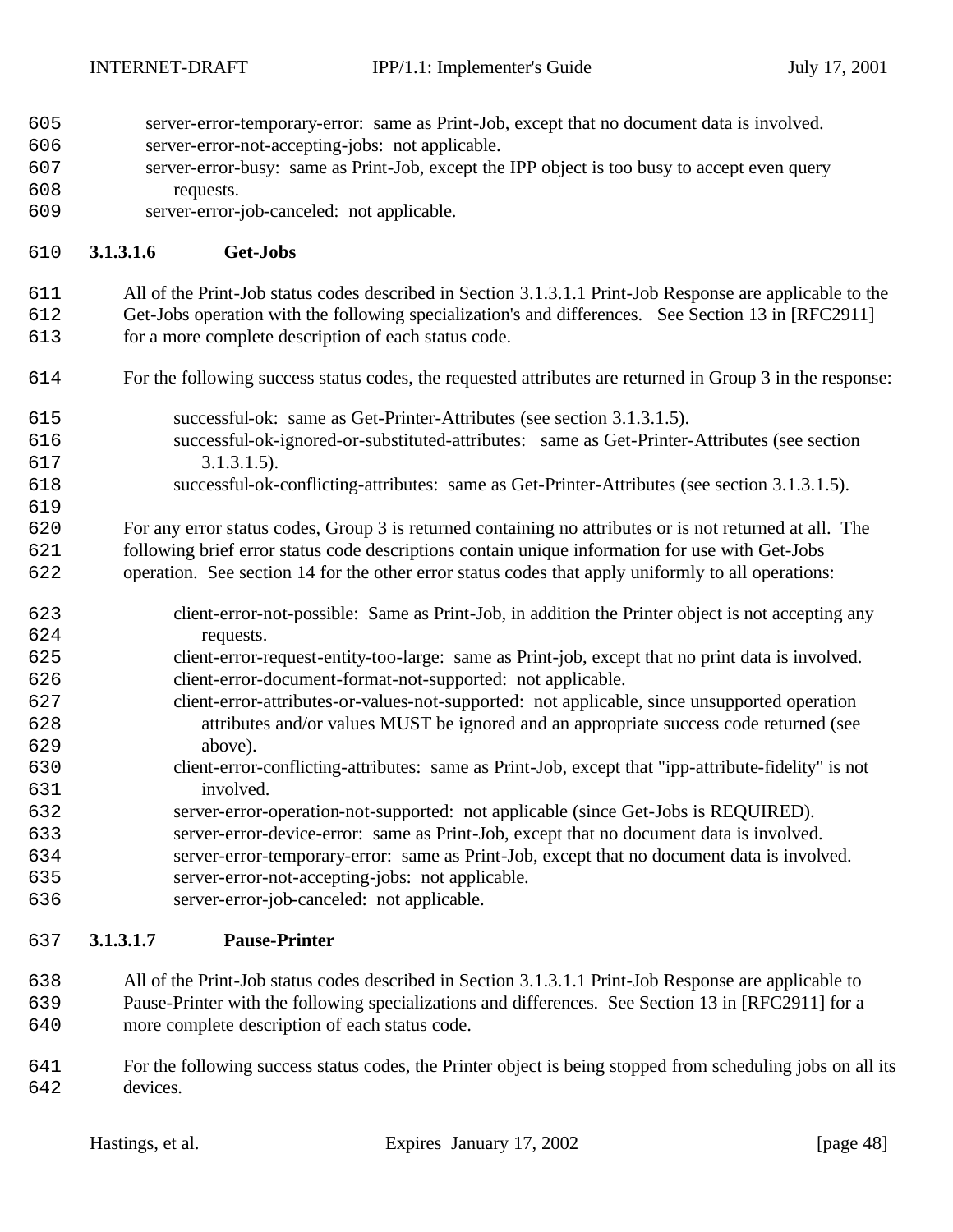- successful-ok: no request attributes were substituted or ignored (same as Print-Job).
- successful-ok-ignored-or-substituted-attributes: same as Print-Job.
- successful-ok-conflicting-attributes: same as Print-Job.
- For any of the error status codes, the Printer object has not been stopped from scheduling jobs on all its devices.
- client-error-not-possible: not applicable.
- client-error-not-found: the target Printer object does not exist.
- client-error-gone: the target Printer object no longer exists and no forwarding address is known. client-error-request-entity-too-large: same as Print-Job, except no document data is involved.
- client-error-document-format-not-supported: not applicable.
- client-error-conflicting-attributes: same as Print-Job, except that the Printer's "printer-is-accepting-jobs" attribute is not involved.
- server-error-operation-not-supported: the Pause-Printer operation is not supported. server-error-device-error: not applicable.
- server-error-temporary-error: same as Print-Job, except no document data is involved.
- server-error-not-accepting-jobs: not applicable.

server-error-job-canceled: not applicable.

#### **3.1.3.1.8 Resume-Printer**

- All of the Print-Job status code descriptions in Section 3.1.3.1.1 Print-Job Response with the specialization's described for Pause-Printer are applicable to Resume-Printer. See Section 13 in [RFC2911] for a more complete description of each status code.
- For the following success status codes, the Printer object resumes scheduling jobs on all its devices.
- successful-ok: no request attributes were substituted or ignored (same as Print-Job).
- successful-ok-ignored-or-substituted-attributes: same as Print-Job.
- successful-ok-conflicting-attributes: same as Print-Job.
- For any of the error status codes, the Printer object does not resume scheduling jobs.
- 

- server-error-operation-not-supported: the Resume-Printer operation is not supported.
- **3.1.3.1.8.1 What about Printers unable to change state due to an error condition?**
- If, in case, the IPP printer is unable to change its state due to some problem with the actual printer device (say, it is shut down or there is a media-jam as indicated in [RFC2911]), what should be the result of the "Resume-Printer" operation? Should it still change the 'printer-state-reasons' and return success or should it fail ?
- The Resume-Printer operation must clear the 'paused' or 'moving-to-paused' 'printer-state-message'. The operation must return a 'successful-ok' status code.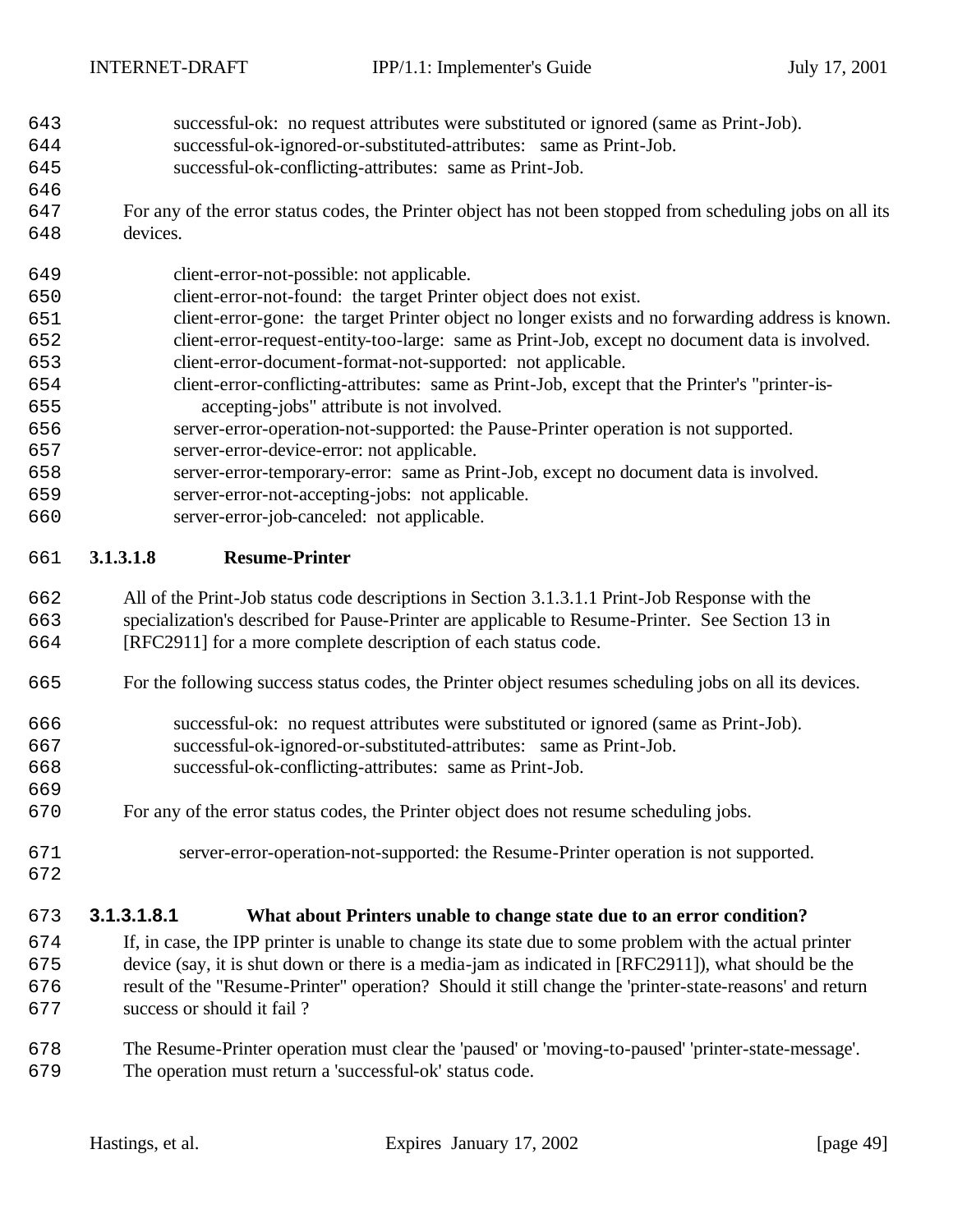### **3.1.3.1.8.2 How is "printer-state" handled on Resume-Printer?**

 If the Resume-Printer operation succeeds, what should be the value of "printer-state" and who should take care of the "printer-state" attribute value later on ?

- The Resume-Printer operation may change the "printer-state-reasons" value.
- The "printer-state" will change to one of three states:
- 1. 'idle' no additional jobs and no error conditions present
- 2. 'processing' job available and no error conditions present
- 3. current state (i.e. no change) an error condition is present (e.g. media jam)

 In the third case the "printer-state-reason" will be cleared by automata when it detects the error condition no longer exists. The "printer-state" will move to 'idle' or 'processing' when conditions permit. (i.e. no more error conditions)

#### **3.1.3.1.9 Purge-Printer**

 All of the Print-Job status code descriptions in Section 3.1.3.1.1 Print-Job Response with the specialization's described for Pause-Printer are applicable to Purge-Printer. See Section 13 in [RFC2911] for a more complete description of each status code.

- For the following success status codes, the Printer object purges all it's jobs.
- successful-ok: no request attributes were substituted or ignored (same as Print-Job).
- successful-ok-ignored-or-substituted-attributes: same as Print-Job.
- successful-ok-conflicting-attributes: same as Print-Job.
- For any of the error status codes, the Printer object does not purge any jobs.
- server-error-operation-not-supported: the Purge-Printer operation is not supported.
- **3.1.3.2 Job Operations**

#### **3.1.3.2.1 Send-Document**

 All of the Print-Job status codes described in Section 3.1.3.1.1 Print-Job Response are applicable to the Get-Printer-Attributes operation with the following specialization's and differences. See Section 13 in [RFC2911] for a more complete description of each status code.

 For the following success status codes, the document has been added to the specified Job object and the job's "number-of-documents" attribute has been incremented: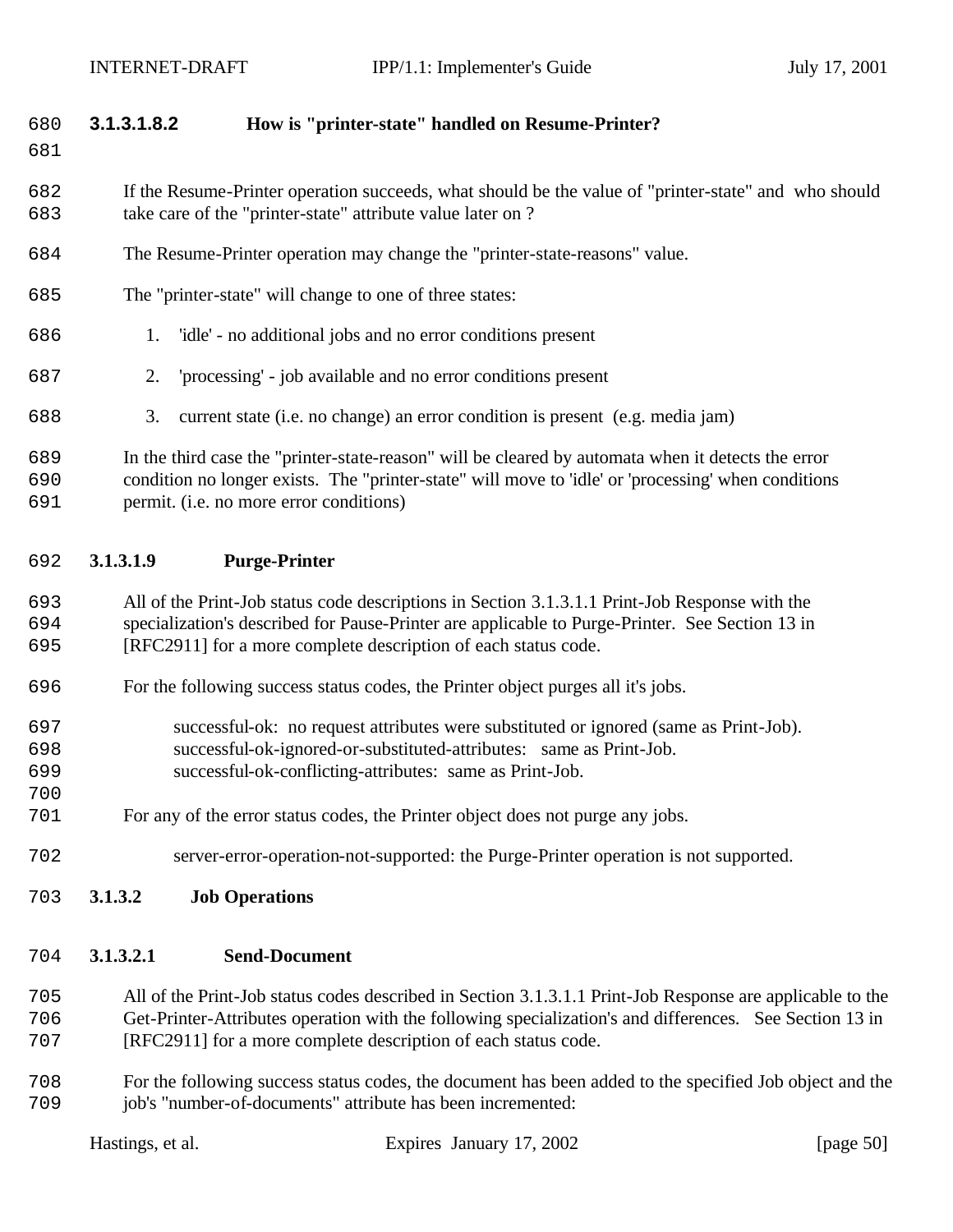- successful-ok: no request attributes were substituted or ignored (same as Print-Job). successful-ok-ignored-or-substituted-attributes: same as Print-Job.
- successful-ok-conflicting-attributes: same as Print-Job.
- For the error status codes, no document has been added to the Job object and the job's "number-of-documents" attribute has not been incremented:
- client-error-not-possible: Same as Print-Job, except that the Printer's "printer-is-accepting-jobs" attribute is not involved, so that the client is able to finish submitting a job that was created with a Create-Job operation after this attribute has been set to 'true'. Another condition is that the state of the job precludes Send-Document, i.e., the job has already been closed out by the client. However, if the IPP Printer closed out the job due to timeout, the 'client-error- timeout' error status SHOULD be returned instead. client-error-timeout: This request was sent after the Printer closed the job, because it has not
- received a Send-Document or Send-URI operation within the Printer's "multiple-operation-time-out" period .
- client-error-request-entity-too-large: same as Print-Job.
- client-error-conflicting-attributes: same as Print-Job, except that "ipp-attributes-fidelity" operation attribute is not involved..
- server-error-operation-not-supported: the Send-Document request is not supported.
- server-error-not-accepting-jobs: not applicable.
- server-error-job-canceled: the job has been canceled by an operator or the system while the client was transmitting the data.

### **3.1.3.2.2 Send-URI**

- All of the Print-Job status code descriptions in Section 3.1.3.1.1 Print-Job Response with the specialization's described for Send-Document are applicable to Send-URI. See Section 13 in
- [RFC2911] for a more complete description of each status code.
- client-error-uri-scheme-not-supported: the URI scheme supplied in the "document-uri" operation attribute is not supported and the "document-uri" attribute MUST be returned in the Unsupported Attributes group.
- server-error-operation-not-supported: the Send-URI operation is not supported.
- 

- **3.1.3.2.3 Cancel-Job**
- All of the Print-Job status codes described in Section 3.1.3.1.1 Print-Job Response are applicable to Cancel-Job with the following specializations and differences. See Section 13 in [RFC2911] for a more complete description of each status code.
- For the following success status codes, the Job object is being canceled or has been canceled:
- successful-ok: no request attributes were substituted or ignored (same as Print-Job). successful-ok-ignored-or-substituted-attributes: same as Print-Job.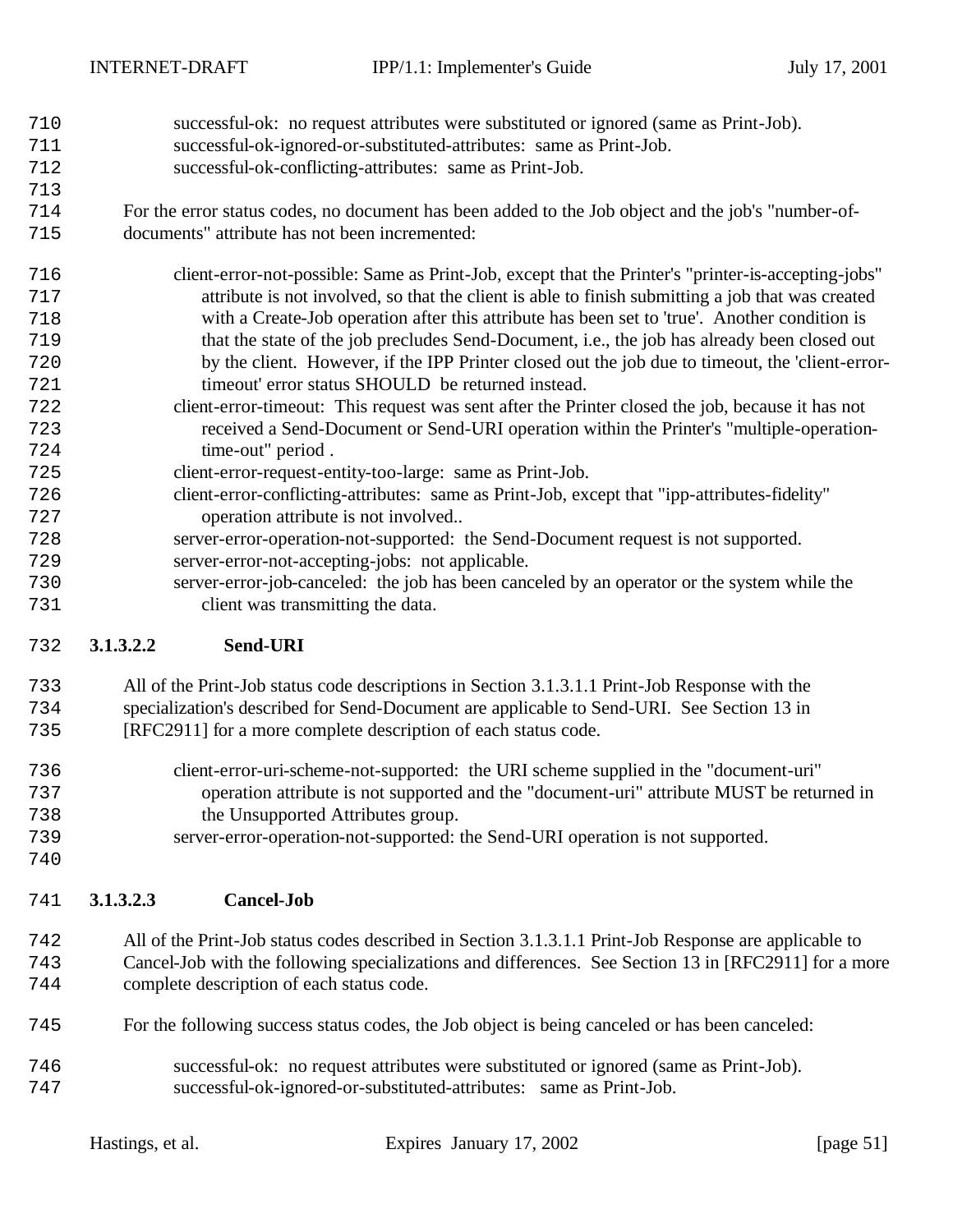| 748<br>749 | successful-ok-conflicting-attributes: same as Print-Job.                                                  |
|------------|-----------------------------------------------------------------------------------------------------------|
| 750        | For any of the error status codes, the Job object has not been canceled or was previously canceled.       |
| 751        | client-error-not-possible: The request cannot be carried out because of the state of the Job              |
| 752        | object ('completed', 'canceled', or 'aborted') or the state of the system.                                |
| 753        | client-error-not-found: the target Printer and/or Job object does not exist.                              |
| 754        | client-error-gone: the target Printer and/or Job object no longer exists and no forwarding                |
| 755        | address is known.                                                                                         |
| 756        | client-error-request-entity-too-large: same as Print-Job, except no document data is involved.            |
| 757        | client-error-document-format-not-supported: not applicable.                                               |
| 758        | client-error-attributes-or-values-not-supported: not applicable, since unsupported operation              |
| 759        | attributes and values MUST be ignored.                                                                    |
| 760        | client-error-conflicting-attributes: same as Print-Job, except that the Printer's "printer-is-            |
| 761        | accepting-jobs" attribute is not involved.                                                                |
| 762        | server-error-operation-not-supported: not applicable (Cancel-Job is REQUIRED).                            |
| 763        | server-error-device-error: same as Print-Job, except no document data is involved.                        |
| 764        | server-error-temporary-error: same as Print-Job, except no document data is involved.                     |
| 765        | server-error-not-accepting-jobs: not applicable                                                           |
| 766        | server-error-job-canceled: not applicable.                                                                |
| 767        | 3.1.3.2.4<br><b>Get-Job-Attributes</b>                                                                    |
| 768        | All of the Print-Job status codes described in Section 3.1.3.1.1 Print-Job Response are applicable to     |
| 769        | Get-Job-Attributes with the following specializations and differences. See Section 13 in [RFC2911] for    |
| 770        | a more complete description of each status code.                                                          |
| 771        | For the following success status codes, the requested attributes are returned in Group 3 in the response: |
| 772        | successful-ok: same as Get-Printer-Attributes (see section 3.1.3.1.5).                                    |
| 773        | successful-ok-ignored-or-substituted-attributes: same as Get-Printer-Attributes (see section              |

- 3.1.3.1.5).
- successful-ok-conflicting-attributes: same as Get-Printer-Attributes (see section 3.1.3.1.5).
- For the error status codes, Group 3 is returned containing no attributes or is not returned at all.
- client-error-not-possible: Same as Print-Job, in addition the Printer object is not accepting any requests.
- client-error-document-format-not-supported: not applicable.
- client-error-attributes-or-values-not-supported: not applicable.
- client-error-uri-scheme-not-supported: not applicable.
- client-error-attributes-or-values-not-supported: not applicable, since unsupported operation attributes and/or values MUST be ignored and an appropriate success code returned (see above).
- client-error-conflicting-attributes: not applicable
- server-error-operation-not-supported: not applicable (since Get-Job-Attributes is REQUIRED).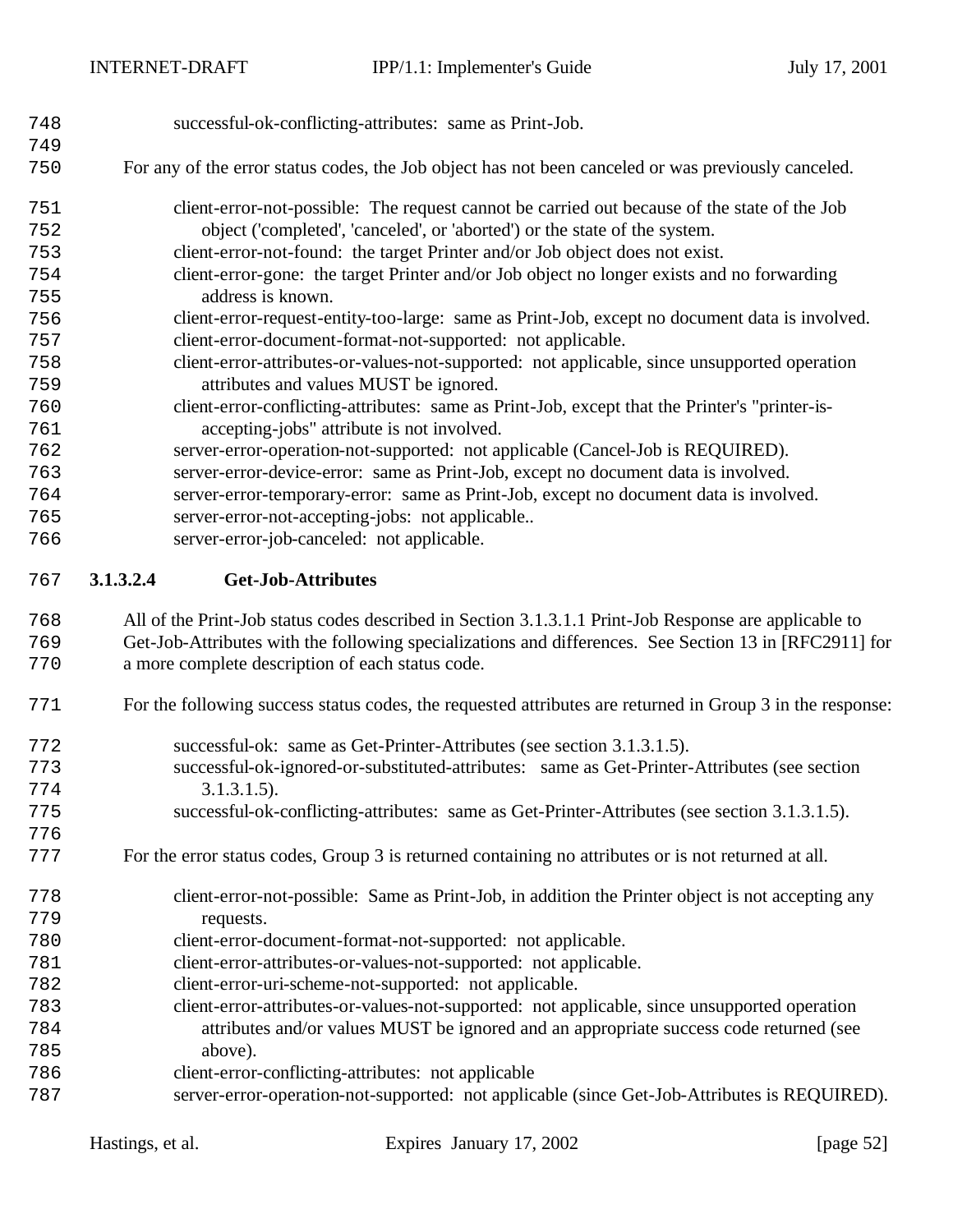server-error-device-error: same as Print-Job, except no document data is involved. server-error-temporary-error: sane as Print-Job, except no document data is involved.. server-error-not-accepting-jobs: not applicable. server-error-job-canceled: not applicable. **3.1.3.2.5 Hold-Job** All of the Print-Job status codes described in Section 3.1.3.1.1 Print-Job Response are applicable to Hold-Job with the following specializations and differences. See Section 13 in [RFC2911] for a more complete description of each status code. For the following success status codes, the Job object is being held or has been held: successful-ok: no request attributes were substituted or ignored (same as Print-Job). successful-ok-ignored-or-substituted-attributes: same as Print-Job. successful-ok-conflicting-attributes: same as Print-Job. For any of the error status codes, the Job object has not been held or was previously held. client-error-not-possible: The request cannot be carried out because of the state of the Job object ('completed', 'canceled', or 'aborted') or the state of the system. client-error-not-found: the target Printer and/or Job object does not exist. client-error-gone: the target Printer and/or Job object no longer exists and no forwarding 806 address is known. client-error-request-entity-too-large: same as Print-Job, except no document data is involved. 808 client-error-document-format-not-supported: not applicable. client-error-conflicting-attributes: same as Print-Job, except that the Printer's "printer-is-810 accepting-jobs" attribute is not involved. server-error-operation-not-supported: the Hold-Job operation is not supported. server-error-device-error: not applicable. server-error-temporary-error: same as Print-Job, except no document data is involved. server-error-not-accepting-jobs: not applicable. 815 server-error-job-canceled: not applicable.

### **3.1.3.2.6 Release-Job**

 All of the Print-Job status code descriptions in Section 3.1.3.1.1 Print-Job Response with the specialization's described for Hold-Job are applicable to Release-Job. See Section 13 in [RFC2911] for

- a more complete description of each status code.
- server-error-operation-not-supported: the Release-Job operation is not supported.

#### **3.1.3.2.7 Restart-Job**

 All of the Print-Job status code descriptions in Section 3.1.3.1.1 Print-Job Response with the specialization's described for Hold-Job are applicable to Restart-Job. See Section 13 in [RFC2911] for a more complete description of each status code.

| Hastings, et al. | Expires January 17, 2002 | [page 53] |
|------------------|--------------------------|-----------|
|                  |                          |           |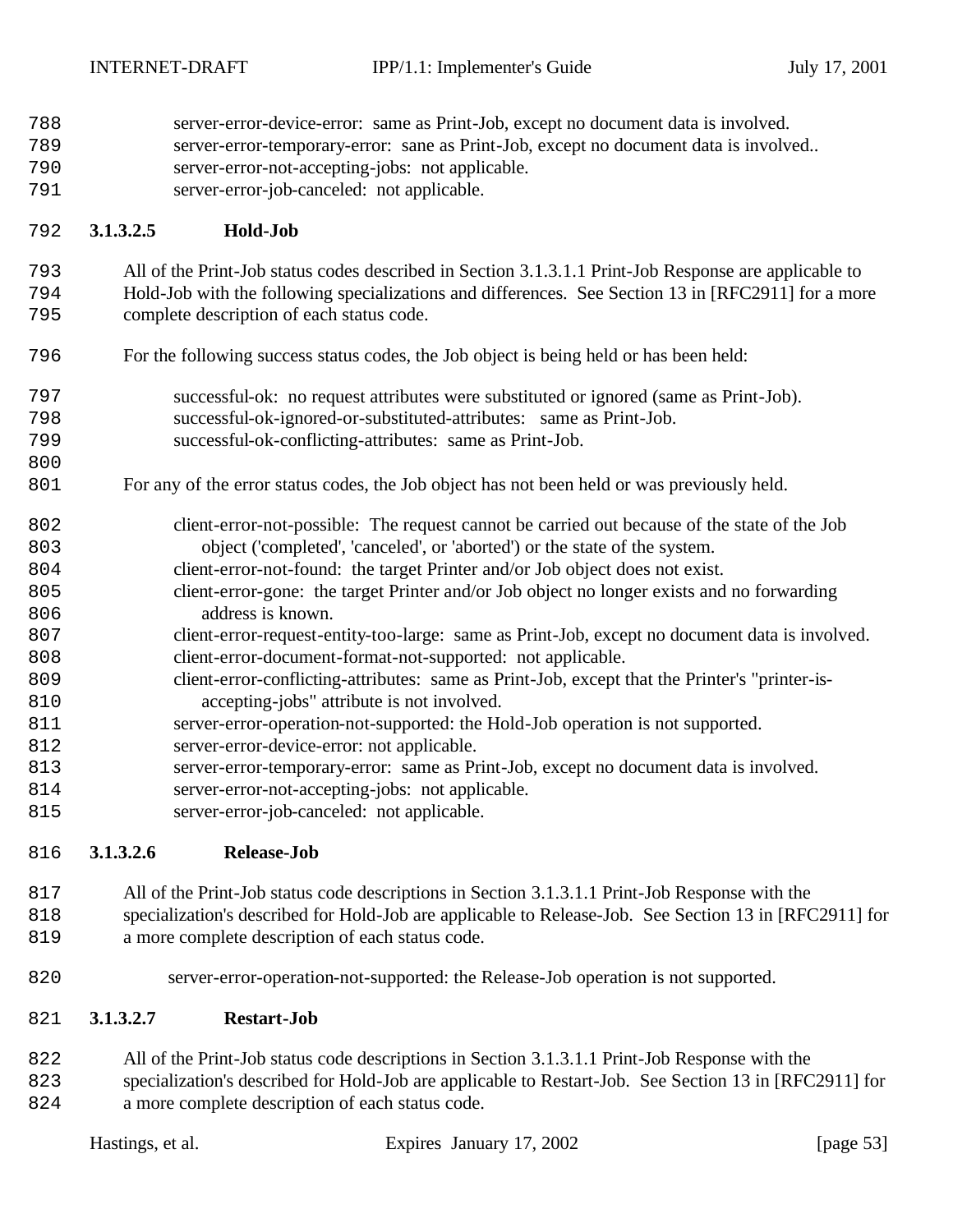- 
- server-error-operation-not-supported: the Restart-Job operation is not supported.

## 

# **3.1.3.2.7.1 Can documents be added to a restarted job?**

 Assume I give a Create-Job request along with a set of 5 documents . All the documents get printed and 829 the job state is moved to completed . I issue a Restart-Job request on the job. Now the issue is that, if I try to add new documents to the restarted job, will the IPP Server permit me to do so or return "client-error-not-possible " and again print those 5 jobs?

 A job can not move to the 'completed' state until all the documents have been processed. The 'last- document' flag indicates when the last document for a job is being sent from the client. This is the semantic equivalent of closing a job. No documents may be added once a job is closed. Section 3.3.7 of the IPP/1.1 model states "The job is moved to the 'pending' job state and restarts the beginning on the same IPP Printer object with the same attribute values." 'number-of-documents' is a job attribute.

## **3.1.4 Returning unsupported attributes in Get-Xxxx responses (Issue 1.18)**

 In the Get-Printer-Attributes, Get-Jobs, or Get-Job-Attributes responses, the client cannot depend on getting unsupported attributes returned in the Unsupported Attributes group that the client requested, but are not supported by the IPP object. However, such unsupported requested attributes will not be returned in the Job Attributes or Printer Attributes group (since they are unsupported). Furthermore, the IPP object is REQUIRED to return the 'successful-ok-ignored-or-substituted-attributes' status code, so that the client knows that not all that was requested has been returned.

### **3.1.5 Sending empty attribute groups**

 The [RFC2911] and [RFC2910] specifications RECOMMEND that a sender not send an empty attribute group in a request or a response. However, they REQUIRE a receiver to accept an empty attribute group as equivalent to the omission of that group. So a client SHOULD omit the Job Template Attributes group entirely in a create operation that is not supplying any Job Template attributes. Similarly, an IPP object SHOULD omit an empty Unsupported Attributes group if there are no unsupported attributes to be returned in a response.

 The [RFC2910] specification REQUIRES a receiver to be able to receive either an empty attribute group or an omitted attribute group and treat them equivalently. The term "receiver" means an IPP object for a request and a client for a response. The term "sender' means a client for a request and an 854 IPP object for a response.

 There is an exception to the rule for Get-Jobs when there are no attributes to be returned. [RFC2910] contains the following paragraph: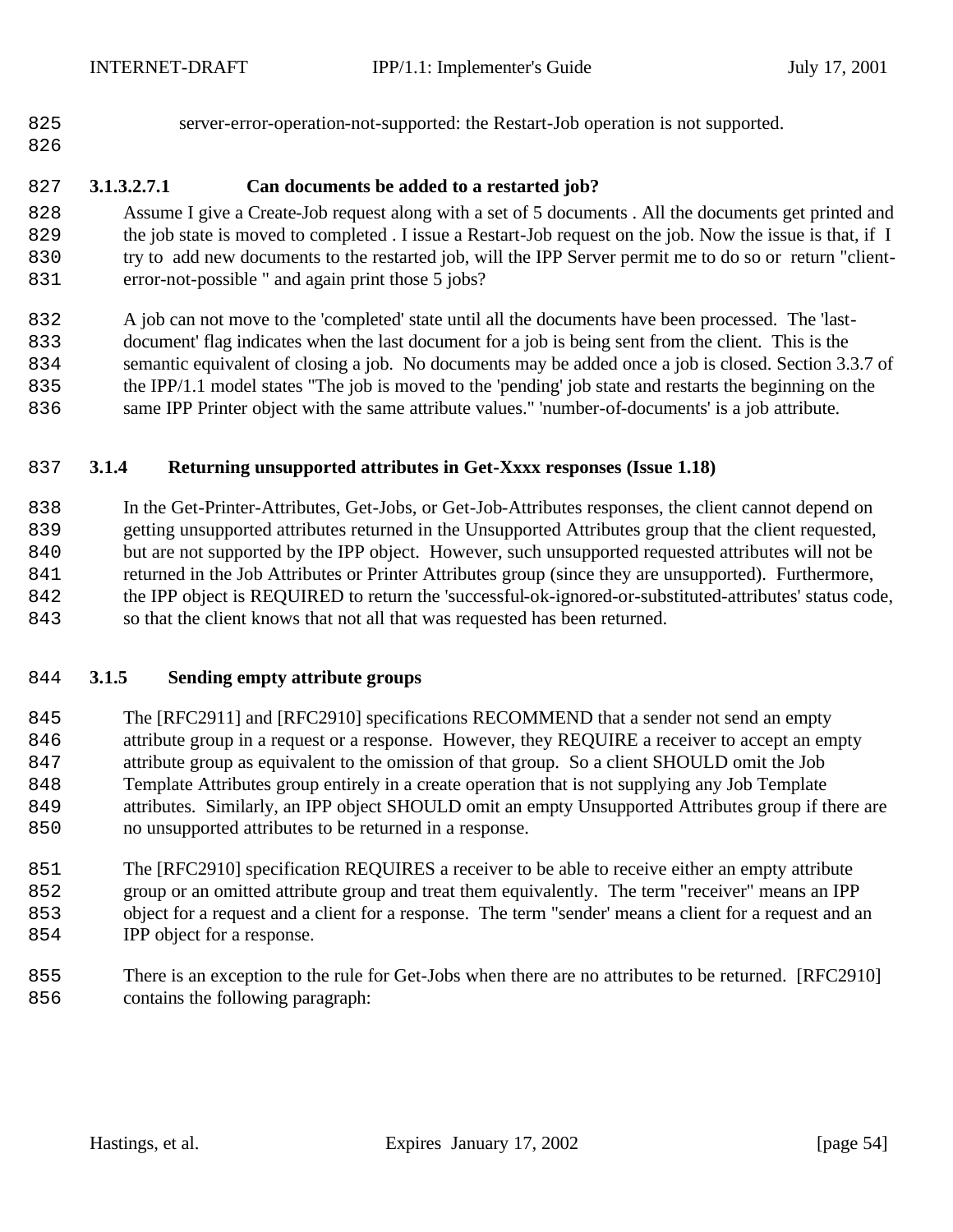The syntax allows an xxx-attributes-tag to be present when the xxx-attribute-sequence that follows is

- empty. The syntax is defined this way to allow for the response of Get-Jobs where no attributes are
- returned for some job-objects. Although it is RECOMMENDED that the sender not send an xxx-
- attributes-tag if there are no attributes (except in the Get-Jobs response just mentioned), the receiver
- 861 MUST be able to decode such syntax.
- **3.2 Printer Operations**
- **3.2.1 Print-Job operation**

#### **3.2.1.1 Flow controlling the data portion of a Print-Job request (Issue 1.22)**

- A paused printer, or one that is stopped due to paper out or jam or spool space full or buffer space full, may flow control the data of a Print-Job operation (at the TCP/IP layer), so that the client is not able to send all the document data. Consequently, the Printer will not return a response until the condition is 868 changed.
- The Printer should not return a Print-Job response with an error code in any of these conditions, since either the printer will be resumed and/or the condition will be freed either by human intervention or as 871 jobs print.
- In writing test scripts to test IPP Printers, the script must also be written not to expect a response, if the printer has been paused, until the printer is resumed, in order to work with all possible implementations.

#### **3.2.1.2 Returning job-state in Print-Job response (Issue 1.30)**

- An IPP client submits a small job via Print-Job. By the time the IPP printer/print server is putting together a response to the operation, the job has finished printing and been removed as an object from 877 the print system. What should the job-state be in the response?
- The Model suggests that the Printer return a response before it even accepts the document content. The Job Object Attributes are returned only if the IPP object returns one of the success status codes.
- Then the job-state would always be "pending" or "pending-held". This issue comes up for the implementation of an IPP Printer object as a server that forwards jobs to
- devices that do not provide job status back to the server. If the server is reasonably certain that the job completed successfully, then it should return the job-state as 'completed'. Also the server can keep the job in its "job history" long after the job is no longer in the device. Then a user could query the server and see that the job was in the 'completed' state and completed as specified by the jobs "time-at-886 completed" time, which would be the same as the server submitted the job to the device.
- An alternative is for the server to respond to the client before or while sending the job to the device, instead of waiting until the server has finished sending the job to the device. In this case, the server can return the job's state as 'pending' with the 'job-outgoing' value in the job's "job-state-reasons" attribute.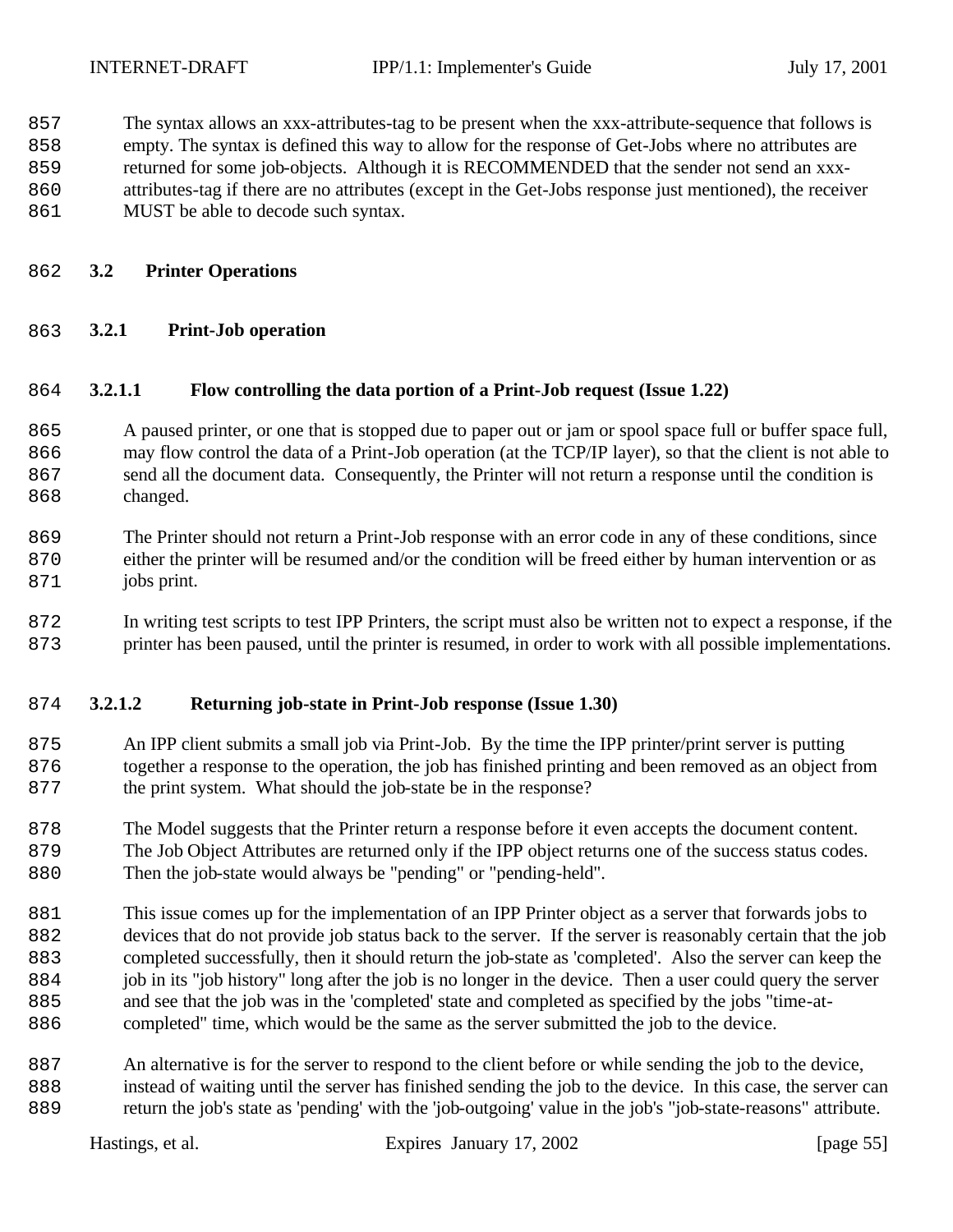If the server doesn't know for sure whether the job completed successfully (or at all), it could return the 891 (out-of-band) 'unknown' value.

 On the other hand, if the server is able to query the device and/or setup some sort of event notification that the device initiates when the job makes state transitions, then the server can return the current job state in the Print-Job response and in subsequent queries because the server knows what the job state is 895 in the device (or can query the device).

All of these alternatives depend on implementation of the server and the device.

#### **3.2.2 Get-Printer-Attributes operation**

- If a Printer supports the "printer-make-and-model" attribute and returns the .INF file model name of the printer in that attribute, the Microsoft client will automatically install the correct driver (if available).
- Clients which poll periodically for printer status or queued-job-count should use the "requested-
- attributes" operation attribute to limit the scope of the query in order to save Printer and network resources.
- **3.2.3 Get-Jobs operation**

#### **3.2.3.1 Get-Jobs, my-jobs='true', and 'requesting-user-name' (Issue 1.39)?**

 In [RFC2911] section 3.2.6.1 'Get-Jobs Request', if the attribute 'my-jobs' is present and set to TRUE, MUST the 'requesting-user-name' attribute be there too, and if it's not present what should the IPP printer do?

 [RFC2911] Section 8.3 describes the various cases of "requesting-user-name" being present or not for any operation. If the client does not supply a value for "requesting-user-name", the printer MUST assume that the client is supplying some anonymous name, such as "anonymous".

#### **3.2.3.2 Why is there a "limit" attribute in the Get-Jobs operation?**

 When using the Get-Jobs operation a client implementer might choose to limit the number of jobs that the client shows on the first screenful. For example, if its UI can only display 50 jobs, it can defend itself against a printer that would otherwise return 500 jobs, perhaps taking a long time on a slow dial-up line. The client can then go and ask for a larger number of jobs in the background, while showing the user the first 50 jobs. Since the job history is returned in reverse order, namely the most recently completed jobs are returned first, the user is most likely interested in the first jobs that are returned. Limiting the number of jobs may be especially useful for a client that is requesting 'completed' jobs from a printer that keeps a long job history. Clients that don't mind sometimes getting very large responses, can omit the "limit" attribute in their Get-Jobs requests.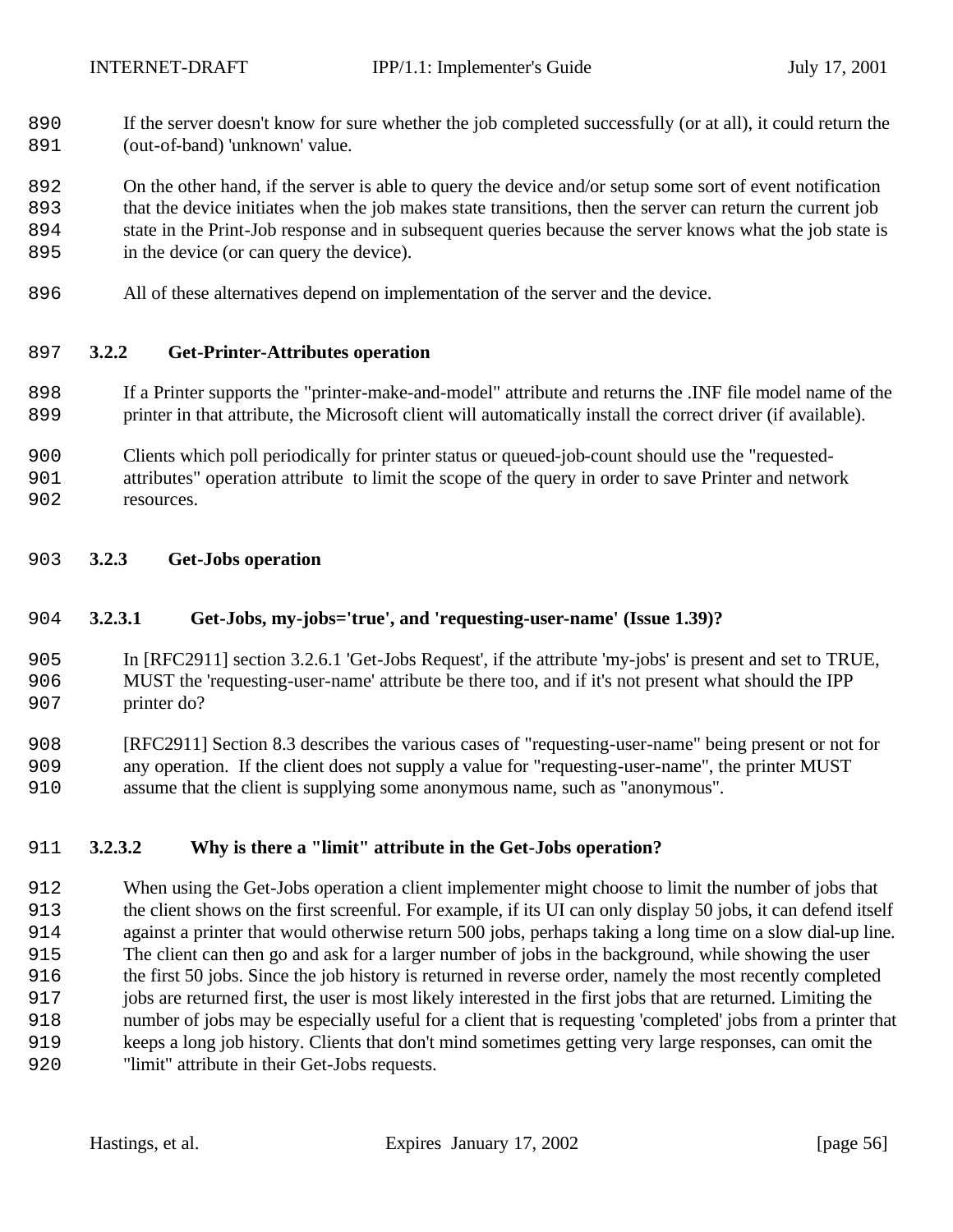#### **3.2.4 Create-Job operation**

 A Printer may respond to a Create-Job operation with "job-state" 'pending' or 'pending-held' and " job- state-reason" 'job-data-insufficient' to indicate that operation has been accepted by the Printer, but the Printer is expecting additional document data before it can move the job into the 'processing' state. Alternatively, it may respond with "job-state" 'processing' and "job-state-reason" 'job-incoming' to indicate that the Create-Job operation has been accepted by the Printer, but the Printer is expecting additional Send-Document and/or Send-URI operations and/or is accessing/accepting document data. The second alternative is for non-spooling Printers that don't implement the 'pending' state.

 Should the server wait for the "last-document" operation attribute set to 'true' before starting to 930 "process" the job?

 It depends on implementation. Some servers spool the entire job, including all document data, before starting to process, so such an implementation would wait for the "last-document" before starting to process the job. If the time-out occurs without the "last-document", then the server takes one of the indicated actions in section 3.3.1 in the [RFC2911] document. Other servers will start to process document data as soon as they have some. These are the so-called "non-spooling" printers. Currently, there isn't a way for a client to determine whether the Printer will spool all the data or will start to process (and print) as soon as it has some data.

#### **3.3 Job Operations**

#### **3.3.1 Validate-Job**

 The Validate-Job operation has been designed so that its implementation may be a part of the Print-Job operation. Therefore, requiring Validate-Job is not a burden on implementers. Also it is useful for client's to be able to count on its presence in all conformance implementations, so that the client can determine before sending a long document, whether the job will be accepted by the IPP Printer or not.

#### **3.3.2 Restart-Job**

 The Restart-Job operation allows the reprocessing of a completed job. Some jobs store the document data on the printer. Jobs created using the Print-Job operation are an example. It is required that the printer retains the job data after the job has moved to a 'completed state' in order for the Restart-Job operation to succeed.

- Some jobs contain only a reference to the job data. A job created using the Print-URI is an example of such a job. When the Restart-Job operation is issued the job is reprocessed. The job data MUST be retrieved again to print the job.
- It is possible that a job fails while attempting to access the print data. When such a job is the target of a Restart-Job the Printer SHALL attempt to retrieve the job data again.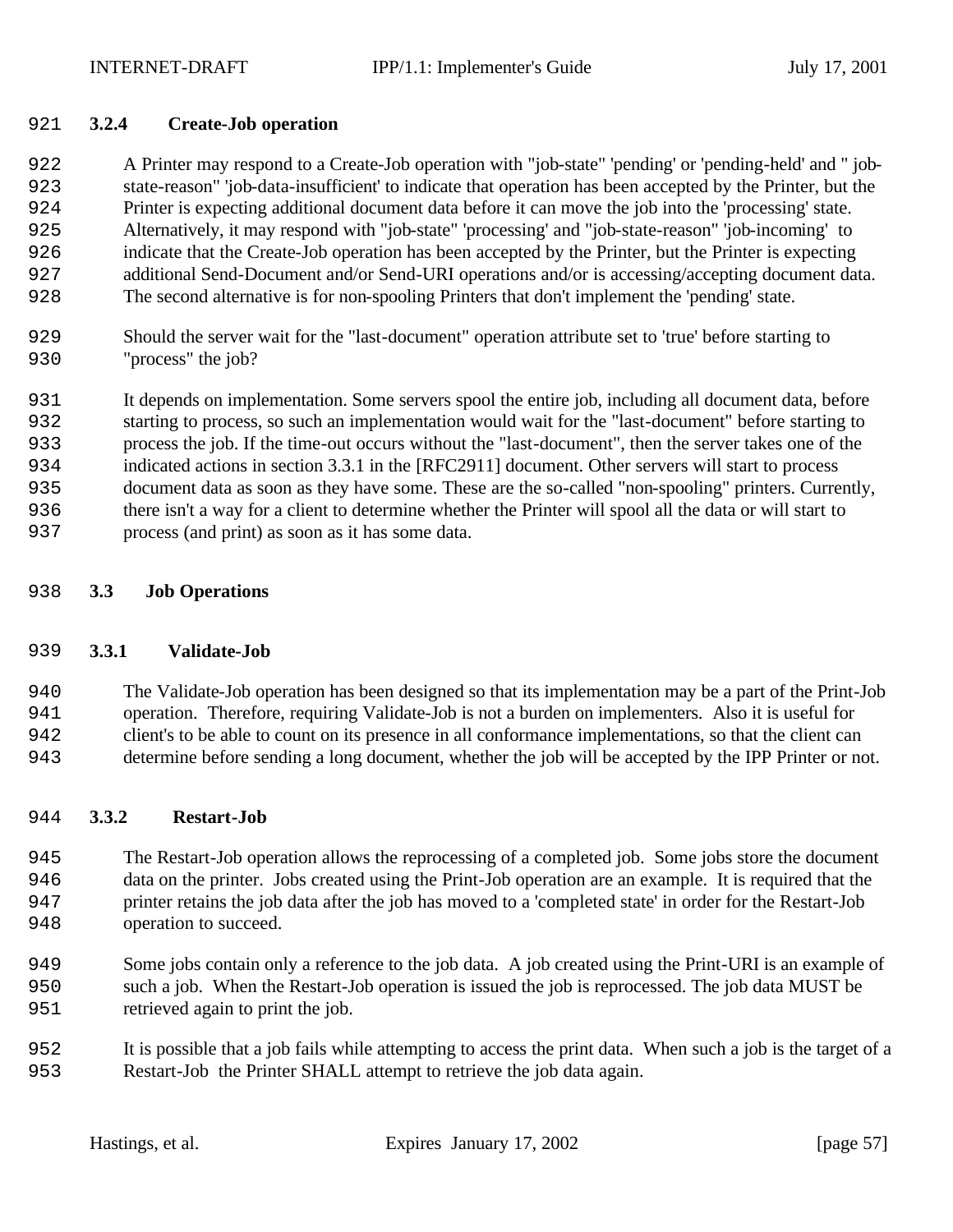# **4 Object Attributes**

#### **4.1 Attribute Syntax's**

#### **4.1.1 The 'none' value for empty sets (Issue 1.37)**

 [RFC2911] states that the 'none' value should be used as the value of a 1setOf when the set is empty. In most cases, sets that are potentially empty contain keywords so the keyword 'none' is used, but for the 3 finishings attributes, the values are enums and thus the empty set is represented by the enum 3. Currently there are no other attributes with 1setOf values, which can be empty and can contain values that are not keywords. This exception requires special code and is a potential place for bugs. It would have been better if we had chosen an out-of-band value, either "no-value" or some new value, such as 'none'. Since we didn't, implementations have to deal with the different representations of 'none', depending on the attribute syntax.

#### **4.1.2 Multi-valued attributes (Issue 1.31)**

 What is the attribute syntax for a multi-valued attribute? Since some attributes support values in more than one data type, such as "media", "job-hold-until", and "job-sheets", IPP semantics associate the attribute syntax with each value, not with the attribute as a whole. The protocol associates the attribute syntax tag with each value. Don't be fooled, just because the attribute syntax tag comes before the attribute keyword. All attribute values after the first have a zero length attribute keyword as the indication of a subsequent value of the same attribute.

#### **4.1.3 Case Sensitivity in URIs (issue 1.6)**

 IPP client and server implementations must be aware of the diverse uppercase/lowercase nature of URIs. RFC 2396 defines URL schemes and Host names as case insensitive but reminds us that the rest of the URL may well demonstrate case sensitivity. When creating URL's for fields where the choice is completely arbitrary, it is probably best to select lower case. However, this cannot be guaranteed and implementations MUST NOT rely on any fields being case-sensitive or case-insensitive in the URL beyond the URL scheme and host name fields.

 The reason that the IPP specification does not make any restrictions on URIs, is so that implementations of IPP may use off-the-shelf components that conform to the standards that define URIs, such as RFC 2396 and the HTTP/1.1 specifications [RFC2616]. See these specifications for rules of matching, comparison, and case-sensitivity.

- It is also recommended that System Administrators and implementations avoid creating URLs for different printers that differ only in their case. For example, don't have Printer1 and printer1 as two 985 different IPP Printers.
- Example of equivalent URI's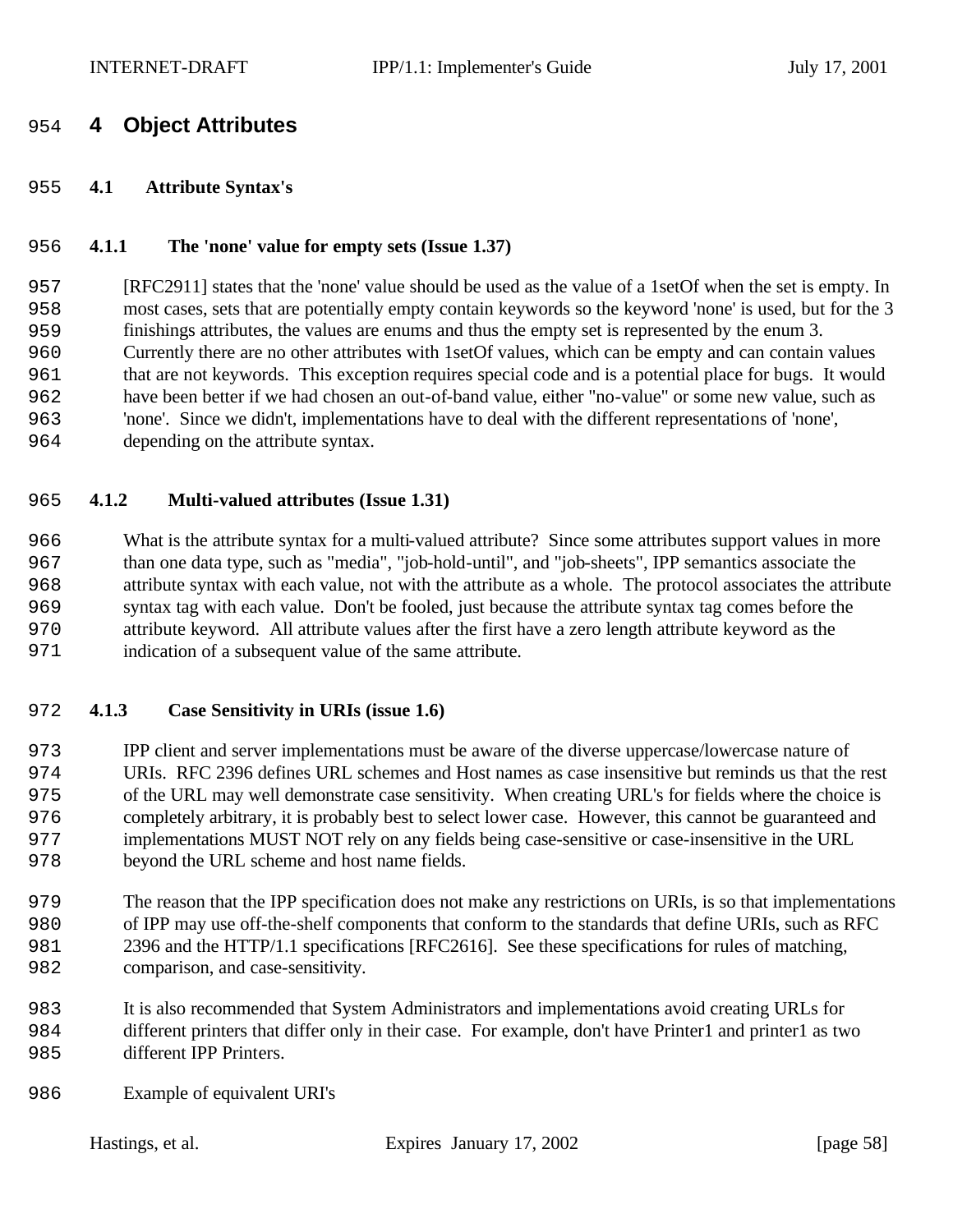- http://abc.com:80/~smith/home.html
- http://ABC.com/%7Esmith/home.html
- http:/ABC.com:/%7esmith/home.html
- Example of equivalent URI's using the IPP scheme
- ipp://abc.com:631/~smith/home.html
- ipp://ABC.com/%7Esmith/home.html
- http:/ABC.com:631/%7esmith/home.html
- The HTTP/1.1 specification [RFC2616] contains more details on comparing URLs.

# **4.1.4 Maximum length for xxxWithLanguage and xxxWithoutLanguage**

 The 'textWithLanguage' and 'nameWithLanguage' are compound syntaxes that have two components. The first component is the 'language' component that can contain up to 63 octets. The second component is the 'text' or 'name' component. The maximum length of these are 1023 octets and 255 octets respectively. The definition of attributes with either syntax may further restrict the length. (e.g. 000 printer-name (name(127)))

- The length of the 'language' component has no effect on the allowable length of 'text' in 'textWithLanguage' or the length of 'name' in 'nameWithLanguage'
- **4.2 Job Template Attributes**
- **4.2.1 multiple-document-handling(type2 keyword)**

# **4.2.1.1 Support of multiple document jobs**

 IPP/1.0 is silent on which of the four effects an implementation would perform if it supports Create-Job, but does not support "multiple-document-handling" or multiple documents per job. IPP/1.1 was changed so that a Printer could support Create-Job without having to support multiple document jobs. The "multiple-document-jobs-supported" (boolean) Printer description attribute was added to IPP/1.1 along with the 'server-error-multiple-document-jobs-not-supported' status code for a Printer to indicate whether or not it supports multiple document jobs, when it supports the Create-Job operation. Also IPP/1.1 was clarified that the Printer MUST support the "multiple-document-handling" (type2 keyword) Job Template attribute with at least one value if the Printer supports multiple documents per job.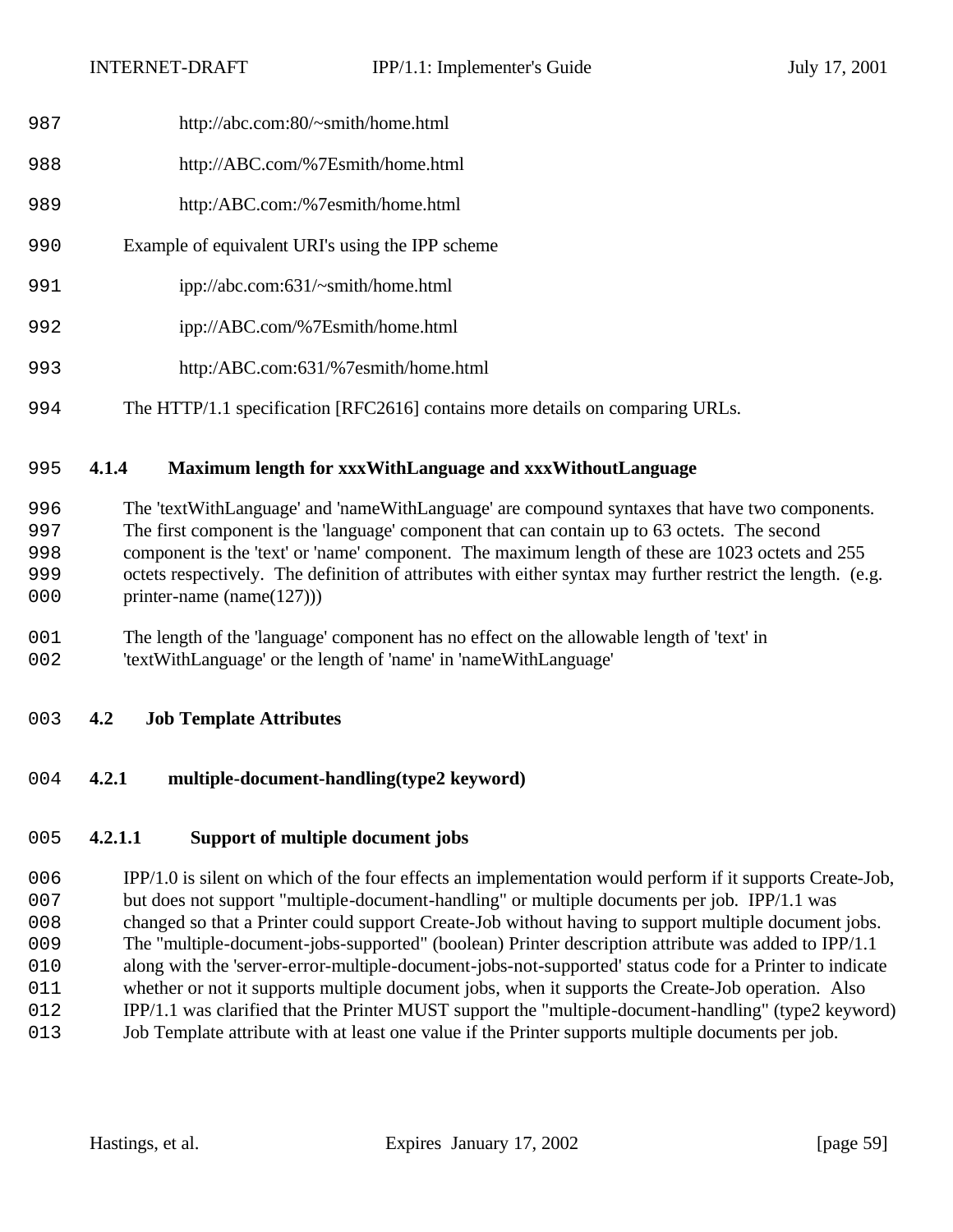#### 2014 **4.3 Job Description Attributes**

# 2015 **4.3.1 Getting the date and time of day**

## 2016 The "date-time-at-creation", "date-time-at-processing", and "date-time-at-completed" attributes are 017 returned as dateTime syntax. These attributes are OPTIONAL for a Printer to support. However, 2018 there are various ways for a Printer to get the date and time of day. Some suggestions:

- 2019 1. A Printer can get time from an NTP timeserver if there's one reachable on the network . See 020 RFC 1305. Also DHCP option 32 in RFC 2132 returns the IP address of the NTP server.
- 021 2. Get the date and time at startup from a human operator
- 2022 3. Have an operator set the date and time using a web administrative interface
- 023 4. Get the date and time from incoming HTTP requests, though the problems of spoofing need 2024 to be considered. Perhaps comparing several HTTP requests could reduce the chances of spoofing.
- 025 5. Internal date time clock battery driven.
- 026 6. Query "http://tycho.usno.navy.mil/cgi-bin/timer.pl"
- 2027 **4.4 Printer Description Attributes**
- 2028 **4.4.1 queued-job-count (integer(0:MAX))**

# 2029 **4.4.1.1 Why is "queued-job-count" RECOMMENDED (Issue 1.14)?**

 The reason that "queued-job-count" is RECOMMENDED, is that some clients look at that attribute alone when summarizing the status of a list of printers, instead of doing a Get-Jobs to determine the number of jobs in the queue. Implementations that fail to support the "queued-job-count" will cause 033 that client to display 0 jobs when there are actually queued jobs.

034 We would have made it a REQUIRED Printer attribute, but some implementations had already been 2035 completed before the issue was raised, so making it a SHOULD was a compromise.

# 2036 **4.4.1.2 Is "queued-job-count" a good measure of how busy a printer is (Issue 1.15)?**

037 The "queued-job-count" is not a good measure of how busy the printer is when there are held jobs. A 2038 future registration could be to add a "held-job-count" (or an "active-job-count") Printer Description 2039 attribute if experience shows that such an attribute (combination) is needed to quickly indicate how busy 040 a printer really is.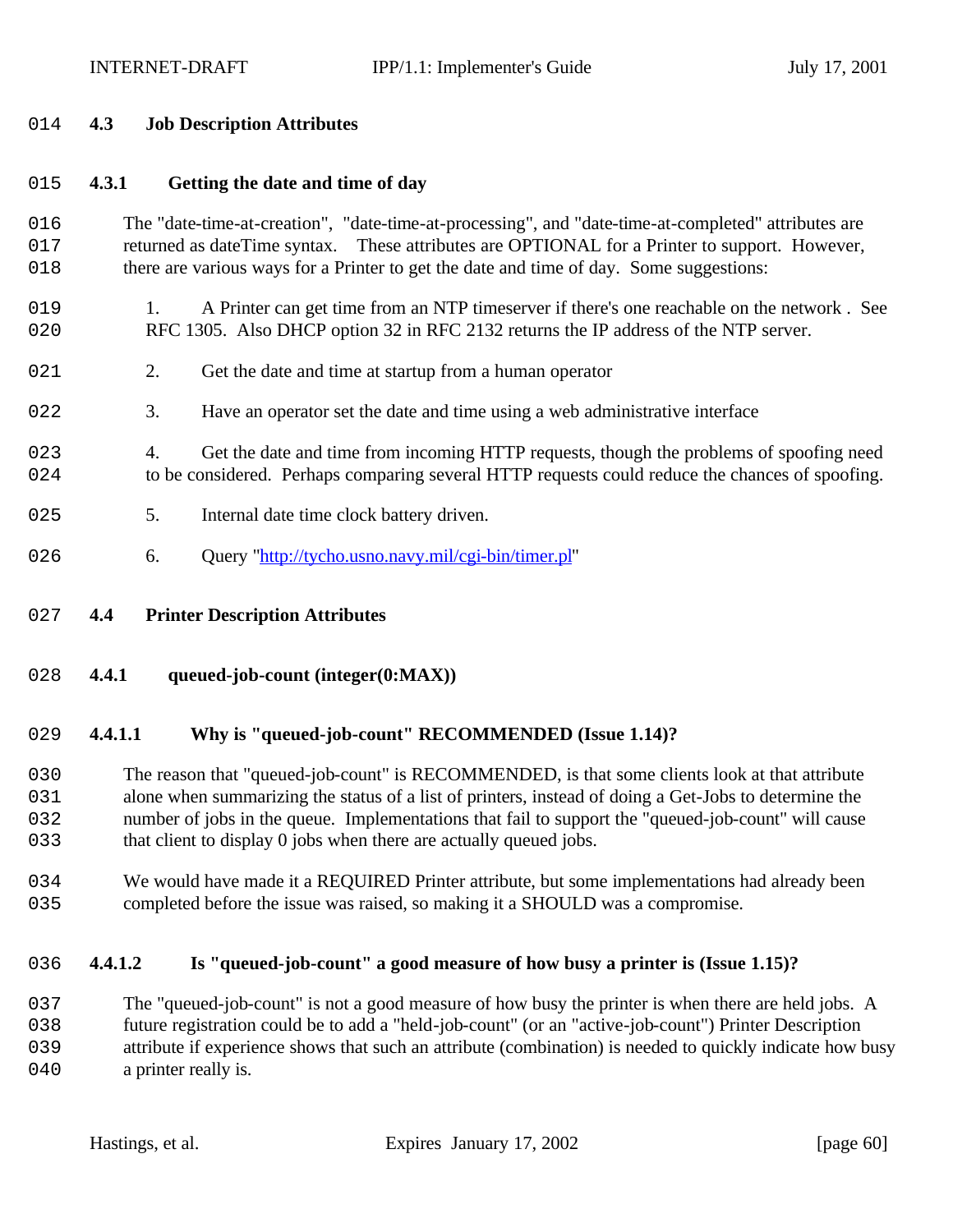#### 2041 **4.4.2 printer-current-time (dateTime)**

042 A Printer implementation MAY support this attribute by obtaining the date and time by any number of 2043 implementation-dependent means at startup or subsequently. Examples include:

- 044 1. an internal date time clock,
- 045 2. from the operator at startup using the console,
- 046 3. from an operator using an administrative web page,
- 047 4. from HTTP headers supplied in client requests,
- 2048 5. use HTTP to query "http://tycho.usno.navy.mil/cgi-bin/timer.pl"
- 049 6. from the network, using NTP [RFC1305] or DHCP option 32 [RFC2132] that returns the IP 050 address of the NTP server.

2051 If an implementation supports this attribute by obtaining the current time from the network (at startup 052 or later), but the time is not available, then the implementation MUST return the value of this attribute 2053 using the out-of-band 'no-value' meaning not configured. See the beginning of section 4.1.

2054 Since the new "date-and-time-at-xxx" Job Description attributes refer to the "printer-current-time", they 055 will be covered also.

#### 2056 **4.4.3 Printer-uri**

2057 Must the operational attribute for printer-uri match one of the values in "printer-uri-supported"?

2058 A forgiving printer implementation would not reject the operation. But the implementation has its rights

- 2059 to reject a printer or job operation if the operational attribute printer-uri is not a value of the printer-uri-
- 2060 supported. The printer might not be improperly configured. The request obviously reached the printer.
- 2061 The printer could treat the printer-uri as the logical equivalent of a value in the printer-uri-supported. It
- 2062 would be implementation dependent for which value, and associated security policy, would apply. This 2063 does also apply to a job object specified with a printer-uri and job-id, or with a job-uri. See section 4.1.3
- 064 for how to compare URI's.

#### 2065 **4.5 Empty Jobs**

2066 The IPP object model does not prohibit a job that contains no documents. Such a job may be created in 2067 a number of ways including a 'create-job' followed by an 'add-document' that contains no data and has 068 the 'last-document' flag set.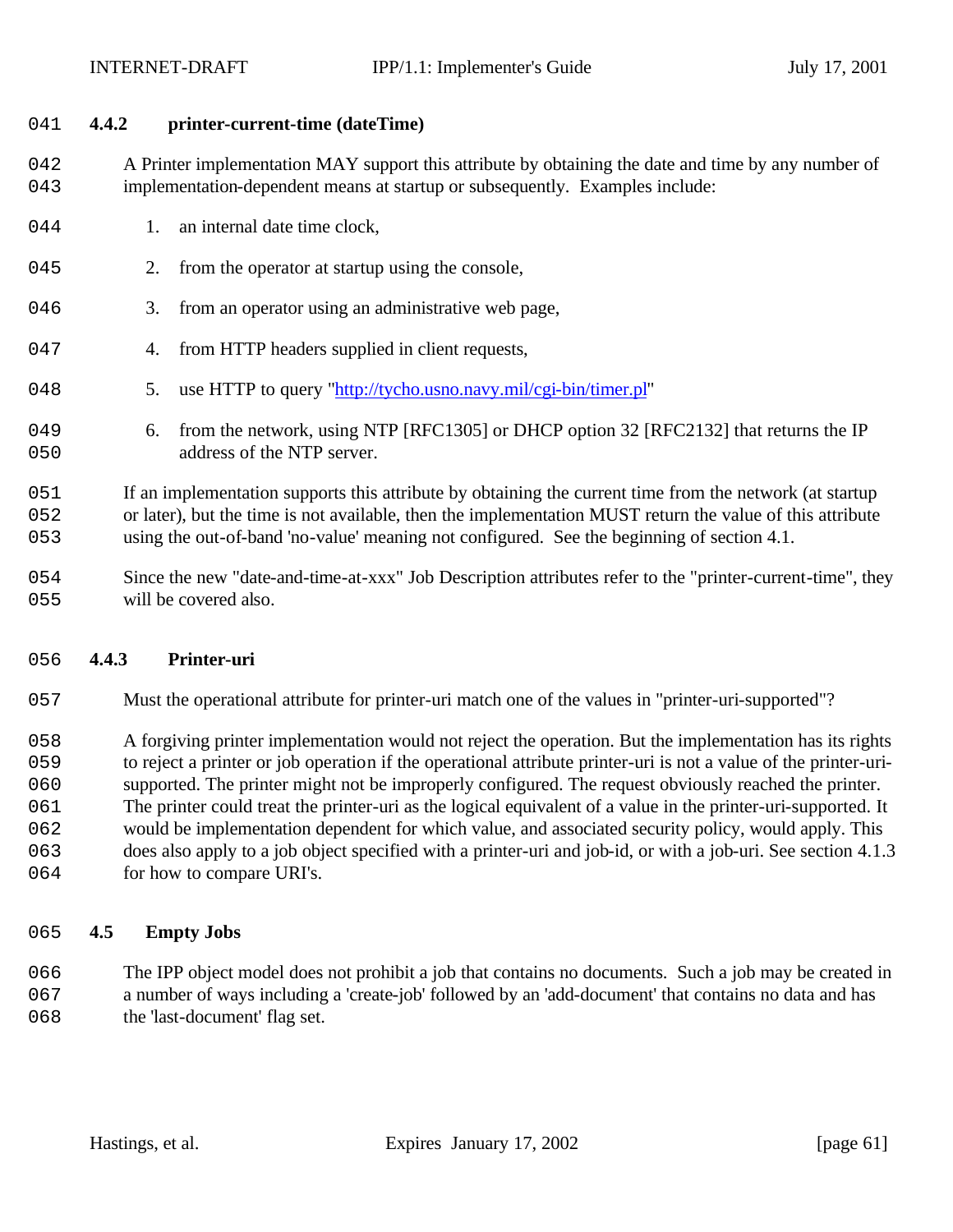- An empty job is processed just as any other job. The operation that "closes" an empty job is not
- 070 rejected because the job is empty. If no other conditions exist, other than the job is empty, the response 071 to the operation will indicate success. After the job is scheduled and processed, the job state SHALL be 072 'completed'.
- 073 There will be some variation in the value(s) of the "job-state-reasons" attribute. It is required that if no
- conditions, other than the job being empty, exist the "job-state-reasons" SHALL include the 'completed-successfully'. If other conditions existed, the 'completed-with-warnings' or 'completed-with-errors'
- 076 values may be used.

# **5 Directory Considerations**

# **5.1 General Directory Schema Considerations**

- The [RFC2911] document lists RECOMMENDED and OPTIONAL Printer object attributes for 080 directory schemas. See [RFC2911] APPENDIX E: Generic Directory Schema.
- The SLP printer template is defined in the "Definition of the Printer Abstract Service Type v2.0" document [svrloc-printer]. The LDAP printer template is defined in the "Internet Printing Protocol (IPP): LDAP Schema for Printer Services" document [ldap-printer]. Both documents systematically 084 add "printer-" to any attribute that doesn't already start with "printer-" in order to keep the printer directory attributes distinct from other directory attributes. Also, instead of using "printer-uri- supported", "uri-authentication-supported", and "uri-security-supported", they use a "printer-xri-supported" attribute with special syntax to contain all of the same information in a single attribute.

# **5.2 IPP Printer with a DNS name**

- If the IPP printer has a DNS name should there be at least two values for the printer-uri-supported attribute. One URL with the fully qualified DNS name the other with the IP address in the URL?
- The printer may contain one or the other or both. It's up to the administrator to configure this attribute.

# **6 Security Considerations**

 The security considerations given in [RFC2911] Section 8 "Security Considerations" all apply to this document. In addition, the following sub-sections describes security consideration that have arisen as a result of implementation testing.

# **6.1 Querying jobs with IPP that were submitted using other job submission protocols (Issue 1.32)**

- The following clarification was added to [RFC2911] section 8.5:
- 8.5 Queries on jobs submitted using non-IPP protocols

Hastings, et al. Expires January 17, 2002 [page 62]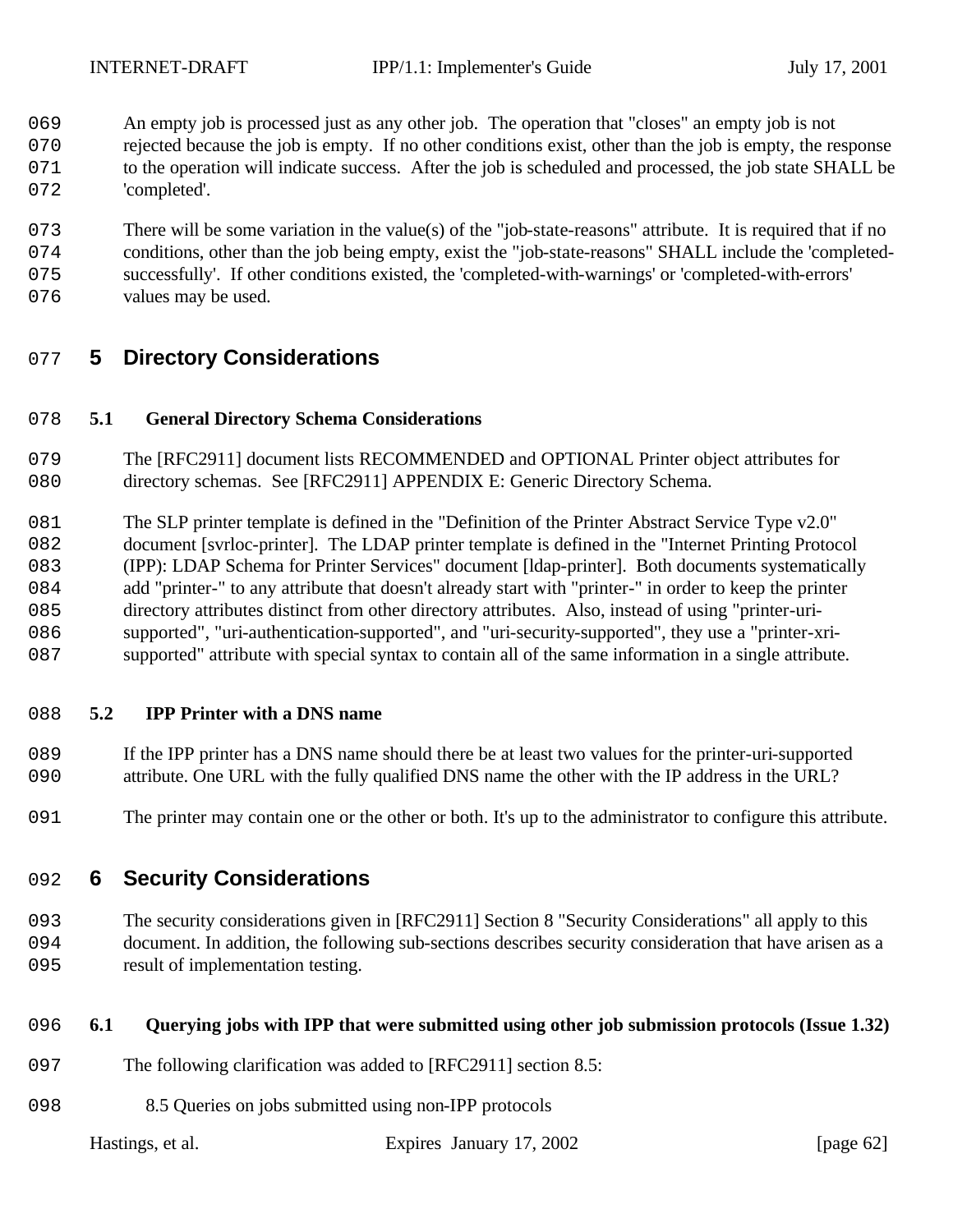If the device that an IPP Printer is representing is able to accept jobs using other job submission protocols in addition to IPP, it is RECOMMEND that such an implementation at least allow such "foreign" jobs to be queried using Get-Jobs returning "job-id" and "job-uri" as 'unknown'. Such an implementation NEED NOT support all of the same IPP job attributes as for IPP jobs. The IPP object returns the 'unknown' out-of-band value for any requested attribute of a foreign job that is supported for IPP jobs, but not for foreign jobs.

 It is further RECOMMENDED, that the IPP Printer generate "job-id" and "job-uri" values for such "foreign jobs", if possible, so that they may be targets of other IPP operations, such as Get-Job- Attributes and Cancel-Job. Such an implementation also needs to deal with the problem of authentication of such foreign jobs. One approach would be to treat all such foreign jobs as belonging to users other than the user of the IPP client. Another approach would be for the foreign job to belong to 'anonymous'. Only if the IPP client has been authenticated as an operator or administrator of the IPP Printer object, could the foreign jobs be queried by an IPP request. Alternatively, if the security policy were to allow users to query other users' jobs, then the foreign 113 jobs would also be visible to an end-user IPP client using Get-Jobs and Get-Job-Attributes.

 Thus IPP MAY be implemented as a "universal" protocol that provides access to jobs submitted with any job submission protocol. As IPP becomes widely implemented, providing a more universal access makes sense.

# **7 Encoding and Transport**

This section discusses various aspects of IPP/1.1 Encoding and Transport [RFC2910].

 A server is not required to send a response until after it has received the client's entire request. Hence, a client must not expect a response until after it has sent the entire request. However, we recommend that the server return a response as soon as possible if an error is detected while the client is still sending 122 the data, rather than waiting until all of the data is received. Therefore, we also recommend that a client listen for an error response that an IPP server MAY send before it receives all the data. In this case a client, if chunking the data, can send a premature zero-length chunk to end the request before sending all the data (and so the client can keep the connection open for other requests, rather than closing it). If the request is blocked for some reason, a client MAY determine the reason by opening another connection to query the server using Get-Printer-Attributes.

 IPP, by design, uses TCP's built-in flow control mechanisms [RFC 793] to throttle clients when Printers are busy. Therefore, it is perfectly normal for an IPP client transmitting a Job to be blocked for a really long time. Accordingly, socket timeouts must be avoided. Some socket implementations have a timeout option, which specifies how long a write operation on a socket can be blocked before it times out and the blocking ends. A client should set this option for infinite timeout when transmitting Job submissions.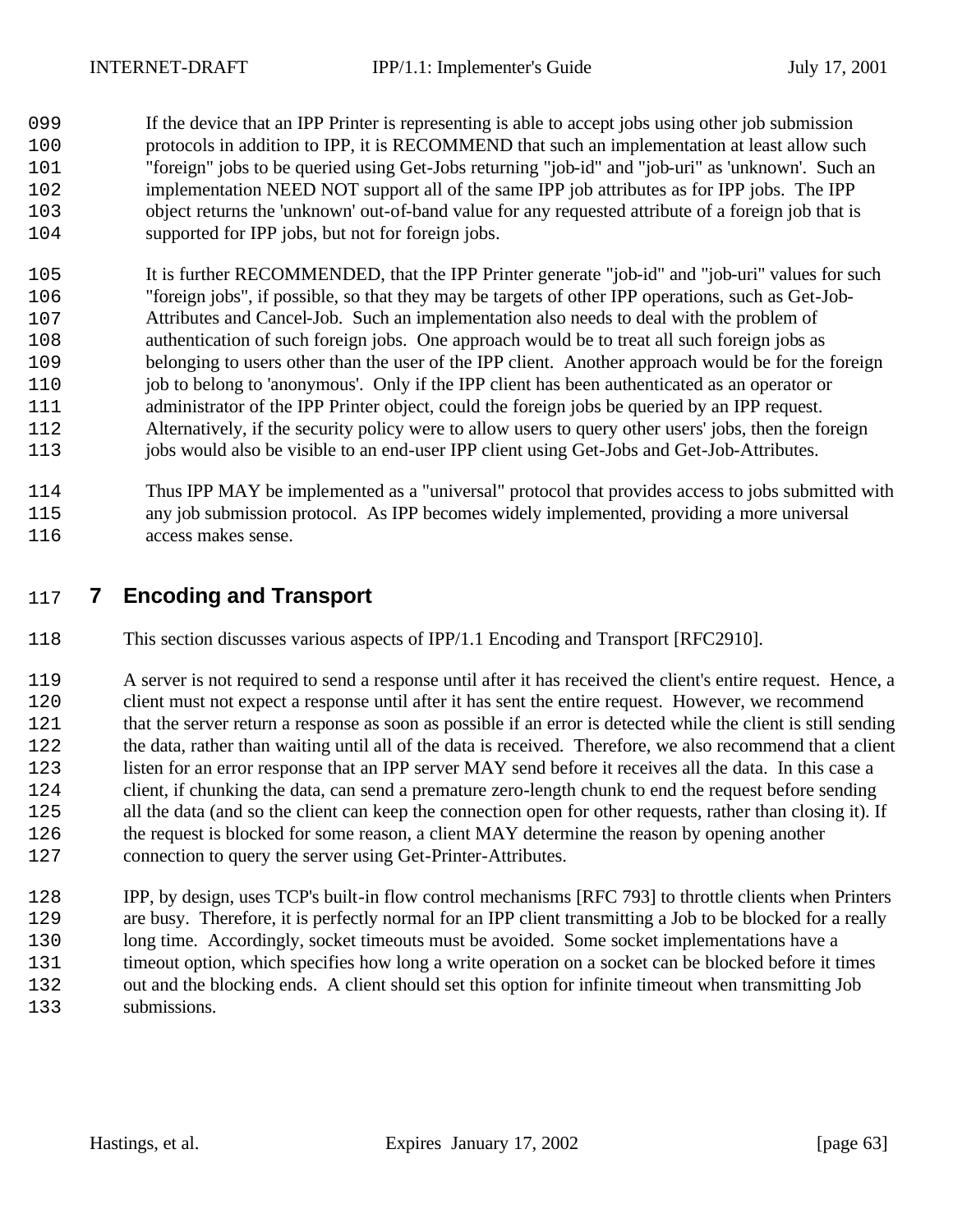- Some IPP client applications might be able to perform other useful work while a Job transmission is blocked. For example, the client may have other jobs that it could transmit to other Printers simultaneously. A client may have a GUI, which must remain responsive to the user while the Job transmission is blocked. These clients should be designed to spawn a thread to handle the Job transmission at its own pace, leaving the main application free to do other work. Alternatively, single-threaded applications could use non-blocking I/O.
- Some Printer conditions, such as jam or lack of paper, could cause a client to be blocked indefinitely. Clients may open additional connections to the Printer to Get-Printer-Attributes, determine the state of the device, alert a user if the printer is stopped, and let a user decide whether to abort the job transmission or not.
- In the following sections, there are tables of all HTTP headers, which describe their use in an IPP client or server. The following is an explanation of each column in these tables.
- the "header" column contains the name of a header - the "request/client" column indicates whether a client sends the header. - the "request/ server" column indicates whether a server supports the header when received. - the "response/ server" column indicates whether a server sends the header. - the "response /client" column indicates whether a client supports the header when received. - the "values and conditions" column specifies the allowed header values and the conditions for the header to be present in a request/response. The table for "request headers" does not have columns for responses, and the table for "response headers" does not have columns for requests. The following is an explanation of the values in the "request/client" and "response/ server" columns. 157 - **must:** the client or server MUST send the header, - **must-if:** the client or server MUST send the header when the condition described in the "values and conditions" column is met, - **may:** the client or server MAY send the header <sup>161</sup> - **not:** the client or server SHOULD NOT send the header. It is not relevant to an IPP implementation. The following is an explanation of the values in the "response/client" and "request/ server" columns.
- 165 **must:** the client or server MUST support the header,
- **may:** the client or server MAY support the header
- <sup>167</sup> not: the client or server SHOULD NOT support the header. It is not relevant to an IPP implementation.
- **7.1 General Headers**
- The following is a table for the general headers.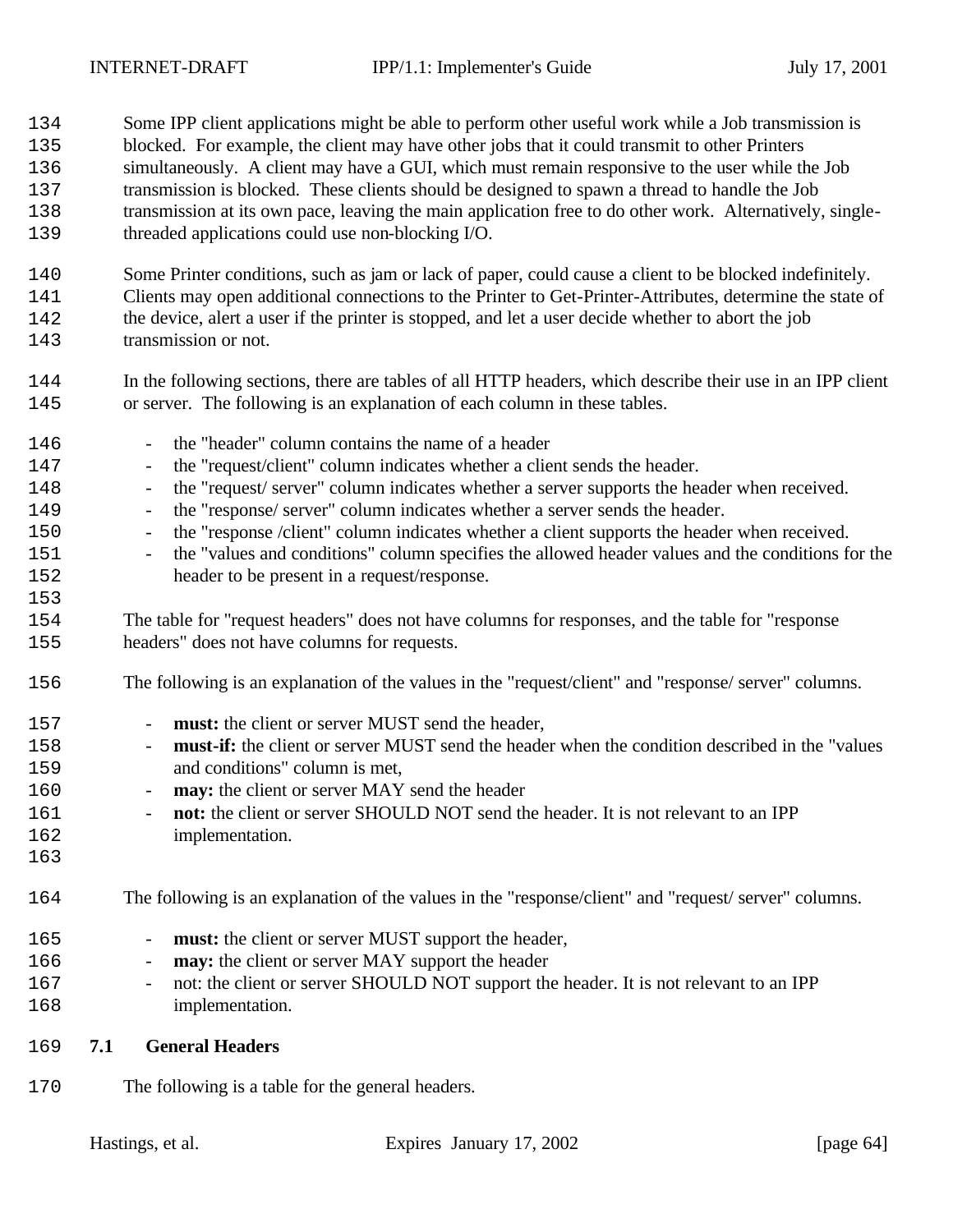| General-<br>Header    | Request |        | Response |        | <b>Values and Conditions</b>                                                                                                                                                                                            |
|-----------------------|---------|--------|----------|--------|-------------------------------------------------------------------------------------------------------------------------------------------------------------------------------------------------------------------------|
|                       | Client  | Server | Server   | Client |                                                                                                                                                                                                                         |
| Cache-Control         | must    | not    | must     | not    | "no-cache" only                                                                                                                                                                                                         |
| Connection            | must-if | must   | must-if  | must   | "close" only. Both client and server<br>SHOULD keep a connection for<br>the duration of a sequence of<br>operations. The client and server<br>MUST include this header for<br>the last operation in such a<br>sequence. |
| Date                  | may     | may    | must     | may    | per RFC 1123 [RFC1123] from<br>RFC 2616 [RFC2616]                                                                                                                                                                       |
| Pragma                | must    | not    | must     | not    | "no-cache" only                                                                                                                                                                                                         |
| Transfer-<br>Encoding | must-if | must   | must-if  | must   | "chunked" only. Header MUST be<br>present if Content-Length<br>$\overline{1}S$<br>absent.                                                                                                                               |
| Upgrade               | not     | not    | not      | not    |                                                                                                                                                                                                                         |
| Via                   | not     | not    | not      | not    |                                                                                                                                                                                                                         |

# 2171 **7.2 Request Headers**

2172 The following is a table for the request headers.

| <b>Client</b><br><b>Request-Header</b><br><b>Server</b> | <b>Request Values and Conditions</b> |
|---------------------------------------------------------|--------------------------------------|
|---------------------------------------------------------|--------------------------------------|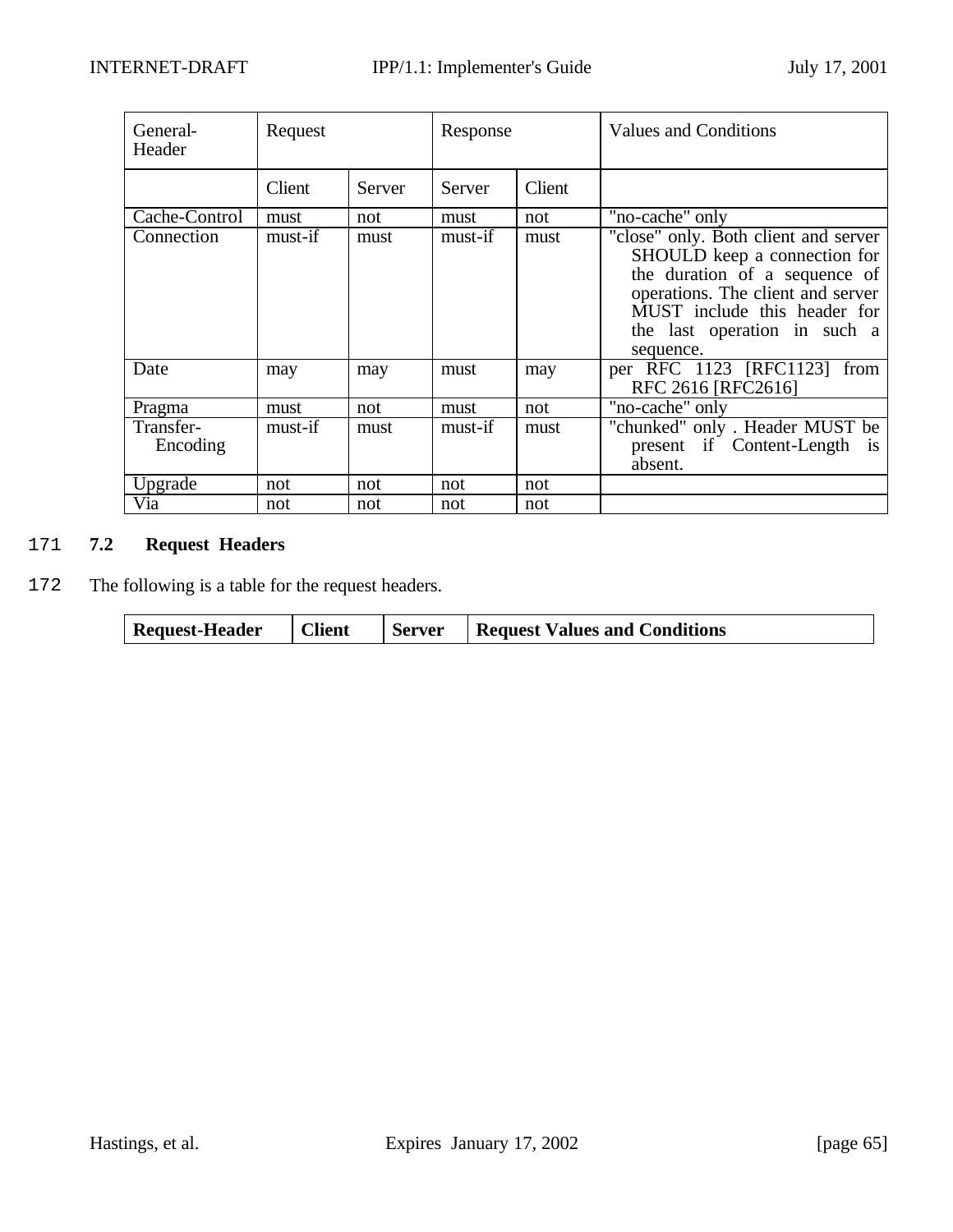| <b>Request-Header</b>   | <b>Client</b> | <b>Server</b> | <b>Request Values and Conditions</b>                                                                                                                     |
|-------------------------|---------------|---------------|----------------------------------------------------------------------------------------------------------------------------------------------------------|
| Accept                  | may           | must          | "application/ipp" only. This value is the default if<br>the client omits it                                                                              |
| Accept-Charset          | not           | not           | Charset information is within the application/ipp<br>entity                                                                                              |
| Accept-Encoding         | may           | must          | empty and per RFC 2616 [RFC2616] and IANA<br>registry for content-codings                                                                                |
| Accept-Language         | not           | not           | language information is within the application/ipp<br>entity                                                                                             |
| Authorization           | must-if       | must          | per RFC 2616. A client MUST send this header<br>when it receives a 401 "Unauthorized" response<br>and does not receive a "Proxy-Authenticate"<br>header. |
| From                    | not           | not           | per RFC 2616. Because RFC recommends sending<br>this header only with the user's approval, it is not<br>very useful                                      |
| Host                    | must          | must          | per RFC 2616                                                                                                                                             |
| If-Match                | not           | not           |                                                                                                                                                          |
| If-Modified-Since       | not           | not           |                                                                                                                                                          |
| If-None-Match           | not           | not           |                                                                                                                                                          |
| If-Range                | not           | not           |                                                                                                                                                          |
| If-Unmodified-<br>Since | not           | not           |                                                                                                                                                          |
| Max-Forwards            | not           | not           |                                                                                                                                                          |
| Proxy-<br>Authorization | must-if       | not           | per RFC 2616. A client MUST send this header<br>when it receives a 401 "Unauthorized" response<br>and a "Proxy-Authenticate" header.                     |
| Range                   | not           | not           |                                                                                                                                                          |
| Referrer                | not           | not           |                                                                                                                                                          |
| User-Agent              | not           | not           |                                                                                                                                                          |

# 2173 **7.3 Response Headers**

2174 The following is a table for the request headers.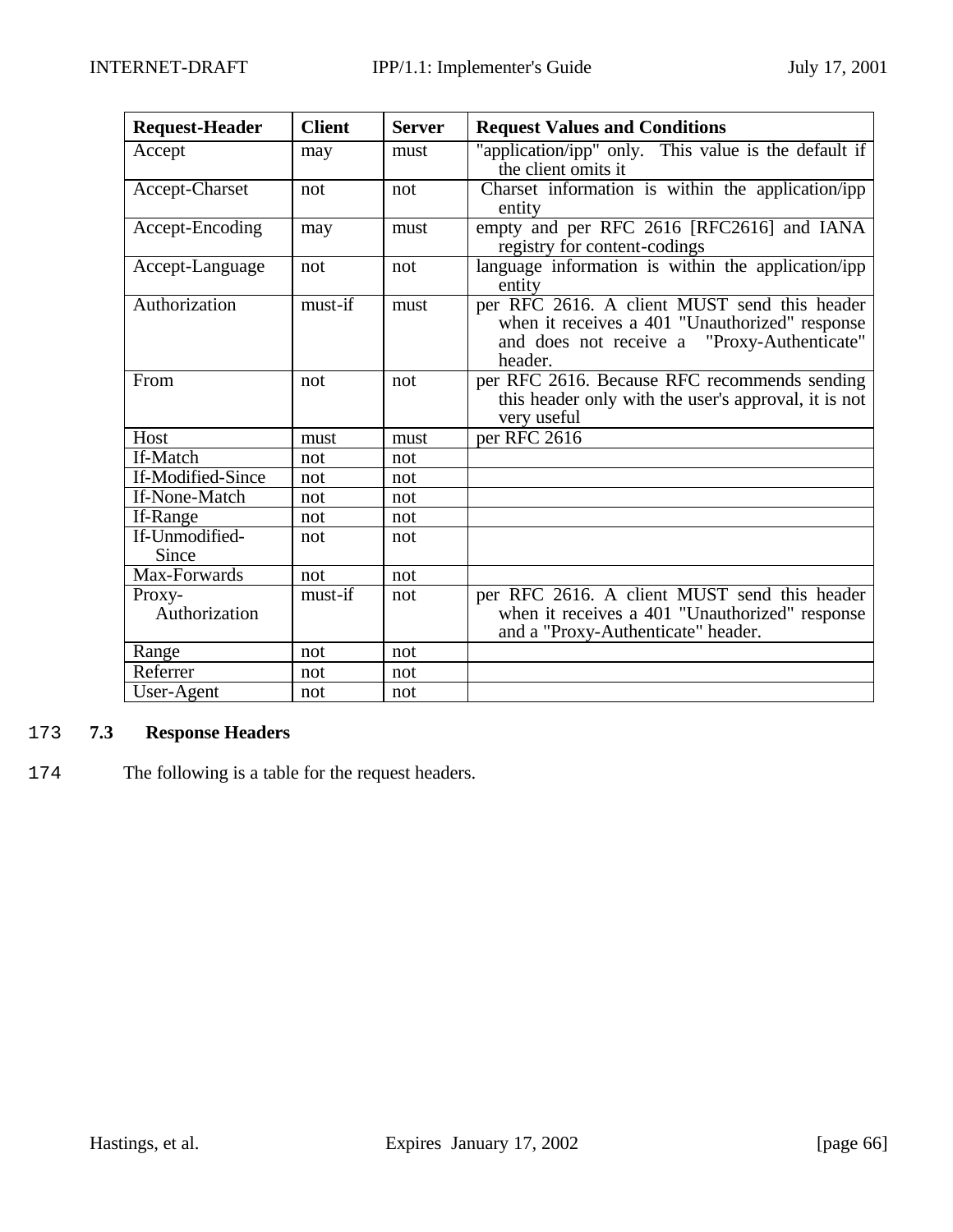| Response-Header         | Server  | Client | <b>Response Values and Conditions</b>             |
|-------------------------|---------|--------|---------------------------------------------------|
| Accept-Ranges           | not     | not    |                                                   |
| Age                     | not     | not    |                                                   |
| Location                | must-if | may    | per RFC 2616. When URI needs redirection.         |
| Proxy-Authenticate      | not     | must   | per RFC 2616                                      |
| Public                  | may     | may    | per RFC 2616                                      |
| Retry-After             | may     | may    | per RFC 2616                                      |
| Server                  | not     | not    |                                                   |
| Vary                    | not     | not    |                                                   |
| Warning                 | may     | may    | per RFC 2616                                      |
| <b>WWW-Authenticate</b> | must-if | must   | per RFC 2616. When a server needs to authenticate |
|                         |         |        | a client.                                         |

# 2175 **7.4 Entity Headers**

176 The following is a table for the entity headers.

| <b>Entity-Header</b> | <b>Request</b> |               | <b>Response</b> |               | <b>Values and Conditions</b>                                                                                    |
|----------------------|----------------|---------------|-----------------|---------------|-----------------------------------------------------------------------------------------------------------------|
|                      | <b>Client</b>  | <b>Server</b> | <b>Server</b>   | <b>Client</b> |                                                                                                                 |
| Allow                | not            | not           | not             | not           |                                                                                                                 |
| Content-Base         | not            | not           | not             | not           |                                                                                                                 |
| Content-Encoding     | may            | must          | must            | must          | per RFC 2616 and IANA<br>for<br>registry<br>content<br>codings.                                                 |
| Content-Language     | not            | not           | not             | not           | Application/ipp<br>handles<br>language                                                                          |
| Content-Length       | must-if        | must          | must-if         | must          | the length of the message-<br>body per RFC 2616.<br>Header MUST be present<br>if Transfer-Encoding is<br>absent |
| Content-Location     | not            | not           | not             | not           |                                                                                                                 |
| Content-MD5          | may            | may           | may             | may           | per RFC 2616                                                                                                    |
| Content-Range        | not            | not           | not             | not           |                                                                                                                 |
| Content-Type         | must           | must          | must            | must          | "application/ipp" only                                                                                          |
| ETag                 | not            | not           | not             | not           |                                                                                                                 |
| Expires              | not            | not           | not             | not           |                                                                                                                 |
| Last-Modified        | not            | not           | not             | not           |                                                                                                                 |

### 2177 **7.5 Optional support for HTTP/1.0**

- 2178 IPP implementations consist of an HTTP layer and an IPP layer. In the following discussion, the term 2179 "client" refers to the HTTP client layer and the term "server" refers to the HTTP server layer. The 2180 Encoding and Transport document [RFC2910] requires that HTTP 1.1 MUST be supported by all
- 2181 clients and all servers. However, a client and/or a server implementation may choose to also support
- 182 HTTP 1.0.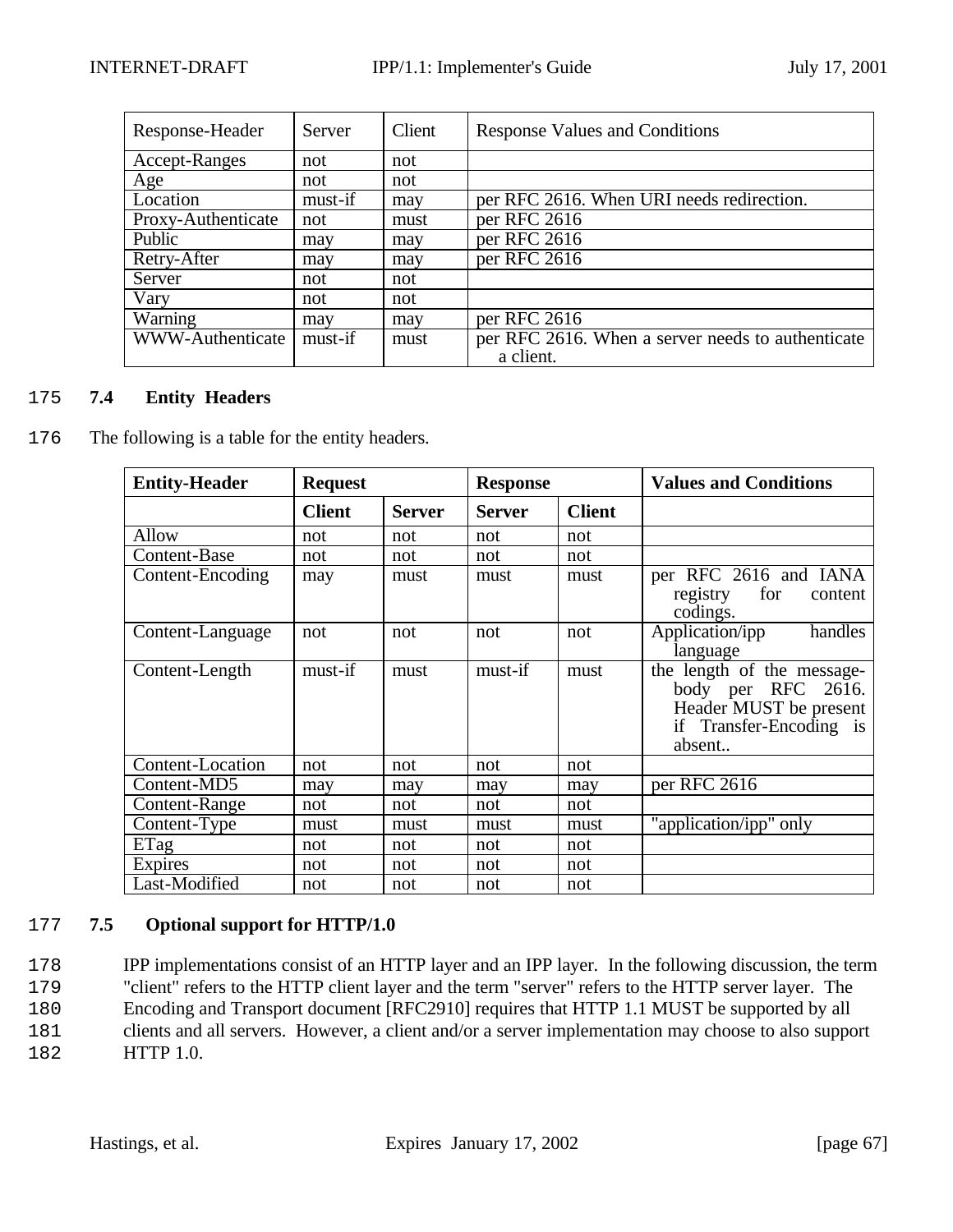- This option means that a server may choose to communicate with a (non-conforming) client that only
- supports HTTP 1.0. In such cases the server should not use any HTTP 1.1 specific parameters or features and should respond using HTTP version number 1.0.
- This option also means that a client may choose to communicate with a (non-conforming) server that
- only supports HTTP 1.0. In such cases, if the server responds with an HTTP 'unsupported version
- number' to an HTTP 1.1 request, the client should retry using HTTP version number 1.0.

#### **7.6 HTTP/1.1 Chunking**

#### **7.6.1 Disabling IPP Server Response Chunking**

- Clients MUST anticipate that the HTTP/1.1 server may chunk responses and MUST accept them in responses. However, a (non-conforming) HTTP client that is unable to accept chunked responses may attempt to request an HTTP 1.1 server not to use chunking in its response to an operation by using the following HTTP header:
- TE: identity
- This mechanism should not be used by a server to disable a client from chunking a request, since chunking of document data is an important feature for clients to send long documents.

### **7.6.2 Warning About the Support of Chunked Requests**

- This section describes some problems with the use of chunked requests and HTTP/1.1 servers.
- The HTTP/1.1 standard [RFC2616] requires that conforming servers support chunked requests for any method. However, in spite of this requirement, some HTTP/1.1 implementations support chunked responses in the GET method, but do not support chunked POST method requests. Some HTTP/1.1 implementations that support CGI scripts [CGI] and/or servlets [Servlet] require that the client supply a Content-Length. These implementations might reject a chunked POST method and return a 411 status code (Length Required), might attempt to buffer the request and run out of room returning a 413 status code (Request Entity Too Large), or might successfully accept the chunked request.
- Because of this lack of conformance of HTTP servers to the HTTP/1.1 standard, the IPP standard [RFC2910] REQUIRES that a conforming IPP Printer object implementation support chunked requests and that conforming clients accept chunked responses. Therefore, IPP object implementers are warned to seek HTTP server implementations that support chunked POST requests in order to conform to the IPP standard and/or use implementation techniques that support chunked POST requests.

# **8 References**

- [CGI]
- CGI/1.1 (http://www.ietf.org/internet-drafts/draft-coar-cgi-v11-00.txt).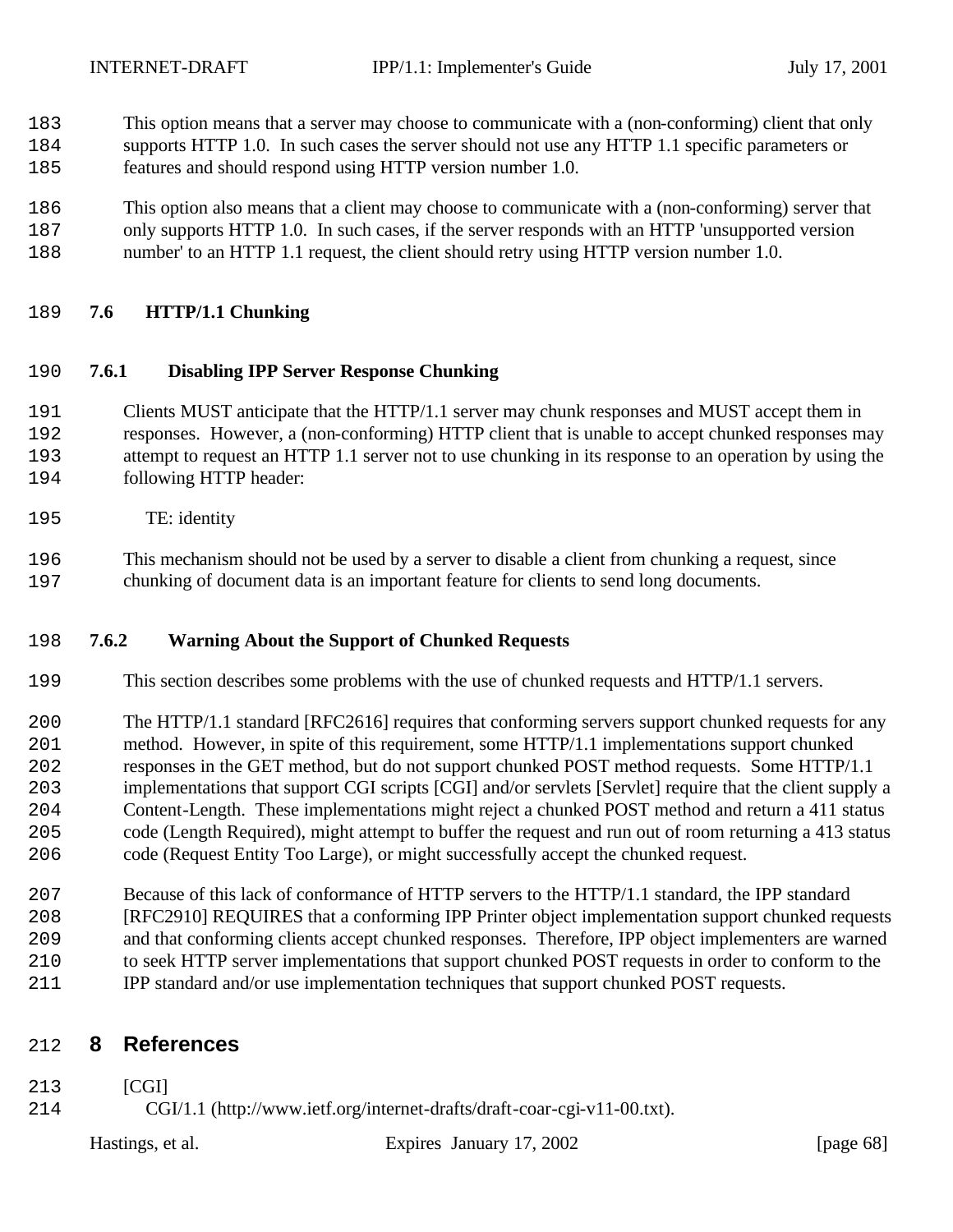| 215<br>216               | $[IANA-CS]$                        | IANA Registry of Coded Character Sets: ftp://ftp.iana.org/in-notes/iana/assignments/character-sets                                                                                                                                                |              |
|--------------------------|------------------------------------|---------------------------------------------------------------------------------------------------------------------------------------------------------------------------------------------------------------------------------------------------|--------------|
| 217<br>218<br>219<br>220 | [ldap-printer]<br>2000.            | Fleming, P., Jones, K., Lewis, H., McDonald, I., "Internet Printing Protocol (IPP): LDAP Schema<br>for Printer Services", <draft-ietf-ipp-idap-printer-schema-04.txt>, work in progress, December 20,</draft-ietf-ipp-idap-printer-schema-04.txt> |              |
| 221<br>222               | [RFC793]                           | J. Postel, "Transmission Control Protocol", RFC 793.                                                                                                                                                                                              |              |
| 223<br>224               | [RFC1123]                          | Braden, S., "Requirements for Internet Hosts - Application and Support", RFC 1123, October, 1989.                                                                                                                                                 |              |
| 225<br>226               | [RFC2026]                          | S. Bradner, "The Internet Standards Process -- Revision 3", RFC 2026, October 1996.                                                                                                                                                               |              |
| 227<br>228<br>229        | [RFC2119]<br>1997.                 | S. Bradner, "Key words for use in RFCs to Indicate Requirement Levels", RFC 2119, March                                                                                                                                                           |              |
| 230<br>231<br>232        | [RFC2396]                          | Berners-Lee, T., Fielding, R., Masinter, L., "Uniform Resource Identifiers (URI): Generic<br>Syntax", RFC 2396, August 1998.                                                                                                                      |              |
| 233<br>234<br>235        | $[RFC2565]$                        | R. deBry, T. Hastings, R. Herriot, S. Isaacson, P. Powell, "Internet Printing Protocol/1.0: Model and<br>Semantics", RFC 2566, April 1999.                                                                                                        |              |
| 236<br>237<br>238        | [RFC2566]                          | Herriot, R., Butler, S., Moore, P., Turner, R., "Internet Printing Protocol/1.0: Encoding and<br>Transport", RFC 2565, April 1999.                                                                                                                |              |
| 239<br>240               | [RFC2567]                          | Wright, D., "Design Goals for an Internet Printing Protocol", RFC 2567, April 1999.                                                                                                                                                               |              |
| 241<br>242<br>243        | [RFC2568]<br>RFC 2568, April 1999. | Zilles, S., "Rationale for the Structure and Model and Protocol for the Internet Printing Protocol",                                                                                                                                              |              |
| 244<br>245<br>246        | [RFC2569]<br>2569, April 1999.     | Herriot, R., Hastings, T., Jacobs, N., Martin, J., "Mapping between LPD and IPP Protocols", RFC                                                                                                                                                   |              |
| 247<br>248<br>249        | [RFC2616]                          | R. Fielding, J. Gettys, J. Mogul, H. Frystyk, L. Masinter, P. Leach, T. Berners-Lee, "Hypertext<br>Transfer Protocol - HTTP/1.1", RFC 2616, June 1999.                                                                                            |              |
|                          | Hastings, et al.                   | Expires January 17, 2002                                                                                                                                                                                                                          | [page $69$ ] |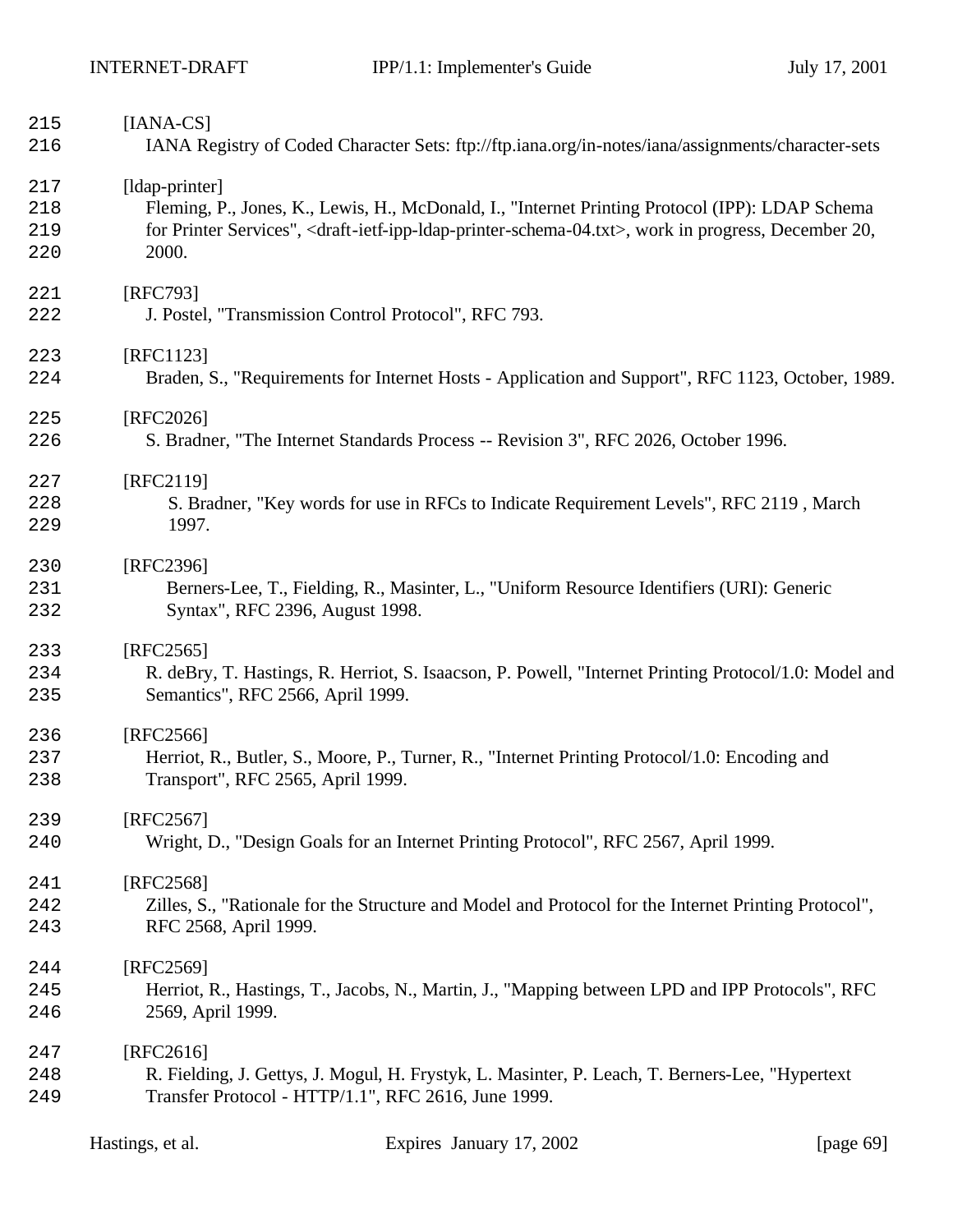| 250        |   | [RFC2910]                                                                                                                               |
|------------|---|-----------------------------------------------------------------------------------------------------------------------------------------|
| 251<br>252 |   | Herriot, R., Butler, S., Moore, P., Turner, R., "Internet Printing Protocol/1.0: Encoding and<br>Transport", RFC 2910, September, 2000. |
|            |   |                                                                                                                                         |
| 253        |   | [RFC2911]                                                                                                                               |
| 254        |   | R. deBry, T. Hastings, R. Herriot, S. Isaacson, P. Powell, "Internet Printing Protocol/1.0: Model and                                   |
| 255        |   | Semantics", RFC 2911, September, 2000.                                                                                                  |
| 256        |   | [Servlet]                                                                                                                               |
| 257        |   | Servlet Specification Version 2.1 (http://java.sun.com/products/servlet/2.1/index.html).                                                |
|            |   |                                                                                                                                         |
| 258        |   | [svrloc-printer]                                                                                                                        |
| 259        |   | St. Pierre, P., Isaacson, S., McDonald, I., "Definition of the Printer Abstract Service Type v2.0",                                     |
| 260        |   | http://www.isi.edu/in-notes/iana/assignments/svrloc-templates/printer.2.0.en (IANA Registered, May                                      |
| 261        |   | 27, 2000).                                                                                                                              |
| 262        |   | [SSL]                                                                                                                                   |
| 263        |   | Netscape, The SSL Protocol, Version 3, (Text version 3.02), November 1996.                                                              |
|            |   |                                                                                                                                         |
| 264        | 9 | <b>Authors' Address</b>                                                                                                                 |

- Thomas N. Hastings
- Xerox Corporation
- 701 Aviation Blvd.
- El Segundo, CA 90245
- hastings@cp10.es.xerox.com
- 
- Carl-Uno Manros
- Xerox Corporation
- 701 Aviation Blvd.
- El Segundo, CA 90245
- cmanros@cp10.es.xerox.com
- Carl Kugler
- Mail Stop 003G
- IBM Printing Systems Co
- 6300 Diagonal Hwy
- Boulder CO 80301
- Kugler@us.ibm.com
- Henrik Holst
- i-data Printing Systems
- Vadstrupvej 35-43
- 2880 Bagsvaerd, Denmark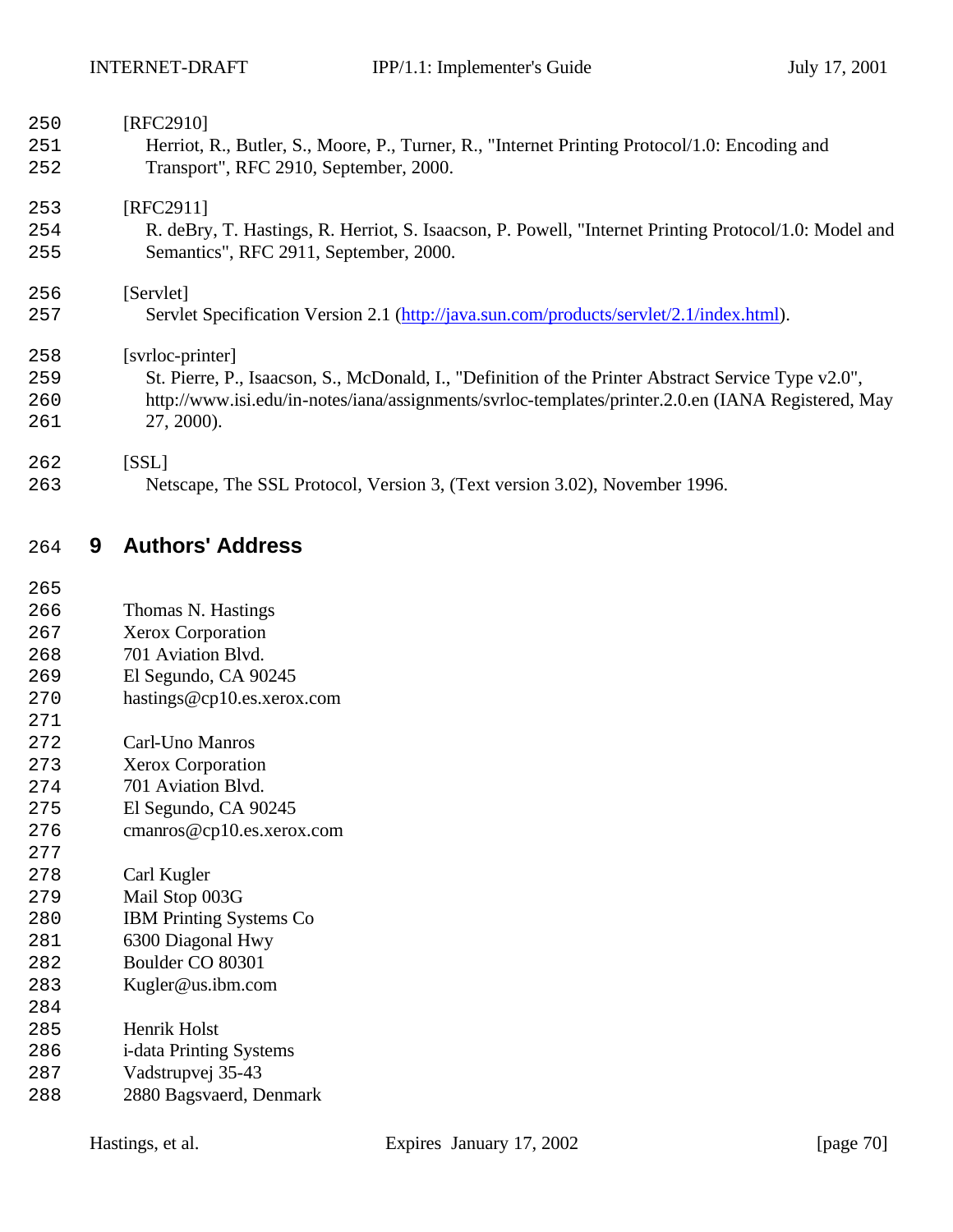| 289 | hh@I-data.com                                                                                              |
|-----|------------------------------------------------------------------------------------------------------------|
| 290 |                                                                                                            |
| 291 | Peter Zehler                                                                                               |
| 292 | Xerox Corporation                                                                                          |
| 293 | 800 Philips Road                                                                                           |
| 294 | Webster, NY 14580                                                                                          |
| 295 | peter.zehler@usa.xerox.com                                                                                 |
| 296 |                                                                                                            |
| 297 | IPP Web Page: http://www.pwg.org/ipp/                                                                      |
| 298 | IPP Mailing List: ipp@pwg.org                                                                              |
| 299 |                                                                                                            |
| 300 | To subscribe to the ipp mailing list, send the following email:                                            |
| 301 | 1) send it to majordomo@pwg.org                                                                            |
| 302 | 2) leave the subject line blank                                                                            |
| 303 | 3) put the following two lines in the message body:                                                        |
| 304 | subscribe ipp                                                                                              |
| 305 | end                                                                                                        |
| 306 |                                                                                                            |
| 307 | Implementers of this specification document are encouraged to join the IPP Mailing List in order to        |
| 308 | participate in any discussions of clarification issues and review of registration proposals for additional |
| 309 | attributes and values. In order to reduce spam the mailing list rejects mail from non-subscribers, so you  |
| 310 | must subscribe to the mailing list in order to send a question or comment to the mailing list.             |
| 311 |                                                                                                            |
| 312 | Other Participants:                                                                                        |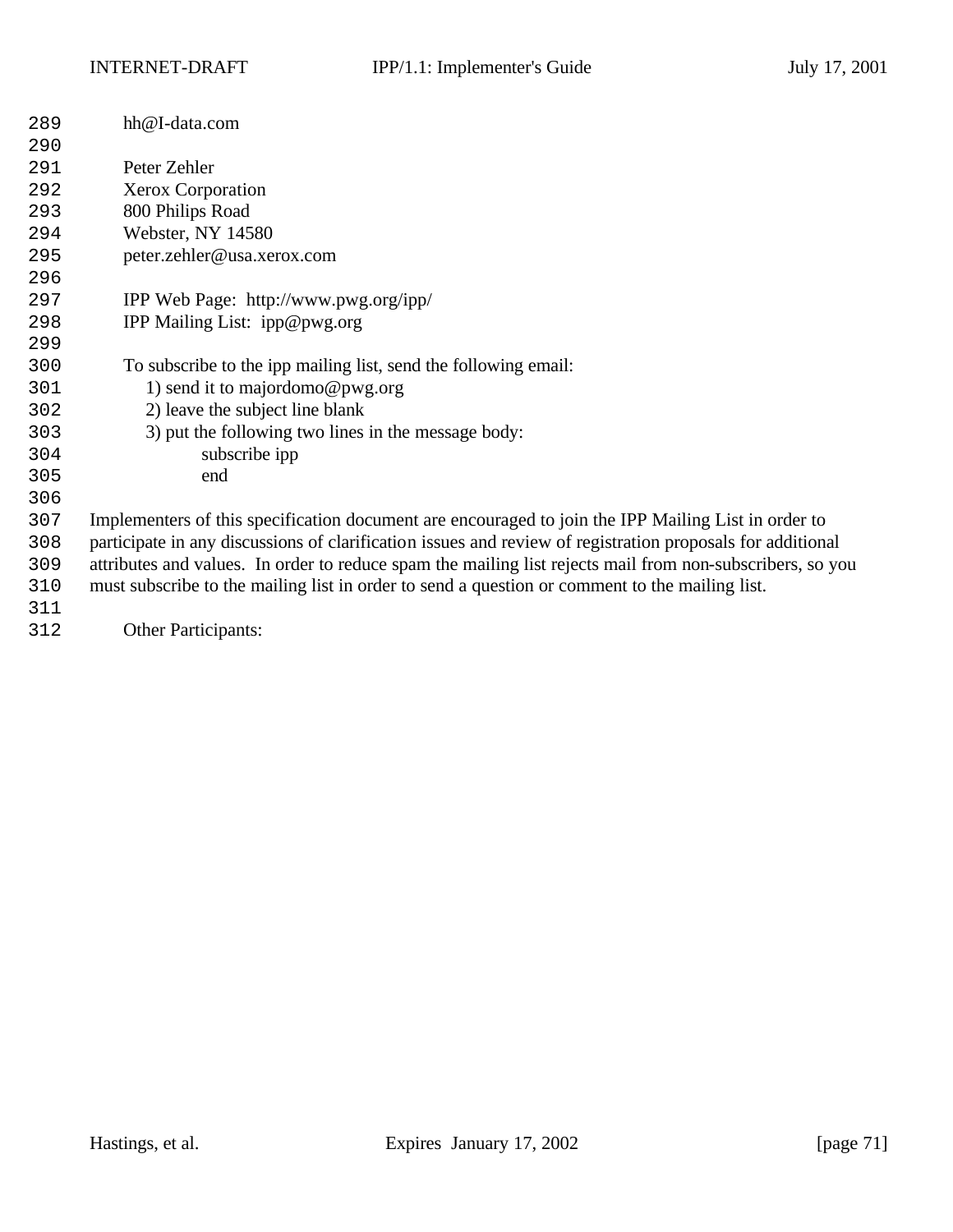| Chuck Adams - Tektronix                                              | Shivaun Albright - HP                |
|----------------------------------------------------------------------|--------------------------------------|
| Stefan Andersson - Axis                                              | Jeff Barnett - IBM                   |
| Ron Bergman - Hitachi Koki Imaging Systems                           | Dennis Carney - IBM                  |
| Keith Carter - IBM                                                   | Angelo Caruso - Xerox                |
| Rajesh Chawla - TR Computing Solutions                               | Nancy Chen - Okidata                 |
| Josh Cohen - Microsoft                                               | Jeff Copeland - QMS                  |
| Andy Davidson - Tektronix                                            | Roger deBry - IBM                    |
| Maulik Desai - Auco                                                  |                                      |
|                                                                      | Mabry Dozier - QMS                   |
| Lee Farrell - Canon Information Systems<br><b>Steve Gebert - IBM</b> | Satoshi Fujitami - Ricoh             |
|                                                                      | Sue Gleeson - Digital                |
| <b>Charles Gordon - Osicom</b>                                       | Brian Grimshaw - Apple               |
| Jerry Hadsell - IBM                                                  | Richard Hart - Digital               |
| Tom Hastings - Xerox                                                 | Henrik Holst - I-data                |
| Stephen Holmstead                                                    | Zhi-Hong Huang - Zenographics        |
| Scott Isaacson - Novell                                              | Babek Jahromi - Microsoft            |
| Swen Johnson - Xerox                                                 | David Kellerman - Northlake Software |
| Robert Kline - TrueSpectra                                           | Charles Kong - Panasonic             |
| Carl Kugler - IBM                                                    | Dave Kuntz - Hewlett-Packard         |
| Takami Kurono - Brother                                              | Rick Landau - Digital                |
| Scott Lawrence - Agranot Systems                                     | Greg LeClair - Epson                 |
| Dwight Lewis - Lexmark                                               | Harry Lewis - IBM                    |
| Tony Liao - Vivid Image                                              | Roy Lomicka - Digital                |
| Pete Loya - HP                                                       | Ray Lutz - Cognisys                  |
| Mike MacKay - Novell, Inc.                                           | David Manchala - Xerox               |
| Carl-Uno Manros - Xerox                                              | Jay Martin - Underscore              |
| Stan McConnell - Xerox                                               | Larry Masinter - Xerox               |
| Sandra Matts - Hewlett Packard                                       | Peter Michalek - Shinesoft           |
| Ira McDonald - High North Inc.                                       | Mike Moldovan - G3 Nova              |
| Tetsuya Morita - Ricoh                                               | Yuichi Niwa - Ricoh                  |
| Pat Nogay - IBM                                                      | <b>Ron Norton - Printronics</b>      |
| Hugo Parra, Novell                                                   | Bob Pentecost - Hewlett-Packard      |
| Patrick Powell - Astart Technologies                                 | Jeff Rackowitz - Intermec            |
| Eric Random - Peerless                                               | Rob Rhoads - Intel                   |
| Xavier Riley - Xerox                                                 | Gary Roberts - Ricoh                 |
| David Roach - Unisys                                                 | Stuart Rowley - Kyocera              |
| Yuji Sasaki - Japan Computer Industry                                | Richard Schneider - Epson            |
| Kris Schoff - HP                                                     | Katsuaki Sekiguchi - Canon           |
| Bob Setterbo - Adobe                                                 | Gail Songer - Peerless               |
| Hideki Tanaka - Canon                                                | Devon Taylor - Novell, Inc.          |
| Mike Timperman - Lexmark                                             | Atsushi Uchino - Epson               |
| Shigeru Ueda - Canon                                                 | Bob Von Andel - Allegro Software     |
| William Wagner - NetSilicon/DPI                                      | Jim Walker - DAZEL                   |
| Chris Wellens - Interworking Labs                                    | Trevor Wells - Hewlett Packard       |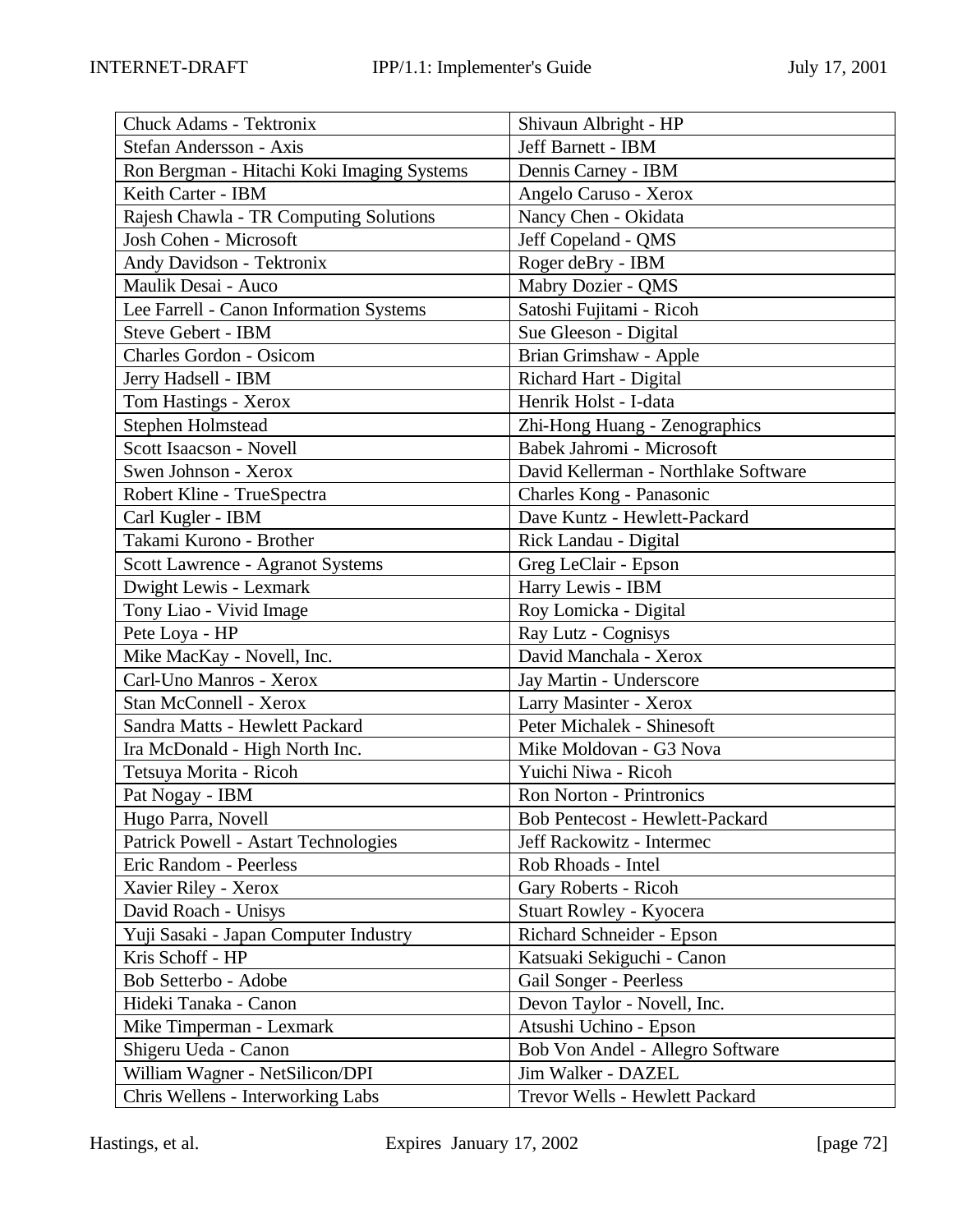| Craig Whittle - Sharp Labs               | Rob Whittle - Novell, Inc.                |
|------------------------------------------|-------------------------------------------|
| Jasper Wong - Xionics                    | Don Wright - Lexmark                      |
| Michael Wu - Heidelberg Digital          | Rick Yardumian - Xerox                    |
| Michael Yeung - Toshiba                  | Lloyd Young - Lexmark                     |
| Atsushi Yuki - Kyocera                   | Peter Zehler - Xerox                      |
| William Zhang- Canon Information Systems | Frank Zhao - Panasonic                    |
| Steve Zilles - Adobe                     | Rob Zirnstein - Canon Information Systems |

- 
- 

## **10 Description of the Base IPP Documents**

- In addition to this document, the base set of IPP documents includes:
- Design Goals for an Internet Printing Protocol [RFC2567]
- Rationale for the Structure and Model and Protocol for the Internet Printing Protocol [RFC2568]
- Internet Printing Protocol/1.1: Model and Semantics [RFC2911]
- Internet Printing Protocol/1.1: Encoding and Transport [RFC2910]
- Mapping between LPD and IPP Protocols [RFC2569]
- The "Design Goals for an Internet Printing Protocol" document takes a broad look at distributed printing functionality, and it enumerates real-life scenarios that help to clarify the features that need to be included in a printing protocol for the Internet. It identifies requirements for three types of users: end users, operators, and administrators. It calls out a subset of end user requirements that are satisfied in IPP/1.0 [RFC2566, RFC2565]. A few OPTIONAL operator operations have been added to IPP/1.1 [RFC2911, RFC2910].
- The "Rationale for the Structure and Model and Protocol for the Internet Printing Protocol" document describes IPP from a high level view, defines a roadmap for the various documents that form the suite of IPP specification documents, and gives background and rationale for the IETF IPP working group's major decisions.
- The "Internet Printing Protocol/1.1: Model and Semantics" document describes a simplified model with abstract objects, their attributes, and their operations. The model introduces a Printer and a Job. The Job supports multiple documents per Job. The model document also addresses how security, internationalization, and directory issues are addressed.
- The "Internet Printing Protocol/1.1: Encoding and Transport" document is a formal mapping of the abstract operations and attributes defined in the model document onto HTTP/1.1 [RFC2616]. It also defines the encoding rules for a new Internet MIME media type called "application/ipp". This document also defines the rules for transporting a message body over HTTP whose Content-Type is
- "application/ipp". This document defines the 'ipp' scheme for identifying IPP printers and jobs.
- The "Mapping between LPD and IPP Protocols" document gives some advice to implementers of gateways between IPP and LPD (Line Printer Daemon) implementations.